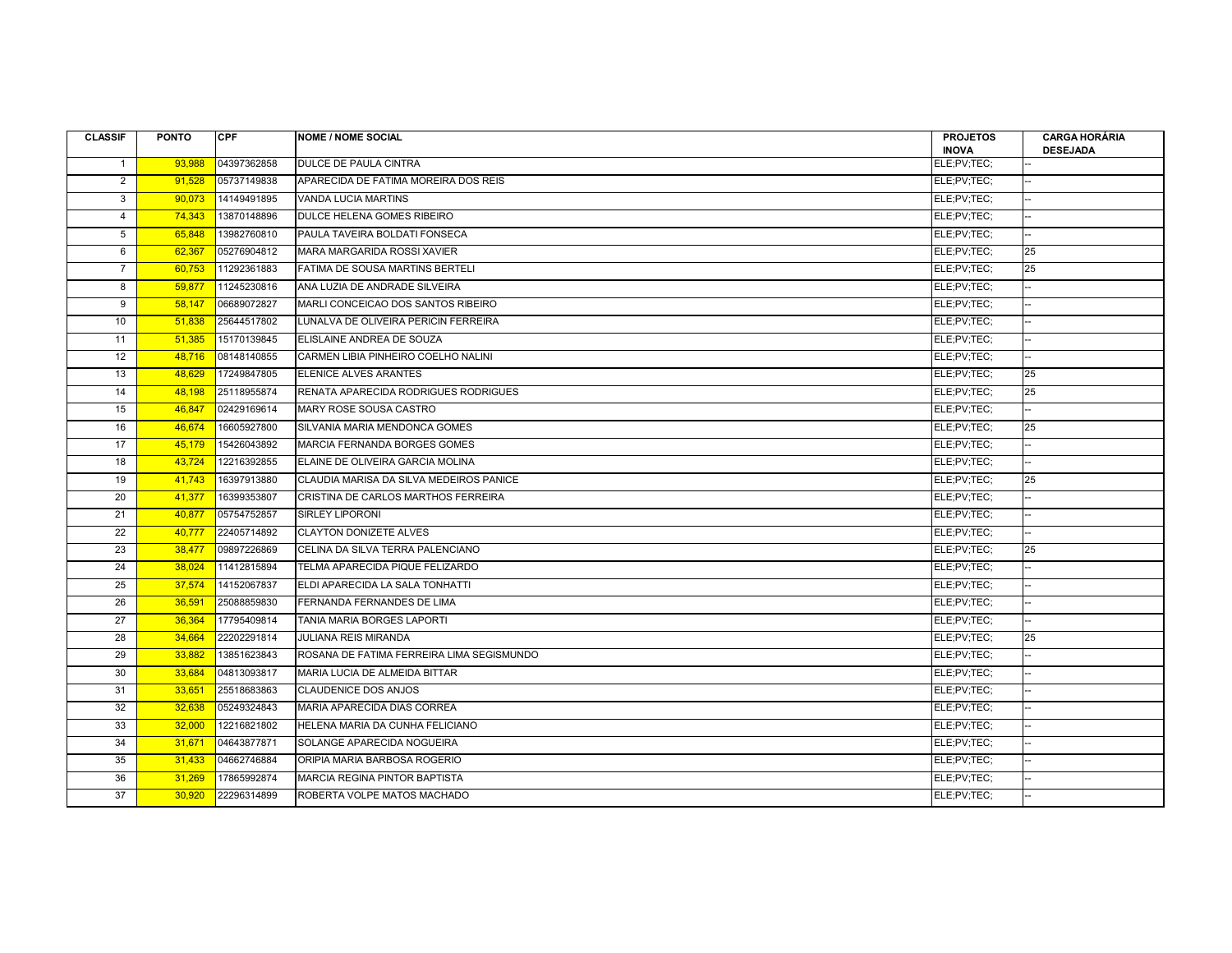| 38              | 30,016 | 02060832896 | APARECIDA DA GRACA BERNARDES SILVA        | ELE;PV;TEC; |    |
|-----------------|--------|-------------|-------------------------------------------|-------------|----|
| 39              | 29,930 | 27324194869 | LIDIA DE PAULA LIMA                       | ELE;PV;TEC; |    |
| 40              | 29,214 | 27843259899 | JACQUELINE CRISTINA CARDOSO VIDAL GUASTI  | ELE;PV;TEC; |    |
| 41              | 29,174 | 10910639825 | <b>MARTA DA SILVA FACIOLI</b>             | ELE:PV:TEC: | 25 |
| 42              | 28,542 | 33465500873 | ISABEL APARECIDA DIAS GIOLO TEIXEIRA      | ELE;PV;TEC; | 25 |
| 43              | 28,029 | 20549468854 | CRISTINA MARIA FREITAS HONORIO BANHARELLI | ELE;PV;TEC; |    |
| 44              | 27,900 | 02050066805 | ELIZABETH MARIA RIZZATTI                  | ELE;PV;TEC; | 25 |
| 45              | 27,047 | 22408861888 | MARIA ALICE ROTONDO BARBOSA               | ELE;PV;TEC; | 25 |
| 46              | 27,028 | 25224418844 | ADRIANA ROSALINA BAVIERA DE ARAUJO        | ELE;PV;TEC; |    |
| 47              | 26,901 | 08805473839 | KELY CRISTINA CARAVIERI SUAVE             | ELE;PV;TEC; |    |
| 48              | 26,782 | 34671467836 | ADRIANA APARECIDA CINTRA                  | ELE:PV:TEC: | 25 |
| 49              | 26,750 | 36467069889 | ALINE MAIA PEREIRA DA SILVA               | ELE;PV;TEC; | 25 |
| 50              | 26,679 | 36050362874 | <b>LARISSA LOSNACK NUNES</b>              | ELE:PV:TEC: | 25 |
| 51              | 26,634 | 36444361850 | MAISA FERNANDA ROTONDO                    | ELE;PV;TEC; | 25 |
| 52              | 26,610 | 06390971893 | TANIA TEREZINHA DE SOUZA E SOUZA          | ELE:PV:TEC: |    |
| 53              | 26,579 | 28057205806 | ROSANA SCOTT FERREIRA COSTA MENDES        | ELE:PV:TEC: |    |
| 54              | 26,532 | 18105879808 | CLAUDIA DE OLIVEIRA FERREIRA              | ELE;PV;TEC; | 25 |
| 55              | 26,341 | 69785538672 | KENIA MARIA DA SILVA MENEZES              | ELE;PV;TEC; |    |
| 56              | 26,184 | 11412853800 | <b>VALDIRENE CIABATI</b>                  | ELE;PV;TEC; | 25 |
| 57              | 26,152 | 08144809858 | ROSILAMAR PERES SILVA                     | ELE;PV;TEC; |    |
| 58              | 26,152 | 20057375852 | JULIANA ELAINE DOS REIS OLIVEIRA          | ELE:PV:TEC: |    |
| 59              | 26,146 | 24973338826 | SANDRA BARBOSA DA CUNHA                   | ELE:PV:TEC: | 25 |
| 60              | 25,833 | 16398897870 | DEUSA VALERIA DE OLIVEIRA PEIXOTO         | ELE;PV;TEC; | 25 |
| 61              | 25,803 | 22223777813 | DANIELA DE MELO BRAGUIM PACHECO           | ELE;PV;TEC; |    |
| 62              | 25,698 | 32289266809 | ELIZETE BALDUINO DE CARVALHO              | ELE;PV;TEC; | 25 |
| 63              | 25,480 | 33680502818 | PAMELA FAZIO FERRACIOLI MAXIMILIANO       | ELE:PV:TEC: | 25 |
| 64              | 25,440 | 00276015878 | SONIA MARIA INEZ                          | ELE:PV:TEC: | 25 |
| 65              | 25,415 | 35925097807 | JACQUELINE CINTRA GONCALVES BOSCO PESSONI | ELE;PV;TEC; |    |
| 66              | 25,374 | 05191486811 | MARGARIDA MARIA LOPES DOS SANTOS          | ELE;PV;TEC; | 25 |
| 67              | 25,347 | 13859723863 | PATRICIA FERREIRA BORGES FERNANDES        | ELE;PV;TEC; |    |
| 68              | 25,151 | 36756941860 | CAMILA AUGUSTO DAS CHAGAS DE MIRANDA      | ELE;PV;TEC; | 25 |
| 69              | 25,074 | 05416300833 | JANETE DE SOUZA TEIXEIRA                  | ELE;PV;TEC; | L. |
| 70              | 24.900 | 09883275897 | ADRIANA CRISTINA DE MARTINO TEOFILO       | ELE;PV;TEC; | 25 |
| 71              | 24,900 | 17545192885 | ROSEMARY FOLLIS TASSO                     | ELE;PV;TEC; | 25 |
| $\overline{72}$ | 24,900 | 03328413839 | MARISA DA GRACA SILVA E SILVA             | ELE:PV:TEC: | 25 |
| 73              | 24,774 | 21637218842 | EGUIMARA VALERIA OZORIO BELTRAMIN         | ELE:PV:TEC: |    |
| 74              | 24,752 | 35742187882 | DÉBORA CRISTINA NOGUEIRA                  | ELE;PV;TEC; |    |
| 75              | 24,630 | 25201659870 | MARIA DE FATIMA CARDOSO DA COSTA PANICIO  | ELE;PV;TEC; |    |
| 76              | 24,240 | 08198867856 | MARCIA APARECIDA NEVES DE SOUZA           | ELE;PV;TEC; | 25 |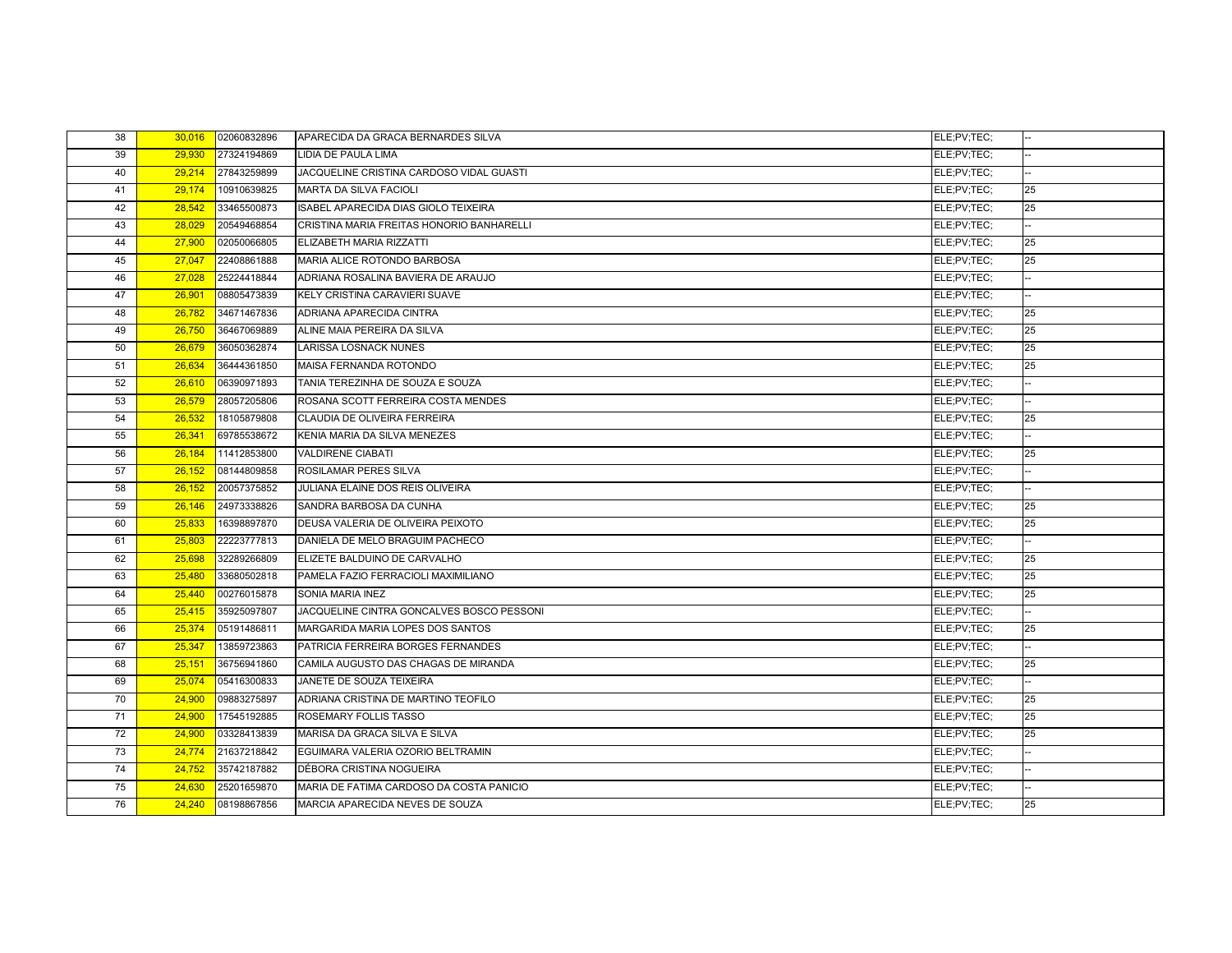| 77  | 24,230 | 11414651830 | SOLANGE APARECIDA ZOCCA DE MELO                | ELE;PV;TEC; | 25 |
|-----|--------|-------------|------------------------------------------------|-------------|----|
| 78  | 24,008 | 30743008847 | RITA DE CASSIA ROCHA                           | ELE;PV;TEC; | 25 |
| 79  | 23,900 | 04820446835 | ROSANA CELIA ALMEIDA DOS SANTOS                | ELE;PV;TEC; | 25 |
| 80  | 23,900 | 06299100818 | MARCOS FERREIRA COSTA                          | ELE;PV;TEC; | 25 |
| 81  | 23,900 | 02050341873 | REGINA CELIA LOPES SILVA DE OLIVEIRA           | ELE;PV;TEC; | 25 |
| 82  | 23,900 | 04110127890 | LUCIA HELENA CARREIRA SPINA                    | ELE;PV;TEC; | 25 |
| 83  | 23,760 | 22265418889 | THAIS CONSUELO DA SILVA                        |             |    |
| 84  | 23,456 | 26084957889 | ALZIRA CRISTINA GONTIJO CARBONELLI             | ELE;PV;TEC; |    |
| 85  | 23,430 | 05844971647 | HELOISA CANDIDA CLEMENTE DA SILVA PADUA        | ELE;PV;TEC; |    |
| 86  | 23,423 | 04901203851 | ELIZENE APARECIDA GOMES                        | ELE:PV:TEC: | 25 |
| 87  | 23,362 | 06024037821 | MARIA EDUARDA PIMENTA GOULART DE ANDRADE       | ELE;PV;TEC; | 25 |
| 88  | 23,315 | 17797873836 | ANDREIA CRISTINA DOS SANTOS COSTA              | ELE;PV;TEC; | 25 |
| 89  | 23,288 | 18644135813 | JULIANA NEVES MAZARAO ORLANDINI                | ELE;PV;TEC; | 25 |
| 90  | 23,218 | 22503482864 | FRANCISLENE APARECIDA GUGLIELMO VILELA DOURADO | ELE;PV;TEC; |    |
| 91  | 23,126 | 28736306800 | ANA GABRIELA SIMARO FERRO                      | ELE;PV;TEC; | 25 |
| 92  | 23,095 | 17865945876 | ANGELICA LUCIANA VIEIRA DA CRUZ                | ELE;PV;TEC; |    |
| 93  | 22,900 | 09884174806 | MARCELENA GARCIA MURARI MARTINS                | ELE;PV;TEC; | 25 |
| 94  | 22,872 | 74035878634 | MARIZA DE LOURDES BARBOSA GARCIA               | ELE;PV;TEC; |    |
| 95  | 22,782 | 18119769805 | MATILDE DE SOUSA FERREIRA TORRES               | ELE;PV;TEC; | 25 |
| 96  | 22,684 | 17238886804 | <b>LUCIMARA SANTIN SOARES</b>                  | ELE;PV;TEC; | 25 |
| 97  | 22,652 | 08478788808 | VANIA DE CASSIA CAETANO                        | ELE;PV;TEC; | 25 |
| 98  | 22,652 | 41676289615 | NEZITA ALVES DA SILVA                          | ELE;PV;TEC; | 25 |
| 99  | 22,598 | 26813671820 | JULIANA ANDREIA FANAN SILVA                    | ELE;PV;TEC; |    |
| 100 | 22,584 | 98130404834 | ROSANI TORRICILAS CAMPOS                       | ELE;PV;TEC; | 25 |
| 101 | 22,266 | 30932954839 | <b>ISOLDA CONCEICAO PEREIRA</b>                | ELE;PV;TEC; | 25 |
| 102 | 22,106 | 05891163802 | ROSELI DIAS SAMPAIO NASCIMENTO                 | ELE;PV;TEC; | 25 |
| 103 | 21,662 | 03660487830 | MARIA DE FATIMA NASCIMENTO                     | ELE:PV:TEC: |    |
| 104 | 21,662 | 37863775884 | LARISSA APARECIDA DA SILVA FONSECA             | ELE;PV;TEC; |    |
| 105 | 21,566 | 27543601826 | SILVIA REGINA MORETTI FERRO                    |             |    |
| 106 | 21,396 | 09884714851 | MARIA APARECIDA DE ANDRADE BORGES PEIXOTO      | ELE;PV;TEC; | 25 |
| 107 | 21,220 | 11313215880 | FERNANDO CESAR MOHERDAUI                       | ELE;PV;TEC; | 25 |
| 108 | 21,218 | 13859138863 | MARCIA HELENA CAMARGO FIGUEIREDO               | ELE;PV;TEC; |    |
| 109 | 21,076 | 07458965886 | NEUZA MARIA DA SILVA MENDONCA                  | ELE;PV;TEC; | 25 |
| 110 | 20,842 | 09023096843 | HELENA MARIA LOURENCO                          | ELE;PV;TEC; | 25 |
| 111 | 20,832 | 08155177858 | VANILDA BATISTA CINTRA SILVA                   | ELE;PV;TEC; |    |
| 112 | 20,716 | 17537825890 | VANILDA MIGLIORINI FARIAS                      | ELE;PV;TEC; | 25 |
| 113 | 20,698 | 34523573840 | ALINE LIMA LOUZADA                             | ELE;PV;TEC; |    |
| 114 | 20,556 | 03713155810 | EDILVA PEREIRA DE ANDRADE                      | ELE;PV;TEC; | 25 |
| 115 | 20,548 | 65592247672 | CLARICE MAGALI DA SILVA                        | ELE;PV;TEC; | 25 |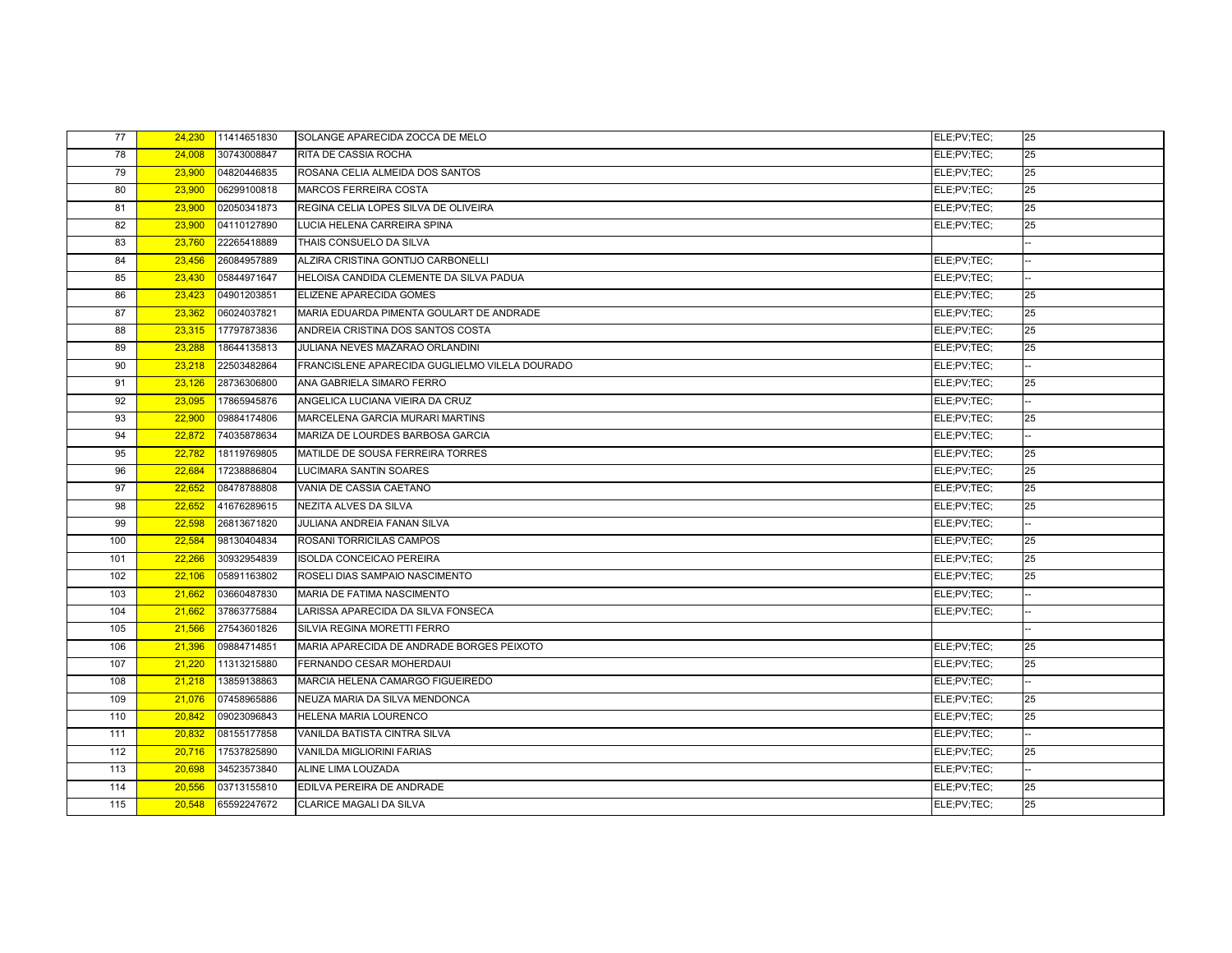| 116 | 20,546 | 14444251883 | ROSANGELA MONTEIRO PEZZONI                | ELE;PV;TEC; | 25                       |
|-----|--------|-------------|-------------------------------------------|-------------|--------------------------|
| 117 | 20,500 | 08145317843 | KATIA APARECIDA RIBEIRO DE ASSIS          | ELE;PV;TEC; |                          |
| 118 | 20,420 | 12236164874 | <b>MARCIA MARIA DA SILVA</b>              | ELE;PV;TEC; | 25                       |
| 119 | 20,161 | 29346055820 | <b>JOSIMARA TELINI SILVA</b>              | ELE;PV;TEC; | 25                       |
| 120 | 20,100 | 07167893889 | ONOFRA MARIA DE JESUS                     | ELE;PV;TEC; | 25                       |
| 121 | 19,837 | 22652508806 | WALQUIRIA ROMUALDO DE OLIVEIRA            | ELE;PV;TEC; | 25                       |
| 122 | 19,803 | 25038393802 | JOSIAS GONCALVES DE SOUZA                 | ELE;PV;TEC; | 25                       |
| 123 | 19,708 | 09896240809 | REGINA FERNANDES DE AZEVEDO               | ELE;PV;TEC; |                          |
| 124 | 19,700 | 34506588835 | SIMONE GONCALVES ALVES                    | ELE;PV;TEC; | 25                       |
| 125 | 19,563 | 17824043843 | ALESSANDRA RECHE DA SILVA SECCO           | ELE;PV;TEC; | 25                       |
| 126 | 19,558 | 08144326890 | LILIANE GARCIA BATISTA                    | ELE:PV:TEC: | 25                       |
| 127 | 19,442 | 22647499896 | ALINE LOPES DE OLIVEIRA                   | ELE:PV:TEC: | 25                       |
| 128 | 18,988 | 15429354821 | EVANISE CRISTINA BORTOLETO RIBEIRO        | ELE;PV;TEC; | 25                       |
| 129 | 18,900 | 29324795805 | LIDIANE COSTA FERRACINI E PAULA CAETANO   | ELE:PV:TEC: |                          |
| 130 | 18,856 | 14441561873 | ROSANE APARECIDA ROTONDO                  | ELE;PV;TEC; | 25                       |
| 131 | 18,840 | 12246400805 | LUCIANA RENATA BERNARDES ORTIZ NASCIMENTO | ELE:PV:TEC: | 25                       |
| 132 | 18,798 | 35396752807 | DENISE APARECIDA DE SOUSA                 | ELE;PV;TEC; |                          |
| 133 | 18,790 | 52725227615 | DONATA CECILIA NAVES DE CARVALHO          | ELE;PV;TEC; | 25                       |
| 134 | 18,718 | 10903388804 | NEUZA CRISTINA DE OLIVEIRA                | ELE:PV:TEC: | 25                       |
| 135 | 18,534 | 39857783880 | THAIS APARECIDA PEREIRA                   | ELE;PV;TEC; |                          |
| 136 | 18.520 | 33796872867 | <b>MARINA CINTRA GRANEIRO</b>             | ELE;PV;TEC; |                          |
| 137 | 18,516 | 03471681833 | <b>FATIMA APARECIDA PASSARELI</b>         | ELE;PV;TEC; |                          |
| 138 | 18,460 | 11833749847 | CLAUDIA APARECIDA CINTRA                  | ELE;PV;TEC; | 25                       |
| 139 | 18,432 | 05394521816 | FATIMA APARECIDA GRANZOTI                 | ELE;PV;TEC; |                          |
| 140 | 18,417 | 34978960800 | CRISTIANE DO NASCIMENTO BORGES            | ELE;PV;TEC; | 25                       |
| 141 | 18,392 | 22314349890 | DANIELA DA SILVA RAIMUNDO                 | ELE:PV:TEC: | 25                       |
| 142 | 18,385 | 31277979820 | <b>FABIANA DE PAULA</b>                   | ELE;PV;TEC; |                          |
| 143 | 18,355 | 36357067873 | <b>AMANDA MENDES</b>                      | ELE:PV:TEC: | 25                       |
| 144 | 18,346 | 08137856854 | ROSEMARY APARECIDA NEVES GARCIA           | ELE;PV;TEC; | 25                       |
| 145 | 18,312 | 15985496856 | ANDREIA GUIRRA DE JESUS SILVA             | ELE;PV;TEC; | 25                       |
| 146 | 18,118 | 06048921608 | CAMILA MARIA DE SOUZA FERNANDES           | ELE:PV:TEC: |                          |
| 147 | 17,995 | 29552500826 | LETICIA DE SOUZA LIMA VELOSO              | ELE;PV;TEC; | 25                       |
| 148 | 17,966 | 22339705860 | MILENA DE LOURDES LEANDRO                 | ELE;PV;TEC; | 25                       |
| 149 | 17,647 | 07177738843 | <b>ISAURA MARIA DA CUNHA</b>              | ELE;PV;TEC; | $\overline{\phantom{a}}$ |
| 150 | 17,607 | 39108310874 | PAMELA CINTRA FAGUNDES                    | ELE;PV;TEC; |                          |
| 151 | 17,412 | 35190311830 | GRAZIELLA RODRIGUES LOTI MELO / GRAZIELLA | ELE;PV;TEC; | 25                       |
| 152 | 17,375 | 32274800855 | MARCOS DE OLIVEIRA ALVES                  | ELE;PV;TEC; |                          |
| 153 | 17,256 | 07318671812 | MARIA DA GRACA MAGALHAES SPIRLANDELLI     | ELE;PV;TEC; | 25                       |
| 154 | 16,935 | 13116238847 | <b>FABIANA MARTINS FIGUEIREDO</b>         | ELE;PV;TEC; | 25                       |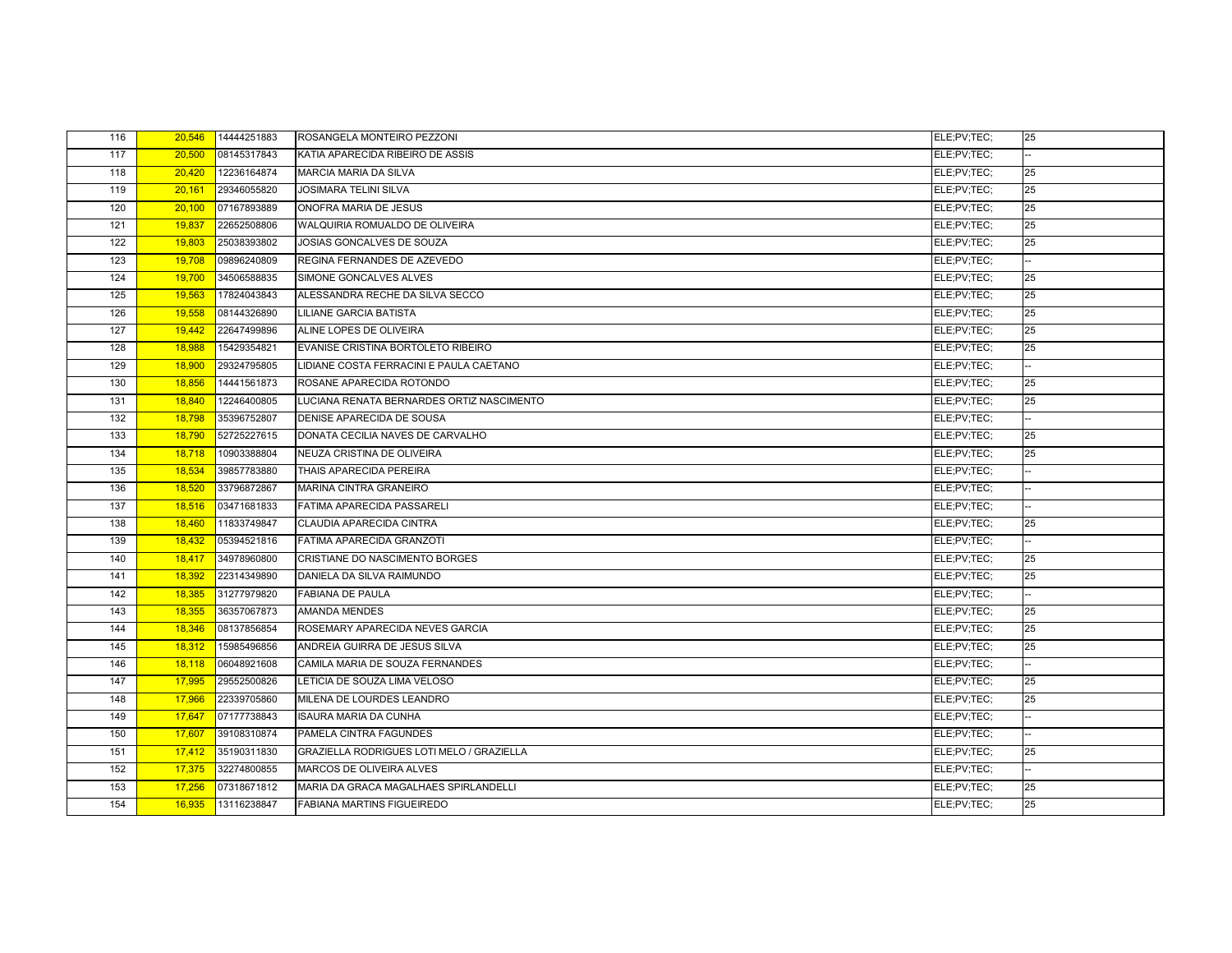| 155 | 16,760 | 18330113841 | <b>DENISE MARIA NOGUEIRA FLAEIROS</b>        | ELE;PV;TEC; | 25 |
|-----|--------|-------------|----------------------------------------------|-------------|----|
| 156 | 16,601 | 04836727855 | SONIA REGINA BARRETO                         | ELE;PV;TEC; |    |
| 157 | 16,572 | 35779460833 | LIVIA RIBEIRO LOURENCO CABRAL                | ELE;PV;TEC; | 25 |
| 158 | 16,569 | 38766626803 | <b>WILLIAM DE SOUZA FERNANDES</b>            | ELE:PV:TEC: | 25 |
| 159 | 16,565 | 32665567806 | <b>TALITHA ALVES SILVA</b>                   | ELE;PV;TEC; | 25 |
| 160 | 16,486 | 06689046826 | SILVANA SANCHES SERVILHA                     | ELE;PV;TEC; |    |
| 161 | 16,397 | 26630658892 | DANIELA BUENO FONTES SOUZA                   | ELE;PV;TEC; | 25 |
| 162 | 16,180 | 19961085817 | SUZELAINE FERREIRA BEZERRA PULLI             | ELE;PV;TEC; | 25 |
| 163 | 16.151 | 33859301896 | <b>CRISTIANE DE SOUZA GOMES</b>              | ELE;PV;TEC; | 25 |
| 164 | 16,107 | 31475865880 | <b>THAIS GARCIA</b>                          | ELE;PV;TEC; | 25 |
| 165 | 15,560 | 37315873864 | JULIANA RITA LOPES DE OLIVEIRA               | ELE;PV;TEC; | 25 |
| 166 | 15,396 | 30067131840 | MARINA PAULA CUNHA FAUSTINO                  | ELE:PV:TEC: |    |
| 167 | 15,268 | 33808578823 | JENIFFER VITORINO DA SILVA ALVES             | ELE;PV;TEC; | 25 |
| 168 | 15,207 | 13851860896 | <b>MARIA RITA FERREIRA BESSA</b>             | ELE:PV:TEC: |    |
| 169 | 15,202 | 15700527863 | ANA MARIA DO CARMO SERQUEIRA                 | ELE;PV;TEC; |    |
| 170 | 15,195 | 24785693886 | JOANA D ARC PAULO MORAES                     | ELE:PV:TEC: | 25 |
| 171 | 15,184 | 30450031845 | LUCILA MARCELINO SCHIRAMM                    | ELE;PV;TEC; | 25 |
| 172 | 15,160 | 18332364833 | ROSANGELA CRISTINA DE SOUZA GUERREIRO        | ELE;PV;TEC; |    |
| 173 | 15,104 | 08168193865 | <b>ESTELA MARIS ALMEIDA</b>                  | ELE:PV:TEC: | 25 |
| 174 | 15,067 | 40278179827 | MARCELO HENRIQUE DA SILVA                    | ELE;PV;TEC; | 25 |
| 175 | 14.896 | 18334176821 | KARLA APARECIDA TOTOLI AMARAL                | ELE;PV;TEC; | 25 |
| 176 | 14,895 | 09714117607 | LAISLA FRANCIELE MAGELA SANTANA VILAS BOAS   |             | 25 |
| 177 | 14,849 | 37025902934 | SILVIA YARA MECONI                           | ELE:PV:TEC: | 25 |
| 178 | 14,760 | 15383278800 | REJANE APARECIDA ROTONDO FALEIROS            | ELE;PV;TEC; |    |
| 179 | 14,628 | 26129837836 | <b>VANESSA BERMUDES GOES</b>                 | ELE;PV;TEC; | 25 |
| 180 | 14,483 | 29434570867 | NIDA PORFIRIO                                | ELE:PV:TEC: | 25 |
| 181 | 14,413 | 16210917836 | SOLANGE ROSA DO NASCIMENTO                   | ELE;PV;TEC; | 25 |
| 182 | 14,378 | 4241778895  | APARECIDA DE FATIMA BARROS FERREIRA          | ELE:PV:TEC: | 25 |
| 183 | 14,150 | 07424243837 | CELIA BEATRIZ DE ALMEIDA DAVANCO             | ELE;PV;TEC; | 25 |
| 184 | 13,964 | 28883694864 | <b>ISABEL CRISTINA FIFOLATO</b>              | ELE;PV;TEC; | 25 |
| 185 | 13,866 | 13851882865 | ANDREA LOPES URQUIZA CHAVES                  | ELE:PV:TEC: |    |
| 186 | 13,786 | 17873467813 | EMILIANE PELICIARI ROSENDO MAGALHAES         | ELE;PV;TEC; | 25 |
| 187 | 13,714 | 14554290824 | JULIANE PEIXOTO GARCIA LOPES / JULIANE LOPES | ELE;PV;TEC; | 25 |
| 188 | 13,586 | 34901028863 | KARLA GUIDONI FELIZARDO                      | ELE;PV;TEC; | 25 |
| 189 | 13,414 | 07861539628 | JULIANA DE ANDRADE PEIXOTO                   | ELE;PV;TEC; | 25 |
| 190 | 13,409 | 13858880833 | ELAINE CRISTINA DA SILVA MORAIS              | ELE;PV;TEC; | 25 |
| 191 | 13,332 | 16714191898 | RENATA DIAS SAMPAIO CINTRA                   | ELE;PV;TEC; | 25 |
| 192 | 13,132 | 37680204870 | <b>TATIELI LUVIZOTO CINTRA</b>               |             | 19 |
| 193 | 13,098 | 09789846681 | PATRICIA DE FREITAS SCALABRINI / PATRICIA    | ELE:PV:TEC: | 25 |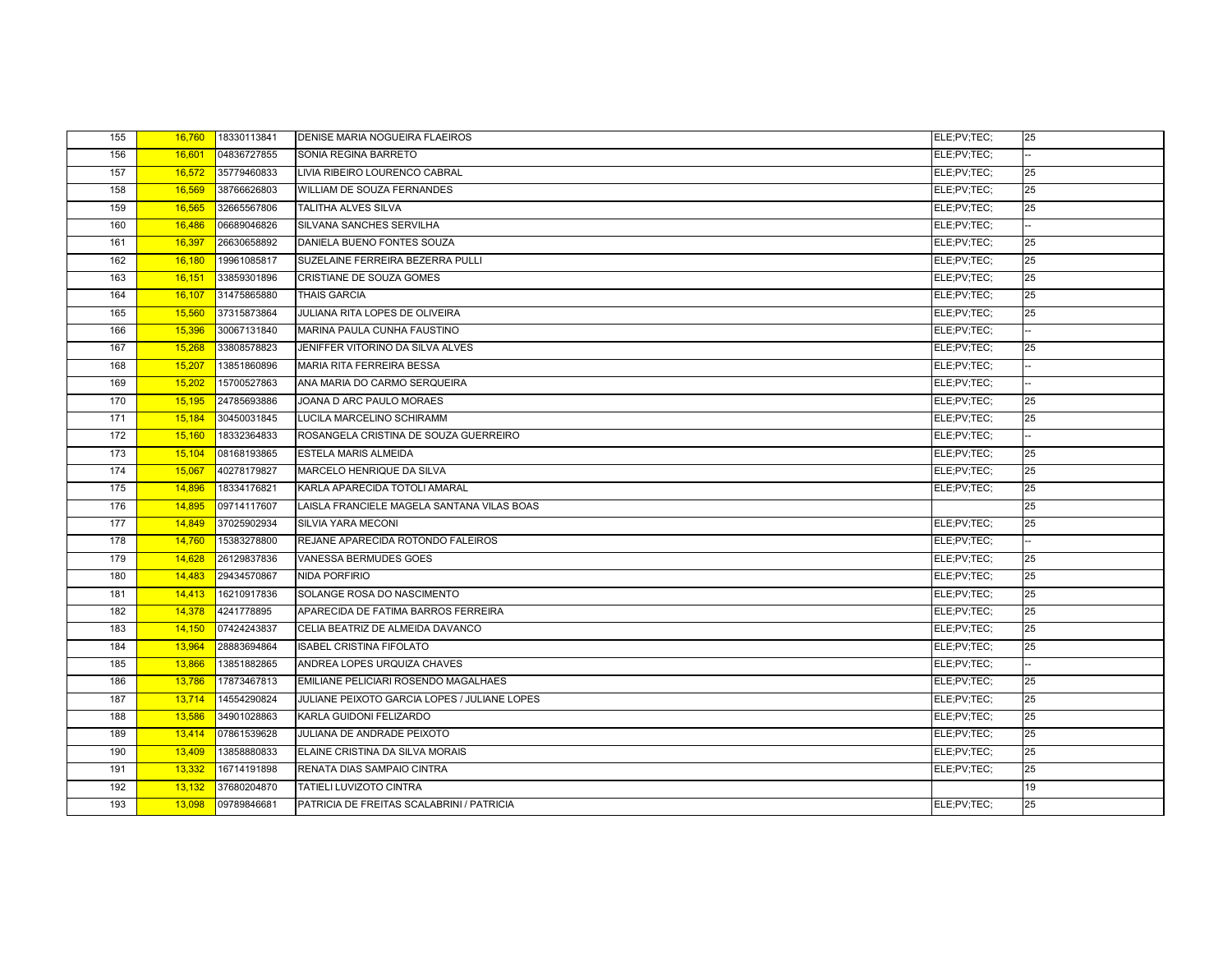| 194 | 13,030 | 12712939867 | SHIRLEY APARECIDA NOVELI SANTOS                                      |             | 25 |
|-----|--------|-------------|----------------------------------------------------------------------|-------------|----|
| 195 | 12,998 | 38373550801 | ALINE KARLA DOS SANTOS MEIRA                                         | ELE;PV;TEC; |    |
| 196 | 12,950 | 04022724803 | ROSEMARY APARECIDA RODRIGUES BALBINO                                 | ELE;PV;TEC; | 25 |
| 197 | 12,921 | 06078056840 | ANA MARIA DE PADUA PANICIO                                           | ELE;PV;TEC; | 25 |
| 198 | 12,910 | 35638584897 | RENATA CRISTINA CINTRA TAVEIRA                                       | ELE;PV;TEC; | 25 |
| 199 | 12,878 | 15069519883 | JAINE ESTER DA SILVA                                                 |             |    |
| 200 | 12,818 | 29415763809 | TATIANA DA SILVA LEMOS                                               | ELE;PV;TEC; |    |
| 201 | 12,724 | 27314873801 | ALESSANDRA CUSTODIO BORGES                                           | ELE;PV;TEC; | 25 |
| 202 | 12,303 | 36465983877 | <b>ALAN BORGES MARTINS</b>                                           | ELE;PV;TEC; | 25 |
| 203 | 12,280 | 22302833830 | SHEILA CARRIJO SILVA LEAO                                            | ELE:PV:TEC: | 25 |
| 204 | 12,236 | 28743614884 | TANIA CINTRA JONAS                                                   | ELE;PV;TEC; | 25 |
| 205 | 12,178 | 15156889840 | <b>MONICA URBAN</b>                                                  | ELE;PV;TEC; | 25 |
| 206 | 12,130 | 22417708841 | LILIANE CRISTINA MARQUES CARDOSO                                     | ELE;PV;TEC; |    |
| 207 | 12,034 | 16216117874 | SIMONE APARECIDA MINCHIO DIONIZIO                                    | ELE;PV;TEC; | 25 |
| 208 | 11,981 | 32189668840 | JULIANA SOARES MACHADO                                               | ELE;PV;TEC; | 25 |
| 209 | 11,964 | 28883694864 | <b>ISABEL CRISTINA FIFOLATO SILVA</b>                                | ELE;PV;TEC; |    |
| 210 | 11,801 | 37540636858 | <b>GABRIELA SOUZA SILVA</b>                                          | ELE;PV;TEC; | 25 |
| 211 | 11,788 | 33811420895 | AMANDA MARIA MALTA DE ALMEIDA                                        | ELE;PV;TEC; |    |
| 212 | 11,736 | 18113153802 | ALESSANDRA CRISTINA DE AVEIRO MARCOMINO MIRA                         | ELE;PV;TEC; | 25 |
| 213 | 11,711 | 16713116809 | BEATRIZ DOS REIS GOULART LOPES                                       | ELE;PV;TEC; | 25 |
| 214 | 11,664 | 15215107840 | SAMUEL PIRES DE MAGALHAES                                            | ELE;PV;TEC; | 25 |
| 215 | 11,618 | 39897671862 | PAMELA GONCALVES DE MELO NASCIMENTO / PAMELA DE MELO NASCIMENTO WIRZ | ELE;PV;TEC; | 25 |
| 216 | 11,608 | 14107394816 | <b>VALERIA CRISTINA DE ALMEIDA</b>                                   | ELE;PV;TEC; | 25 |
| 217 | 11,508 | 15628441805 | MARIA ARLETE RODRIGUES SIENNA                                        | ELE;PV;TEC; | 25 |
| 218 | 11,364 | 26902584800 | KARINE DEVOS BORGES CASTRO                                           | ELE;PV;TEC; | 25 |
| 219 | 11,340 | 00539674885 | <b>JAIR BARCELOS</b>                                                 | ELE;PV;TEC; | 25 |
| 220 | 11,248 | 21581046863 | CIARLA CHAGAS DA SILVA                                               | ELE;PV;TEC; | 25 |
| 221 | 11,160 | 40514709898 | DAYANA EVELLYN BANHARELLI                                            | ELE;PV;TEC; | 25 |
| 222 | 11,116 | 22702195890 | PRISCILA CINTRA NEVES GOMIDE                                         | ELE;PV;TEC; | 25 |
| 223 | 11,107 | 41323761845 | TELRY ELAN MARTINS FERREIRA                                          | ELE;PV;TEC; | 25 |
| 224 | 11,066 | 21613232888 | ANGELICA XAVIER MARCOMINI                                            | ELE;PV;TEC; | 25 |
| 225 | 11,040 | 35676542845 | CASSIANA CARRIJO SILVA BOORATI                                       | ELE;PV;TEC; | 25 |
| 226 | 10,926 | 15382342890 | MARIA ELIANA DE OLIVEIRA SILVA                                       | ELE;PV;TEC; | 25 |
| 227 | 10,830 | 38852474889 | PRISCILA FACHO FIGUEIREDO                                            | ELE;PV;TEC; | 25 |
| 228 | 10,820 | 04890642803 | ROSANGELA CASTRO RAMALHO DE SOUZA                                    | ELE;PV;TEC; | 25 |
| 229 | 10,713 | 19636161895 | LUCIANA CRISTINA DE OLIVEIRA COELHO                                  | ELE;PV;TEC; | 25 |
| 230 | 10,598 | 24676132832 | ROSEMARY DE OLIVEIRA SANTOS MENDES                                   | ELE;PV;TEC; | 25 |
| 231 | 10,554 | 38391761827 | ANA MARIA APARECIDA VILELA                                           | ELE;PV;TEC; | 25 |
| 232 | 10,505 | 38391220826 | JANYARA ALVES DA SILVA                                               | ELE;PV;TEC; | 25 |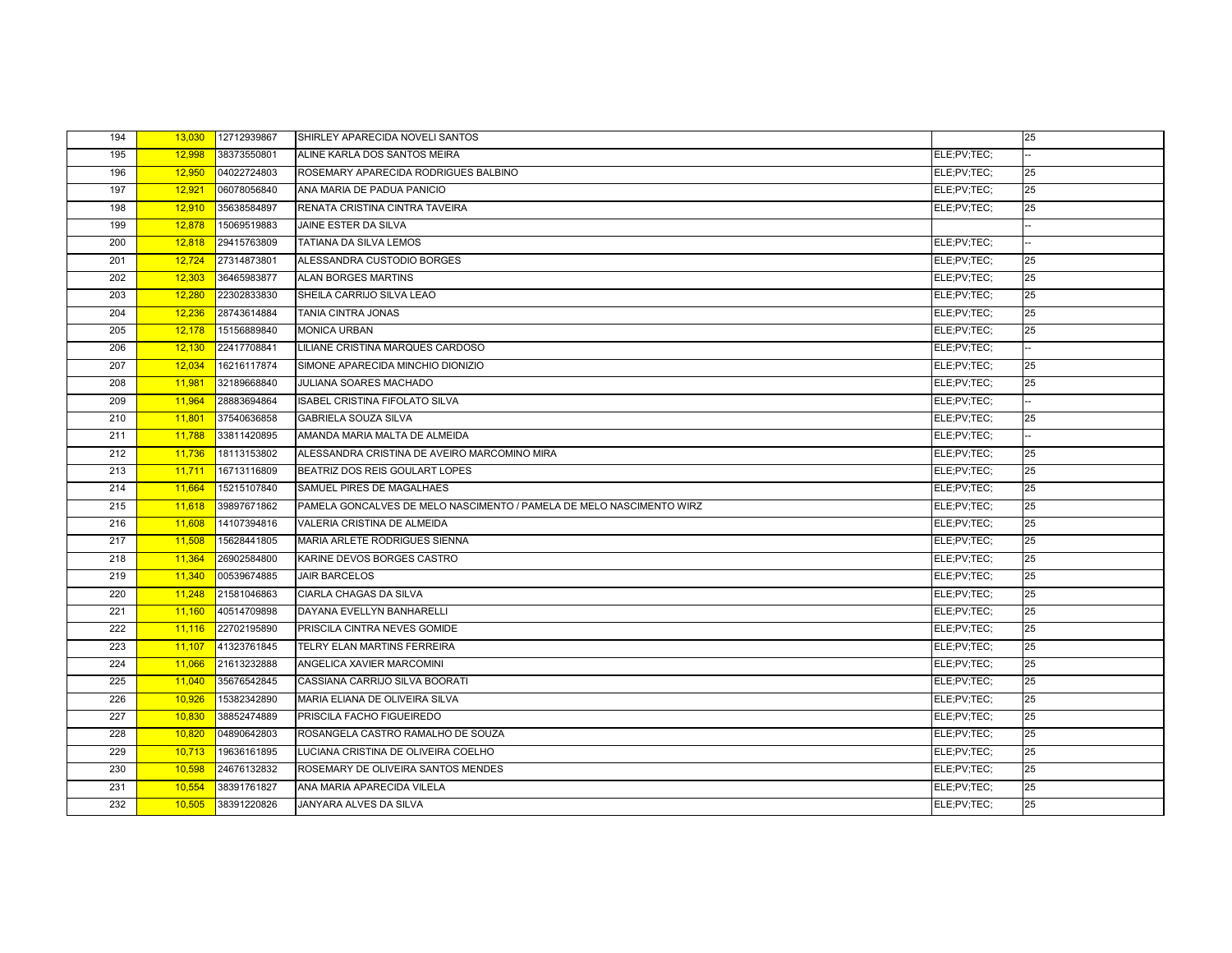| 233 | 10,505 | 11313856835 | VANIA CRISTINA BARBOSA DA SILVA                            | ELE;PV;TEC; | 25 |
|-----|--------|-------------|------------------------------------------------------------|-------------|----|
| 234 | 10,496 | 17862431804 | SAIONARA SOARES GALETTI                                    | ELE;PV;TEC; | 25 |
| 235 | 10,449 | 17249905864 | JOELMA CINTRA TAVEIRA DA CRUZ                              | ELE;PV;TEC; | 25 |
| 236 | 10,308 | 14953457854 | GISELE CRISTINA DA SILVA                                   | ELE;PV;TEC; | 25 |
| 237 | 10,230 | 04777637662 | ROSANE APARECIDA DE CARVALHO                               | ELE;PV;TEC; | 25 |
| 238 | 10,214 | 06486574690 | <b>DAIANE CRISTINA CRUZ</b>                                | ELE:PV:TEC: | 25 |
| 239 | 10,206 | 29960417808 | DENISE PAULA DE CARVALHO MOTTA                             | ELE;PV;TEC; | 25 |
| 240 | 10,194 | 21831969807 | ISABEL APARECIDA ALVES DE FREITAS / ISABEL APARECIDA ALVES | ELE;PV;TEC; | 25 |
| 241 | 10,132 | 17873427862 | JULICE ANTOLIN MORIKOSHI PREVIDE                           | ELE;PV;TEC; | 25 |
| 242 | 10,084 | 13851173899 | ROSANGELA MARIA DE SOUZA TEIXEIRA                          | ELE:PV:TEC: | 25 |
| 243 | 10,062 | 37846669818 | TALLES LEANDRO DA COSTA                                    | ELE;PV;TEC; | 25 |
| 244 | 10,010 | 22454676800 | SILVIA REZENDE VERZOLA DE ANDRADE                          | ELE;PV;TEC; |    |
| 245 | 9,982  | 13690459800 | <b>MARCIA MARIA ESSADO</b>                                 | ELE;PV;TEC; |    |
| 246 | 9,754  | 36406025873 | JAQUELINE ALVES DOS SANTOS VALERIO                         | ELE;PV;TEC; | 25 |
| 247 | 9,662  | 23088558862 | CAMILA ADRIANA DE MORAIS DUARTE                            | ELE;PV;TEC; | 25 |
| 248 | 9,598  | 34091918875 | ANDRESA MULLER SANCHES GARCIA                              | ELE;PV;TEC; | 25 |
| 249 | 9,594  | 01199271608 | ROSANGELA MIRANDA DE LIMA                                  | ELE;PV;TEC; | 25 |
| 250 | 9,500  | 35195471800 | PATRICIA RODRIGUES FACCIROLLI PIRES                        | ELE;PV;TEC; | 25 |
| 251 | 9,418  | 27745500842 | DANIELA MARIA DOS SANTOS DOMICIANO                         | ELE;PV;TEC; |    |
| 252 | 9,408  | 17824045897 | ALESSANDRA MARIA ALVARENGA E SILVA                         | ELE;PV;TEC; |    |
| 253 | 9,275  | 74588680820 | NOELINA OLIVIA MUNHOZ MAMEDE                               | ELE:PV:TEC: | 25 |
| 254 | 8,920  | 04768874886 | LEONIA MARIA FERREIRA DIAS PRIETO                          | ELE;PV;TEC; | 25 |
| 255 | 8,847  | 14444883847 | MARIA HELENA VILAR SILVA                                   | ELE;PV;TEC; | 25 |
| 256 | 8,804  | 31853878804 | ADRIANA RODRIGUES PENHA                                    | ELE;PV;TEC; |    |
| 257 | 8,776  | 28880503820 | ANDREIA OTONI DE SOUZA                                     | ELE;PV;TEC; | 25 |
| 258 | 8,770  | 14452694810 | MARISOL MONTEIRO RADI LIMA                                 | ELE;PV;TEC; | 25 |
| 259 | 8,658  | 33959914822 | FERNANDA APARECIDA DE ALMEIDA                              | ELE;PV;TEC; | 25 |
| 260 | 8,652  | 13852553822 | DENISE ALMEIDA COELHO                                      | ELE;PV;TEC; | 25 |
| 261 | 8,650  | 17869187810 | SILVANIA RIBEIRO DE SOUZA                                  | ELE;PV;TEC; | 25 |
| 262 | 8,586  | 32807560814 | <b>GRACIELE ALVES FERREIRA</b>                             | ELE;PV;TEC; |    |
| 263 | 8,505  | 22344031898 | PAOLA APARECIDA ANTONIETI DOS SANTOS                       | ELE:PV:TEC: | 25 |
| 264 | 8,410  | 12214888802 | RAQUEL DE LIMA FREITAS FLAUSINO                            |             |    |
| 265 | 8,382  | 38967917880 | BRUNA COSTA DE ANDRADE                                     | ELE;PV;TEC; |    |
| 266 | 8,354  | 30137230842 | SHEILA RUDOLF                                              | ELE;PV;TEC; | 25 |
| 267 | 8,340  | 28186754806 | KARINA BERTONI DE ANDRADE SANTOS CORONA                    | ELE;PV;TEC; | 25 |
| 268 | 8,322  | 26865985818 | ELIZANGELA PAULINA ROSA MARQUES                            | ELE;PV;TEC; | 25 |
| 269 | 8,298  | 08762595652 | GEUZA SILVANA BATISTA DE SOUZA                             | ELE;PV;TEC; |    |
| 270 | 8,062  | 28025241866 | MALTA ALVES DE PAULA                                       | ELE;PV;TEC; | 25 |
| 271 | 8,034  | 21616530839 | SABRINA BARBOZA DA SILVA                                   | ELE;PV;TEC; | 25 |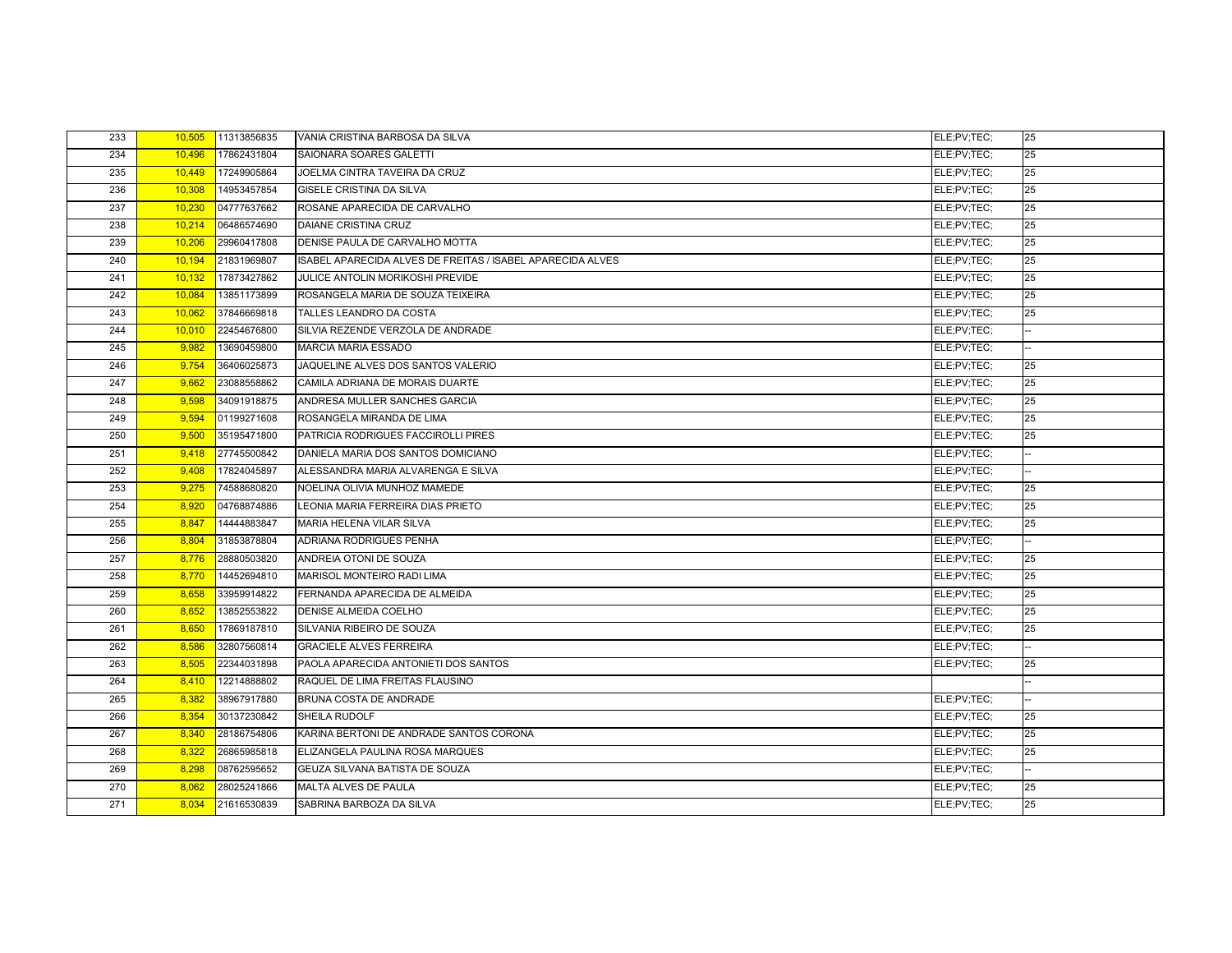| 272 | 8,000 | 22961067812 | <b>TATIANE DA SILVA</b>                                          | ELE;PV;TEC; | 25 |
|-----|-------|-------------|------------------------------------------------------------------|-------------|----|
| 273 | 7,905 | 25138628801 | JULIANA BORDINI DO NASCIMENTO                                    | ELE:PV:TEC: | 25 |
| 274 | 7,882 | 21660377803 | ALESSANDRA ALGARTE DA SILVA GONCALVES                            | ELE;PV;TEC; |    |
| 275 | 7.820 | 21369835809 | <b>LUCIENE RIBEIRO</b>                                           | ELE:PV:TEC: | 25 |
| 276 | 7,782 | 39407568814 | FERNANDA PEREIRA ELEUTERIO                                       | ELE;PV;TEC; | 25 |
| 277 | 7,735 | 27809222813 | <b>VIVIANE APARECIDA MENDES MALTA</b>                            | ELE;PV;TEC; | 25 |
| 278 | 7,722 | 02755141611 | ANDREIA FERREIRA RAMOS                                           | ELE;PV;TEC; | 25 |
| 279 | 7,580 | 17218747809 | ADNALZA FERREIRA DO NASCIMENTO SCHERMA                           | ELE:PV:TEC: | 25 |
| 280 | 7,576 | 24863378653 | MARGARIDA MARIA REZENDE DE ARAUJO NOBILE                         | ELE;PV;TEC; | 25 |
| 281 | 7.424 | 08739928659 | MARIANA OLIVEIRA ARCOLINO                                        | ELE:PV:TEC: | 25 |
| 282 | 7,376 | 85348449687 | <b>ROSEMARY NARCISO</b>                                          | ELE;PV;TEC; | 25 |
| 283 | 7,306 | 01388573695 | SILVIANE NARCISO CRUZ                                            | ELE;PV;TEC; | 25 |
| 284 | 7,240 | 22510221809 | DELMA BASILIO MONTESREI LEMES                                    |             |    |
| 285 | 7,168 | 25686241830 | FLAVIA DE LIMA GOMES CINTRA                                      | ELE;PV;TEC; | 25 |
| 286 | 7,090 | 27082861885 | NILDA LUCIA SILVA PIRES                                          | ELE;PV;TEC; | 25 |
| 287 | 7,072 | 34210310883 | <b>ILDA CARVALHO MENDES</b>                                      | ELE:PV:TEC: | 25 |
| 288 | 6,964 | 75763346653 | <b>MIRIAN DE SOUSA</b>                                           | ELE;PV;TEC; | 25 |
| 289 | 6,944 | 22313910822 | DINEI CONCEICAO DA SILVA                                         | ELE;PV;TEC; |    |
| 290 | 6.902 | 11920988890 | RUBIANA APARECIDA MARTINS GRANERO E SILVA                        |             |    |
| 291 | 6,888 | 14456544821 | ROSEMEIRE RODRIGUES FANAN                                        | ELE:PV:TEC: |    |
| 292 | 6.802 | 21658798848 | GISELLE CRISTINA JANUARIO FERREIRA                               | ELE:PV:TEC: | 25 |
| 293 | 6,772 | 22218597829 | CHARLENE LOPES FERREIRA BOLELLA                                  | ELE;PV;TEC; | 25 |
| 294 | 6,732 | 14194078802 | ALESSANDRA MARANHA NASCIMENTO PENQUES                            | ELE;PV;TEC; | 25 |
| 295 | 6,723 | 17873933806 | SILVIA HELENA BARBOSA                                            | ELE:PV:TEC: | 25 |
| 296 | 6,694 | 35575410889 | <b>MARIETE MENDES CARVALHO</b>                                   | ELE;PV;TEC; | 25 |
| 297 | 6,682 | 02727957637 | <b>CLAUDICEIA DA SILVA</b>                                       | ELE;PV;TEC; | 25 |
| 298 | 6,388 | 22426497874 | ROSEMEIRE BARBOSA PIRES                                          | ELE;PV;TEC; | 25 |
| 299 | 6,388 | 32432123832 | LILIANE APARECIDA SILVA CAETANO / LILIANE APARECIDA SILVA CAETAN | ELE;PV;TEC; | 25 |
| 300 | 6,324 | 14370345863 | REGINALDA FERREIRA SOUZA                                         | ELE;PV;TEC; | 25 |
| 301 | 6,210 | 29438296840 | <b>SIMONE MIRAS</b>                                              | ELE:PV:TEC: | 25 |
| 302 | 6,146 | 23364550808 | AMANDA LUCIANA NEVES EZEQUIEL                                    | ELE;PV;TEC; | 25 |
| 303 | 6,086 | 30875789838 | <b>OLIVIA CORREA MATIAS</b>                                      | ELE;PV;TEC; | 25 |
| 304 | 6,072 | 33576982850 | ERICA APARECIDA DE MOURA BENTO                                   | ELE;PV;TEC; | 25 |
| 305 | 6,026 | 12235828841 | ELISABETE CRISTINA PINTO BORGES ORLANDO                          | ELE:PV:TEC: | 25 |
| 306 | 6,024 | 21964527856 | MAISA CRISTINA DE SOUZA                                          | ELE:PV:TEC: |    |
| 307 | 6,000 | 21523360895 | DANIELA CARRIJO CARDOSO                                          | ELE:PV:TEC: | 25 |
| 308 | 6,000 | 27381441870 | WALDIRENE DE LOURDES CASTELLANI                                  | ELE;PV;TEC; | 25 |
| 309 | 6,000 | 41491209860 | NAIARA CRISTIANE PIMENTA                                         | ELE:PV:TEC: | 25 |
| 310 | 5,962 | 34228356877 | <b>MARA LILIAN NASCIMENTO PERES BOVE</b>                         | ELE;PV;TEC; | 25 |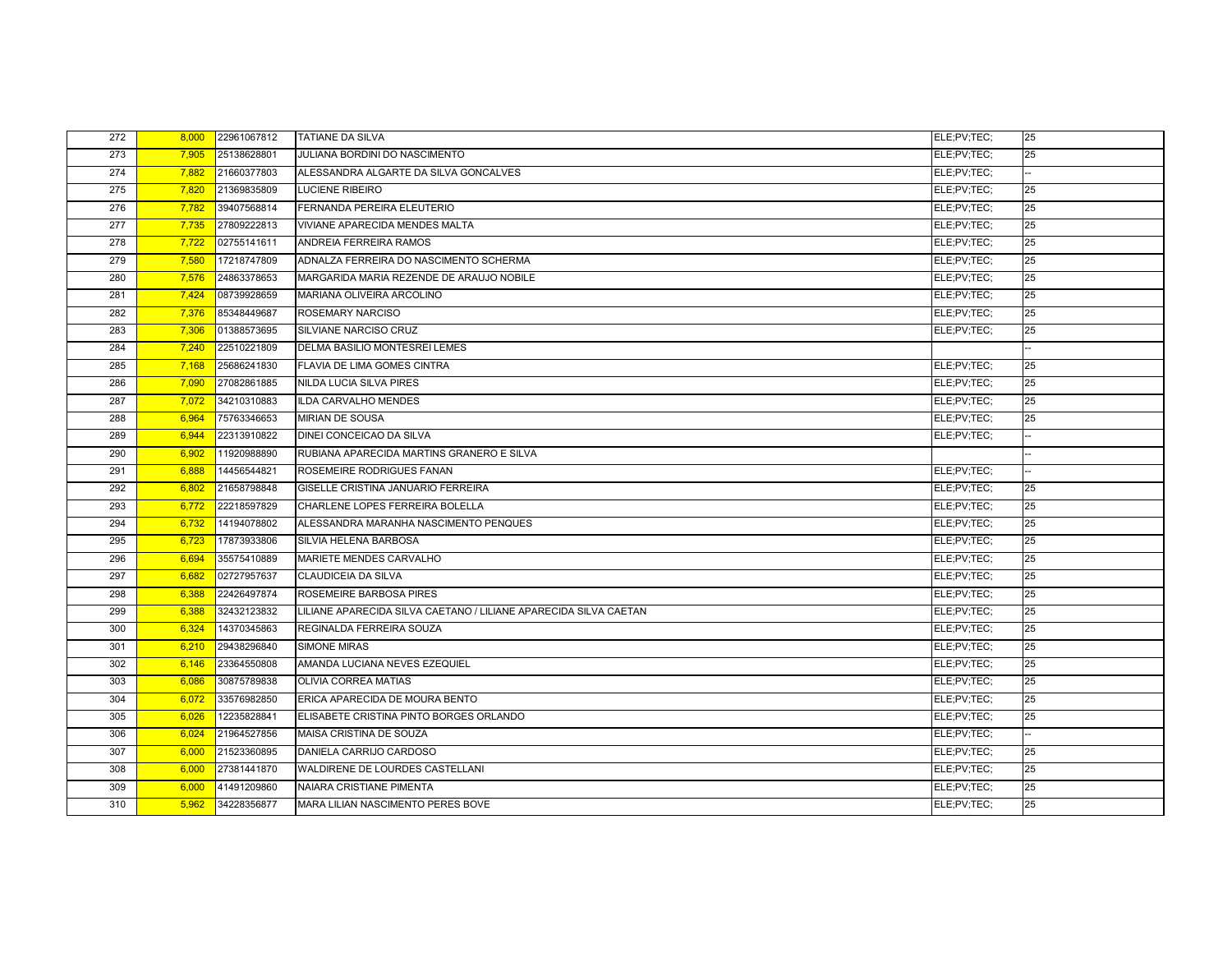| 311 | 5,958 | 02636636803 | <b>MARINA FREIRE LEITE MARTINS</b>                                 | ELE:PV:TEC: |    |
|-----|-------|-------------|--------------------------------------------------------------------|-------------|----|
| 312 | 5,888 | 31192896807 | THATIANA DO NASCIMENTO LEITE                                       | ELE;PV;TEC; | 25 |
| 313 | 5,840 | 04767018641 | <b>JAYANA HAKIME CUSTODIO</b>                                      | ELE;PV;TEC; | 25 |
| 314 | 5.784 | 03221842660 | ANA PAULA AMARAL SOUZA                                             | ELE:PV:TEC: | 25 |
| 315 | 5,741 | 04448325644 | JULIANA APARECIDA DIAS                                             | ELE;PV;TEC; |    |
| 316 | 5,686 | 27264678814 | <b>MARCIA RIBEIRO DE MORAIS</b>                                    | ELE;PV;TEC; |    |
| 317 | 5,556 | 01500528633 | ERIKA PASSOS DE OLIVEIRA GOULART SILVA                             | ELE;PV;TEC; | 25 |
| 318 | 5,530 | 12215395826 | ROSMARE TEREZINHA DE PAULA                                         | ELE:PV:TEC: | 25 |
| 319 | 5,516 | 22565123809 | DALILA SERAFIM CAMPOS NEVES                                        | ELE;PV;TEC; | 25 |
| 320 | 5.384 | 33580615823 | DENISE HELENA DIAS ALVES                                           | ELE:PV:TEC: | 25 |
| 321 | 5,264 | 26560199827 | LEIDE APARECIDA FERREIRA CAMILO PEREIRA                            | ELE;PV;TEC; | 25 |
| 322 | 5,242 | 08742142890 | MARLENE DE OLIVEIRA CANO                                           | ELE;PV;TEC; | 25 |
| 323 | 5,118 | 22226619860 | ANA PAULA COSTA FERNANDES                                          | ELE;PV;TEC; | 25 |
| 324 | 5,068 | 30435879871 | ANDREA CRISTINA ALVES MENDES                                       | ELE;PV;TEC; | 25 |
| 325 | 5,022 | 17869160881 | ELIZETE ALVES DE LACERDA                                           | ELE;PV;TEC; | 25 |
| 326 | 5,000 | 38518327873 | MARINA JACOMETTI SILVA                                             | ELE:PV:TEC: | 25 |
| 327 | 4,951 | 39654138808 | DAIANE CRISTINA MEDEIROS DE SOUSA                                  |             |    |
| 328 | 4,856 | 22448095876 | MARIA SILVIA FERRO CONRADO DIAS                                    | ELE;PV;TEC; | 25 |
| 329 | 4.834 | 39805224821 | JEAN CLOUDE DOS SANTOS CANUTO                                      | ELE:PV:TEC: | 25 |
| 330 | 4,642 | 17545503805 | ELAINE CRISTINA DOS SANTOS                                         | ELE:PV:TEC: | 25 |
| 331 | 4.630 | 16211828861 | RAQUEL CINTRA DE OLIVEIRA                                          | ELE:PV:TEC: |    |
| 332 | 4,630 | 22905700874 | EDUARDO RODRIGUES DE PAULA                                         | ELE;PV;TEC; | 25 |
| 333 | 4,558 | 01246533677 | DEBORA DE OLIVEIRA FERREIRA CIPRIANO / DEBORA DE OLIVEIRA FERREIRA | ELE:PV:TEC: | 25 |
| 334 | 4,556 | 07158253805 | SILVIA LUCIA MACARIO MARTINS                                       | ELE;PV;TEC; | 25 |
| 335 | 4,545 | 29313833840 | ANA PAULA DA SILVA                                                 | ELE:PV:TEC: |    |
| 336 | 4,524 | 09058716694 | RENATA DE SOUZA FERREIRA                                           | ELE;PV;TEC; | 25 |
| 337 | 4,508 | 29796870819 | THAISA NASCIMENTO SILVA PESSONI                                    | ELE:PV:TEC: | 25 |
| 338 | 4,492 | 35909672851 | DANIELA CRISTINA DE MOURA                                          | ELE;PV;TEC; | 25 |
| 339 | 4,440 | 29280765817 | KELLI FERNANDA MURARI MOURA                                        | ELE;PV;TEC; | 25 |
| 340 | 4,340 | 31142114880 | ELIS EURIPIDA MOREIRA RODRIGUES                                    | ELE;PV;TEC; |    |
| 341 | 4,312 | 13529354813 | SILVIA HELENA PIMENTA                                              | ELE;PV;TEC; |    |
| 342 | 4.294 | 33921018854 | <b>CAMILA CRISTIANE PIMENTA</b>                                    | ELE;PV;TEC; | 25 |
| 343 | 4,294 | 34140624884 | BRUNA SOARES SEBASTIAO PONCE MOREIRA                               | ELE:PV:TEC: | 25 |
| 344 | 4,262 | 30692579842 | AMANDA CRISTINA PESSONI                                            | ELE:PV:TEC: | 25 |
| 345 | 4,142 | 31181718805 | PATRICIA BORGES DOS SANTOS                                         | ELE;PV;TEC; | 25 |
| 346 | 4,120 | 34410178890 | ARIANA MARIA DOS SANTOS                                            | ELE:PV:TEC: | 25 |
| 347 | 4,032 | 35685726805 | ALCINA APARECIDA DE SOUZA RODRIGUES                                | ELE;PV;TEC; | 25 |
| 348 | 4,000 | 29483853850 | CLAUDIA ADALGISA EZEQUIEL NORONHA BERALDO DE SOUZA                 | ELE:PV:TEC: | 25 |
| 349 | 4,000 | 36548331877 | <b>MARCELA COSTA DOS SANTOS</b>                                    | ELE;PV;TEC; | 25 |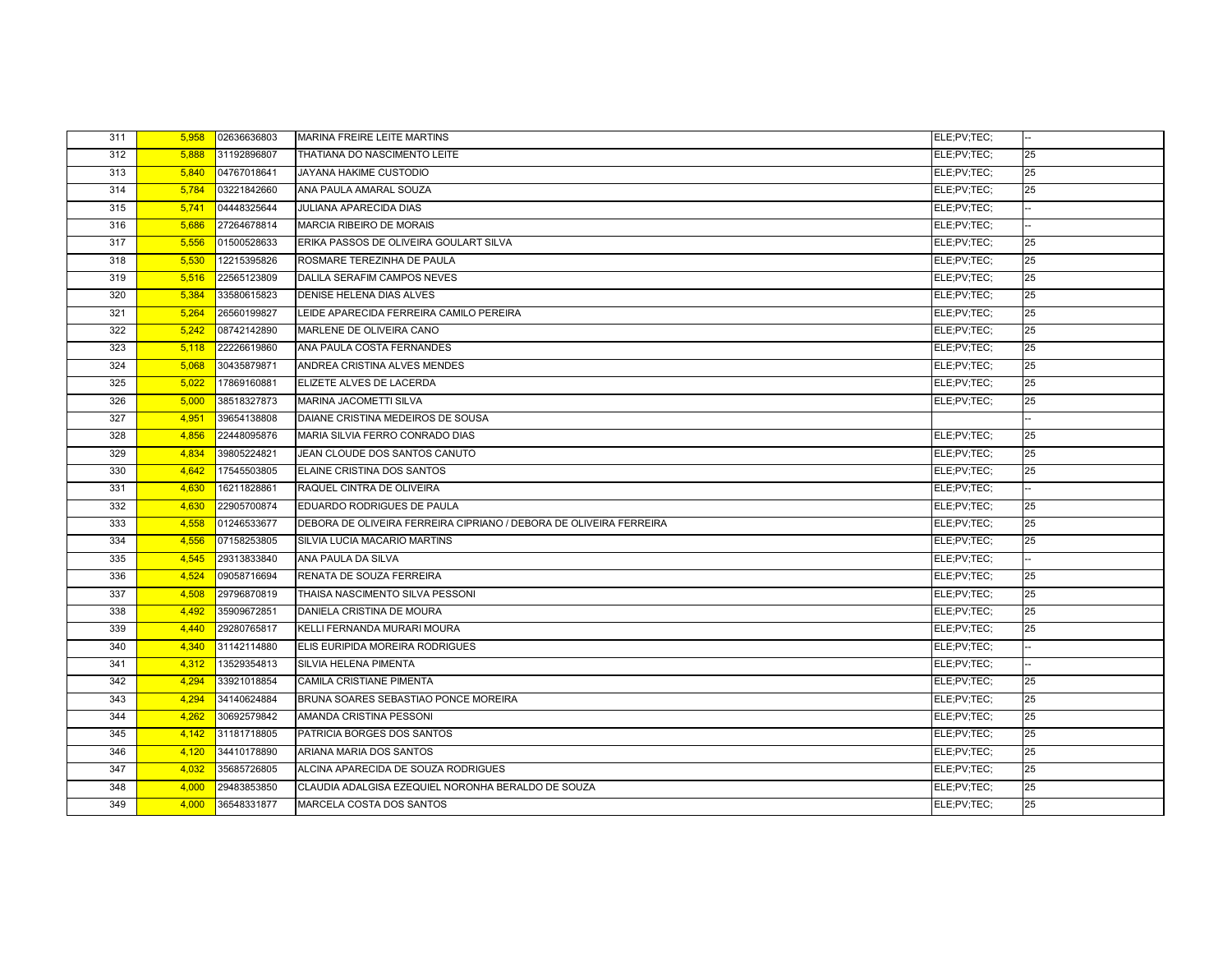| 350 | 4,000 | 37593114821 | AMANDA MARANHA MOREIRA                         | ELE;PV;TEC; | 25 |
|-----|-------|-------------|------------------------------------------------|-------------|----|
| 351 | 4,000 | 15218516899 | MARGARETHE DE ARAUJO DE MELO SOUZA             | ELE;PV;TEC; | 25 |
| 352 | 4,000 | 26953130806 | REGIANE D ARC FERREIRA                         | ELE;PV;TEC; | 25 |
| 353 | 4,000 | 31235470865 | KEILA CRISTINA DE FREITAS PERES                | ELE;PV;TEC; | 25 |
| 354 | 4,000 | 37801869850 | THAMARA ALVES SILVA                            | ELE;PV;TEC; | 25 |
| 355 | 4,000 | 43762605840 | ANA CLARA ASCENCIO / ANA                       | ELE;PV;TEC; | 25 |
| 356 | 3,944 | 04403787886 | MARIA CELIA DE ALMEIDA                         | ELE;PV;TEC; | 25 |
| 357 | 3,609 | 34635423824 | CINTIA DE QUEIROZ                              | ELE;PV;TEC; |    |
| 358 | 3,604 | 28416305870 | KARINA TELES GOMES DE OLIVEIRA                 | ELE;PV;TEC; | 25 |
| 359 | 3,598 | 15085796870 | LUZILENE APARECIDA PIMENTA FERREIRA            | ELE:PV:TEC: | 25 |
| 360 | 3,576 | 21566417813 | <b>MARTA CARAMORI</b>                          | ELE;PV;TEC; |    |
| 361 | 3,534 | 28314882810 | JULIANA CAMPOS CHAVES                          |             |    |
| 362 | 3,514 | 27998816880 | WANESSA SILVA LEONEL BERTANHA                  | ELE;PV;TEC; |    |
| 363 | 3,512 | 22500989801 | MICHELI NOGUEIRA MATHIAS                       | ELE;PV;TEC; |    |
| 364 | 3,468 | 22970280833 | DEBORAH KELLY SALOMAO                          | ELE;PV;TEC; | 25 |
| 365 | 3,466 | 20146867858 | DANIELLE DA CUNHA ROSA                         | ELE;PV;TEC; | 25 |
| 366 | 3,456 | 38584208836 | NAYARA APARECIDA SOARES                        | ELE;PV;TEC; | 25 |
| 367 | 3,382 | 33735847870 | FERNANDA APARECIDA PEREIRA DA SILVA / FERNANDA | ELE;PV;TEC; | 25 |
| 368 | 3,318 | 41839395850 | MARIA LAURA DE ANDRADE GARCIA                  | ELE;PV;TEC; | 25 |
| 369 | 3,312 | 19499667806 | ALESSANDRA CRISTINA DE OLIVEIRA ABREU          | ELE;PV;TEC; | 25 |
| 370 | 3,310 | 31540141870 | JULIANA ALVES GONCALVES                        | ELE;PV;TEC; | 25 |
| 371 | 3,302 | 41810124840 | LETÍCIA MONTIER DA SILVA ASSUNÇÃO              | ELE;PV;TEC; |    |
| 372 | 3,220 | 10386821690 | FLAVIANA DE LIMA BEDO                          | ELE;PV;TEC; | 25 |
| 373 | 3,132 | 33598110898 | JULIANA APARECIDA JACINTO OLIVEIRA             | ELE;PV;TEC; | 25 |
| 374 | 3,084 | 37336199860 | <b>ITALO FERNANDES</b>                         | ELE;PV;TEC; | 25 |
| 375 | 3,056 | 33093965845 | CARMEN CECILIA CHEREGUINI COELHO               | ELE;PV;TEC; |    |
| 376 | 3,030 | 45342573840 | ANA LAURA TASSONI DA SILVA                     | ELE;PV;TEC; | 25 |
| 377 | 3,010 | 26104498876 | NIDIANI SILVA DE ARAUJO                        | ELE;PV;TEC; |    |
| 378 | 3,006 | 30449633896 | JOYCE JOELMA DA SILVA SOUZA                    | ELE;PV;TEC; | 25 |
| 379 | 3,000 | 38320229880 | THULIO DE OLIVEIRA ROGÉRIO                     | ELE;PV;TEC; | 25 |
| 380 | 2,984 | 39262322852 | LIDIANE GOMES COSTA SANTOS                     | ELE;PV;TEC; |    |
| 381 | 2,982 | 21816385867 | TATIANE APARECIDA SILVA                        | ELE;PV;TEC; |    |
| 382 | 2,966 | 14444572841 | SONIA ALVES MARTINS ROCHA                      | ELE;PV;TEC; | 25 |
| 383 | 2,958 | 17545297806 | SOLANGE ELIAS DE ARAUJO SANTOS                 | ELE;PV;TEC; | 25 |
| 384 | 2,942 | 35478701866 | MILENE DOS REIS PIRES CHAGAS                   | ELE;PV;TEC; | 25 |
| 385 | 2,888 | 14149637857 | DEBORA APARECIDA DE SOUSA MARTINS              | ELE;PV;TEC; | 25 |
| 386 | 2,880 | 36444504805 | ARTUR HENRIQUE ANTONIO                         | ELE;PV;TEC; | 25 |
| 387 | 2,744 | 13859835823 | <b>KENIA MARA VALERINI</b>                     | ELE;PV;TEC; | 25 |
| 388 | 2,690 | 14554167895 | MARISTELA CANDIDA DA SILVA                     | ELE;PV;TEC; | 25 |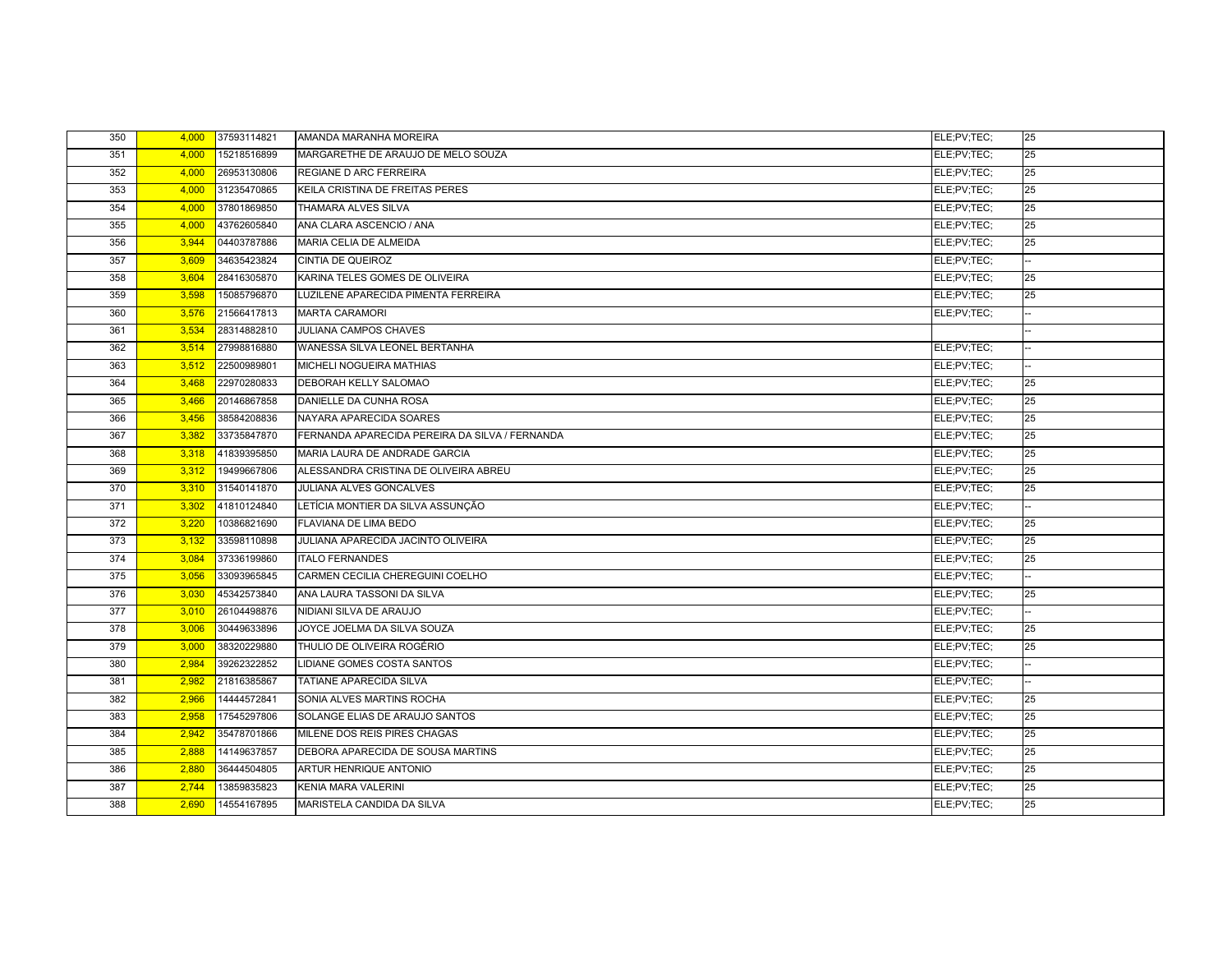| 389 | 2,673 | 22279399822 | MILENE DERMINIO MARCULA                        | ELE;PV;TEC; |    |
|-----|-------|-------------|------------------------------------------------|-------------|----|
| 390 | 2,629 | 31716000807 | ADRIELLI MARITAN GONCALVES TEIXEIRA            | ELE;PV;TEC; | 25 |
| 391 | 2,532 | 36258876811 | RILDA MARIA ELIAS NOVATO                       | ELE;PV;TEC; | 25 |
| 392 | 2,492 | 26298326863 | VANIA GARCIA GONCALVES FLORO                   | ELE:PV:TEC: | 25 |
| 393 | 2,486 | 22381556869 | KARINA BORGES BECARI REZENDE                   | ELE;PV;TEC; | 25 |
| 394 | 2,484 | 19636500851 | GISLAINE CRISTINA DA SILVA                     | ELE:PV:TEC: | 25 |
| 395 | 2,470 | 13231579805 | <b>JACQUELINE MELETI</b>                       | ELE;PV;TEC; | 25 |
| 396 | 2,462 | 36239339881 | ARIANE DE CASSIA SANTOS RODRIGUES SILVA        | ELE;PV;TEC; | 25 |
| 397 | 2,412 | 11244620823 | SAMIRA SORAIA JORGE                            | ELE;PV;TEC; | 25 |
| 398 | 2,406 | 21861394802 | EDILENE FERREIRA MIRON MALTA                   | ELE;PV;TEC; | 25 |
| 399 | 2,405 | 22497549850 | MARGARETE FAUSTINA PEREIRA SOUZA               | ELE;PV;TEC; | 25 |
| 400 | 2,358 | 26865209818 | DANIELA APARECIDA LOURENCO SILVA               | ELE;PV;TEC; | 25 |
| 401 | 2,322 | 15386045822 | <b>JULIANA SILVA ROCHA SIQUEIRA</b>            | ELE:PV:TEC: | 25 |
| 402 | 2,276 | 38518318882 | KAREN FERNANDA SILVA                           | ELE;PV;TEC; | 25 |
| 403 | 2.250 | 22213567808 | CLAUDIA ELAINE PEREIRA DA SILVA                | ELE:PV:TEC: | 25 |
| 404 | 2,241 | 37014045857 | NAYARA NOGUEIRA DE JESUS                       | ELE;PV;TEC; | 25 |
| 405 | 2,236 | 02189641888 | DAVID ALVES CARDOSO                            | ELE;PV;TEC; | 25 |
| 406 | 2,230 | 22975159870 | TABATA BIANCA DOS SANTOS MACARIO               | ELE;PV;TEC; |    |
| 407 | 2,218 | 34331631893 | ELISANGELA GOMES DE FREITAS                    | ELE;PV;TEC; | 25 |
| 408 | 2.208 | 24975857847 | <b>TELMA CRISTINA MURARI</b>                   | ELE:PV:TEC: | 25 |
| 409 | 2,144 | 19631966860 | <b>ANA EMILIA MENEZES</b>                      | ELE;PV;TEC; | 25 |
| 410 | 2,117 | 28115261882 | LILIAN REGINA DO PRADO SANTOS GABRIEL / LILIAN | ELE:PV:TEC: | 25 |
| 411 | 2,092 | 40395694825 | ANA GABRIELA MORENO                            | ELE;PV;TEC; | 25 |
| 412 | 2,061 | 04241664881 | ROSINEIDE JOSE DE MENEZES GRANZOTTI            | ELE;PV;TEC; | 25 |
| 413 | 2,034 | 34876817812 | ANA FLAVIA GRANADO                             | ELE;PV;TEC; | 25 |
| 414 | 2,020 | 05215443602 | SCHEILA DE OLIVEIRA BENEDICTO                  | ELE:PV:TEC: | 25 |
| 415 | 2.000 | 18656252801 | ELISANGELA MARIA DE FARIA SILVEIRA             | ELE:PV:TEC: | 25 |
| 416 | 2,000 | 27911307806 | RAQUEL APARECIDA FERREIRA ALVES / ALVES        | ELE;PV;TEC; | 25 |
| 417 | 2,000 | 09093678680 | KALINNE MARIA GUIMARAES ALVES                  | ELE;PV;TEC; | 25 |
| 418 | 2,000 | 06649575879 | ELIANE SILVA FERREIRA                          | ELE:PV:TEC: | 25 |
| 419 | 2,000 | 15629982850 | <b>ERCY DE FATIMA BORGES SILVA</b>             | ELE:PV:TEC: | 25 |
| 420 | 2,000 | 67358144368 | <b>WLADIA SILVA DE CASTRO</b>                  | ELE;PV;TEC; | 25 |
| 421 | 2,000 | 18106096823 | CRISTIANE DOS SANTOS SILVA GONZALEZ            | ELE;PV;TEC; | 25 |
| 422 | 2,000 | 27463436810 | JAINE LOURDES CARVALHO                         | ELE;PV;TEC; | 25 |
| 423 | 2,000 | 31853861839 | ANA CAROLINA DA SILVA SA                       | ELE;PV;TEC; | 25 |
| 424 | 2,000 | 31581076860 | ANA CAROLINA FERNANDES ALVES CABRAL            | ELE:PV:TEC: | 25 |
| 425 | 2,000 | 34825085857 | MICHELLE RODRIGUES COSTA ALMEIDA               | ELE;PV;TEC; | 25 |
| 426 | 2,000 | 29354395899 | ELAINE APARECIDA GLEGORIO                      | ELE:PV:TEC: | 25 |
| 427 | 2,000 | 31439844810 | GISLAINE EMERENTINA DE JESUS RIBEIRO           | ELE;PV;TEC; | 25 |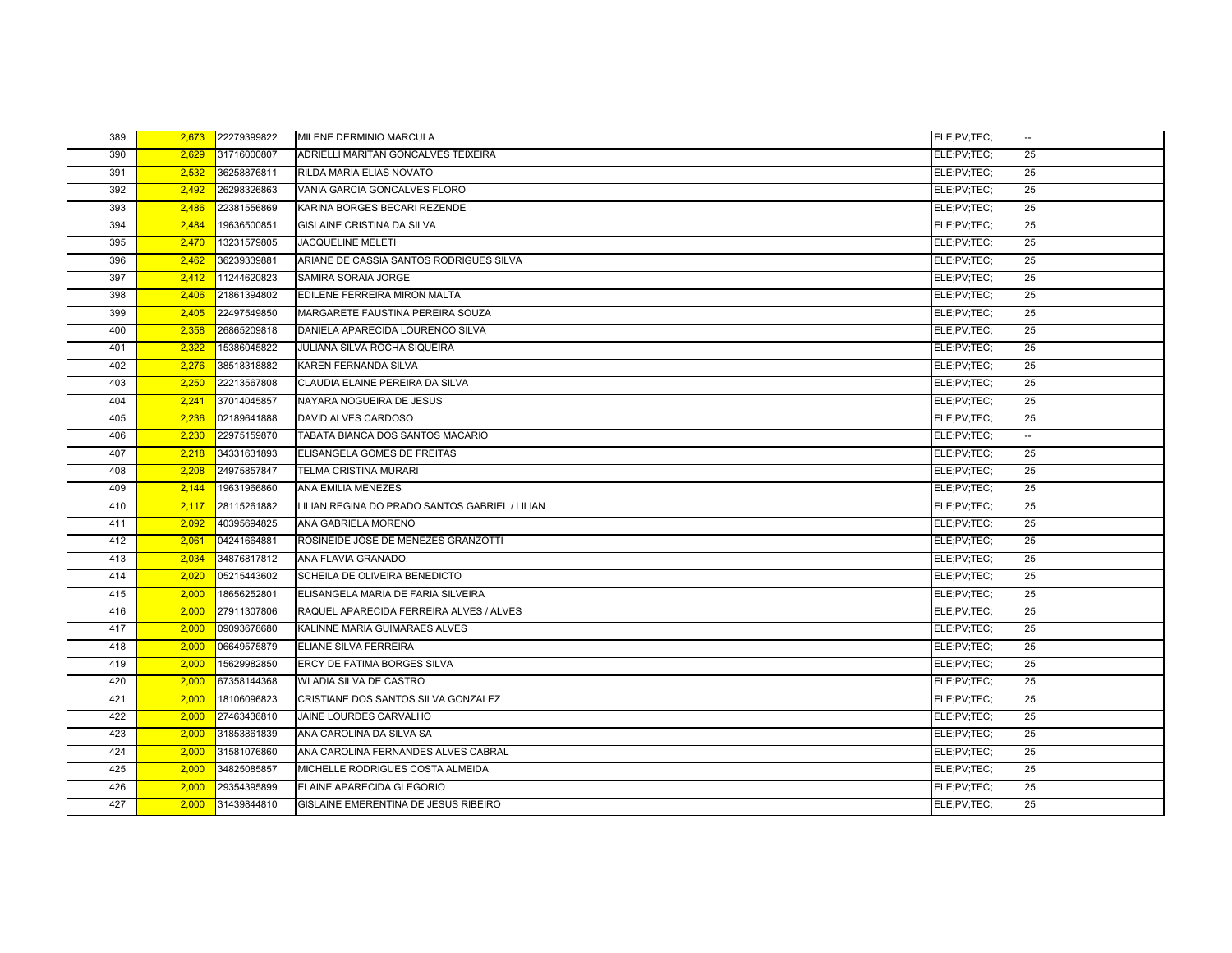| 428 | 2,000 | 36925474806 | MAYSA CRISTINA FELICIANO FERREIRA          | ELE;PV;TEC; | 25 |
|-----|-------|-------------|--------------------------------------------|-------------|----|
| 429 | 2,000 | 40300740816 | MARINA DRASZEVSKI GOMES                    | ELE;PV;TEC; | 25 |
| 430 | 2,000 | 39362227894 | DAIANE MENDES CARVALHO MARTINS             | ELE;PV;TEC; | 25 |
| 431 | 2,000 | 18104669893 | CLAUDIA APARECIDA DE MORAIS MARTINS        | ELE;PV;TEC; | 25 |
| 432 | 2,000 | 85260460634 | MARCELINA MARTINS GOMES                    | ELE;PV;TEC; | 25 |
| 433 | 2,000 | 15787645804 | ANA CRISTINA SILVA FIGUEIREDO IARA         | ELE;PV;TEC; | 25 |
| 434 | 2,000 | 15630562835 | CLAUDIA APARECIDA REIS BORGES              | ELE;PV;TEC; | 25 |
| 435 | 2,000 | 26194509856 | ALESSANDRA ZOCA AMATO OLIVEIRA             | ELE;PV;TEC; | 25 |
| 436 | 2,000 | 16994826830 | <b>MARCIA BARBOSA</b>                      | ELE;PV;TEC; | 25 |
| 437 | 2,000 | 24556716829 | GISELE BOLELA GARCIA SILVEIRA              | ELE;PV;TEC; | 25 |
| 438 | 2,000 | 21669489876 | JULIANA CRISTINA DE OLIVEIRA GARCIA        | ELE:PV:TEC: | 25 |
| 439 | 2,000 | 28751536846 | EUNICE JACO DO NASCIMENTO FERREIRA         | ELE;PV;TEC; | 25 |
| 440 | 2,000 | 22145561846 | MARCIA VANUSA COSTA RODRIGUES              |             |    |
| 441 | 2.000 | 29272435811 | ANGELA DA SILVA LOPES                      | ELE:PV:TEC: | 25 |
| 442 | 2,000 | 36880452892 | LIDIANE APARECIDA DA SILVA                 | ELE;PV;TEC; | 25 |
| 443 | 2,000 | 37654137800 | BRUNA CASTALGINI DE SOUZA                  | ELE;PV;TEC; | 25 |
| 444 | 2,000 | 45047369854 | KELLY CINTRA NEVES DA SILVA / KELLY CINTRA | ELE;PV;TEC; | 25 |
| 445 | 2,000 | 45576444817 | NATALIA MARIA FERREIRA                     | ELE;PV;TEC; | 25 |
| 446 | 1,938 | 36906529870 | FERNANDA DE SOUSA OLIVEIRA                 | ELE:PV:TEC: | 24 |
| 447 | 1,792 | 39953532826 | TALITA DA SILVA MORAIS / TALITA            | ELE;PV;TEC; | 25 |
| 448 | 1,764 | 43720416836 | <b>GABRIELA ADRIAO DOS SANTOS</b>          | ELE;PV;TEC; | 25 |
| 449 | 1,760 | 58214178649 | MARIA MADALENA ALVES DA SILVA              | ELE;PV;TEC; | 25 |
| 450 | 1,744 | 16218994899 | REGIANE LUCIA DA SILVA GONÇALVES           | ELE;PV;TEC; | 25 |
| 451 | 1,692 | 22365468829 | TANIA APARECIDA FACIROLI DA SILVA          | ELE;PV;TEC; | 25 |
| 452 | 1,660 | 20059738820 | KELY CORNELIA CABRAL                       | ELE;PV;TEC; | 25 |
| 453 | 1,467 | 21594161852 | NELRIQUE FELIZARDO                         | ELE:PV:TEC: | 25 |
| 454 | 1,460 | 77949463600 | <b>CLAUDIENE TEODORO DIAS</b>              | ELE;PV;TEC; | 25 |
| 455 | 1,456 | 10714741892 | CLAUDIA VALERIA SABIO SILVA                | ELE:PV:TEC: |    |
| 456 | 1,456 | 24970246858 | REGINA CELIA MARIA MISSENO                 | ELE;PV;TEC; |    |
| 457 | 1,378 | 14554235807 | ROSEMARA FRANCISCA SILVA                   | ELE;PV;TEC; | 25 |
| 458 | 1,368 | 32769106830 | LUCIANA APARECIDA GASCO                    | ELE:PV:TEC: | 25 |
| 459 | 1,360 | 31703657896 | JULIANA PUGLIESI FELICIO                   | ELE;PV;TEC; | 25 |
| 460 | 1,320 | 18653019812 | FATIMA AHMAD MERHEJ NAJM MAIA              | ELE:PV:TEC: | 25 |
| 461 | 1,314 | 32881492819 | RENATA TATIANE RODRIGUES MORAIS BATISTA    |             |    |
| 462 | 1,226 | 34987241854 | EDNEA PAULINO QUEIROS E CINTRA             | ELE;PV;TEC; | 25 |
| 463 | 1,156 | 24970246858 | REGINA CELIA MARIA MISSENO CINTRA          | ELE;PV;TEC; | 25 |
| 464 | 1,126 | 30035485817 | LISIANE AGUIAR DE AMORIM                   | ELE;PV;TEC; | 25 |
| 465 | 1,114 | 35099934897 | ANA CAROLINA SILVEIRA DA CRUZ              | ELE;PV;TEC; | 25 |
| 466 | 1,052 | 30041975880 | JANAIR CRISTINA VELOSO BENTO SANTOS        | ELE;PV;TEC; | 25 |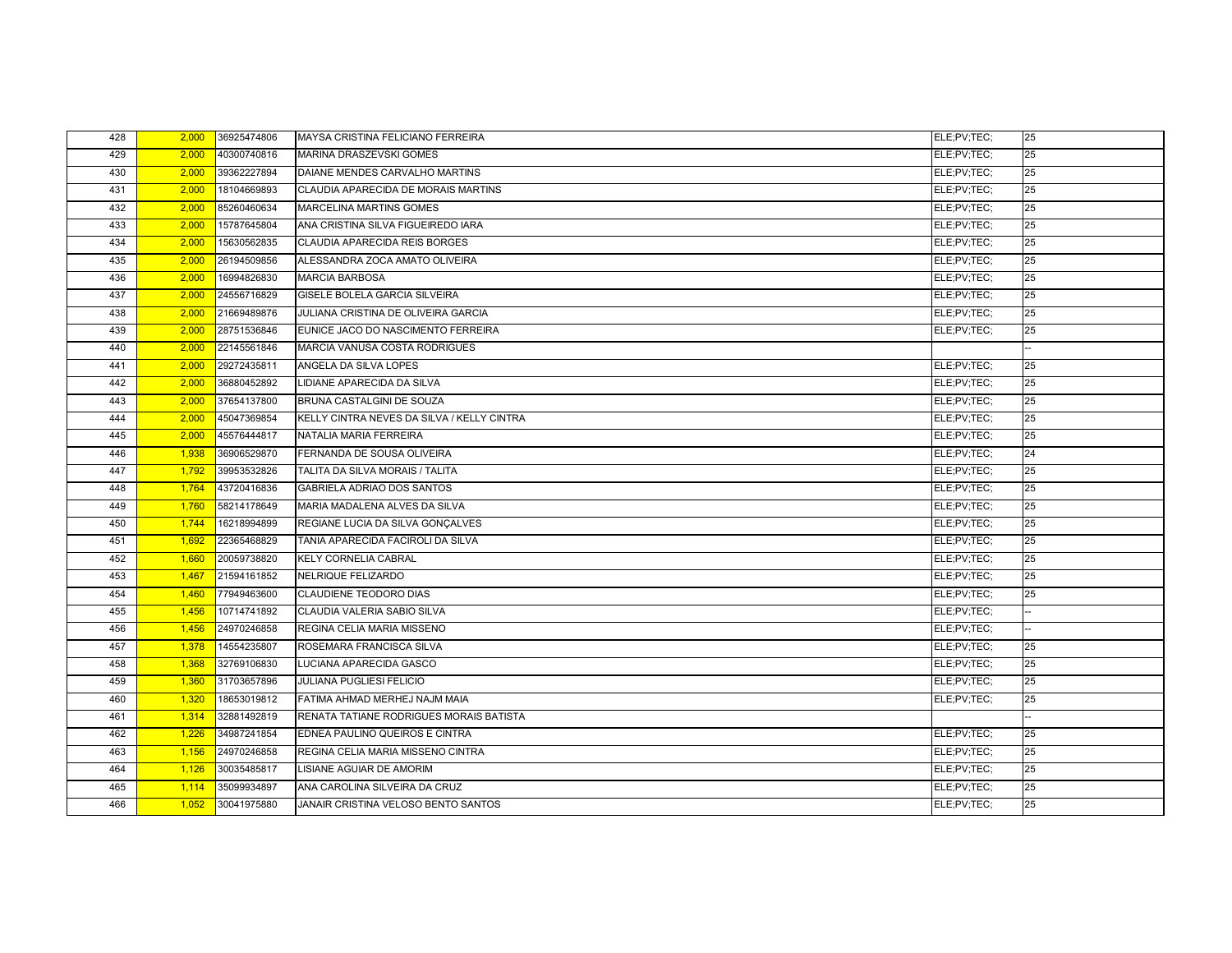| 467 | 1,030 | 26616086801 | TATIANA SUSANA MINCHIO SOUZA                    | ELE;PV;TEC; | 25 |
|-----|-------|-------------|-------------------------------------------------|-------------|----|
| 468 | 1,000 | 22207501833 | MÔNICA OLIVEIRA SOARES / MONICA OLIVEIRA SOARES | ELE;PV;TEC; | 25 |
| 469 | 1,000 | 32741173826 | THATIANE CRISTINA SILVA BORGES                  | ELE:PV:TEC: | 25 |
| 470 | 1,000 | 27558804817 | WANDA MARIA VIEIRA PEREIRA                      | ELE;PV;TEC; | 25 |
| 471 | 1,000 | 13882802804 | IONICI RODRIGUES DE OLIVEIRA                    | ELE;PV;TEC; | 25 |
| 472 | 1,000 | 36983232810 | LIDIANE CASTRO NAVES DA SILVA                   | ELE;PV;TEC; | 25 |
| 473 | 0.874 | 38553489876 | DANIELA CAMILA DE LIMA MATIAS                   |             | 25 |
| 474 | 0.846 | 28833985857 | FABIANA ANACLETO DE LIMA                        | ELE;PV;TEC; |    |
| 475 | 0.842 | 26875875837 | ELISANDRA MARIA ALMEIDA DE OLIVEIRA             | ELE:PV:TEC: |    |
| 476 | 0.840 | 33998939814 | ELISANGELA CRISTINA RICARTE                     | ELE;PV;TEC; |    |
| 477 | 0.828 | 33483714812 | NELISSA MARIA EVANGELISTA                       | ELE;PV;TEC; | 25 |
| 478 | 0.806 | 22508039861 | <b>GISLAINE GOBO GUEDES</b>                     | ELE;PV;TEC; | 25 |
| 479 | 0.788 | 38325239875 | ANA RITA DE SOUZA                               | ELE:PV:TEC: | 25 |
| 480 | 0.658 | 36811570814 | DAYENE CRISTINI DA SILVA                        | ELE;PV;TEC; | 25 |
| 481 | 0.656 | 05418646885 | MARIA APARECIDA ALVES SILVA                     | ELE:PV:TEC: |    |
| 482 | 0.644 | 20056535864 | KENIA MARA GONCALVES MENDES COSTA               | ELE:PV:TEC: | 25 |
| 483 | 0.586 | 31069217816 | GISLAINE ALVES DOS REIS SOUZA                   | ELE:PV:TEC: | 25 |
| 484 | 0.559 | 38821994821 | IZABELA CAMPOS LUCAS                            | ELE:PV:TEC: |    |
| 485 | 0.554 | 28193241851 | ROBERTA PATRICIA RIBEIRO VILLELA                | ELE;PV;TEC; | 25 |
| 486 | 0.544 | 22301200850 | FLAVIA ORLANDO DUARTE                           | ELE;PV;TEC; | 25 |
| 487 | 0.542 | 96558946653 | <b>GLEIS LUZIA DA SILVA HACHEM</b>              | ELE;PV;TEC; | 25 |
| 488 | 0.539 | 22005379808 | JULIETA PRISCILLA VILLANI RADESCA ISHIDA        | ELE:PV:TEC: |    |
| 489 | 0.531 | 27716186809 | CIBELE MARQUES DOS SANTOS                       | ELE;PV;TEC; | 25 |
| 490 | 0.531 | 34020375801 | <b>MARAISA MATOS MENDES</b>                     | ELE:PV:TEC: |    |
| 491 | 0.448 | 07614332601 | <b>LIVIA ALICE DIAS</b>                         | ELE:PV:TEC: |    |
| 492 | 0.448 | 41856070832 | ANA CAROLINA FERREIRA DE OLIVEIRA               | ELE:PV:TEC: |    |
| 493 | 0.448 | 07614332601 | <b>LIVIA ALICE DIAS</b>                         | ELE;PV;TEC; | 25 |
| 494 | 0.428 | 29750585860 | ANA KEILA BASTOS RIBEIRO GUIDONI                | ELE;PV;TEC; | 25 |
| 495 | 0.420 | 04610427893 | REGINA CELIA DOMINGOS DA CUNHA                  | ELE;PV;TEC; | 25 |
| 496 | 0.406 | 26850962809 | NIZA ABRAHÃO DAGHER                             | ELE;PV;TEC; |    |
| 497 | 0.406 | 33313669867 | MONICA APARECIDA DOS SANTOS SOUSA               | ELE:PV:TEC: | 25 |
| 498 | 0.400 | 42086142854 | RAFAEL DONIZETI PAIXÃO                          | ELE:PV:TEC: | 25 |
| 499 | 0.342 | 10903116804 | SANDRA CRISTINA DE SOUZA MAZZON                 | ELE;PV;TEC; |    |
| 500 | 0.332 | 13869942860 | GEORGINA DE SOUZA LOPES DE PAULA                | ELE;PV;TEC; | 25 |
| 501 | 0.322 | 35956873884 | <b>FLAVIA MARIA LIMA SILVA</b>                  | ELE;PV;TEC; | 25 |
| 502 | 0.316 | 24977615824 | VERA LUCIA DA CRUZ                              | ELE;PV;TEC; | 25 |
| 503 | 0.300 | 03951163682 | <b>GLEICY NERES BARRENSE</b>                    | ELE;PV;TEC; | 25 |
| 504 | 0.300 | 43666627870 | TIESSA NATIELI DE OLIVEIRA                      | ELE:PV:TEC: | 25 |
| 505 | 0.243 | 36618597811 | DANILO CANDIDO BULGO                            | ELE:PV:TEC: |    |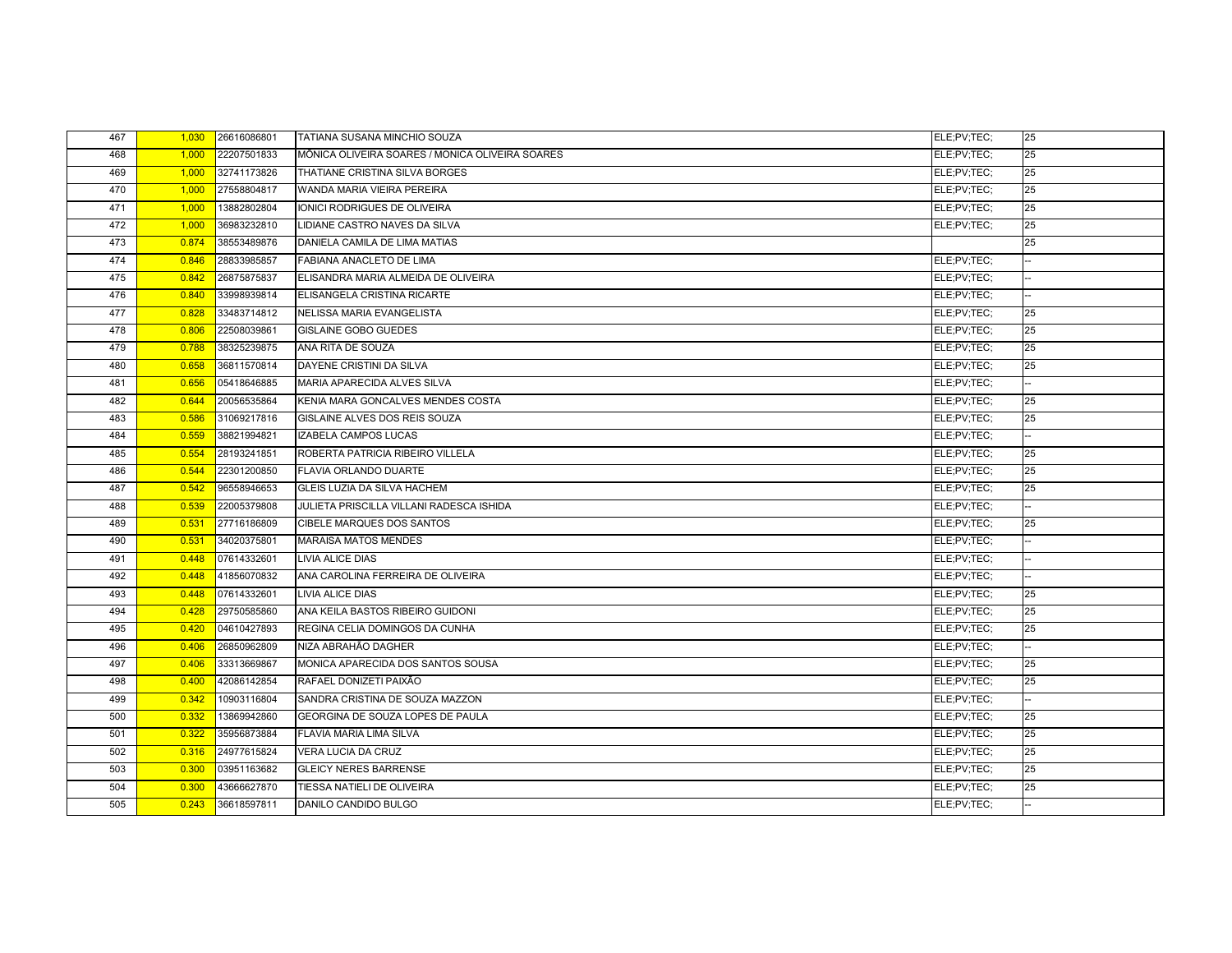| 506 | 0.216          | 43842824866   | <b>BIANCA APARECIDA DA SILVA</b>            | ELE;PV;TEC; |    |
|-----|----------------|---------------|---------------------------------------------|-------------|----|
| 507 | 0.168          | 30669977829   | DAILLEN CRISTINA MARQUES OLIVEIRA / DAILLEN | ELE;PV;TEC; |    |
| 508 | 0.132          | 32174328860   | ALINE HELENA VALERIO                        | ELE:PV:TEC: | 25 |
| 509 | 0.128          | 29206768816   | FABIANA APARECIDA DE SOUZA                  | ELE;PV;TEC; | 25 |
| 510 | 0.084          | 40117342840   | MILENE OLIVEIRA FRANCISCONI                 |             |    |
| 511 | 0.084          | 38984943819   | PATRICIA CRISTINA GOMES PIRES               | ELE;PV;TEC; |    |
| 512 | 0.060          | 37548400888   | <b>GABRIELA GOMES LEMOS</b>                 | ELE;PV;TEC; | 25 |
| 513 | 0.054          | 25532133875   | FABIANA MEDEIROS MONTEIRO HAKIME            | ELE;PV;TEC; | 25 |
| 514 | 0.054          | 36714006845   | <b>CRISTINA PESSOA MIGUEL</b>               | ELE:PV:TEC: | 25 |
| 515 | 0.036          | 14440836860   | TANIA MARIA DA SILVA                        | ELE;PV;TEC; | 25 |
| 516 | 0.034          | 36310179870   | ELISIANE DE OLIVEIRA                        | ELE;PV;TEC; | 25 |
| 517 | 0.020          | 33963784822   | LUCIENE MARIA ALBINO CICERO                 | ELE;PV;TEC; | 25 |
| 518 | 0.009          | 22607186803   | <b>VIVIANE CABRAL BEMBO</b>                 | ELE:PV:TEC: | 25 |
| 519 | $\overline{0}$ | 24963192829   | MARIA ELISABETE DE SOUZA PEREIRA            | ELE;PV;TEC; | 25 |
| 520 | $\overline{0}$ | 16759326890   | KARINA DE CARLOS MARTHOS                    | ELE;PV;TEC; | 25 |
| 521 | $\overline{0}$ | 95385134953   | ROSILENE MOLINA BOMBONATO DIAS              |             |    |
| 522 | $\overline{0}$ | 20057234876   | LAURA JANE BILHEIROS DO NASCIMENTO          | ELE:PV:TEC: | 25 |
| 523 | $\overline{0}$ | 30295721880   | <b>TALITA IVANA GAIA</b>                    | ELE;PV;TEC; | 25 |
| 524 | $\overline{0}$ | 35701948846   | POLIANA APARECIDA DOMICIANO FRANCA ALVES    | ELE;PV;TEC; | 25 |
| 525 | $\overline{0}$ | 34988603806   | DEBORA DE FATIMA DOMICIANO ALVES            | ELE;PV;TEC; | 25 |
| 526 | $\overline{0}$ | 36310181858   | MONICA NADIELEN BRAGA DA SILVA              | ELE:PV:TEC: | 25 |
| 527 | $\overline{0}$ | 17846194852   | ALESSANDRA DA SILVA                         | ELE:PV:TEC: | 25 |
| 528 | $\overline{0}$ | 14953524802   | SIMONE GARRIDO GARCIA SILVA                 | ELE;PV;TEC; | 25 |
| 529 | $\overline{0}$ | 20059618841   | MARY DONIZETE DA SILVA NOVATO               | ELE:PV:TEC: | 25 |
| 530 | $\overline{0}$ | 26089136875   | CRISTIANE PEIXOTO GARCIA FARIA              | ELE:PV:TEC: | 25 |
| 531 | $\overline{0}$ | 19645267870   | PATRICIA EVANGELISTA MIGANI                 | ELE:PV:TEC: | 25 |
| 532 | $\overline{0}$ | 27185633893   | DANIELA CRISTINA DA SILVA CASTRO            | ELE;PV;TEC; | 25 |
| 533 | $\overline{0}$ | 22696182892   | <b>MARIA ELIZA VIEIRA</b>                   | ELE;PV;TEC; | 25 |
| 534 | $\overline{0}$ | 30211537802   | SANTILIANA RAMOS COUTO                      | ELE;PV;TEC; | 25 |
| 535 | $\overline{0}$ | 27512532881   | ANA CAROLINA ALVES MOREIRA                  | ELE;PV;TEC; | 25 |
| 536 | $\overline{0}$ | 22431049892   | <b>THAISA MARIA GARCIA</b>                  | ELE:PV:TEC: | 25 |
| 537 | $\overline{0}$ | 21669356809   | CLAUDIA LUVIZOTO ROSSATO                    | ELE;PV;TEC; | 25 |
| 538 | $\overline{0}$ | 29563994892   | KATIA RODRIGUES AMARO                       | ELE;PV;TEC; | 25 |
| 539 | $\overline{0}$ | 22196666890   | CINTIA THAIS DE FARIA                       | ELE;PV;TEC; | 25 |
| 540 | $\overline{0}$ | 22310009890   | LIDIANE APARECIDA RODRIGUES DA SILVA        | ELE;PV;TEC; | 25 |
| 541 | $\overline{0}$ | 22245819802   | ELAINE CRISTINA DA SILVA SATURI             | ELE;PV;TEC; | 25 |
| 542 | $\overline{0}$ | 22213895813   | CLEONICE CRISTINA PEREIRA DA SILVA ALVES    | ELE;PV;TEC; | 25 |
| 543 | $\overline{0}$ | 30249809893   | RAQUEL DA SILVEIRA BARBOSA                  | ELE:PV:TEC: | 25 |
| 544 |                | 0 22824224819 | <b>DANIELA APARECIDA SERIBELLI</b>          | ELE:PV:TEC: | 25 |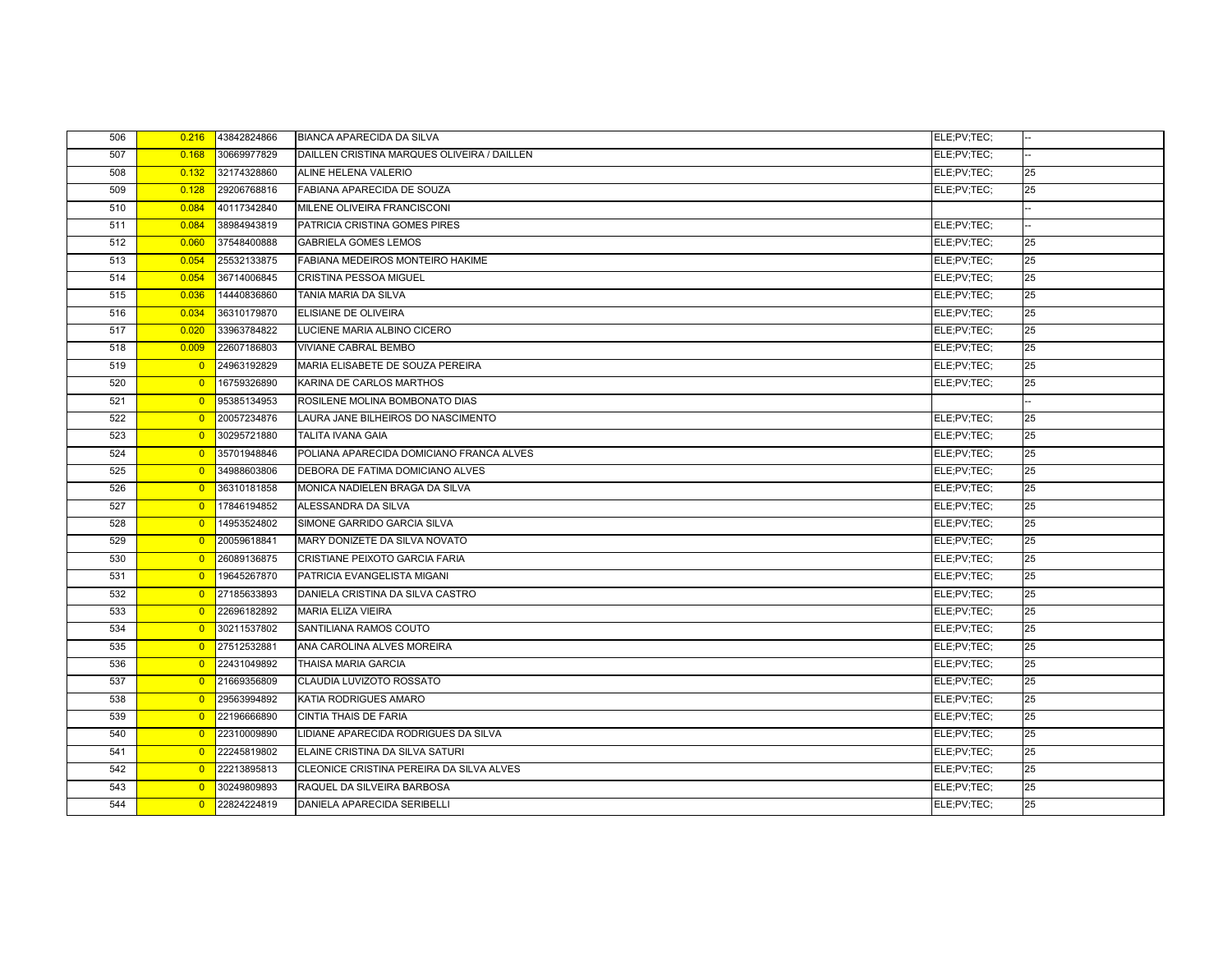| 545 | $\overline{0}$ | 32760695808 | DANIELA NASCIMENTO SILVA SOUSA        | ELE;PV;TEC; |    |
|-----|----------------|-------------|---------------------------------------|-------------|----|
| 546 | $\overline{0}$ | 38077421822 | VANESSA APARECIDA DA SILVA            | ELE;PV;TEC; | 25 |
| 547 | $\overline{0}$ | 36793162837 | CARINA MOLINA OLIVEIRA                | ELE;PV;TEC; | 25 |
| 548 | $\overline{0}$ | 36825888846 | FERNANDA CRISTINA DE LIMA DUZI        | ELE;PV;TEC; | 25 |
| 549 | $\overline{0}$ | 36437870818 | PRISCILA CRISTINA MACHADO             | ELE;PV;TEC; | 25 |
| 550 | $\overline{0}$ | 38281811803 | LIETE MENDES CARVALHO                 | ELE:PV:TEC: | 25 |
| 551 | $\overline{0}$ | 37155383848 | CAMILA CARDOSO DOS SANTOS SILVA       | ELE;PV;TEC; | 25 |
| 552 | $\overline{0}$ | 40438721861 | JESSICA MARTINS SILVA NOGUEIRA        | ELE;PV;TEC; | 25 |
| 553 | $\overline{0}$ | 43083698860 | FRANCIELLE BARBOSA GONCALVES          | ELE;PV;TEC; | 25 |
| 554 | $\overline{0}$ | 07602546806 | MARIA APARECIDA DE SOUSA PAIXÃO       | ELE;PV;TEC; | 25 |
| 555 | $\overline{0}$ | 07177438882 | SILVANEI SILVA RODRIGUES GOMES        | ELE;PV;TEC; | 25 |
| 556 | $\overline{0}$ | 18329917843 | NILVA SUELI DUARTE PEREIRA            | ELE;PV;TEC; | 25 |
| 557 | $\overline{0}$ | 15785872803 | <b>HELOISA HELENA FERREIRA</b>        | ELE;PV;TEC; | 25 |
| 558 | $\overline{0}$ | 07177532803 | <b>ILDA BORGES</b>                    | ELE;PV;TEC; | 25 |
| 559 | $\overline{0}$ | 63883880515 | EUZEMARE ALVES DOS SANTOS             | ELE:PV:TEC: | 25 |
| 560 | $\overline{0}$ | 14553946882 | ELIANA APARECIDA DANIEL BARBOSA       | ELE;PV;TEC; | 25 |
| 561 | $\overline{0}$ | 17538401806 | <b>CLECIO TELINI</b>                  | ELE;PV;TEC; | 25 |
| 562 | $\overline{0}$ | 18656849883 | MARCIA MARIA PAULINO CINTRA           | ELE;PV;TEC; | 25 |
| 563 | $\overline{0}$ | 25477586877 | MARIA DOLORES DE OLIVEIRA SOUZA       | ELE;PV;TEC; | 25 |
| 564 | $\overline{0}$ | 28884645867 | <b>KELLY CRISTINA DUARTE</b>          | ELE:PV:TEC: | 25 |
| 565 | $\overline{0}$ | 29359545805 | <b>MARIA APARECIDA DA SILVA</b>       | ELE;PV;TEC; | 25 |
| 566 | $\overline{0}$ | 04275318617 | LEANDRA LINARES DE CARVALHO           | ELE:PV:TEC: | 25 |
| 567 | $\overline{0}$ | 26784212878 | VANESSA CABRAL BEMBO AFONSO           | ELE;PV;TEC; | 25 |
| 568 | $\overline{0}$ | 21713190893 | <b>ANA PAULA MACIEL</b>               | ELE;PV;TEC; | 25 |
| 569 | $\overline{0}$ | 28036544822 | <b>LILIAN LENI DE MORAIS</b>          | ELE;PV;TEC; | 25 |
| 570 | $\overline{0}$ | 22132106835 | <b>JULIA PATRICIA VILLANI RADESCA</b> | ELE;PV;TEC; | 25 |
| 571 | $\overline{0}$ | 32007796830 | ALESSANDRA DE OLIVEIRA MIGUEL         | ELE:PV:TEC: | 25 |
| 572 | $\overline{0}$ | 29924879880 | WANESSA BERNARDES DE OLIVEIRA         | ELE:PV:TEC: | 25 |
| 573 | $\overline{0}$ | 30664981828 | DANIELA SEVERO ARAÚJO NALDI           | ELE;PV;TEC; | 25 |
| 574 | $\overline{0}$ | 32662586818 | JOYCE SILVA DOS SANTOS BATISTA        | ELE;PV;TEC; | 25 |
| 575 | $\overline{0}$ | 22572382814 | ELAINE CAMARGO DA COSTA               | ELE:PV:TEC: | 25 |
| 576 | $\overline{0}$ | 29427756888 | JACQUELINE DE FATIMA MOSCARDINI       | ELE;PV;TEC; | 25 |
| 577 | $\overline{0}$ | 32519487844 | ROBERTA APARECIDA REAL SUEROZ         | ELE;PV;TEC; | 25 |
| 578 | $\overline{0}$ | 21861186886 | KARLA CAMPOS VASCONCELOS              | ELE;PV;TEC; | 25 |
| 579 | $\overline{0}$ | 33175362842 | ADRIANA DOS SANTOS BELMAR             | ELE;PV;TEC; | 25 |
| 580 | $\overline{0}$ | 22846979847 | NEIVA NARA GONÇALVES DA CUNHA         | ELE:PV:TEC: | 25 |
| 581 | $\overline{0}$ | 36233116856 | CAMILA KELLNER CASTELO                | ELE;PV;TEC; | 25 |
| 582 | $\overline{0}$ | 35206263818 | <b>BARBARA MORAIS CUNHA</b>           | ELE:PV:TEC: | 25 |
| 583 | $\overline{0}$ | 22888212803 | <b>CAMILA RAMOS SILVA GUIMARAES</b>   | ELE;PV;TEC; | 25 |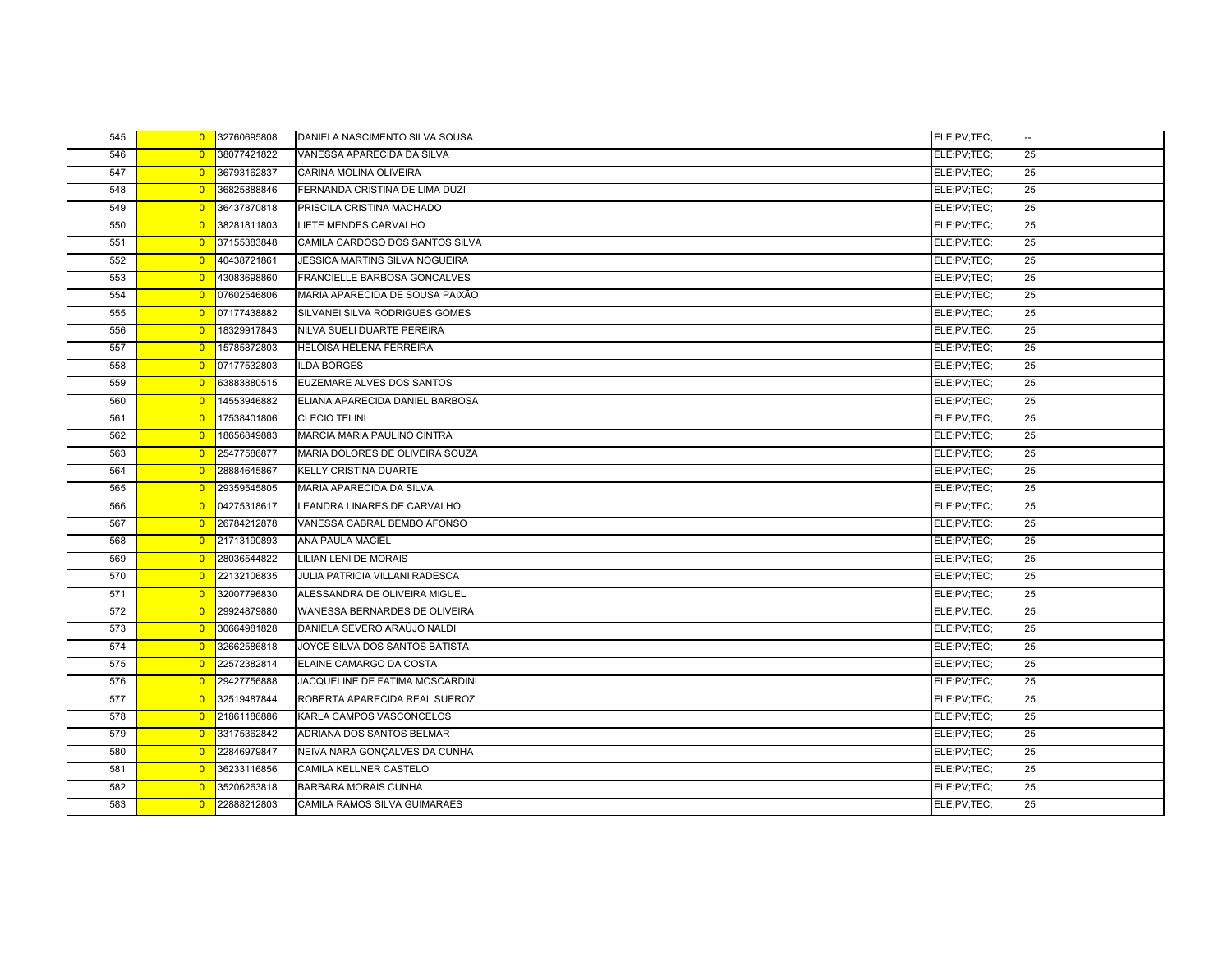| 584 |                | 0 38958578823 | <b>MARCELA BRENTINI</b>                           | ELE;PV;TEC; | 25 |
|-----|----------------|---------------|---------------------------------------------------|-------------|----|
| 585 | $\overline{0}$ | 39010521869   | CAMILA AMALIA SOUZA CARDOSO                       | ELE;PV;TEC; | 25 |
| 586 | $\overline{0}$ | 39082976803   | POLIANA APARECIDA MARTINS                         | ELE;PV;TEC; | 25 |
| 587 | $\overline{0}$ | 40462252892   | RAFAELA ALVES DA SILVA                            | ELE;PV;TEC; | 25 |
| 588 | $\overline{0}$ | 38709863877   | DANIELLY BALATORE FERREIRA                        | ELE;PV;TEC; | 25 |
| 589 | $\overline{0}$ | 10028658671   | LISIELLE COSTA PONCE                              | ELE;PV;TEC; | 25 |
| 590 | $\overline{0}$ | 43026665878   | ANDREZA ALVES DE OLIVEIRA SOUZA                   | ELE;PV;TEC; | 25 |
| 591 | $\overline{0}$ | 44900828866   | LAIS DE LIMA GERVASIO                             | ELE;PV;TEC; | 25 |
| 592 | $\overline{0}$ | 05903997805   | <b>MARIA SUELY RIBEIRO</b>                        | ELE;PV;TEC; | 25 |
| 593 | $\overline{0}$ | 07157736829   | CECILIA BENEDITA BAGNARELI                        | ELE:PV:TEC: | 25 |
| 594 | $\overline{0}$ | 16212271895   | MARIA DE FATIMA MORAIS DO NASCIMENTO              | ELE:PV:TEC: | 25 |
| 595 | $\overline{0}$ | 73957992672   | <b>JANY ROSSI XAVIER</b>                          | ELE;PV;TEC; | 25 |
| 596 | $\overline{0}$ | 07158659860   | SILVANA DAS GRAÇAS FERREIRA                       | ELE;PV;TEC; | 25 |
| 597 |                | 0 08145937809 | SOLANGE ALVARENGA ARAUJO                          | ELE;PV;TEC; | 25 |
| 598 | $\overline{0}$ | 04106507650   | <b>ISABEL ANDRADE FAGUNDES</b>                    | ELE;PV;TEC; | 25 |
| 599 | $\overline{0}$ | 11638866880   | PAULA CRISTINA DE PAULA CINTRA CASTRO             | ELE;PV;TEC; | 25 |
| 600 | $\overline{0}$ | 11741952824   | ROSA FLORIANO DOS SANTOS                          | ELE;PV;TEC; | 25 |
| 601 | $\overline{0}$ | 16713101879   | <b>OLYVIA MENDES BORGES</b>                       | ELE;PV;TEC; | 25 |
| 602 | $\overline{0}$ | 27012278870   | LUCIMARA ALVARENGA ALVES                          | ELE;PV;TEC; | 25 |
| 603 | $\overline{0}$ | 20059716851   | JULIANA APARECIDA DE SOUZA OLIVEIRA               | ELE;PV;TEC; | 25 |
| 604 | $\overline{0}$ | 27305868817   | MARINA ADRIANA SILVA DE SOUSA                     | ELE;PV;TEC; | 25 |
| 605 | $\overline{0}$ | 25269010810   | ANDREIA MARIA RODRIGUES DE SOUZA                  | ELE;PV;TEC; | 25 |
| 606 | $\overline{0}$ | 27343218824   | <b>LUCIANA ZINADER</b>                            | ELE;PV;TEC; | 25 |
| 607 | $\overline{0}$ | 27303173846   | <b>LIGIANE CRISTINA MALTA</b>                     | ELE;PV;TEC; |    |
| 608 | $\overline{0}$ | 26650441880   | FERNANDA MICHELI SERAPIÃO DA SILVA                | ELE;PV;TEC; | 25 |
| 609 | $\overline{0}$ | 32881494862   | DANIELA CRISTINA PEREIRA FERNANDES                | ELE;PV;TEC; | 25 |
| 610 | $\overline{0}$ | 31136175881   | ALESSANDRA APARECIDA DA SILVA RODRIGUES DE MORAES | ELE;PV;TEC; | 25 |
| 611 | $\overline{0}$ | 27021761864   | JULIANA GOMES FONTANEZI                           | ELE;PV;TEC; | 25 |
| 612 | $\overline{0}$ | 29729652805   | JOAO JUSTINO DA SILVA JUNIOR                      | ELE;PV;TEC; |    |
| 613 | $\overline{0}$ | 29408313860   | LUCIMARA BRITO                                    | ELE;PV;TEC; | 25 |
| 614 | $\overline{0}$ | 32368997865   | LEILA MARIA FERREIRA                              | ELE:PV:TEC: | 25 |
| 615 | $\overline{0}$ | 22192591888   | GERUSA GODOI DE SOUZA                             | ELE;PV;TEC; | 25 |
| 616 | $\overline{0}$ | 21661051812   | <b>GEISE MEIRE DUARTE</b>                         | ELE;PV;TEC; | 25 |
| 617 | $\overline{0}$ | 22485241880   | TATIANA PEDROZA DOS SANTOS ALVES                  | ELE;PV;TEC; | 25 |
| 618 | $\overline{0}$ | 31429986832   | ERICA OLIVEIRA ALVES FALEIROS                     | ELE;PV;TEC; | 25 |
| 619 | $\overline{0}$ | 06475161608   | JULIANA SOARES DE ARAUJO                          | ELE;PV;TEC; | 25 |
| 620 | $\overline{0}$ | 31658816854   | NAHARA CRISTINA DE CASTRO                         | ELE:PV:TEC: | 25 |
| 621 | $\overline{0}$ | 31824454805   | <b>LUCIANA CHICONE</b>                            | ELE:PV:TEC: | 25 |
| 622 |                | 0 22568877820 | <b>RANI DE OLIVEIRA</b>                           | ELE:PV:TEC: | 25 |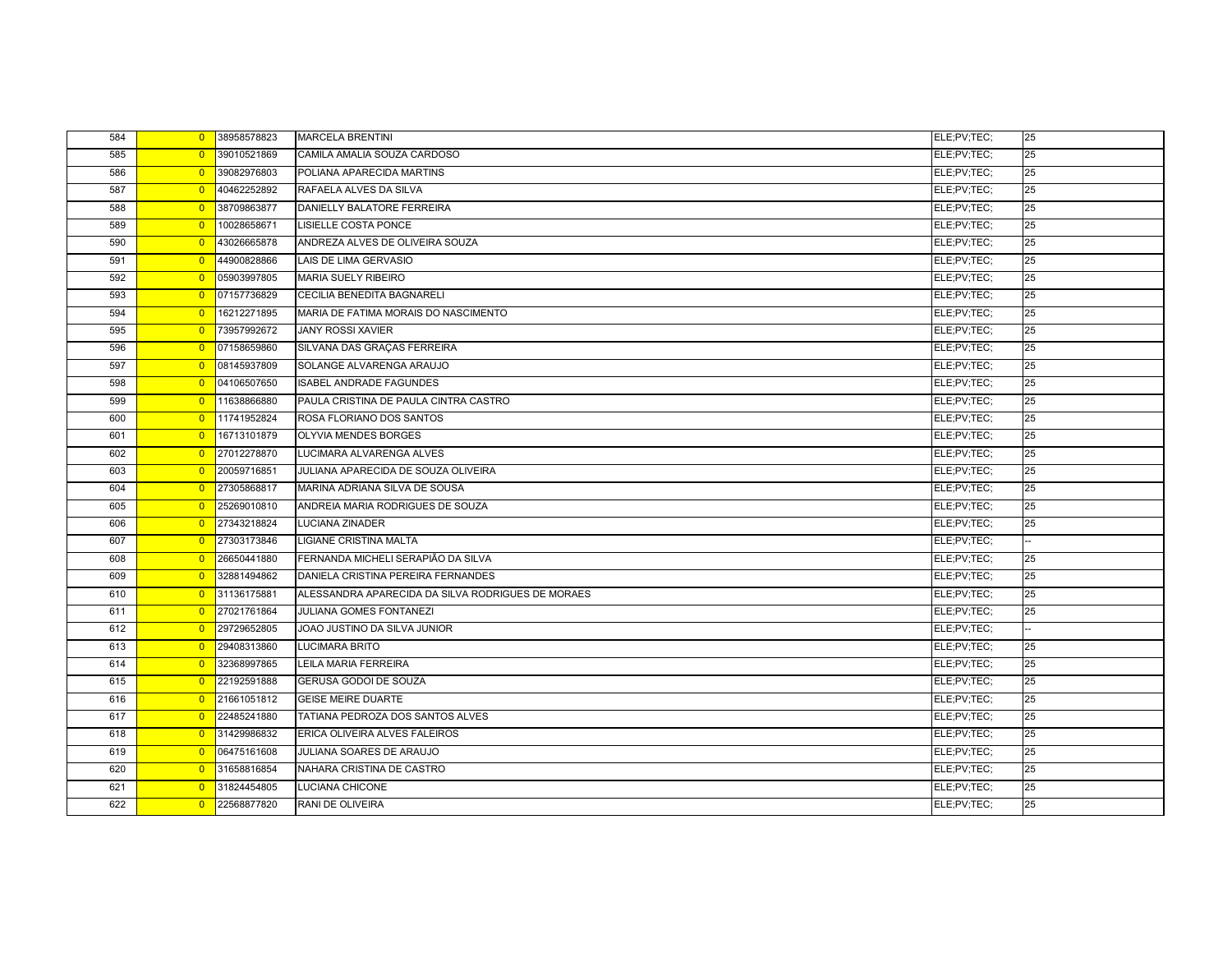| 623 | $\overline{0}$ | 33284579842 | DAIANE AP FERREIRA MARQUES / DAIANE              | ELE;PV;TEC; | 25 |
|-----|----------------|-------------|--------------------------------------------------|-------------|----|
| 624 | $\overline{0}$ | 31873582846 | ALINE PATRICIA BRANCO                            | ELE;PV;TEC; | 25 |
| 625 | $\overline{0}$ | 32229182870 | HEGLER DOUGLAS OLIVEIRA DOS SANTOS               | ELE;PV;TEC; | 25 |
| 626 | $\overline{0}$ | 35206252883 | SIMPLICIA NATALIA BRAIS                          | ELE:PV:TEC: | 25 |
| 627 | $\overline{0}$ | 33756249808 | LUCILIA SILVA DE PAULO                           | ELE;PV;TEC; | 25 |
| 628 | $\overline{0}$ | 31176719866 | PAOLA AUGUSTA MACHADO                            | ELE;PV;TEC; | 25 |
| 629 | $\overline{0}$ | 01331473128 | FABIANA DA SILVA ICIZUKA SILVERIO                | ELE;PV;TEC; | 25 |
| 630 | $\overline{0}$ | 34968769806 | PAULA REGINA DA SILVA                            | ELE;PV;TEC; | 25 |
| 631 | $\overline{0}$ | 33231289823 | SUELLEN APARECIDA DE ANDRADE                     | ELE;PV;TEC; | 25 |
| 632 | $\overline{0}$ | 32685234802 | GABRIELA APARECIDA MOLINA SILVEIRA               | ELE;PV;TEC; | 25 |
| 633 | $\overline{0}$ | 07094942621 | MEIRY HELLEN PINTO CUNHA SANTANA                 | ELE:PV:TEC: | 25 |
| 634 | $\overline{0}$ | 32557955833 | <b>GREICI MARA DAS NEVES</b>                     | ELE;PV;TEC; | 25 |
| 635 | $\overline{0}$ | 34671474883 | PATRICIA ARAUJO CUNHA / PATRICIA ARAUJO          | ELE;PV;TEC; | 25 |
| 636 | $\overline{0}$ | 34914113864 | SIMONE APARECIDA DA SILVA FRANÇA / SIMONE FRANÇA | ELE:PV:TEC: | 25 |
| 637 | $\overline{0}$ | 35255093831 | RODE SIMONELE ALVES                              | ELE:PV:TEC: | 25 |
| 638 | $\overline{0}$ | 34554485854 | RAISSA IARA PEREIRA CUNHA                        | ELE:PV:TEC: | 25 |
| 639 | $\overline{0}$ | 34401782852 | RAFAELA CRISTINA DOS SANTOS                      | ELE:PV:TEC: | 25 |
| 640 | $\overline{0}$ | 37712806802 | ELISANGELA CADORIM                               | ELE;PV;TEC; | 25 |
| 641 | $\overline{0}$ | 09533066660 | SHEILA CINTRA DO PRADO                           | ELE;PV;TEC; | 25 |
| 642 | $\overline{0}$ | 23309487865 | <b>BRUNA DE ALMEIDA PONTES</b>                   | ELE;PV;TEC; | 25 |
| 643 | $\overline{0}$ | 38518322804 | ALINE DE OLIVEIRA MAFAS                          | ELE;PV;TEC; | 25 |
| 644 | $\overline{0}$ | 35060497801 | LEDA MARA MARQUES COSTA                          | ELE:PV:TEC: | 25 |
| 645 | $\overline{0}$ | 40640321879 | CAMILA BASILIO ANDRADE                           | ELE;PV;TEC; | 25 |
| 646 | $\overline{0}$ | 39458914850 | <b>JESSICA APARECIDA SANTANA</b>                 | ELE;PV;TEC; | 25 |
| 647 | $\overline{0}$ | 38295303821 | <b>GISELE BAZALHA CORREA</b>                     | ELE;PV;TEC; | 25 |
| 648 | $\overline{0}$ | 40520313852 | MILENE APARECIDA DE OLIVEIRA                     | ELE:PV:TEC: | 25 |
| 649 | $\overline{0}$ | 36782022842 | <b>GABRIEL MARTINS SILVA SANTOS</b>              | ELE;PV;TEC; | 25 |
| 650 | $\overline{0}$ | 39654137836 | ALANE SOUSA FREITAS                              | ELE;PV;TEC; | 25 |
| 651 | $\overline{0}$ | 38213644832 | <b>JESSICA CRISTINA FERNANDES SILVA</b>          | ELE;PV;TEC; | 25 |
| 652 | $\overline{0}$ | 38967172869 | <b>BIANCA DAWIS VINAUD</b>                       | ELE;PV;TEC; | 25 |
| 653 | $\overline{0}$ | 43352664803 | ROSANGELA FABRIN DE ALMEIDA                      | ELE;PV;TEC; | 25 |
| 654 | $\overline{0}$ | 41907806857 | <b>LIVIA MAIA SILVEIRA</b>                       | ELE;PV;TEC; | 25 |
| 655 | $\overline{0}$ | 40949943860 | <b>MARIANA PEREIRA RISSATO</b>                   | ELE;PV;TEC; | 25 |
| 656 | $\overline{0}$ | 42501206860 | MATEUS MENEZES DO NASCIMENTO                     | ELE;PV;TEC; | 25 |
| 657 | $\overline{0}$ | 43102407803 | <b>JESSICA COSTA OLIVEIRA</b>                    | ELE;PV;TEC; | 25 |
| 658 | $\overline{0}$ | 43458140816 | <b>MARILIA DE SOUSA SILVA</b>                    | ELE;PV;TEC; | 25 |
| 659 | $\overline{0}$ | 42945809842 | KAMILA DE OLIVEIRA                               | ELE;PV;TEC; | 25 |
| 660 | $\Omega$       | 41886707898 | <b>ISABELA DE OLIVEIRA SOUZA</b>                 | ELE:PV:TEC: | 25 |
| 661 | $\overline{0}$ | 43311818806 | DANILA CRISTINA BORGES NASCIMENTO                | ELE;PV;TEC; | 25 |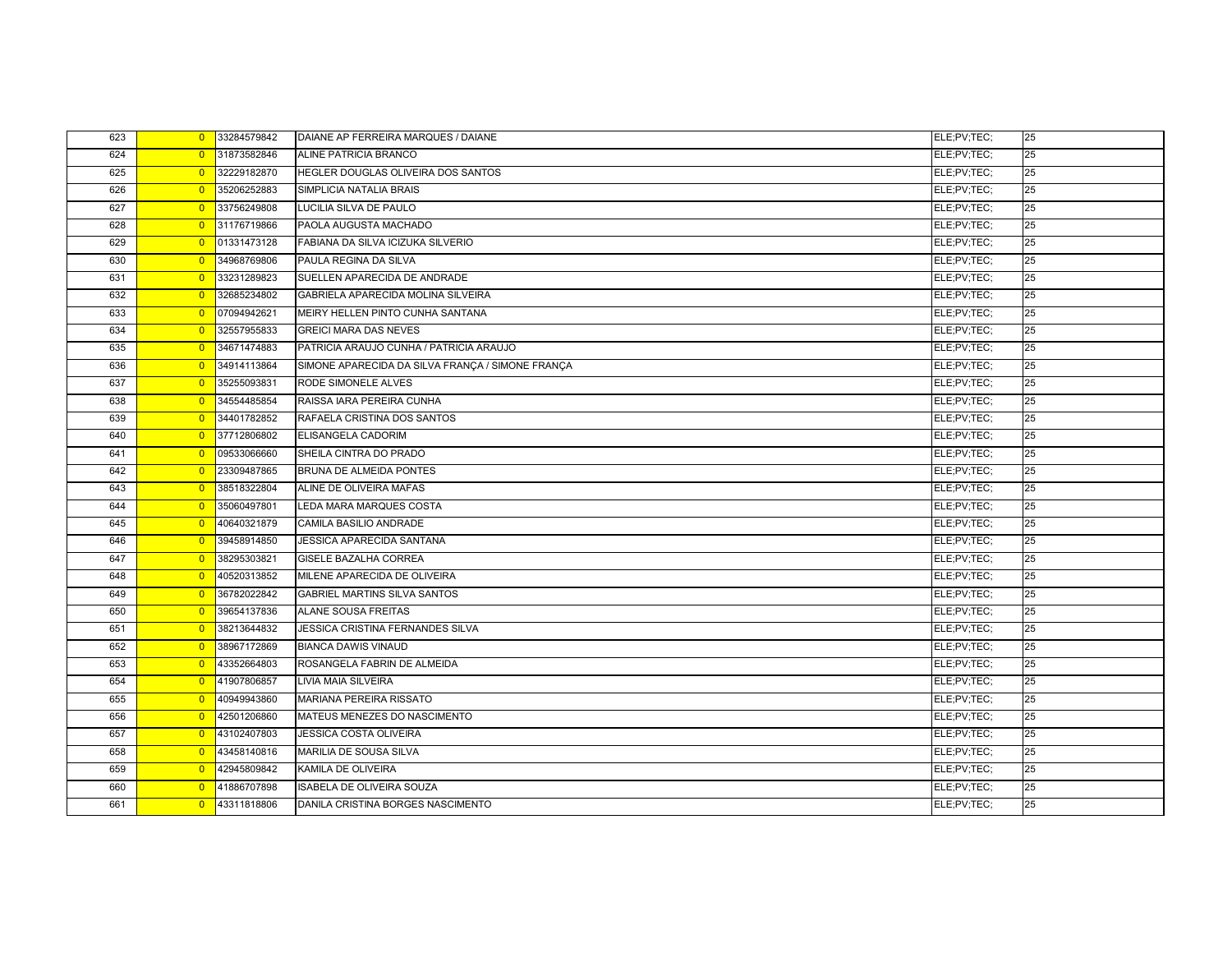| 662 | $\Omega$       | 43350936830 | JENIFER DE PAULA MORAIS / JENIFER     | ELE;PV;TEC; | 25 |
|-----|----------------|-------------|---------------------------------------|-------------|----|
| 663 | $\overline{0}$ | 12571882678 | TAIS DE PAULA PEREIRA                 | ELE:PV:TEC: | 25 |
| 664 | $\overline{0}$ | 44334301886 | <b>LIVIA MIRAS JACOB</b>              | ELE;PV;TEC; | 25 |
| 665 | $\overline{0}$ | 43912594864 | CAMILA DE SOUZA ALVES                 | ELE;PV;TEC; | 25 |
| 666 | $\overline{0}$ | 46997285880 | <b>BRUNA FERRARI CAMPOS</b>           | ELE;PV;TEC; | 25 |
| 667 | $\overline{0}$ | 43026659800 | KARINA TEIXEIRA MORAIS                | ELE;PV;TEC; | 25 |
| 668 | $\overline{0}$ | 43773888864 | AMANDA LUCAS SANTANA                  | ELE;PV;TEC; | 25 |
| 669 | $\overline{0}$ | 45054159886 | MARIANA CERQUEIRA FRANCO              | ELE;PV;TEC; | 25 |
| 670 | $\overline{0}$ | 44439108830 | RAFAELA OLIVEIRA                      | ELE:PV:TEC: | 25 |
| 671 | $\overline{0}$ | 44487607825 | <b>HEILA GOMES DE SALES</b>           | ELE;PV;TEC; | 25 |
| 672 | $\overline{0}$ | 44053870879 | JULIA DE ANDRADE GUAGNELI             | ELE;PV;TEC; | 25 |
| 673 | $\overline{0}$ | 45858279864 | MICHELLI CRISTINA ALVES MOTA          | ELE;PV;TEC; | 25 |
| 674 | $\overline{0}$ | 41319191843 | CAMILA OLIVEIRA PEREIRA               | ELE;PV;TEC; | 25 |
| 675 | $\overline{0}$ | 46517799800 | KARISA APARECIDA CHAVES MOREIRA       | ELE;PV;TEC; | 25 |
| 676 | $\overline{0}$ | 40583834884 | <b>DENISE KARLA PERACINI</b>          | ELE;PV;TEC; | 25 |
| 677 | $\overline{0}$ | 44651157840 | MARINA DE SOUZA SOUTO                 | ELE;PV;TEC; | н. |
| 678 | $\overline{0}$ | 42370834897 | <b>CLARA DOS SANTOS RIBEIRO SILVA</b> | ELE;PV;TEC; | 25 |
| 679 | $\Omega$       | 37427848896 | <b>GABRIEL DA SILVA PESSOA</b>        | ELE:PV:TEC: | 25 |
| 680 | $\overline{0}$ | 43637988828 | LETICIA MACHADO DE SOUZA              | ELE;PV;TEC; | 25 |
| 681 | $\overline{0}$ | 44790568822 | <b>ISABELA BATISTA MATOS</b>          | ELE:PV:TEC: | 25 |
| 682 | $\overline{0}$ | 44645993895 | BEATRIZ DE OLIVEIRA KUPCHAK           | ELE:PV:TEC: | 25 |
| 683 | $\overline{0}$ | 44355240827 | TAMIRES CRISTINA DA SILVA             | ELE;PV;TEC; | 25 |
| 684 | $\overline{0}$ | 45572745871 | CAROLINA APARECIDA DOMENES CASSANTA   | ELE;PV;TEC; | 25 |
| 685 | $\Omega$       | 98005090897 | SEIDE APARECIDA BALAN ISAAC           | ELE;PV;TEC; |    |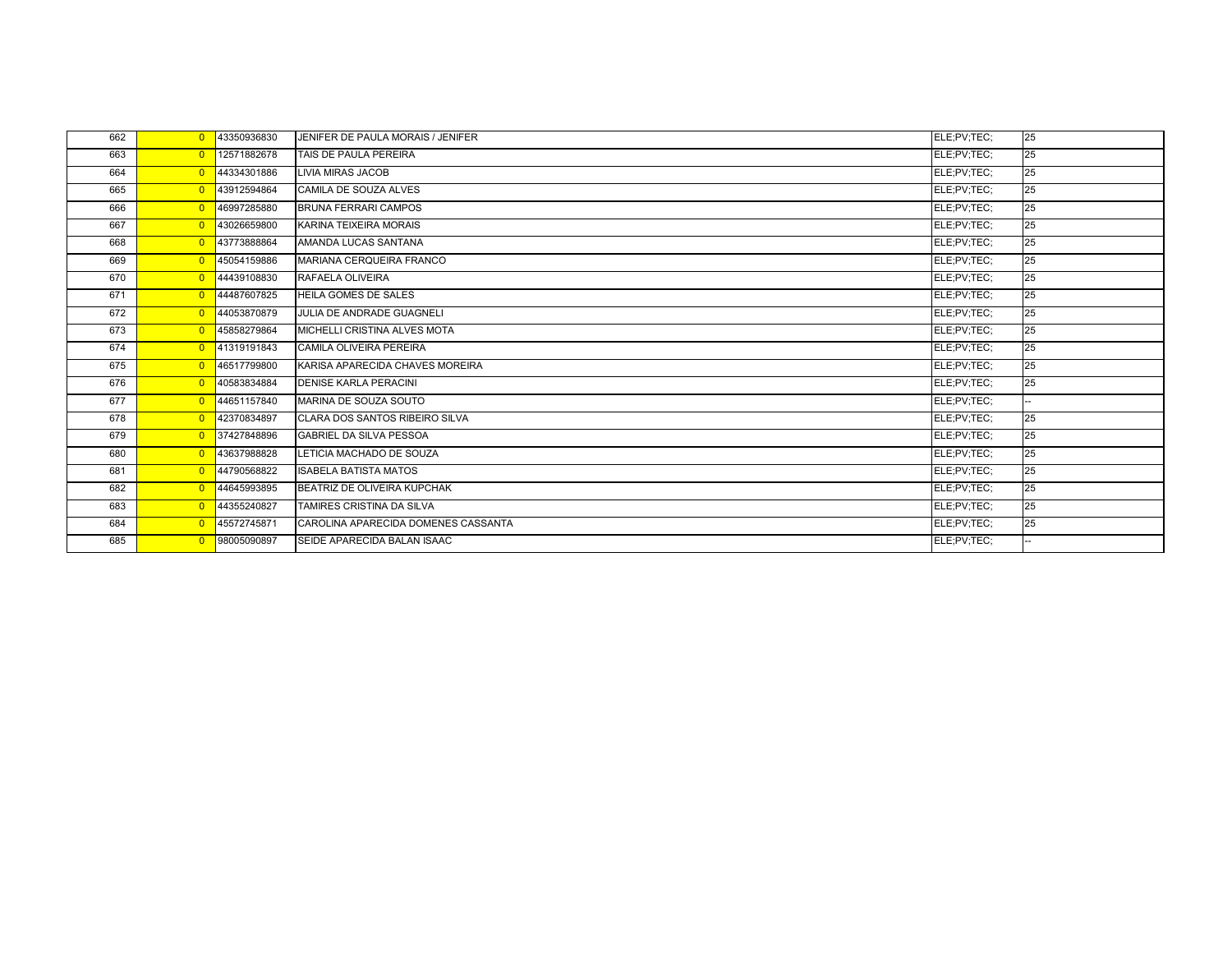| <b>CLASSIF</b> | <b>PONTO</b> | <b>CPF</b>  | Atribuição de Classes e Aulas / 2020 - Classificação Geral na Diretoria de Ensino Classificação Pós-Recurso - RECLASSIFICAÇÃO 27/01/2020 - DIRETORIA DE ENSINO FRANCA<br><b>NOME / NOME SOCIAL</b> | <b>DISCIPLINAS</b>          | <b>PROJETOS INOVA</b> | <b>CARGA</b><br>HORÁRIA<br><b>DESEJAD</b><br>A |
|----------------|--------------|-------------|----------------------------------------------------------------------------------------------------------------------------------------------------------------------------------------------------|-----------------------------|-----------------------|------------------------------------------------|
| $\mathbf{1}$   | 84,908       | 57197571634 | ROSINEI APARECIDA OLIVEIRA                                                                                                                                                                         | POR; ING;                   | ELE;PV;TEC;           | 32                                             |
| 2              | 80,088       | 03369537800 | <b>MARIA APARECIDA LOMBARDI</b>                                                                                                                                                                    | POR:                        | ELE;PV;TEC;           | 24                                             |
| 3              | 76,477       | 08566256808 | FLORENTINO CARVALHO DE CADIMA                                                                                                                                                                      | HIS; SOC; FIL; ENR;<br>GEO; | ELE;PV;TEC;           | 19                                             |
| $\overline{4}$ | 69,012       | 16713091890 | ANTONIO MARCOS DE JESUS                                                                                                                                                                            | EDF; BIO; CFB;              | ELE;PV;TEC;           | 32                                             |
| 5              | 64,546       | 21276407807 | <b>VIVIANE APARECIDA ROCHA</b>                                                                                                                                                                     | POR; ING;                   | ELE;PV;TEC;           | 19                                             |
| 6              | 64,499       | 17217193850 | FERNANDA CRISTINA OLIVEIRA                                                                                                                                                                         | ART:                        | ELE;PV;TEC;           | 24                                             |
| $\overline{7}$ | 63,776       | 16398532864 | TANIA TEIXEIRA SIMMONS                                                                                                                                                                             | HIS; FIL; ENR;              | ELE;PV;TEC;           | 19                                             |
| 8              | 61,673       | 08374193875 | CELIA ALVES CORREIA SILVA                                                                                                                                                                          | ART:                        | ELE;PV;TEC;           | 19                                             |
| 9              | 58,480       | 14715989859 | TACIANA COELHO CAMILLO                                                                                                                                                                             | MAT:                        | ELE;PV;TEC;           | I۹                                             |
| 10             | 58,340       | 08149067884 | EVALDO ELIEZER DA SILVA                                                                                                                                                                            | HIS; SOC; ENR; GEO;         | ELE;PV;TEC;           | 19                                             |
| 11             | 57,932       | 86756877887 | MARIA APARECIDA ALVES                                                                                                                                                                              | BIO; CFB; FIS; QUI;         | ELE;PV;TEC;           |                                                |
| 12             | 56,754       | 30659695804 | ILMAR RAMOS DE OLIVEIRA                                                                                                                                                                            | MAT; FIS;                   | ELE;PV;TEC;           | 32                                             |
| 13             | 55,365       | 31137790814 | CHRISTINA VENANCIO VAGNER                                                                                                                                                                          | ING; POR;                   | ELE;PV;TEC;           | 19                                             |
| 14             | 54,482       | 36371781847 | ALINE CRISTINA DE LIMA                                                                                                                                                                             | ESP; POR;                   | ELE;PV;TEC;           | 32                                             |
| 15             | 53,852       | 30957938802 | MARCO AURELIO BITTAR BARBOSA                                                                                                                                                                       | EDF:                        | ELE;PV;TEC;           | 19                                             |
| 16             | 51,729       | 02640928805 | ANTONIO JOSE MOURONY FELICIO                                                                                                                                                                       | EDF:                        | ELE;PV;TEC;           | 32                                             |
| 17             | 51,518       | 21551029847 | MILENA CORTEZ                                                                                                                                                                                      | POR; ING;                   | ELE;PV;TEC;           | 32                                             |
| 18             | 50,681       | 07804228805 | CAIRO LUCIO DA CUNHA                                                                                                                                                                               | MAT; FIS;                   | ELE;PV;TEC;           |                                                |
| 19             | 50,174       | 37332186802 | ISABELA DE OLIVEIRA NASCIMENTO                                                                                                                                                                     | CFB; BIO;                   | ELE;PV;TEC;           | 32                                             |
| 20             | 49,918       | 27167572837 | EDUARDO FERREIRA DOS SANTOS                                                                                                                                                                        | EDF:                        | ELE;PV;TEC;           |                                                |
| 21             | 49,900       | 22498864822 | PRISCILA RIBEIRO DA COSTA GONCALVES                                                                                                                                                                | MAT; FIS;                   | ELE;PV;TEC;           | 32                                             |
| 22             | 49,332       | 08167216888 | ROSELI APARECIDA SOARES FURTADO                                                                                                                                                                    | POR; ING; LIB;              | ELE;PV;TEC;           | 24                                             |
| 23             | 48,210       | 16764246874 | BEATRIZ APARECIDA MIRA DE SOUZA                                                                                                                                                                    | MAT:                        | ELE;PV;TEC;           | 32                                             |
| 24             | 47,866       | 07190884882 | MILENA FILETTI MUSTAFE                                                                                                                                                                             | HIS; SOC; ENR; GEO;         | ELE;PV;TEC;           |                                                |
| 25             | 47,603       | 07731923878 | JOSE GERALDO LINO                                                                                                                                                                                  | MAT; CFB;                   | ELE;PV;TEC;           | 19                                             |
| 26             | 47,036       | 01994706856 | <b>MARIA RITA CAPEL</b>                                                                                                                                                                            | OFC;                        | ELE;PV;TEC;           | 32                                             |
| 27             | 46,870       | 31235286851 | EVERALDO SOARES COSTA                                                                                                                                                                              | GEO;                        | ELE;PV;TEC;           | 32                                             |
| 28             | 46,835       | 09376168771 | CRYSTIANO AMORIM CORREIA                                                                                                                                                                           | FIL; ENR; HIS; SOC;         | ELE;PV;TEC;           | 32                                             |
| 29             | 46,613       | 14106235803 | <b>EDSON SIQUEIRA PINTO</b>                                                                                                                                                                        | QUI:                        | ELE;PV;TEC;           | 32                                             |
| 30             | 46,177       | 32266686844 | ANA PAULA DE CARVALHO                                                                                                                                                                              | ING; POR;                   | ELE;PV;TEC;           | 32                                             |
| 31             | 45,658       | 02018773844 | JOAO EURIPEDES GONCALVES                                                                                                                                                                           | EDF; BIO;                   | ELE;PV;TEC;           | 32                                             |
| 32             | 45,532       | 04863002858 | MARIA LUCIA FRUTUOSO DE OLIVEIRA                                                                                                                                                                   | POR:                        | ELE;PV;TEC;           | 32                                             |
| 33             | 45,490       | 15628330817 | <b>VALDETE PEREIRA</b>                                                                                                                                                                             | QUI; FIS; MAT;              | ELE;PV;TEC;           |                                                |
| 34             | 45,307       | 33465500873 | ISABEL APARECIDA DIAS GIOLO TEIXEIRA                                                                                                                                                               | POR; ESP;                   | ELE;PV;TEC;           | 32                                             |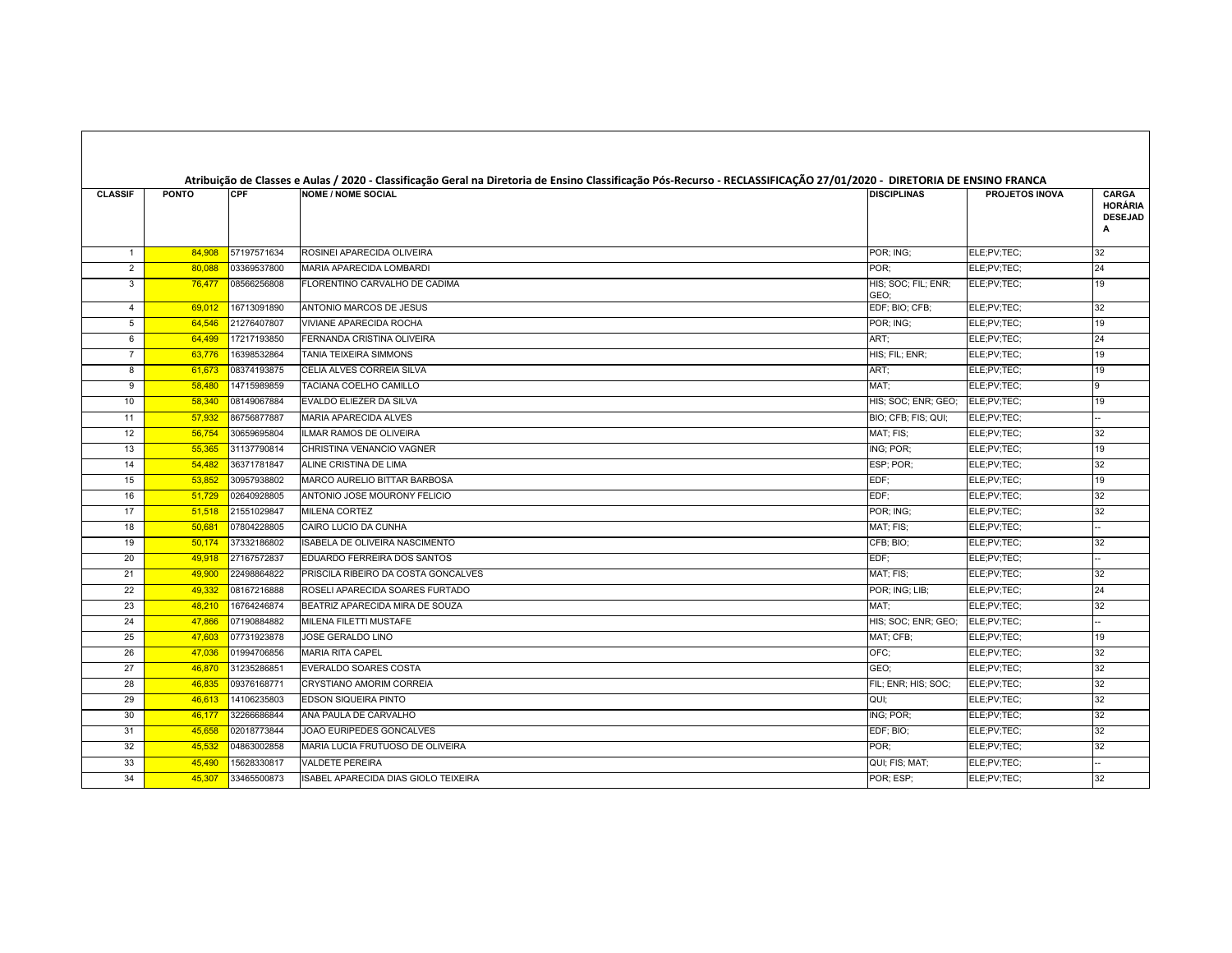| 35 | 44,895 | 17860039885 | REJANE CRISTINA BARBOSA PEREIRA            | ESP; POR;           | ELE;PV;TEC; | 24 |
|----|--------|-------------|--------------------------------------------|---------------------|-------------|----|
| 36 | 44.210 | 21868487830 | <b>MELINA PIRES RODRIGUES</b>              | POR: ING:           | ELE:PV:TEC: | 19 |
| 37 | 43,935 | 16870574863 | MARIA ANGELICA DE CARVALHO                 | ING; POR:           | ELE;PV;TEC; | 24 |
| 38 | 43,597 | 32783178826 | THALES RAMOS DA SILVEIRA                   | EDF; BIO;           | ELE;PV;TEC; | 32 |
| 39 | 43,476 | 33554294810 | LILIA PATRICIA DA SILVA                    | ESP; POR;           | ELE;PV;TEC; | 19 |
| 40 | 43.258 | 13851680804 | <b>ADRIANA FERREIRA</b>                    | HIS: SOC: ENR: GEO: | ELE:PV:TEC: | 19 |
| 41 | 42,687 | 24804639829 | JOSE CARLOS VIANA DE OLIVEIRA              | POR; ING;           | ELE;PV;TEC; | 19 |
| 42 | 42,669 | 02852162873 | <b>VERALICE DE FATIMA FERNANDES</b>        | EDF:                | ELE;PV;TEC; | 32 |
| 43 | 42,649 | 28909835877 | ADRIANA APARECIDA VIDEIRA ROCHA            | POR; ESP;           | ELE;PV;TEC; |    |
| 44 | 42.494 | 26233528879 | GEOVANA DA SILVA OLIVEIRA                  | POR: ING:           | ELE:PV:TEC: | 32 |
| 45 | 42,426 | 28785167886 | <b>LIVIA DE MELO FERREIRA</b>              | BIO; CFB; FIS; QUI; | ELE;PV;TEC; | 32 |
| 46 | 42,359 | 36311361884 | ANGELA CRISTINA NOGUEIRA FALEIROS OLIVEIRA | MAT; FIS;           | ELE;PV;TEC; | 19 |
| 47 | 42,344 | 14262737896 | ROSA DEL PILAR RIVERA CARPIO DE OLIVEIRA   | ESP; ING; POR;      | ELE;PV;TEC; |    |
| 48 | 41,488 | 36970644871 | ANDRESSA ORTIZ DE ANDRADE                  | MAT: FIS:           | ELE:PV:TEC: | 32 |
| 49 | 41,419 | 30324770855 | <b>MILENA GONZALES LIMA</b>                | EDF:                | ELE;PV;TEC; | 19 |
| 50 | 41,368 | 09901927846 | <b>VALERIA PERES BENEDITO</b>              | OFC:                | ELE:PV:TEC: |    |
| 51 | 41,362 | 16219426860 | SHIRLEI APARECIDA CORAL BANHARELLI         | POR; ESP;           | ELE;PV;TEC; | 19 |
| 52 | 41.090 | 09485679882 | <b>MARIA LUCIA MOREIRA</b>                 | POR: ESP:           | ELE;PV;TEC; | 32 |
| 53 | 40,918 | 28323353816 | THIAGO ALBERTO DA SILVA                    | QUI; FIS; MAT;      | ELE;PV;TEC; | 19 |
| 54 | 40,908 | 32245019873 | ROBERTA LIMA DE OLIVEIRA PERINI            | OFC;                | ELE;PV;TEC; | 32 |
| 55 | 40,845 | 31993695885 | MAYRA DE FATIMA DE FREITAS LOPES           | POR; ING;           | ELE;PV;TEC; | 32 |
| 56 | 40,506 | 07157448874 | ROSANGELA RAMOS DA SILVEIRA                | MAT; BIO; CFB; QUI; | ELE;PV;TEC; | 19 |
| 57 | 40,418 | 12215706848 | RONALDO ANTONIO ANDRIAN                    | FIS;<br>EDF; BIO;   | ELE;PV;TEC; | 32 |
| 58 | 40,356 | 31348000805 | CAMILA BATISTA SANTOS RODARTE              | POR; ESP;           | ELE;PV;TEC; | 19 |
| 59 | 39,912 | 04408546879 | MARLENE CANDIDA FERREIRA TOME              | CFB; BIO;           | ELE;PV;TEC; | 24 |
| 60 | 39,849 | 34311245858 | KAMILA VIEIRA DE CARVALHO                  | ING; POR;           | ELE;PV;TEC; | 32 |
| 61 | 39,676 | 10365771805 | OLGA DO NASCIMENTO RIBEIRO GONCALVES       | ART;                | ELE;PV;TEC; | 32 |
| 62 | 39,654 | 33847265881 | ANELISE RAMOS GOMES                        | POR:                | ELE;PV;TEC; | 32 |
| 63 | 39,438 | 10901963852 | ADRIANA INACIO NOVAIS                      | GEO:                | ELE;PV;TEC; | 32 |
| 64 | 38,668 | 16398897870 | DEUSA VALERIA DE OLIVEIRA PEIXOTO          | MAT; FIS;           | ELE;PV;TEC; | 19 |
| 65 | 38,404 | 36444361850 | MAISA FERNANDA ROTONDO                     | POR:                | ELE;PV;TEC; | 24 |
| 66 | 38,240 | 34906532896 | LILIAN ALVES DA SILVA                      | MAT; FIS;           | ELE;PV;TEC; | 32 |
| 67 | 38,169 | 30212252844 | SIMONE PRAXEDES MACHADO                    | MAT; FIS;           | ELE;PV;TEC; | 24 |
| 68 | 37,938 | 18653179852 | ANDREIA MACHADO SILVA                      | OFC:                | ELE;PV;TEC; | 19 |
| 69 | 37,894 | 36050362874 | LARISSA LOSNACK NUNES                      | MAT; LIB; FIS;      | ELE;PV;TEC; | 32 |
| 70 | 37,680 | 33342766867 | RODRIGO DE OLIVEIRA GIBAILE                | EDF; BIO;           | ELE;PV;TEC; | 19 |
| 71 | 37,415 | 07588307854 | EUGENIO DAVID NETO                         | EDF; BIO;           | ELE;PV;TEC; | 32 |
| 72 | 37,372 | 18104206877 | CLAUDIA APARECIDA SIMAO                    | EDF; BIO; CFB;      | ELE;PV;TEC; | 32 |
| 73 | 37,346 | 36756941860 | CAMILA AUGUSTO DAS CHAGAS DE MIRANDA       | EDF; BIO;           | ELE;PV;TEC; | 32 |
| 74 | 37,136 | 04643877871 | SOLANGE APARECIDA NOGUEIRA                 | POR:                | ELE;PV;TEC; | 19 |
| 75 | 37,050 | 21304098818 | FERNANDA MARIA BORGES                      | CFB; BIO;           | ELE;PV;TEC; | 32 |
| 76 | 36,892 | 16219489861 | SOLANGE GERVASIO                           | ART;                | ELE;PV;TEC; | 32 |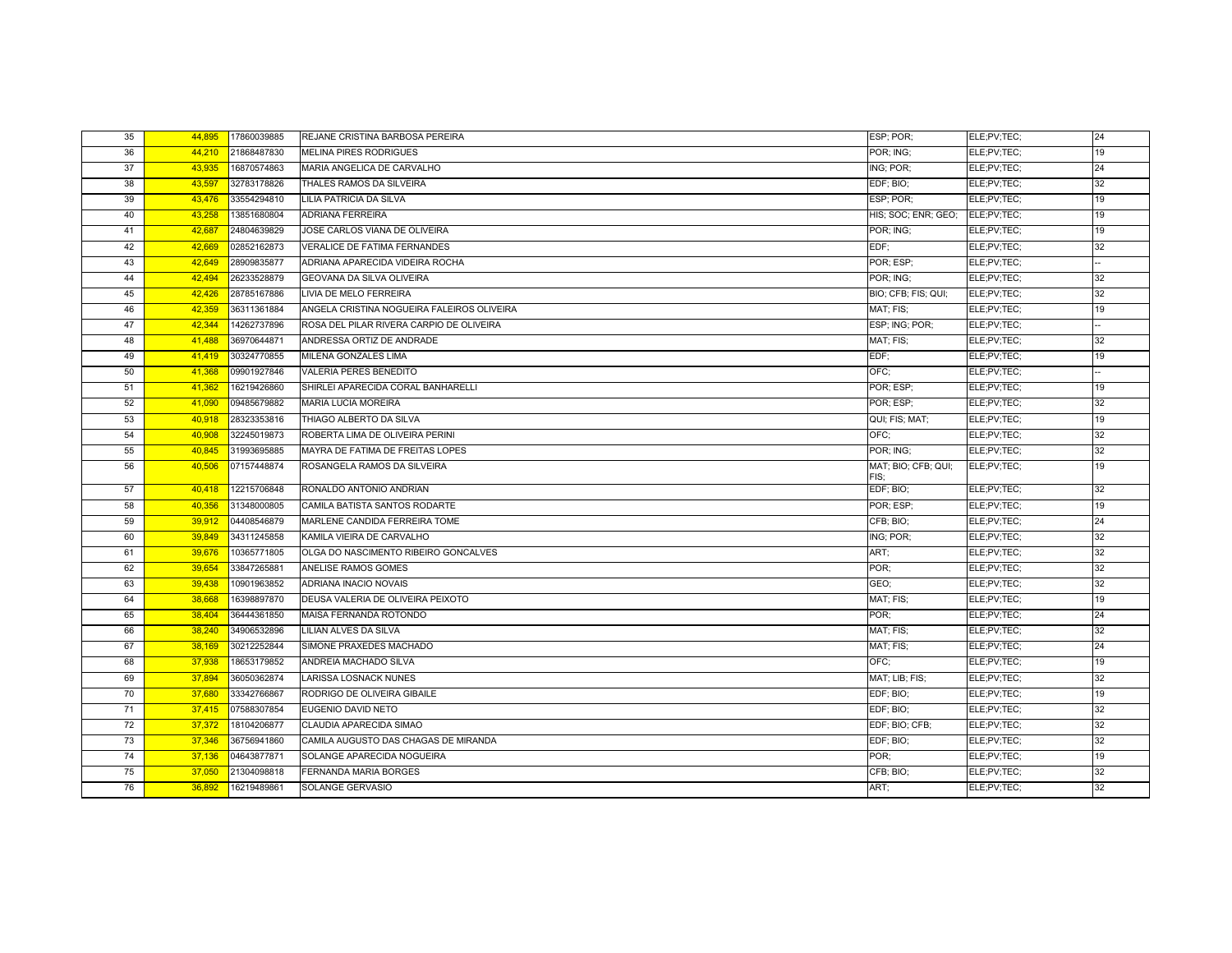| 77  | 36,884 | 27592095807 | SARITA BOLELI RODRIGUES MOLINA          | ART:                             | ELE;PV;TEC; | 19 |
|-----|--------|-------------|-----------------------------------------|----------------------------------|-------------|----|
| 78  | 36,784 | 28303061801 | ROSANA RIBEIRO                          | HIS; SOC; ENR;                   | ELE;PV;TEC; | 19 |
| 79  | 36,762 | 22159116890 | <b>EDNEIA ALVES CINTRA</b>              | ART;                             | ELE;PV;TEC; | 19 |
| 80  | 36,671 | 28599121855 | ADRIANA DE OLIVEIRA MARTINS             | CFB; BIO;                        | ELE;PV;TEC; | 32 |
| 81  | 36,612 | 25560658855 | <b>FABIANA FERREIRA MARANGONI</b>       | OFC:                             | ELE;PV;TEC; | 32 |
| 82  | 36,588 | 16397913880 | CLAUDIA MARISA DA SILVA MEDEIROS PANICE | GEO; HIS;                        | ELE;PV;TEC; | 24 |
| 83  | 36,568 | 28498494800 | FERNANDA CRISTINA COLI MATOS            | POR:                             | ELE;PV;TEC; | 32 |
| 84  | 36,349 | 02882219660 | PATRICIA BATISTA DA CUNHA               | HIS; SOC; FIL; ENR;              | ELE;PV;TEC; | 32 |
| 85  | 36,084 | 39920155802 | TACIANE DE OLIVEIRA MOISES CAPEL        | QUI; FIS; MAT;                   | ELE;PV;TEC; |    |
| 86  | 35,972 | 40550806890 | <b>GUSTAVO FREITAS DA COSTA</b>         | QUI; FIS; MAT;                   | ELE;PV;TEC; | 19 |
| 87  | 35,914 | 16316482841 | LUCIO RANGEL ALVES ORTIZ                | MAT:                             | ELE;PV;TEC; | 32 |
| 88  | 35,816 | 25600616864 | ANGELA CRISTINA ALVES                   | POR; ESP; LIB;                   | ELE;PV;TEC; | 32 |
| 89  | 35,731 | 02049966865 | ANTONIO MAURO DE SOUZA                  | MAT; FIS;                        | ELE;PV;TEC; | 32 |
| 90  | 35,020 | 34617025871 | JOSEMAR DA SILVA PEREIRA                | SOC:                             | ELE;PV;TEC; | 19 |
| 91  | 35,016 | 07584168817 | SEBASTIANA MARIA DOS SANTOS             | OFC:                             | ELE:PV:TEC: | 32 |
| 92  | 34,864 | 31010291807 | <b>ISABELA RODRIGUES DOS REIS</b>       | POR:                             | ELE;PV;TEC; | 32 |
| 93  | 34,687 | 31185611819 | ANGELICA CINTRA VERONESE                | ESP; POR;                        | ELE;PV;TEC; | 19 |
| 94  | 34,619 | 12215644800 | SONIA MARIA PATARELO SERAFIM            | SOC; GEO; HIS;                   | ELE;PV;TEC; | 19 |
| 95  | 34,590 | 38178128845 | LETICIA VIEIRA DE OLIVEIRA              | POR; ING;                        | ELE;PV;TEC; |    |
| 96  | 34,536 | 39703489869 | PRISCILA ALVES DE LIMA SOUZA LEMOS      | ART:                             | ELE;PV;TEC; | 32 |
| 97  | 34,370 | 28963497828 | VIVIAN BARBARA MODESTO DE ALMEIDA       | POR:                             | ELE;PV;TEC; | 32 |
| 98  | 34,344 | 35469563898 | LAIZA NATALIA MIGUEL REZENDE            | POR: ESP:                        | ELE;PV;TEC; |    |
| 99  | 34,206 | 09895748817 | ELISA RODRIGUES TOSTES                  | POR: ESP:                        | ELE;PV;TEC; | 24 |
| 100 | 34,144 | 38599663836 | ANA PAULA SALOMAO                       | POR: ING: LIB:                   | ELE;PV;TEC; | 19 |
| 101 | 33,762 | 22408861888 | MARIA ALICE ROTONDO BARBOSA             | OFC:                             | ELE;PV;TEC; | 19 |
| 102 | 33,718 | 38860168899 | PRISCILLA SCALON FREITAS BORGES         | CFB; BIO;                        | ELE;PV;TEC; |    |
| 103 | 33,582 | 22968341839 | PAOLA PRISCILA PIMENTA DE CARVALHO      | POR; ESP; LIB;                   | ELE;PV;TEC; | 19 |
| 104 | 33,534 | 33175890865 | TRINDADE VIANA FERNANDES                | POR; ESP;                        | ELE;PV;TEC; | 19 |
| 105 | 33,528 | 16713523862 | SOLANGE APARECIDA FERREIRA CARAMORI     | OFC:                             | ELE;PV;TEC; | 32 |
| 106 | 33,479 | 07169525801 | LUCIA HELENA DE OLIVEIRA FANAN          | ART:                             | ELE;PV;TEC; | 19 |
| 107 | 33.015 | 22267315807 | MARCOS HENRIQUE MANOCHIO                | CFB; BIO;                        | ELE;PV;TEC; | 32 |
| 108 | 32,928 | 29993107816 | ANA PAULA VALERINI                      | OFC; SOC; FIL;                   | ELE;PV;TEC; | 32 |
| 109 | 32,787 | 12235918832 | DARCISA ILDEFONSO ALVES                 | OFC:                             | ELE;PV;TEC; |    |
| 110 | 32,776 | 00576044873 | SONIA CANDIDA PIMENTA GIOLO             | ART;                             | ELE;PV;TEC; | 19 |
| 111 | 32,322 | 21834548810 | CRISTIANE MOREIRA PROTAZIO              | OFC:                             | ELE;PV;TEC; | 32 |
| 112 | 32,298 | 33768459802 | BRUNA DANIELI RAMOS BATISTA MAXIMO      | POR;                             | ELE;PV;TEC; | 32 |
| 113 | 31,996 | 27621992808 | <b>EDUARDO LIMA GARCIA</b>              | HIS; ENR;                        | ELE;PV;TEC; |    |
| 114 | 31,956 | 02060832896 | APARECIDA DA GRACA BERNARDES SILVA      | $\overline{\textsf{ING}}$ ; POR; | ELE;PV;TEC; | 19 |
| 115 | 31,900 | 33735846807 | ALINE LAURA FERNANDES                   | ART:                             | ELE;PV;TEC; | 19 |
| 116 | 31,900 | 16713418805 | <b>FABIANA MONTEIRO SANTOS</b>          | OFC:                             | ELE;PV;TEC; | 32 |
| 117 | 31,844 | 05575088863 | DENIS ALOISIO BERTOLDI                  | HIS; ENR;                        | ELE;PV;TEC; | 19 |
| 118 | 31,805 | 04022773847 | <b>JOSE LUIZ PIMENTA</b>                | EDF:                             | ELE;PV;TEC; | 32 |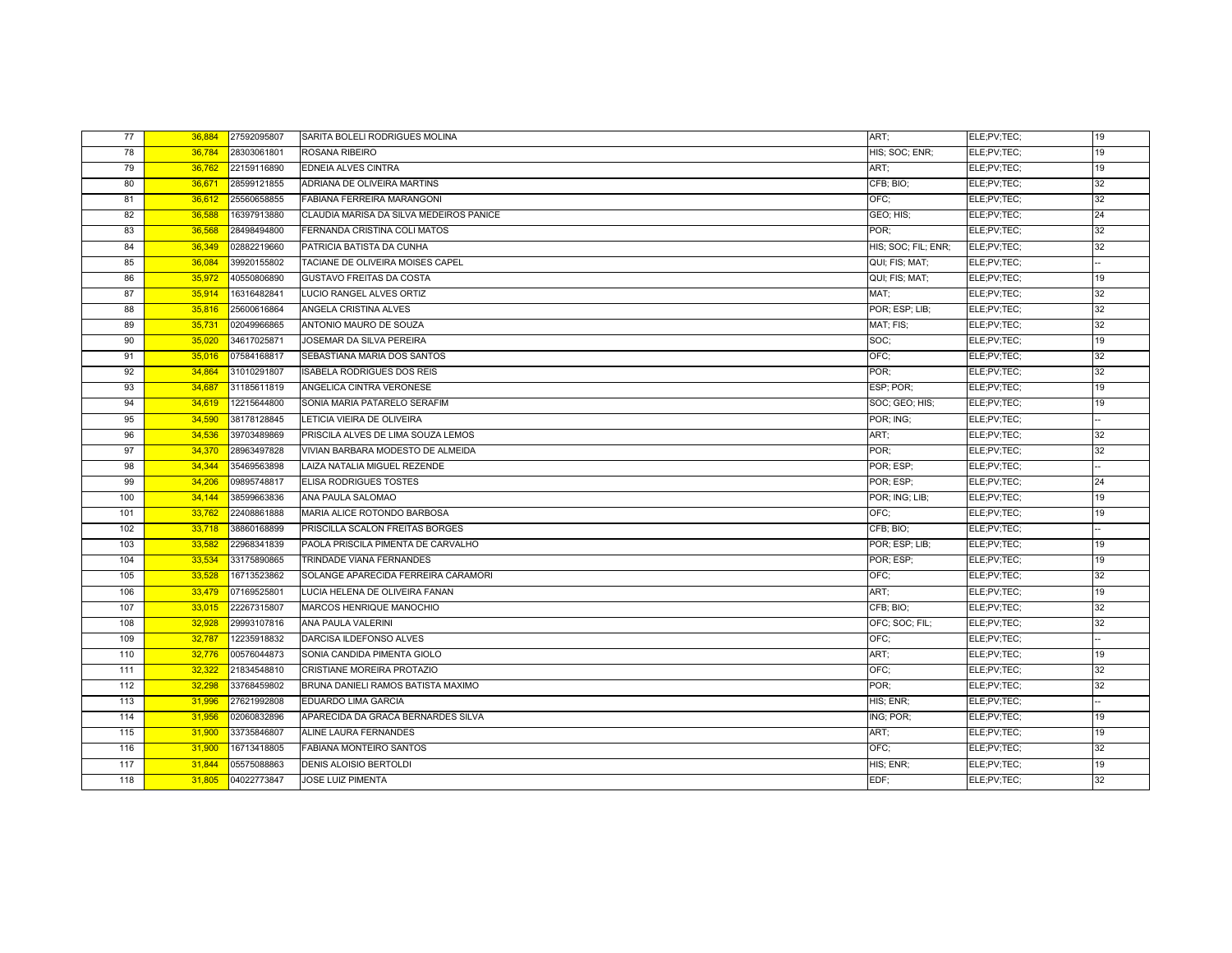| 119 | 31,688 | 28953823870 | FATIMA KARINA MARTINS DEMACQ          | POR; ING;                         | ELE;PV;TEC; | 32 |
|-----|--------|-------------|---------------------------------------|-----------------------------------|-------------|----|
| 120 | 31,564 | 32605295869 | VANESSA PEREZ ORTIZ NAVARRETE         | OFC;                              | ELE;PV;TEC; | 32 |
| 121 | 31,262 | 22384825801 | RONI CLAYTON BERNABE                  | MAT; FIS;                         | ELE;PV;TEC; | 32 |
| 122 | 31,112 | 17545079809 | LUCINEIA PEREIRA DA PAULA             | POR: ESP:                         | ELE;PV;TEC; |    |
| 123 | 31,101 | 24862044824 | FABIANA APARECIDA MUNHOZ DE CARVALHO  | POR; ING;                         | ELE;PV;TEC; | 32 |
| 124 | 31,090 | 03369241862 | MARIA DE FATIMA PIMENTA               | SOC; ENR; GEO; HIS;               | ELE;PV;TEC; |    |
| 125 | 30,899 | 35697890125 | MARY LANE BRAGA LEMOS                 | HIS; SOC; FIL; ENR;               | ELE;PV;TEC; | 32 |
| 126 | 30,714 | 38015187877 | <b>LUCAS MAZETO TELES</b>             | EDF; BIO;                         | ELE;PV;TEC; | 19 |
| 127 | 30,638 | 33555827863 | ANDREIA MATEUS VIRGILIO               | HIS; SOC; ENR;                    | ELE;PV;TEC; | 32 |
| 128 | 30,630 | 41856061841 | RENATA REJANE SOUZA                   | POR: ESP; LIB;                    | ELE;PV;TEC; | 32 |
| 129 | 30,453 | 21272414876 | JULIO CESAR BASALIA PEREIRA           | EDF:                              | ELE;PV;TEC; | 19 |
| 130 | 30,409 | 21288901879 | ESTER BARCELLOS AGUILA NASCIMENTO     | POR: ESP:                         | ELE;PV;TEC; | 32 |
| 131 | 30,285 | 40557652820 | <b>FARIZA ABRAO</b>                   | CFB; BIO;                         | ELE;PV;TEC; | 19 |
| 132 | 30,263 | 22322580848 | CINTIA APARECIDA PONTES               | MAT; FIS;                         | ELE;PV;TEC; | 24 |
| 133 | 30,186 | 31258338840 | ADRIANA APARECIDA DOS SANTOS MESQUITA | ING; POR;                         | ELE;PV;TEC; | 32 |
| 134 | 30,176 | 04166532600 | EDVANIA NUNES DE OLIVEIRA             | OFC;                              | ELE;PV;TEC; | 32 |
| 135 | 30,142 | 39448172818 | FLAVIA SOUZA PAZ MARTINS              | POR; ESP;                         | ELE;PV;TEC; | 32 |
| 136 | 30,044 | 24937234811 | ANTONIO CARLOS DE SOUZA               | HIS; ENR;                         | ELE;PV;TEC; | 32 |
| 137 | 29,900 | 02050066805 | ELIZABETH MARIA RIZZATTI              | CFB; FIS; MAT; QUI;<br>BIO:       | ELE;PV;TEC; | 19 |
| 138 | 29,900 | 04153747823 | ULISSES TOSHIRO SUGAHARA              | HIS; SOC; ENR; GEO; ELE; PV; TEC; |             | 19 |
| 139 | 29,834 | 22175851850 | <b>VIVIAN MARIA ANTONIO</b>           | ART:                              | ELE;PV;TEC; | 24 |
| 140 | 29,817 | 35354328802 | THAISA DOMINGOS DA CUNHA              | EDF; BIO;                         | ELE;PV;TEC; | 24 |
| 141 | 29,694 | 22202291814 | <b>JULIANA REIS MIRANDA</b>           | FIL:                              | ELE;PV;TEC; | 32 |
| 142 | 29,535 | 33808577851 | <b>TARCILIO BASILIO ROCHA</b>         | MAT; FIS;                         | ELE;PV;TEC; | 19 |
| 143 | 29,304 | 98005090897 | SEIDE APARECIDA BALAN ISAAC           | GEO; HIS;                         | ELE;PV;TEC; | 32 |
| 144 | 29,221 | 27523605842 | ELENICE DAS GRACAS SOARES SILVA       | POR:                              | ELE;PV;TEC; |    |
| 145 | 29,174 | 40520893832 | LUAN PINHEIRO DE MORAES               | EDF;                              | ELE;PV;TEC; | 32 |
| 146 | 29,152 | 38020131825 | <b>MAIKON LUIS DONZELI</b>            | EDF;                              | ELE;PV;TEC; | 32 |
| 147 | 29,132 | 22647499896 | ALINE LOPES DE OLIVEIRA               | ING; LIB; POR;                    | ELE;PV;TEC; | 32 |
| 148 | 29,108 | 13859076817 | RENATA MOSCARDINE / MOSCARDINE        | POR:                              |             | 32 |
| 149 | 29,094 | 05490571888 | LUZIA HELENA LIVONESI RIGOBELLO       | QUI; CFB; FIS; MAT;               | ELE;PV;TEC; | 19 |
| 150 | 29,078 | 10910639825 | <b>MARTA DA SILVA FACIOLI</b>         | POR:                              | ELE;PV;TEC; | 24 |
| 151 | 29,050 | 28982242864 | CRISTIANO BATISTA DE FARIA            | POR:                              | ELE;PV;TEC; |    |
| 152 | 28,910 | 05500771892 | APARECIDA DE FATIMA DAVID RIBEIRO     | CFB; BIO;                         | ELE;PV;TEC; | 24 |
| 153 | 28,902 | 18334337850 | ADILSON MOREIRA RODRIGUES NASCIMENTO  | HIS;                              | ELE;PV;TEC; | 32 |
| 154 | 28,898 | 07157260808 | LUCIA HELENA RODRIGUES COSTA FALEIROS | POR; ING;                         | ELE;PV;TEC; | 19 |
| 155 | 28,721 | 27383471857 | JULIO CESAR FERREIRA DOS SANTOS       | POR;                              | ELE;PV;TEC; | 32 |
| 156 | 28,718 | 35845316839 | <b>TALITA CRISTINE CRUZ</b>           | POR:                              | ELE;PV;TEC; | 19 |
| 157 | 28,712 | 04643691859 | CLEUZA MARIA VILELA JULIOTI           | MAT; QUI; BIO; CFB;<br>FIS;       |             |    |
| 158 | 28,698 | 36343260854 | RENATA CRISTINA ALVES DE OLIVEIRA     | ART;                              | ELE;PV;TEC; | 19 |
| 159 | 28,680 | 19636293880 | SIMONE FERNANDES DE ANDRADE FREITAS   | ART;                              | ELE;PV;TEC; |    |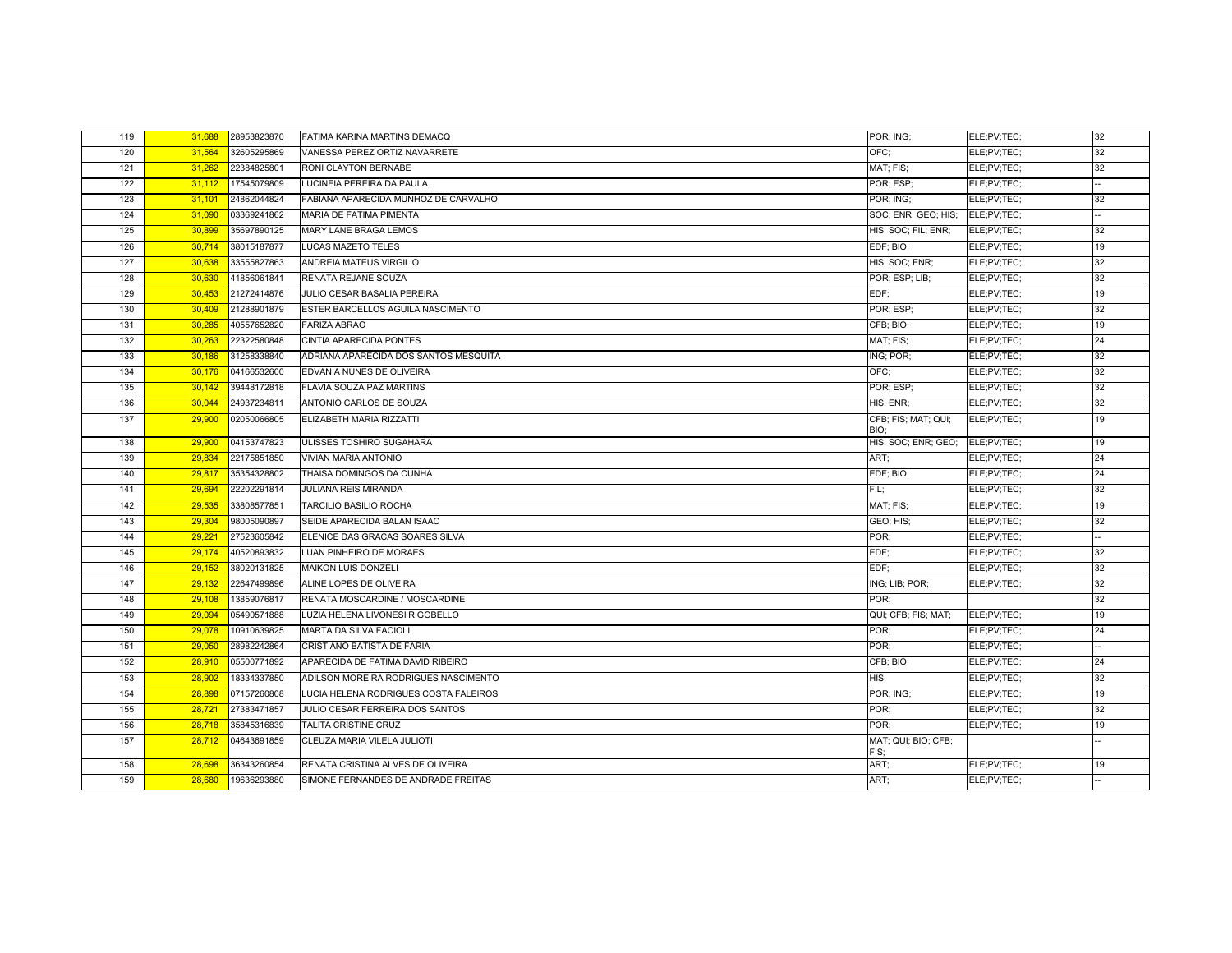| 160 | 28,536 | 35222876810 | DANIELLE OLIVEIRA MERCURI                 | HIS; SOC; ENR;              | ELE;PV;TEC; | 19 |
|-----|--------|-------------|-------------------------------------------|-----------------------------|-------------|----|
| 161 | 28.290 | 13850829847 | ANA MARIA MOREIRA MEIRELES                | OFC:                        | ELE;PV;TEC; | 32 |
| 162 | 28,277 | 17217220840 | ROSELI APARECIDA DA SILVA JUVENCIO        | GEO;                        | ELE;PV;TEC; | 19 |
| 163 | 28,238 | 35387546833 | ROBERTA ROMUALDO DE ALMEIDA COELHO        | OFC; SOC;                   | ELE;PV;TEC; | 32 |
| 164 | 28,194 | 40852257821 | RAIANE LOPES GOMES                        | POR:                        | ELE;PV;TEC; | 19 |
| 165 | 28.152 | 22663314854 | RODRIGO APARECIDO CERIBELI                | POR; ESP;                   | ELE;PV;TEC; | 32 |
| 166 | 28,062 | 22970249839 | MICHELLE SCALON FREITAS BORGES            | EDF; BIO;                   | ELE;PV;TEC; | 32 |
| 167 | 27,972 | 08130480603 | CLAUDINEIA DE MATOS ROCHA                 | MAT; FIS;                   | ELE;PV;TEC; | 32 |
| 168 | 27,874 | 18656793802 | MARIA NATALICIA PEREIRA                   | ART;                        | ELE;PV;TEC; | 32 |
| 169 | 27,804 | 06560138852 | MARIA APARECIDA STEFANI PRADO             | MAT:                        | ELE:PV:TEC: | 32 |
| 170 | 27,788 | 19500376814 | SILVIA HELENA MARCUSSI SARDINHA           | MAT:                        |             | 32 |
| 171 | 27,760 | 43208482841 | ANANDA KAINNE OLIVEIRA DOMENEGUETI        | MAT; FIS;                   |             | 32 |
| 172 | 27,728 | 05212700655 | ALISNEI ELANIA ELORDE DE SOUSA            | OFC;                        | ELE;PV;TEC; | 32 |
| 173 | 27,572 | 32466705877 | SOLANGE BUENO SOUSA                       | CFB: BIO:                   | ELE;PV;TEC; | 32 |
| 174 | 27,407 | 21243870818 | <b>ISAURINA DINIZ FUCIJI</b>              | FIL; HIS; ENR;              | ELE;PV;TEC; | 24 |
| 175 | 27,272 | 35190311830 | GRAZIELLA RODRIGUES LOTI MELO / GRAZIELLA | POR: ESP:                   | ELE:PV:TEC: | 32 |
| 176 | 27,258 | 13870317833 | CLEMILDA DE FATIMA SILVEIRA LOPES         | CFB; FIS; MAT; QUI;<br>BIO; | ELE;PV;TEC; |    |
| 177 | 27,230 | 02848261897 | ELIZABETE CARVALHO PORTES DOS REIS        | ART:                        | ELE;PV;TEC; | 32 |
| 178 | 27,186 | 05433600831 | RITA DE CASSIA CARVALHO                   | ING; POR;                   | ELE;PV;TEC; | 19 |
| 179 | 27,160 | 40880565829 | MARIANE MENEZES E SILVA                   | POR; ESP; LIB;              | ELE;PV;TEC; | 32 |
| 180 | 27,157 | 28666256842 | VANESSA DE OLIVEIRA FARIA                 | ING; POR;                   | ELE;PV;TEC; | 24 |
| 181 | 27,046 | 37324027890 | DOMINIQUE MONGE RODRIGUES DE SOUZA        | HIS; SOC; ENR;              | ELE;PV;TEC; | 19 |
| 182 | 27,016 | 13225744808 | ELIS REGINA BERNARDES BENTO               | FIL: ENR; SOC;              | ELE;PV;TEC; | 24 |
| 183 | 26,958 | 35757268840 | DANIELA APARECIDA DE MELO DA SILVA        | POR:                        | ELE;PV;TEC; |    |
| 184 | 26,890 | 22597723828 | MILENA FREITAS BATISTA DE SÁ              | OFC:                        | ELE;PV;TEC; |    |
| 185 | 26,880 | 29813857803 | MARIA GORETI VIEIRA FALEIROS SILVA        | ART:                        | ELE;PV;TEC; |    |
| 186 | 26,868 | 34858100880 | JULIANA BERNARDES SILVA                   | POR; ESP;                   | ELE;PV;TEC; | 32 |
| 187 | 26,832 | 34314884800 | RAFAELA FERNANDES PAVAO FRAZAO            | POR:                        | ELE;PV;TEC; | 32 |
| 188 | 26,774 | 38766626803 | <b>WILLIAM DE SOUZA FERNANDES</b>         | HIS; SOC; FIL; ENR;<br>GEO: | ELE;PV;TEC; | 19 |
| 189 | 26.540 | 00276015878 | SONIA MARIA INEZ                          | HIS; SOC; FIL; ENR;         | ELE;PV;TEC; | 19 |
| 190 | 26,532 | 18105879808 | CLAUDIA DE OLIVEIRA FERREIRA              | EDF:                        | ELE;PV;TEC; | 19 |
| 191 | 26,478 | 08145207827 | LUCIA TERESA TAVEIRA HIPOLITO             | OFC:                        | ELE;PV;TEC; | 19 |
| 192 | 26,261 | 27373706800 | JOELMA DE OLIVEIRA ANDRADE PAVANI         | OFC:                        | ELE;PV;TEC; | 32 |
| 193 | 26.084 | 37286548840 | SUELLEN NORBERTO                          | MAT; FIS;                   | ELE;PV;TEC; | 32 |
| 194 | 26,054 | 37025902934 | SILVIA YARA MECONI                        | OFC:                        | ELE;PV;TEC; | 19 |
| 195 | 25,975 | 13882616857 | FATIMA APARECIDA BLANCO SOUSA             | POR:                        | ELE;PV;TEC; | 19 |
| 196 | 25,900 | 06299100818 | MARCOS FERREIRA COSTA                     | SOC; FIL; ENR; HIS;<br>GEO; | ELE;PV;TEC; | 19 |
| 197 | 25,846 | 35329324823 | POLYANA DE NAZARE BERNARDES               | POR;                        | ELE;PV;TEC; | 32 |
| 198 | 25.698 | 32289266809 | ELIZETE BALDUINO DE CARVALHO              | OFC:                        | ELE;PV;TEC; | 19 |
| 199 | 25,615 | 36357067873 | <b>AMANDA MENDES</b>                      | BIO; CFB;                   | ELE;PV;TEC; | 19 |
| 200 | 25,567 | 20057535809 | JALES ALVES DOMINGOS                      | FIL; ENR; HIS; SOC;         | ELE;PV;TEC; | 19 |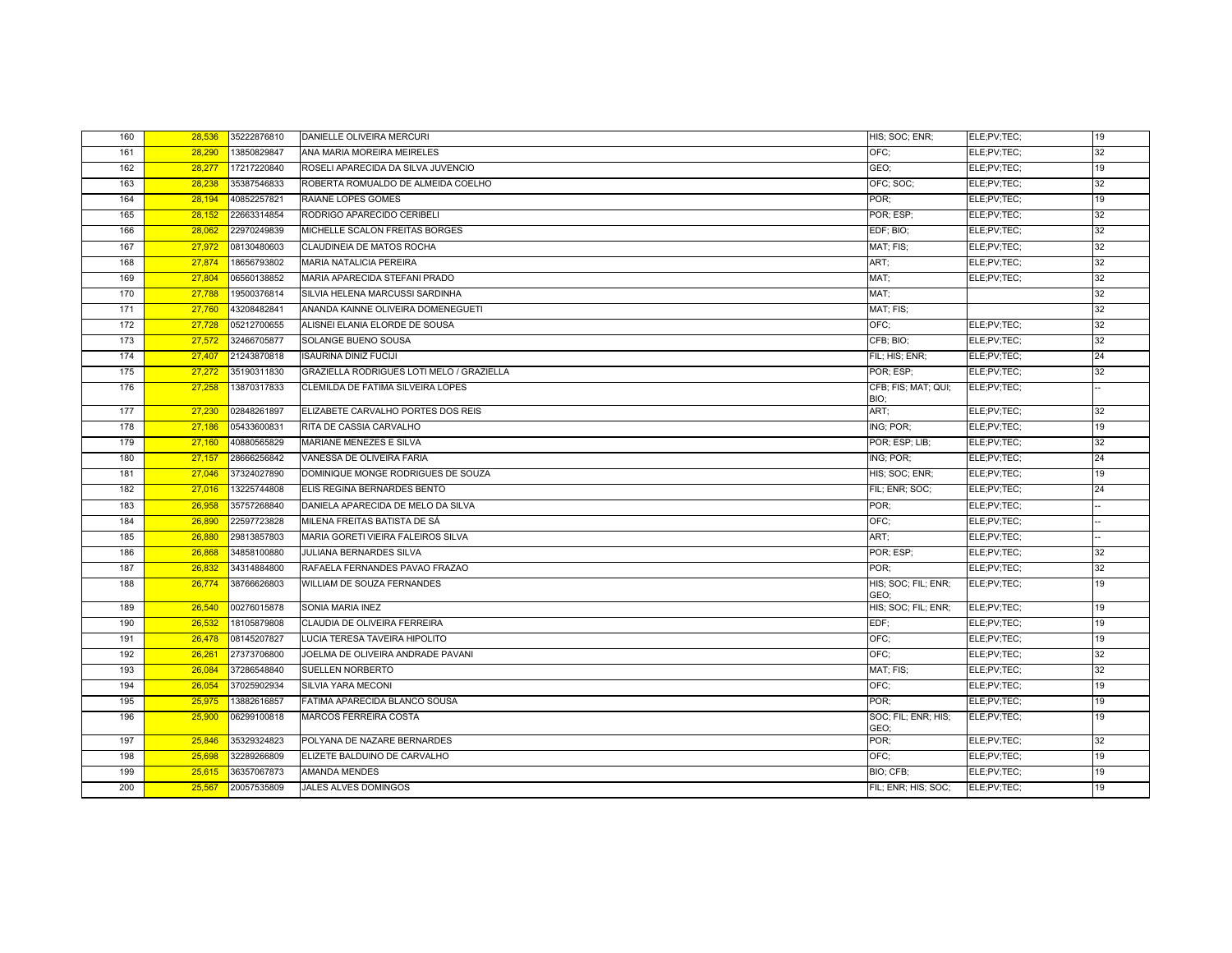| 201 | 25,542 | 33294107870 | <b>LUIS CARLOS INGANI</b>                  | HIS; ENR;                       | ELE;PV;TEC; | 19 |
|-----|--------|-------------|--------------------------------------------|---------------------------------|-------------|----|
| 202 | 25,536 | 02041353899 | ANGELA MARIA BIZARRO                       | POR; ING;                       | ELE;PV;TEC; | 32 |
| 203 | 25,362 | 06024037821 | MARIA EDUARDA PIMENTA GOULART DE ANDRADE   | EDF:                            | ELE;PV;TEC; | 19 |
| 204 | 25,344 | 02172175838 | <b>IARA RODRIGUES RONCA</b>                | GEO; HIS; SOC;                  | ELE;PV;TEC; | 32 |
| 205 | 25,322 | 32855394880 | TALITA CRISTINE PEREIRA                    | HIS; SOC; GEO; ENR; ELE;PV;TEC; |             | 32 |
| 206 | 25,065 | 39312086804 | MILLER ALVES FERREIRA                      | HIS; ENR;                       | ELE;PV;TEC; | 32 |
| 207 | 24,966 | 11042113602 | KENIA DE ANDRADE CINTRA                    | POR;                            | ELE;PV;TEC; | 24 |
| 208 | 24,950 | 29324795805 | LIDIANE COSTA FERRACINI E PAULA CAETANO    | OFC;                            | ELE;PV;TEC; | 32 |
| 209 | 24,900 | 17545192885 | <b>ROSEMARY FOLLIS TASSO</b>               | OFC:                            | ELE;PV;TEC; | 32 |
| 210 | 24,640 | 19217093831 | ANDREA ALVES BARBOSA                       | GEO:                            | ELE;PV;TEC; | 24 |
| 211 | 24,632 | 33552465812 | KÁRITA RIBEIRO DE ASSIS SILVA              | ING; POR;                       | ELE;PV;TEC; | 19 |
| 212 | 24,500 | 37963630837 | ELISA PEREIRA DA SILVA E SILVA             | ESP; POR;                       | ELE;PV;TEC; | 24 |
| 213 | 24.426 | 34024221825 | MAYANE PAULA BARBOSA DA SILVA BATISTA      | POR:                            | ELE;PV;TEC; |    |
| 214 | 24,413 | 33578734861 | <b>FLAVIA BORGES MENDES</b>                | CFB; QUI; BIO;                  | ELE;PV;TEC; | 24 |
| 215 | 24,376 | 08167891852 | JULIANA ALARCON PEREIRA                    | EDF;                            | ELE;PV;TEC; | 19 |
| 216 | 24,374 | 05191486811 | MARGARIDA MARIA LOPES DOS SANTOS           | OFC:                            | ELE;PV;TEC; | 24 |
| 217 | 24,358 | 32519534869 | ROBERTA DE CARVALHO                        | OFC;                            | ELE;PV;TEC; | 32 |
| 218 | 24,346 | 29922257890 | LIGIA GRACIELA DE FREITAS BELOTI           | OFC;                            | ELE;PV;TEC; | 32 |
| 219 | 24,318 | 39012685885 | <b>BRUNA PRISCILA BARRETO</b>              | ESP; POR;                       | ELE;PV;TEC; | 32 |
| 220 | 24,292 | 40536382832 | FILIPE AUGUSTO PAULO DOS SANTOS            | MAT; FIS;                       | ELE;PV;TEC; |    |
| 221 | 23,980 | 28785170836 | LIVIA MARIA COELHO FERNANDES               | POR; ING; LIB;                  | ELE;PV;TEC; |    |
| 222 | 23.966 | 14149418896 | JOSE FERNANDO ROCHOLI ALVES                | EDF:                            | ELE;PV;TEC; | 24 |
| 223 | 23,900 | 04820446835 | ROSANA CELIA ALMEIDA DOS SANTOS            | OFC;                            | ELE;PV;TEC; | 32 |
| 224 | 23,900 | 09883275897 | ADRIANA CRISTINA DE MARTINO TEOFILO        | POR;                            | ELE;PV;TEC; | 19 |
| 225 | 23,900 | 48101311653 | JACQUELINE APARECIDA MARQUES               | MAT; FIS;                       | ELE;PV;TEC; | 32 |
| 226 | 23,900 | 02050341873 | REGINA CELIA LOPES SILVA DE OLIVEIRA       | OFC:                            | ELE;PV;TEC; | 32 |
| 227 | 23,900 | 04110127890 | LUCIA HELENA CARREIRA SPINA                | POR:                            | ELE;PV;TEC; | 19 |
| 228 | 23.652 | 41676289615 | <b>NEZITA ALVES DA SILVA</b>               | POR; ING;                       | ELE;PV;TEC; | 32 |
| 229 | 23,637 | 27591803875 | PATRICIA FERNANDA RIGHETTO                 | OFC:                            | ELE;PV;TEC; | 19 |
| 230 | 23,576 | 29718189858 | FERNANDA DE FREITAS BERTOLINI              | POR; ESP;                       | ELE;PV;TEC; | 32 |
| 231 | 23,408 | 38593581897 | DAIANE ELOANE SEIXAS                       | CFB; BIO;                       | ELE;PV;TEC; | 32 |
| 232 | 23,360 | 31308065809 | ANA CAROLINA PEREIRA                       | QUI:                            | ELE;PV;TEC; | 24 |
| 233 | 23,338 | 30440702879 | PATRICIA CRISTINA SILVA POLIDORIO          | POR:                            | ELE;PV;TEC; | 32 |
| 234 | 23,316 | 37706761819 | <b>BRUNA CHAGAS SANTOS</b>                 | MAT; FIS;                       | ELE;PV;TEC; | 32 |
| 235 | 23,315 | 17797873836 | ANDREIA CRISTINA DOS SANTOS COSTA          | ART;                            | ELE;PV;TEC; | 19 |
| 236 | 23,298 | 23073546898 | FERNANDO BARBOSA DE FREITAS SILVA          | QUI;                            | ELE;PV;TEC; | 19 |
| 237 | 23,288 | 18644135813 | JULIANA NEVES MAZARAO ORLANDINI            | OFC;                            | ELE;PV;TEC; | 32 |
| 238 | 23,282 | 05739235820 | LEIA SILVIA JUNQUEIRA OLIVEIRA             | MAT;                            | ELE;PV;TEC; | 32 |
| 239 | 23,247 | 31475865880 | <b>THAIS GARCIA</b>                        | OFC: FIL:                       | ELE;PV;TEC; | 32 |
| 240 | 23,240 | 08147802889 | MARCIO DONIZETE FALEIROS                   | MAT; FIS;                       | ELE;PV;TEC; | 32 |
| 241 | 23,240 | 08198867856 | MARCIA APARECIDA NEVES DE SOUZA            | POR; ING;                       | ELE;PV;TEC; | 24 |
| 242 | 23,170 | 09714117607 | LAISLA FRANCIELE MAGELA SANTANA VILAS BOAS | BIO; CFB; QUI; LIB;             | ELE;PV;TEC; | 32 |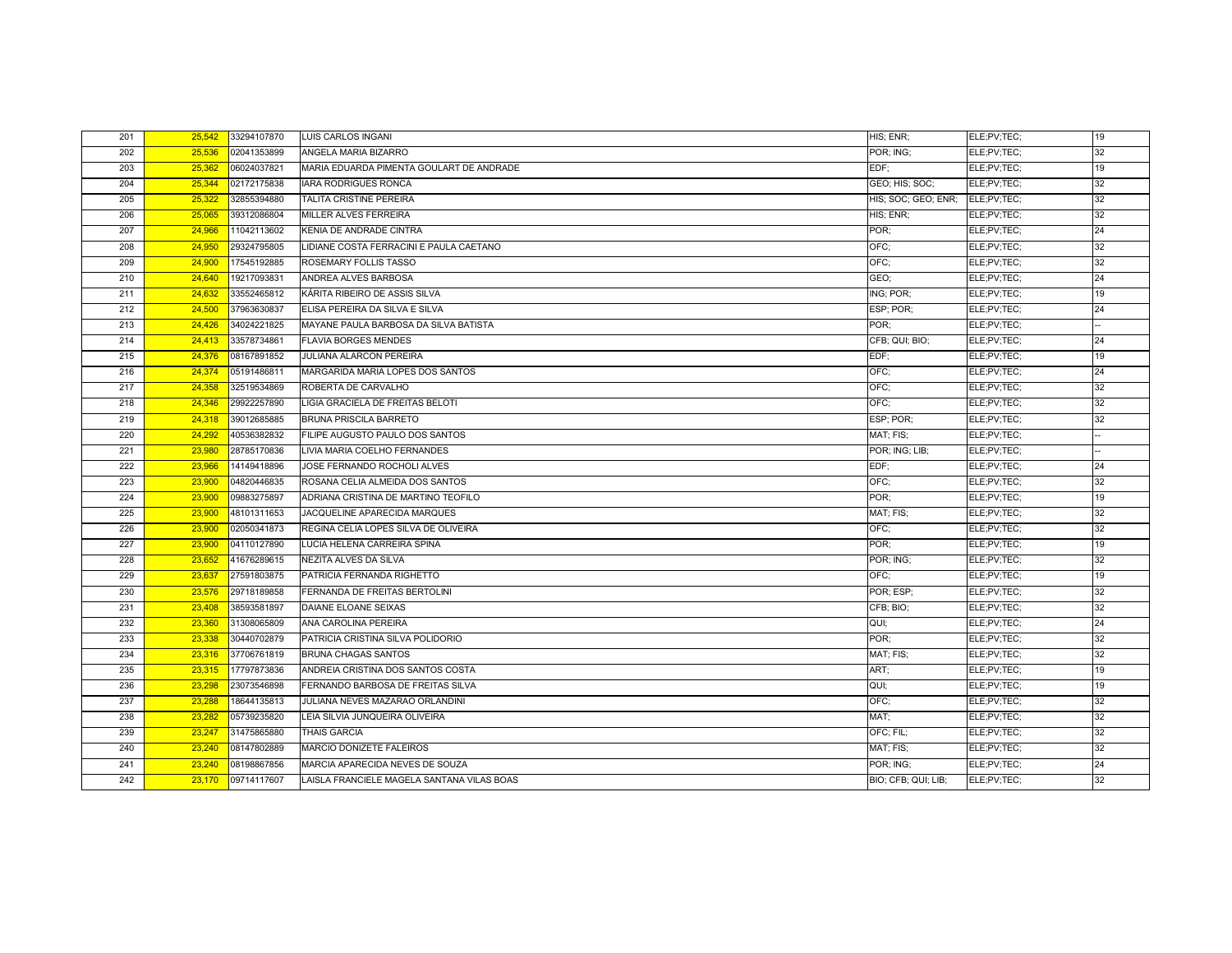| 243 | 23,168 | 31695734890 | ERNANI GONCALVES DE SOUSA                  | EDF:                            | ELE;PV;TEC; | 19 |
|-----|--------|-------------|--------------------------------------------|---------------------------------|-------------|----|
| 244 | 23,156 | 30279997884 | <b>EDUARDO MORAES</b>                      | QUI; FIS; MAT;                  | ELE;PV;TEC; | 32 |
| 245 | 23,036 | 35111185810 | MONIQUE CRISTIANE ALMEIDA                  | POR; ING;                       | ELE;PV;TEC; | 19 |
| 246 | 23,000 | 34802422865 | ELISABETE SCHIRATO DE OLIVEIRA             | BIO; CFB;                       | ELE;PV;TEC; | 19 |
| 247 | 23,000 | 34963390809 | SIMONE FERREIRA GOMES DE ALMEIDA           | HIS; SOC; ENR;                  | ELE:PV:TEC: | 32 |
| 248 | 23,000 | 08726926636 | LETICIA GONCALVES ALFEU DE ALMEIDA         | HIS; SOC; ENR;                  | ELE;PV;TEC; | 32 |
| 249 | 23,000 | 33739334800 | MICHELLE TATIANE SOUZA E SILVA             | HIS: SOC: ENR:                  | ELE;PV;TEC; | 32 |
| 250 | 22,946 | 55758118168 | MAILZA COSTA GRUDMANN DE BENEDICTIS        | GEO; HIS;                       | ELE;PV;TEC; | 32 |
| 251 | 22,792 | 28823103827 | <b>WEVERTON PAULINO DA SILVA</b>           | MAT; FIS;                       | ELE;PV;TEC; | 32 |
| 252 | 22,782 | 18119769805 | MATILDE DE SOUSA FERREIRA TORRES           | GEO; HIS;                       | ELE;PV;TEC; | 24 |
| 253 | 22,748 | 43275824848 | DANIELA DA SILVA OLIVEIRA                  | MAT; FIS;                       | ELE;PV;TEC; | 19 |
| 254 | 22,734 | 11823022898 | <b>KEILA CARMELITA SIMOES</b>              | ART;                            | ELE;PV;TEC; | 19 |
| 255 | 22,662 | 23018059808 | <b>DANIELA ALVES DOMINGUES</b>             | OFC:                            | ELE;PV;TEC; | 32 |
| 256 | 22.632 | 35691872842 | <b>GISELE MENEZES BATISTA</b>              | PSI; SOC;                       | ELE;PV;TEC; | 19 |
| 257 | 22,584 | 98130404834 | ROSANI TORRICILAS CAMPOS                   | OFC:                            | ELE;PV;TEC; | 19 |
| 258 | 22,570 | 77643860904 | <b>MIRIAN FERREIRA DA SILVA</b>            | GEO; HIS;                       | ELE;PV;TEC; | 32 |
| 259 | 22,568 | 37423181870 | LAISA FRANZOLIN MALTA DA SILVA             | POR:                            | ELE;PV;TEC; | 32 |
| 260 | 22,490 | 29982368800 | VANESSA MENDES TAKARADA                    | ING; POR;                       | ELE;PV;TEC; | 24 |
| 261 | 22,450 | 44398186840 | AMANDA EVELYN BORGES                       | POR; ING;                       | ELE;PV;TEC; | 19 |
| 262 | 22,450 | 32264308826 | ERICA APARECIDA FASCIOLLI BATISTA DOS REIS | MAT; FIS;                       | ELE;PV;TEC; | 24 |
| 263 | 22,362 | 41054889880 | MARCELA RIBEIRO DE OLIVEIRA                | GEO; HIS;                       | ELE;PV;TEC; | 32 |
| 264 | 22,349 | 08168193865 | ESTELA MARIS ALMEIDA                       | POR; ESP;                       | ELE;PV;TEC; | 19 |
| 265 | 22,274 | 06256356802 | JOAO MAURICIO FARIA MACEDO                 | MAT; CFB; FIS;                  | ELE;PV;TEC; | 24 |
| 266 | 22,268 | 15628499803 | MARISTELA DA ROCHA LEITE ALVES             | FIL: SOC:                       | ELE;PV;TEC; | 24 |
| 267 | 22,264 | 04689999813 | <b>VERA LUCIA MACHADO</b>                  | MAT; QUI; BIO; CFB;<br>FIS;     | ELE;PV;TEC; | 19 |
| 268 | 22.240 | 36972285879 | HELLEN DE JESUS ANTONIETE                  | EDF; CFB;                       | ELE;PV;TEC; |    |
| 269 | 22,196 | 07167893889 | ONOFRA MARIA DE JESUS                      | ART;                            | ELE;PV;TEC; | 19 |
| 270 | 22,180 | 39093136801 | ALINE PIRES ARCOLINO FERNANDES DE SOUZA    | POR: ESP:                       | ELE;PV;TEC; |    |
| 271 | 22,110 | 38173244804 | FERNANDA BORGES FEDRIGO MARANHA            | POR: ESP:                       | ELE;PV;TEC; | 19 |
| 272 | 22,036 | 24973338826 | SANDRA BARBOSA DA CUNHA                    | OFC:                            | ELE;PV;TEC; | 24 |
| 273 | 21,967 | 28415645848 | <b>JANAINA PEIXOTO</b>                     | POR; ING;                       | ELE;PV;TEC; | 32 |
| 274 | 21,962 | 03660487830 | MARIA DE FATIMA NASCIMENTO                 | GEO; HIS;                       | ELE;PV;TEC; | 24 |
| 275 | 21,900 | 09884174806 | MARCELENA GARCIA MURARI MARTINS            | CFB; FIS; MAT; QUI;             | ELE;PV;TEC; | 32 |
| 276 | 21.900 | 04403939813 | REGINA CELIA PORFIRIO MORAES               | BIO;<br>MAT; QUI; BIO; CFB;     | ELE;PV;TEC; | 32 |
|     |        |             |                                            | FIS:                            |             |    |
| 277 | 21,873 | 33585165800 | PATRICIA VIETRO DE CASTRO                  | OFC;                            | ELE;PV;TEC; |    |
| 278 | 21,858 | 22226619860 | ANA PAULA COSTA FERNANDES                  | OFC:                            | ELE;PV;TEC; | 19 |
| 279 | 21,842 | 09023096843 | HELENA MARIA LOURENCO                      | POR:                            | ELE;PV;TEC; | 24 |
| 280 | 21,840 | 02060703816 | BERNADETE DE LOURDES CURCIOLI              | GEO; HIS;                       | ELE;PV;TEC; | 32 |
| 281 | 21,684 | 17238886804 | LUCIMARA SANTIN SOARES                     | OFC;                            | ELE;PV;TEC; | 19 |
| 282 | 21,684 | 07158318877 | MARCIA REGINA PEREIRA MONTEIRO             | MAT; CFB;                       |             | 32 |
| 283 | 21,676 | 04148214839 | CARMEN DAS GRACAS SOUZA OLIVEIRA           | HIS; SOC; ENR; GEO; ELE;PV;TEC; |             | 24 |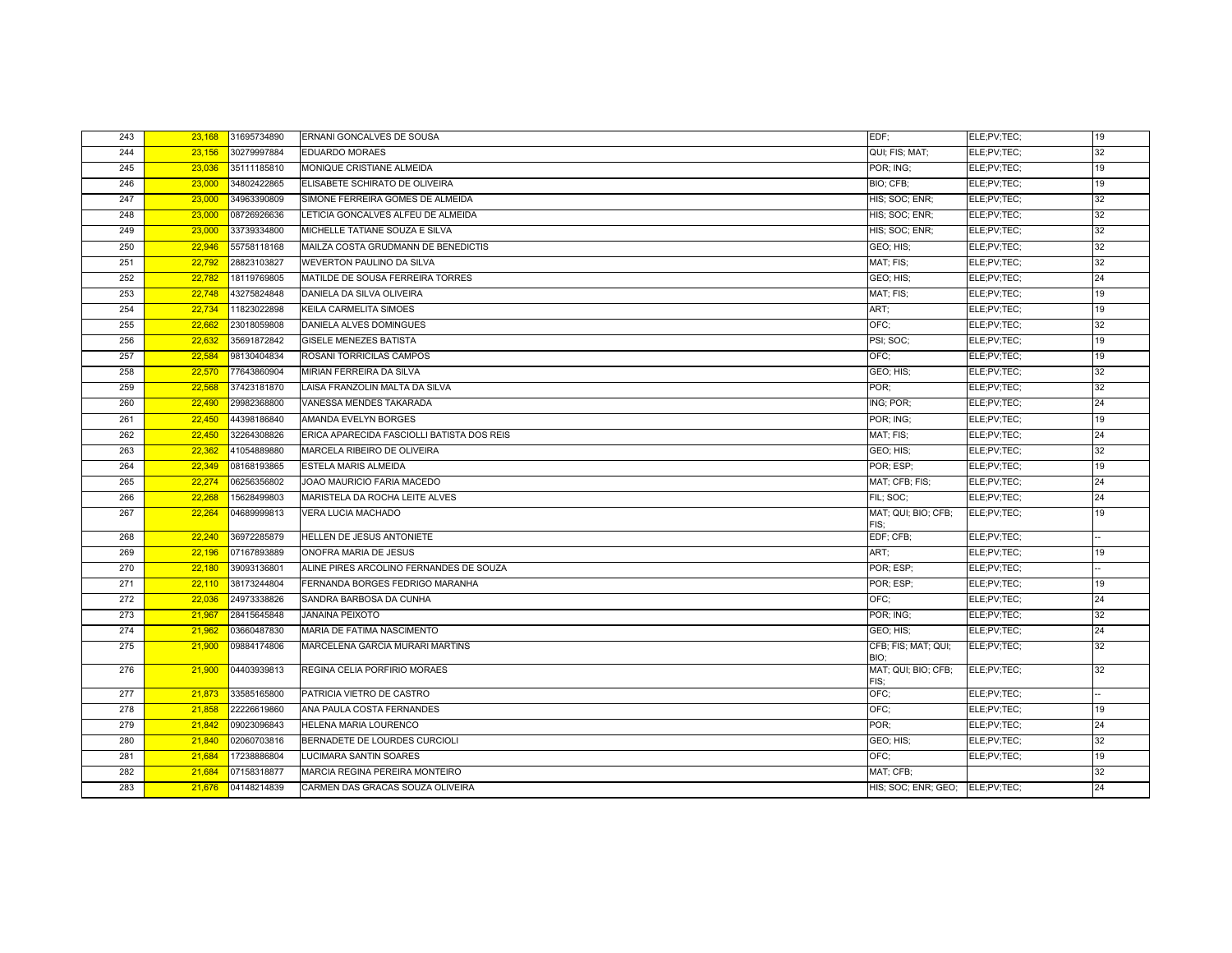| 284 | 21,652 | 08478788808 | VANIA DE CASSIA CAETANO                   | POR:                        | ELE;PV;TEC; | 32 |
|-----|--------|-------------|-------------------------------------------|-----------------------------|-------------|----|
| 285 | 21.600 | 39539616832 | ALINE CRISTINA DA SILVA MORAES MARITAN    | POR; ING;                   | ELE:PV:TEC: | 32 |
| 286 | 21,520 | 24785693886 | JOANA D ARC PAULO MORAES                  | CFB; BIO;                   | ELE;PV;TEC; | 24 |
| 287 | 21,420 | 12236164874 | <b>MARCIA MARIA DA SILVA</b>              | POR; ING;                   | ELE;PV;TEC; | 19 |
| 288 | 21,396 | 09884714851 | MARIA APARECIDA DE ANDRADE BORGES PEIXOTO | CFB; MAT;                   | ELE:PV:TEC: | 32 |
| 289 | 21,370 | 21794343830 | EDILAINE CRISTINA TELES DA SILVA          | MAT; FIS;                   | ELE:PV:TEC: | 32 |
| 290 | 21,299 | 11412853800 | <b>VALDIRENE CIABATI</b>                  | OFC:                        | ELE;PV;TEC; | 24 |
| 291 | 21,298 | 15080473835 | OLIANA MARIA DE ALMEIDA MELO              | GEO;                        | ELE;PV;TEC; | 24 |
| 292 | 21,297 | 17873427862 | JULICE ANTOLIN MORIKOSHI PREVIDE          | POR:                        | ELE:PV:TEC: | 19 |
| 293 | 21,220 | 11313215880 | FERNANDO CESAR MOHERDAUI                  | QUI;                        | ELE;PV;TEC; | 19 |
| 294 | 21,208 | 41170762808 | JULIA DOS PRAZERES DUARTE SOUZA           | POR; ESP;                   | ELE;PV;TEC; |    |
| 295 | 21,126 | 35885421838 | AGNALDO NATALINO PEREIRA DE SOUZA         | HIS; SOC; ENR;              | ELE;PV;TEC; | 32 |
| 296 | 21,084 | 77162293972 | JOSE MARIA DE OLIVEIRA JUNIOR             | HIS; ENR;                   | ELE;PV;TEC; | 32 |
| 297 | 21,076 | 07458965886 | NEUZA MARIA DA SILVA MENDONCA             | OFC: SOC:                   | ELE:PV:TEC: | 32 |
| 298 | 11,496 | 17862431804 | SAIONARA SOARES GALETTI                   | MAT; FIS;                   | ELE;PV;TEC; | 24 |
| 299 | 20,964 | 38368297893 | KARINA RIGO DE PAULA                      | MAT; FIS;                   | ELE;PV;TEC; | 24 |
| 300 | 20,935 | 22265418889 | THAIS CONSUELO DA SILVA                   | OFC:                        |             | 32 |
| 301 | 20,901 | 25761797895 | <b>VINICIUS LAUDIGI PINHEIRO</b>          | POR; ING;                   | ELE;PV;TEC; | 32 |
| 302 | 20,777 | 26581720879 | GISELE CRISTINA PULQUERIO SILVA           | POR; ING;                   | ELE;PV;TEC; | 32 |
| 303 | 20,716 | 17537825890 | <b>VANILDA MIGLIORINI FARIAS</b>          | EDF; BIO;                   | ELE;PV;TEC; | 32 |
| 304 | 20,654 | 33595760808 | RENATO VILELA JULIOTI                     | EDF; BIO;                   | ELE;PV;TEC; | 32 |
| 305 | 20,603 | 39550924882 | BRUNA DE OLIVEIRA MENDES                  | MAT; FIS;                   | ELE;PV;TEC; | 24 |
| 306 | 20,548 | 65592247672 | CLARICE MAGALI DA SILVA                   | MAT; CFB;                   | ELE;PV;TEC; | 19 |
| 307 | 20,546 | 14444251883 | ROSANGELA MONTEIRO PEZZONI                | POR:                        | ELE;PV;TEC; | 19 |
| 308 | 20,390 | 08154080800 | SIMONE MARIA DE MELO                      | POR:                        | ELE;PV;TEC; | 19 |
| 309 | 20,242 | 12785885821 | VALERIA APARECIDA FREIRE HERNANDES        | BIO; CFB;                   | ELE;PV;TEC; | 24 |
| 310 | 20,205 | 08145317843 | KATIA APARECIDA RIBEIRO DE ASSIS          | POR; ING;                   | ELE;PV;TEC; | 32 |
| 311 | 20,106 | 05891163802 | ROSELI DIAS SAMPAIO NASCIMENTO            | OFC:                        | ELE:PV:TEC: | 32 |
| 312 | 19.992 | 36124767856 | ANTONIO EURIPEDES AMBROSIO ALEXANDRE      | HIS; SOC; ENR;              | ELE:PV:TEC: | 19 |
| 313 | 19,986 | 09897673881 | ELIENE MARIA DE OLIVEIRA                  | CFB; FIS; MAT; QUI;<br>BIO: | ELE;PV;TEC; | 24 |
| 314 | 19,959 | 21951738829 | CARLOS ROBERTO CUNHA AMORIM               | HIS; SOC; ENR;              | ELE;PV;TEC; | 19 |
| 315 | 19,876 | 14106386852 | ROBERTO RIVELINO DE LACERDA               | MAT; FIS;                   | ELE;PV;TEC; | 32 |
| 316 | 19,866 | 36132264809 | TARSILA MARIA PELICIARI BRANDIERI DE LIMA | ART:                        | ELE;PV;TEC; | 24 |
| 317 | 19,740 | 08148380813 | HEBE ANTONINA CUNHA                       | POR:                        | ELE;PV;TEC; | 32 |
| 318 | 19,740 | 35306257879 | JOHNNY LUIS MERCURI                       | MAT; FIS;                   | ELE;PV;TEC; | 32 |
| 319 | 19,700 | 34506588835 | SIMONE GONCALVES ALVES                    | OFC; POR;                   | ELE;PV;TEC; | 24 |
| 320 | 19,650 | 29552500826 | LETICIA DE SOUZA LIMA VELOSO              | POR: ESP:                   | ELE;PV;TEC; | 19 |
| 321 | 19,634 | 38014578856 | THACIANE JARDINI FRANCO DA SILVA          | POR:                        | ELE;PV;TEC; | 32 |
| 322 | 19,588 | 04241778895 | APARECIDA DE FATIMA BARROS FERREIRA       | POR:                        | ELE;PV;TEC; | 19 |
| 323 | 19,558 | 08144326890 | LILIANE GARCIA BATISTA                    | OFC:                        | ELE:PV:TEC: | 24 |
| 324 | 19.544 | 35171336806 | <b>KAREN SANTOS</b>                       | EDF; BIO;                   | ELE:PV:TEC: | 32 |
| 325 | 19,486 | 32303434840 | <b>ELTON FABIANO MENDES</b>               | MAT; FIS;                   | ELE;PV;TEC; | 32 |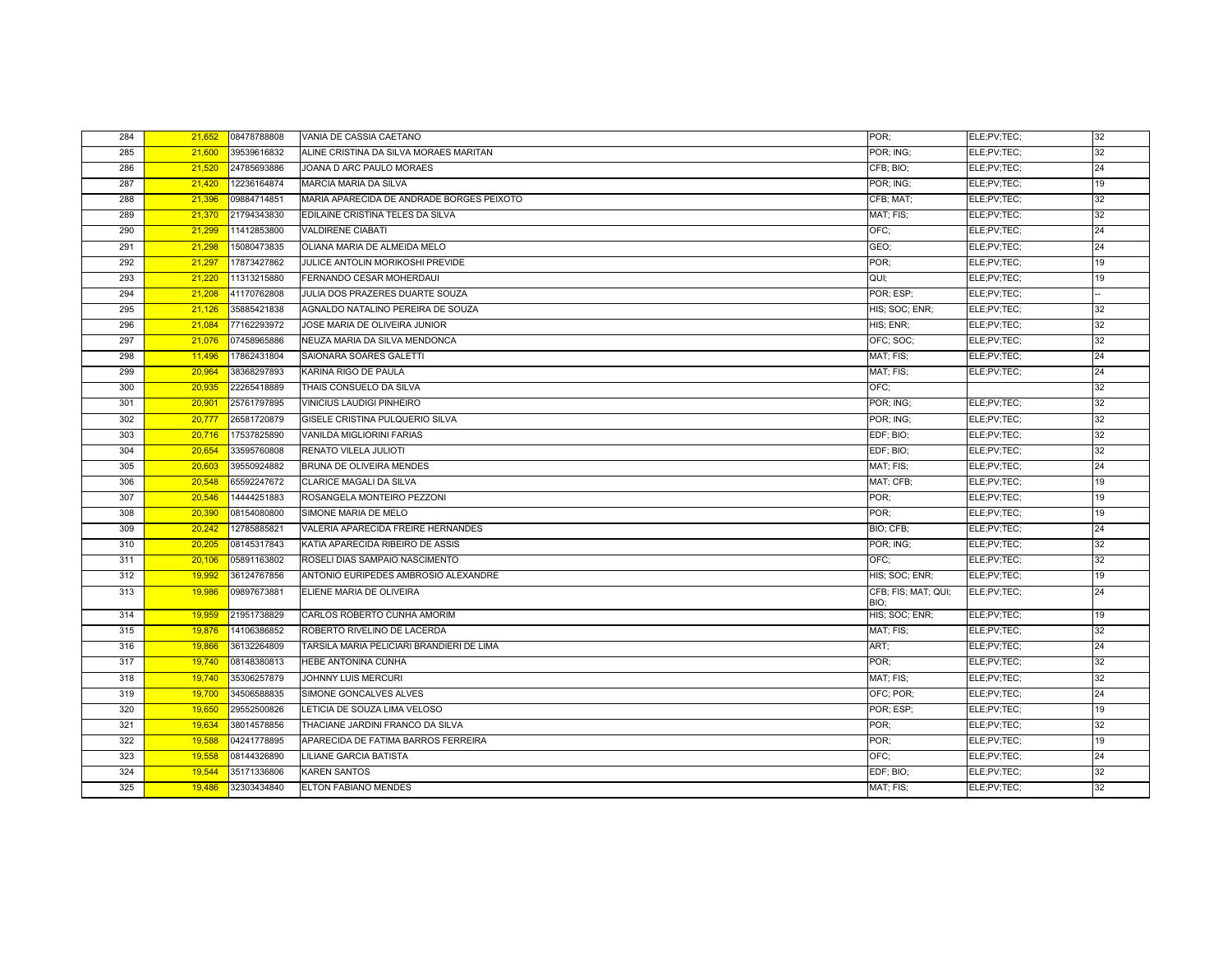| 326 | 19,484 | 04514382647 | HOSMAN MESQUITA BARBOSA                   | POR:                        | ELE;PV;TEC; | 32              |
|-----|--------|-------------|-------------------------------------------|-----------------------------|-------------|-----------------|
| 327 | 19,467 | 32665586851 | DARLIANI GUIMARAES DO NASCIMENTO          | OFC;                        | ELE:PV:TEC: | 32              |
| 328 | 19,441 | 13869772840 | AMAURY CAMPOS                             | EDF; BIO;                   | ELE:PV:TEC: | 19              |
| 329 | 19,356 | 34901028863 | KARLA GUIDONI FELIZARDO                   | POR:                        | ELE;PV;TEC; | 24              |
| 330 | 19,326 | 21926619838 | CRISTIANE APARECIDA DOS SANTOS CARLONI    | OFC:                        | ELE:PV:TEC: | 32              |
| 331 | 19,256 | 33859301896 | CRISTIANE DE SOUZA GOMES                  | MAT; FIS;                   | ELE:PV:TEC: | 32              |
| 332 | 19,250 | 22544307854 | TARCISIO MICHEL DE CARVALHO SOUSA         | HIS; SOC; ENR;              | ELE:PV:TEC: | 32              |
| 333 | 19,214 | 41552020851 | <b>GABRIELA FERNANDES</b>                 | BIO; CFB; LIB;              | ELE;PV;TEC; | 32              |
| 334 | 19,208 | 39805459896 | <b>JESSICA LANA DE ALMEIDA</b>            | HIS: FIL: ENR: GEO:         | ELE;PV;TEC; | 24              |
| 335 | 19,144 | 15215107840 | SAMUEL PIRES DE MAGALHAES                 | POR; ING; LIB;              | ELE;PV;TEC; | 32              |
| 336 | 19.138 | 36465983877 | <b>ALAN BORGES MARTINS</b>                | POR; ING;                   | ELE:PV:TEC: | 32              |
| 337 | 19,136 | 04366371898 | DOMINGOS ANTONIO MOREIRA                  | GEO; HIS;                   | ELE:PV:TEC: | 19              |
| 338 | 19,074 | 15984114895 | ADRIANA MARIA MARTINS PIZANI              | ART:                        | ELE;PV;TEC; | 19              |
| 339 | 19,058 | 15985508889 | APARECIDA DO CARMO DE MOURA COSTA BEZERRA | MAT;                        | ELE:PV:TEC: | 19              |
| 340 | 18,992 | 38845471861 | NAYARA CRISTINA SILVA MOLINA              | OFC:                        | ELE:PV:TEC: | 32              |
| 341 | 18,983 | 21854338811 | JOSIANE TERESINHA STELZER MORATO          | POR:                        | ELE:PV:TEC: | 32              |
| 342 | 18,914 | 05427348859 | EDISON MESSIAS DA ROCHA                   | GEO;                        | ELE:PV:TEC: | 32              |
| 343 | 18,872 | 38207474866 | BETHANIA NOGUEIRA DE LIMA                 | POR:                        | ELE:PV:TEC: |                 |
| 344 | 18,840 | 12246400805 | LUCIANA RENATA BERNARDES ORTIZ NASCIMENTO | CFB; FIS; MAT; QUI;<br>BIO; | ELE;PV;TEC; | 32              |
| 345 | 18,790 | 52725227615 | DONATA CECILIA NAVES DE CARVALHO          | OFC:                        | ELE:PV:TEC: | 24              |
| 346 | 18,788 | 36606479851 | LEONARDO GONCALVES IZALBERTI              | MAT; FIS;                   | ELE:PV:TEC: | 32              |
| 347 | 18,764 | 05448249892 | MARISA CRISTINA FERREIRA E JUNQUEIRA      | POR; ING;                   | ELE:PV:TEC: | 19              |
| 348 | 18,756 | 56751109687 | MARCOS ANTONIO DE OLIVEIRA SILVA          | MAT;                        | ELE;PV;TEC; | 19              |
| 349 | 18,730 | 17865945876 | ANGELICA LUCIANA VIEIRA DA CRUZ           | OFC:                        | ELE;PV;TEC; | 19              |
| 350 | 18,718 | 10903388804 | NEUZA CRISTINA DE OLIVEIRA                | BIO; CFB; FIS;              | ELE;PV;TEC; | 19              |
| 351 | 18,708 | 09789846681 | PATRICIA DE FREITAS SCALABRINI / PATRICIA | MAT; FIS;                   | ELE;PV;TEC; | 32              |
| 352 | 18,681 | 29346055820 | <b>JOSIMARA TELINI SILVA</b>              | OFC:                        | ELE:PV:TEC: | 32              |
| 353 | 18,662 | 35979716874 | HELANDERSON CRISTIAN MARQUES CARDOSO      | EDF; BIO;                   | ELE:PV:TEC: | 32              |
| 354 | 18,658 | 35693901874 | DANIELA SEVERINO SABINO GIMENES           | QUI; FIS; MAT;              | ELE:PV:TEC: | 24              |
| 355 | 18,656 | 33929717824 | JULIANO DE CASTRO SILVA                   | POR:                        | ELE;PV;TEC; | 32              |
| 356 | 18,470 | 16219827856 | ROZELI ANDRADE VIEIRA                     | POR:                        | ELE:PV:TEC: | 32              |
| 357 | 18,460 | 11833749847 | CLAUDIA APARECIDA CINTRA                  | OFC:                        | ELE:PV:TEC: | $\overline{32}$ |
| 358 | 18,392 | 22314349890 | DANIELA DA SILVA RAIMUNDO                 | OFC;                        | ELE:PV:TEC: | 19              |
| 359 | 18,312 | 15985496856 | ANDREIA GUIRRA DE JESUS SILVA             | POR:                        | ELE:PV:TEC: | 19              |
| 360 | 18,301 | 03471681833 | <b>FATIMA APARECIDA PASSARELI</b>         | MAT; FIS;                   | ELE;PV;TEC; | 32              |
| 361 | 18,292 | 24925571893 | RAQUEL DE ANDRADE FREITAS FARIA MORAIS    | POR; ING;                   | ELE:PV:TEC: | 32              |
| 362 | 18,248 | 29434570867 | NIDA PORFIRIO                             | POR; ING;                   | ELE;PV;TEC; | 19              |
| 363 | 18,220 | 18330113841 | DENISE MARIA NOGUEIRA FLAEIROS            | ART;                        | ELE:PV:TEC: | 19              |
| 364 | 18,168 | 31877807842 | ERICA APARECIDA VICENTE MARQUES           | ART;                        | ELE;PV;TEC; | 32              |
| 365 | 18,166 | 34671467836 | ADRIANA APARECIDA CINTRA                  | OFC:                        | ELE:PV:TEC: | 24              |
| 366 | 18,158 | 04901203851 | ELIZENE APARECIDA GOMES                   | MAT; QUI; BIO; CFB;<br>FIS; | ELE;PV;TEC; | 32              |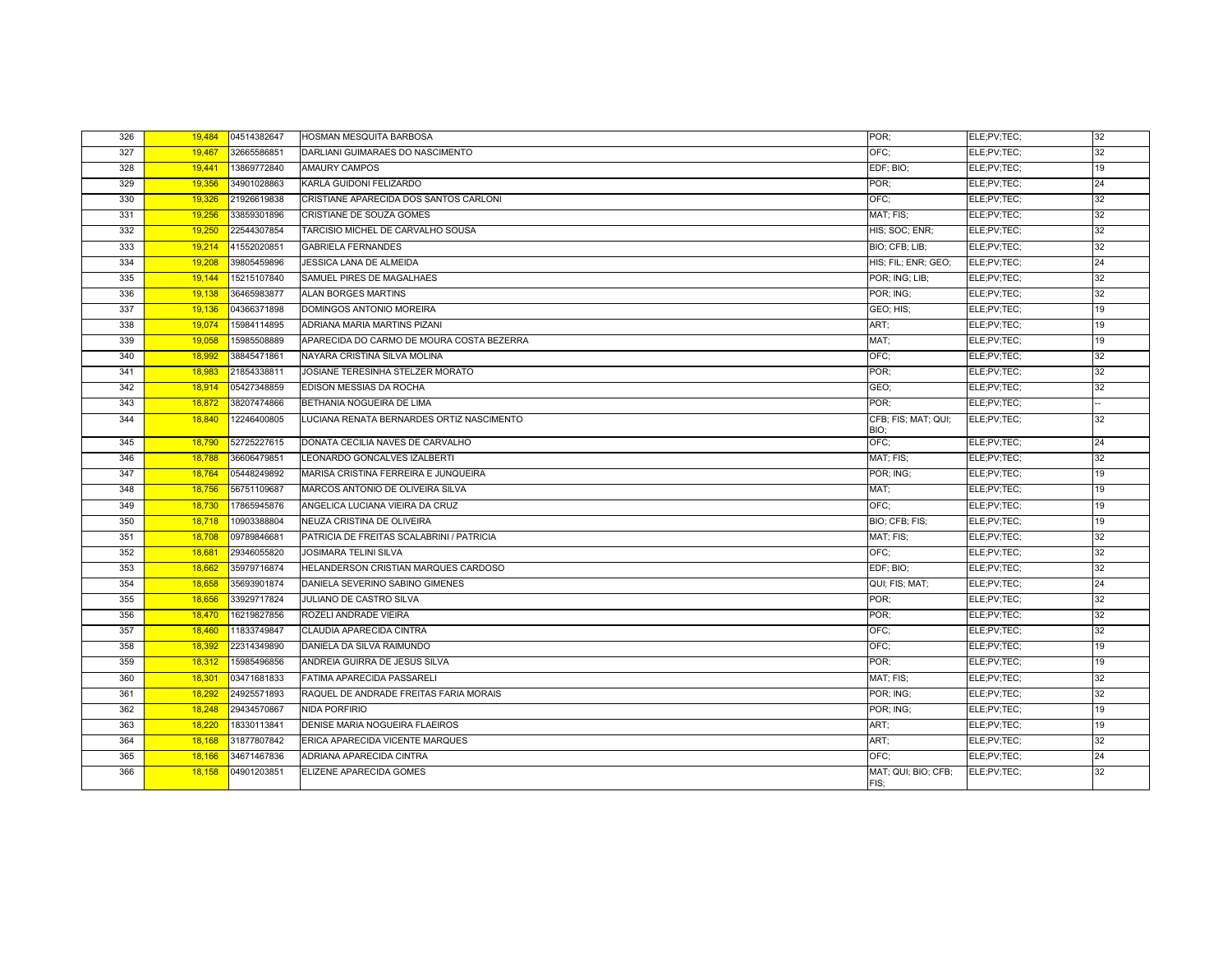| 367 | 18,137 | 14444250801 | VALERIA RIBEIRO CAVICHIOLLI              | HIS; SOC; ENR;              | ELE;PV;TEC; | 24 |
|-----|--------|-------------|------------------------------------------|-----------------------------|-------------|----|
| 368 | 18.112 | 14149470898 | GISLENE APARECIDA GOMES MURARI           | CFB; FIS; MAT; QUI;<br>BIO; | ELE;PV;TEC; | 19 |
| 369 | 18.062 | 05219802836 | HAROLDO JOSE ALEIXO GERA                 | POR; ING;                   | ELE;PV;TEC; | 19 |
| 370 | 18,060 | 41867168898 | LORRAINE PEREIRA SOUSA                   | ESP; POR;                   | ELE;PV;TEC; | 19 |
| 371 | 17,975 | 36467069889 | ALINE MAIA PEREIRA DA SILVA              | OFC:                        | ELE;PV;TEC; | 32 |
| 372 | 17,973 | 16247823886 | <b>JANAINA PIERONI</b>                   | POR:                        | ELE;PV;TEC; | 19 |
| 373 | 17,966 | 22339705860 | MILENA DE LOURDES LEANDRO                | POR:                        | ELE;PV;TEC; | 19 |
| 374 | 17,918 | 17820336889 | VANUSA DE ANDRADE TRISTAO                | POR:                        | ELE;PV;TEC; | 19 |
| 375 | 17,901 | 38329715809 | DOUGLAS MENDES DE MIRANDA                | MAT:                        | ELE;PV;TEC; | 32 |
| 376 | 17,878 | 16750022820 | ELAINE CRISTINA ROSA DE OLIVEIRA         | ING; POR;                   | ELE;PV;TEC; | 32 |
| 377 | 17,860 | 36875423863 | ANA PAULA SILVA FERREIRA                 | POR; ING;                   | ELE;PV;TEC; | 24 |
| 378 | 17,780 | 18105533855 | ELIANA MARA VIEIRA DO NASCIMENTO         | MAT; QUI; CFB; FIS;         | ELE;PV;TEC; | 32 |
| 379 | 17,738 | 37199699832 | <b>FABRICIO DE SOUSA BERTELI</b>         | EDF:                        | ELE;PV;TEC; | 32 |
| 380 | 17,679 | 27914889873 | TATIANE TIBURCIO DE SOUZA                | POR; ESP; LIB;              | ELE;PV;TEC; | 32 |
| 381 | 17.668 | 41149731842 | MARIANE RODRIGUES ARAUJO                 | POR: ESP:                   | ELE;PV;TEC; | 32 |
| 382 | 17,560 | 26953130806 | <b>REGIANE D ARC FERREIRA</b>            | HIS; SOC; FIL; ENR;<br>GEO: | ELE;PV;TEC; | 32 |
| 383 | 17,522 | 04897429803 | REJANE MARIA RODRIGUES RANZANI           | ART;                        | ELE;PV;TEC; | 32 |
| 384 | 17,430 | 36942346837 | ELEONORA MAGRINI HENRIQUE FERNANDES      | EDF:                        | ELE;PV;TEC; | 32 |
| 385 | 17.417 | 05394521816 | FATIMA APARECIDA GRANZOTI                | POR; ING;                   | ELE;PV;TEC; | 32 |
| 386 | 17,402 | 39347355844 | <b>JEAN BOMFIM</b>                       | EDF: BIO:                   | ELE;PV;TEC; | 32 |
| 387 | 17,386 | 30207358826 | NATALINA ZERO GONCALVES                  | POR; ING;                   | ELE;PV;TEC; | 24 |
| 388 | 17,360 | 40514709898 | DAYANA EVELLYN BANHARELLI                | ART:                        | ELE:PV:TEC: | 19 |
| 389 | 17,346 | 08137856854 | ROSEMARY APARECIDA NEVES GARCIA          | OFC:                        | ELE;PV;TEC; | 24 |
| 390 | 17,276 | 31853859850 | LAIZIANI EURIPEDES TREVISANI DE LIMA     | POR; ESP; LIB;              | ELE;PV;TEC; |    |
| 391 | 17,256 | 07318671812 | MARIA DA GRACA MAGALHAES SPIRLANDELLI    | OFC:                        | ELE;PV;TEC; | 19 |
| 392 | 17,246 | 37540636858 | <b>GABRIELA SOUZA SILVA</b>              | CFB; BIO;                   | ELE;PV;TEC; | 19 |
| 393 | 17,178 | 33808578823 | JENIFFER VITORINO DA SILVA ALVES         | MAT:                        | ELE;PV;TEC; | 19 |
| 394 | 17,103 | 11287967833 | JOSUE CARVALHO NASCIMENTO                | GEO; HIS;                   | ELE;PV;TEC; | 32 |
| 395 | 16,996 | 15382342890 | MARIA ELIANA DE OLIVEIRA SILVA           | OFC:                        | ELE;PV;TEC; | 19 |
| 396 | 16.984 | 30617823898 | <b>JANAINA DOS REIS ALVES</b>            | HIS; ENR;                   | ELE;PV;TEC; | 19 |
| 397 | 16,927 | 34027191854 | ELISANGELA MARIA PEREIRA TROVAO          | OFC;                        | ELE;PV;TEC; | 24 |
| 398 | 16,925 | 05721258870 | JOSIMARA BARBOSA RODRIGUES               | OFC:                        | ELE;PV;TEC; | 32 |
| 399 | 16,601 | 26108203803 | SANDRA APARECIDA DE OLIVEIRA SCALABRINI  | OFC:                        | ELE;PV;TEC; | 24 |
| 400 | 16,596 | 24863378653 | MARGARIDA MARIA REZENDE DE ARAUJO NOBILE | BIO;                        | ELE;PV;TEC; | 32 |
| 401 | 16,572 | 35779460833 | LIVIA RIBEIRO LOURENCO CABRAL            | OFC:                        | ELE;PV;TEC; | 19 |
| 402 | 16,496 | 12029415677 | ANA LETICIA DE PAULA MARANGONI           | MAT; FIS;                   | ELE;PV;TEC; | 19 |
| 403 | 16.358 | 35075580840 | ELCIO RAFAEL SOLA DIAS                   | GEO:                        | ELE;PV;TEC; | 32 |
| 404 | 16,338 | 26866092817 | ERICA DE SENNE FALLEIROS                 | POR:                        | ELE;PV;TEC; | 32 |
| 405 | 16,338 | 38923196851 | TOMAS OLIVER LOPES NETTO                 | HIS; FIL; ENR; GEO;         | ELE;PV;TEC; | 32 |
| 406 | 16,301 | 31423573862 | FERNANDA CARDINOT DE PAULA               | HIS; SOC; ENR;              | ELE;PV;TEC; | 19 |
| 407 | 16,238 | 05153989852 | NEUSA DE FATIMA GONCALVES COSTA          | MAT:                        |             | 32 |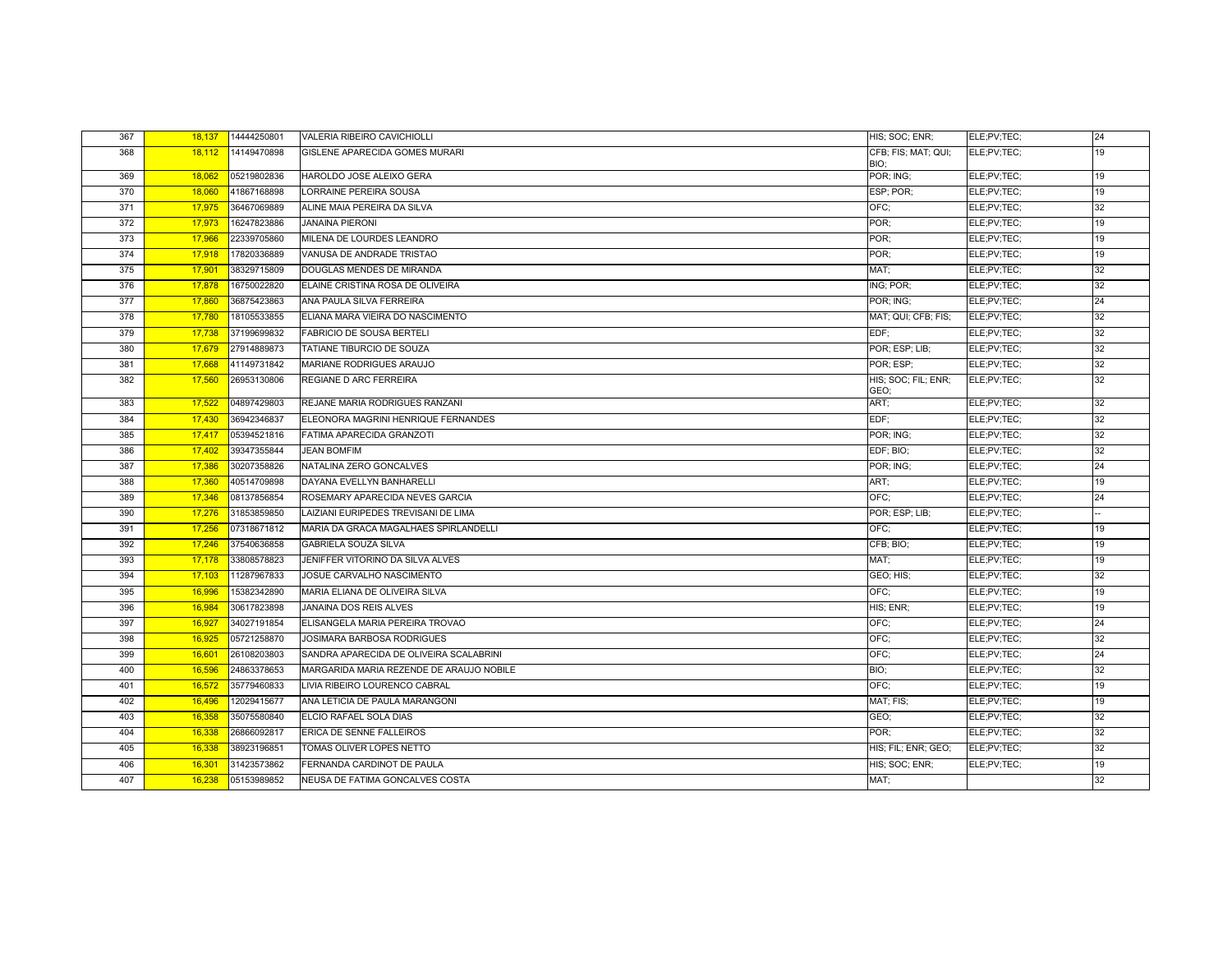| 408 | 16.230 | 17824043843 | ALESSANDRA RECHE DA SILVA SECCO         | OFC:                | ELE;PV;TEC; | 24 |
|-----|--------|-------------|-----------------------------------------|---------------------|-------------|----|
| 409 | 16,180 | 19961085817 | SUZELAINE FERREIRA BEZERRA PULLI        | OFC:                | ELE;PV;TEC; | 32 |
| 410 | 16,157 | 23364550808 | AMANDA LUCIANA NEVES EZEQUIEL           | OFC:                | ELE;PV;TEC; | 32 |
| 411 | 16,110 | 17859927837 | <b>JANETE FERREIRA</b>                  | FIL; ENR; HIS; SOC; | ELE;PV;TEC; | 19 |
| 412 | 16,100 | 38852474889 | PRISCILA FACHO FIGUEIREDO               | OFC:                | ELE;PV;TEC; | 32 |
| 413 | 16.036 | 07170549859 | TAIS CRISTINA DO CARMO                  | MAT:                | ELE;PV;TEC; | 19 |
| 414 | 15,666 | 41379154820 | TAISA KARINA DA SILVA HONORIO           | OFC:                | ELE;PV;TEC; | 19 |
| 415 | 15,652 | 37846669818 | TALLES LEANDRO DA COSTA                 | MAT; FIS;           | ELE;PV;TEC; | 19 |
| 416 | 15,626 | 31429976870 | DEBORA TAVEIRA MOSCARDINE ALVES         | POR; ING;           | ELE;PV;TEC; | 19 |
| 417 | 15,574 | 34070642846 | ANA ALICE RAFAELA DA SILVA FRANCA SOUZA | POR:                | ELE;PV;TEC; |    |
| 418 | 15,560 | 37315873864 | JULIANA RITA LOPES DE OLIVEIRA          | POR:                | ELE;PV;TEC; | 19 |
| 419 | 15,558 | 29478927809 | AFONSO CARLOS LIMA DOS SANTOS           | EDF:                | ELE;PV;TEC; | 24 |
| 420 | 15.554 | 33514156808 | ALINE FREITAS OLIVEIRA                  | EDF; BIO;           |             | 32 |
| 421 | 15,230 | 38391220826 | JANYARA ALVES DA SILVA                  | OFC:                | ELE;PV;TEC; | 32 |
| 422 | 15,202 | 15700527863 | ANA MARIA DO CARMO SERQUEIRA            | OFC:                | ELE;PV;TEC; | 24 |
| 423 | 15,194 | 10901964824 | MARINETE DE JESUS INACIO NOVAIS         | CFB; BIO;           | ELE;PV;TEC; | 32 |
| 424 | 15,184 | 30450031845 | LUCILA MARCELINO SCHIRAMM               | CFB; BIO;           | ELE;PV;TEC; | 19 |
| 425 | 15,180 | 25047819892 | <b>DOUGLAS EURIPEDES SECO</b>           | QUI;                | ELE;PV;TEC; | 24 |
| 426 | 15,162 | 25016349851 | HAILTON DA SILVA PERES                  | EDF;                | ELE;PV;TEC; | 32 |
| 427 | 15,152 | 17249847805 | ELENICE ALVES ARANTES                   | OFC:                | ELE;PV;TEC; | 32 |
| 428 | 15,132 | 03456395450 | MARIA SILVANIA GONCALVES DA SILVA DINIZ | POR:                | ELE;PV;TEC; | 32 |
| 429 | 15,132 | 21964527856 | MAISA CRISTINA DE SOUZA                 | GEO:                | ELE;PV;TEC; | 19 |
| 430 | 15,036 | 36124779862 | <b>ADRILENE VAZ TELES</b>               | MAT; FIS;           | ELE;PV;TEC; | 32 |
| 431 | 15,000 | 40347233864 | LETÍCIA PEREIRA PIMENTA                 | QUI;                | ELE;PV;TEC; | 32 |
| 432 | 14,942 | 09175012685 | <b>KARINA CARRIJO NEVES</b>             | EDF:                | ELE;PV;TEC; | 32 |
| 433 | 14,896 | 18334176821 | KARLA APARECIDA TOTOLI AMARAL           | OFC;                | ELE;PV;TEC; | 32 |
| 434 | 14,892 | 14953845862 | ROSEMARA MACARIO                        | POR;                | ELE;PV;TEC; | 19 |
| 435 | 14.840 | 32655519892 | ANDREZA APARECIDA ALVES DE AMORIM       | POR; ING;           | ELE;PV;TEC; | 32 |
| 436 | 14,812 | 13795380847 | <b>TANIA MARIA LOPES</b>                | ING; POR;           | ELE;PV;TEC; | 32 |
| 437 | 14,696 | 05300888869 | <b>ELAINE BORGES MARQUES</b>            | POR:                | ELE;PV;TEC; | 32 |
| 438 | 14,628 | 26129837836 | VANESSA BERMUDES GOES                   | EDF; BIO;           | ELE;PV;TEC; | 19 |
| 439 | 14,520 | 27931010876 | LIGIA FLAVIA PINTO                      | POR:                | ELE;PV;TEC; | 32 |
| 440 | 14,406 | 37893828846 | PAULO EDUARDO DE CASTRO COUTO ROSA      | CFB; BIO;           | ELE;PV;TEC; | 19 |
| 441 | 14,360 | 30735330875 | LINDALVA CRISTINA DE SOUZA SANTOS       | POR; ESP;           | ELE;PV;TEC; | 19 |
| 442 | 14,336 | 33887818857 | LIEGGY CARLA SILVA DO CARMO             | BIO; CFB;           | ELE;PV;TEC; | 32 |
| 443 | 14,325 | 22344031898 | PAOLA APARECIDA ANTONIETI DOS SANTOS    | QUI; FIS; MAT;      | ELE;PV;TEC; | 32 |
| 444 | 14,274 | 14149596808 | VANESSA CRISTIANE CRUZ SIMEI            | POR:                | ELE;PV;TEC; | 24 |
| 445 | 14,202 | 19961465806 | GISELE COSTA MARANO                     | POR:                | ELE;PV;TEC; | 32 |
| 446 | 14,150 | 07424243837 | CELIA BEATRIZ DE ALMEIDA DAVANCO        | EDF:                | ELE;PV;TEC; | 32 |
| 447 | 14.090 | 10170242862 | CONSUELO ANDRADE                        | POR:                | ELE;PV;TEC; | 32 |
| 448 | 14,088 | 22411908881 | VANESSA CRISTINA CASTRO                 | BIO; CFB;           | ELE;PV;TEC; | 19 |
| 449 | 14,048 | 24643617802 | JANAINA APARECIDA DA SILVA FIGUEIREDO   | POR:                | ELE;PV;TEC; | 32 |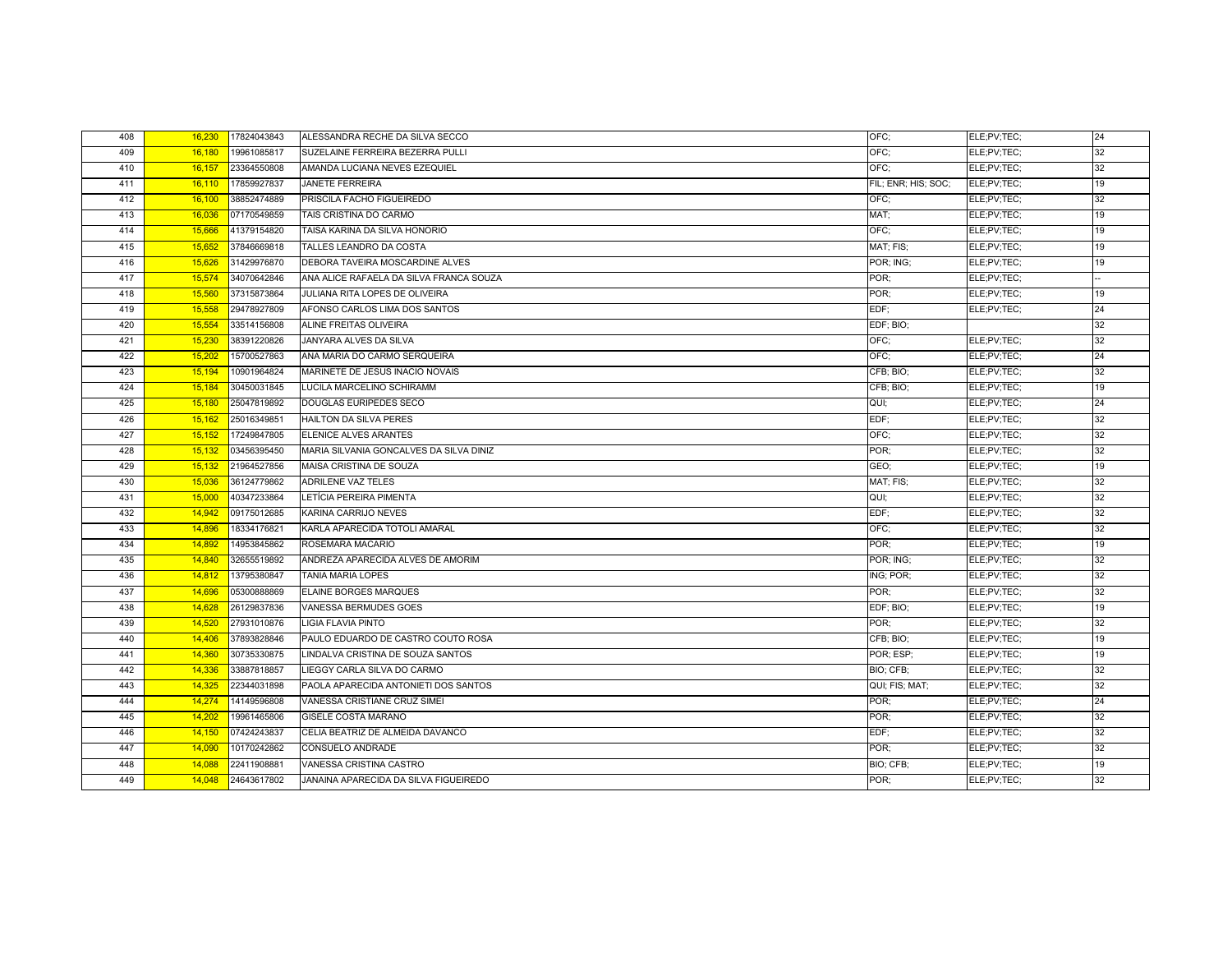| 450 | 14,038 | 15069519883 | JAINE ESTER DA SILVA                          | OFC:                        | ELE;PV;TEC; | 32 |
|-----|--------|-------------|-----------------------------------------------|-----------------------------|-------------|----|
| 451 | 14,000 | 03161976886 | SILVIO ANTONIO DE SOUZA                       | POR: FIL:                   | ELE:PV:TEC: | 32 |
| 452 | 13,925 | 38549443816 | <b>GABRIEL BASILIO ANDRADE</b>                | MAT; FIS;                   | ELE;PV;TEC; | 24 |
| 453 | 13,872 | 00272047821 | IVONILDE LUDOMIRIA BRANCALHAO                 | CFB; FIS; MAT; QUI;<br>BIO; | ELE;PV;TEC; | 24 |
| 454 | 13,846 | 39441222836 | LUCAS ALVES DOS SANTOS                        | MAT; FIS;                   | ELE;PV;TEC; | 32 |
| 455 | 13,786 | 17873467813 | EMILIANE PELICIARI ROSENDO MAGALHAES          | OFC; POR; SOC; FIL;         | ELE;PV;TEC; | 32 |
| 456 | 13.784 | 03660054992 | JOCELAINE TREVISAN CASTILHO                   | CFB; QUI; BIO;              | ELE;PV;TEC; | 32 |
| 457 | 13,754 | 02800816937 | SIRLEI AMARAL DE JESUS                        | QUI; FIS; MAT;              | ELE;PV;TEC; | 32 |
| 458 | 13,694 | 40554391805 | DEISE VITORINO DA SILVA BARROS                | EDF; BIO;                   | ELE;PV;TEC; | 32 |
| 459 | 13,678 | 39342383866 | <b>GABRIEL DOS SANTOS SILVA</b>               | QUI; FIS; MAT;              | ELE;PV;TEC; | 24 |
| 460 | 13.496 | 36691713800 | ADILSON CARLOS DOS SANTOS                     |                             |             |    |
| 461 | 13,482 | 20057424810 | WANDERLEIA DIAS DOS REIS FOLHAS               | EDF; BIO;                   | ELE;PV;TEC; | 32 |
| 462 | 13,434 | 40221131892 | RAQUEL APARECIDA CELESTINO DE CASTRO          | GEO:                        | ELE;PV;TEC; | 24 |
| 463 | 13,414 | 07861539628 | JULIANA DE ANDRADE PEIXOTO                    | QUI;                        | ELE;PV;TEC; | 19 |
| 464 | 13,360 | 40690843801 | CAMILO DAVID RIBEIRO                          | EDF; BIO;                   | ELE;PV;TEC; | 32 |
| 465 | 13.356 | 32807560814 | <b>GRACIELE ALVES FERREIRA</b>                | OFC:                        | ELE;PV;TEC; | 32 |
| 466 | 13,348 | 40838046886 | FELIPE KELVYN DE BARROS                       | HIS; FIL; ENR; GEO;         | ELE;PV;TEC; | 32 |
| 467 | 13,342 | 36696704833 | JESIMIEL ELIEZER DA SILVA                     | MAT; FIS;                   | ELE;PV;TEC; | 32 |
| 468 | 13,328 | 38470932829 | MELINA JUNIA DE CASTRO GOMES                  | EDF:                        | ELE;PV;TEC; | 32 |
| 469 | 13.290 | 25038393802 | JOSIAS GONCALVES DE SOUZA                     | POR:                        | ELE;PV;TEC; | 19 |
| 470 | 13,272 | 75740478804 | PAULO ROBERTO PALERMO                         | GEO; HIS;                   | ELE;PV;TEC; | 19 |
| 471 | 13,248 | 21581046863 | <b>CIARLA CHAGAS DA SILVA</b>                 | HIS; SOC; ENR;              | ELE;PV;TEC; | 19 |
| 472 | 13,244 | 41541930827 | FLORENTINO DO PRADO JUNIOR                    | MAT; FIS;                   | ELE;PV;TEC; | 19 |
| 473 | 13,156 | 36036357877 | ANTONIO EMANOEL DAVANCO                       | MAT; FIS;                   | ELE:PV:TEC: | 24 |
| 474 | 13,132 | 37680204870 | <b>TATIELI LUVIZOTO CINTRA</b>                | POR:                        |             | 32 |
| 475 | 12.950 | 04022724803 | ROSEMARY APARECIDA RODRIGUES BALBINO          | OFC:                        | ELE;PV;TEC; | 24 |
| 476 | 12,936 | 26572390802 | ULISSES ROGERIO DE LIMA                       | HIS; ENR;                   | ELE;PV;TEC; | 32 |
| 477 | 12,910 | 35638584897 | RENATA CRISTINA CINTRA TAVEIRA                | OFC:                        | ELE:PV:TEC: | 32 |
| 478 | 12,908 | 42077004800 | FERNANDA NEVES DO NASCIMENTO SOUZA            | BIO; CFB; LIB;              |             | 32 |
| 479 | 12,852 | 08154702827 | ZILDA BARBOSA DO AMARAL                       | MAT:                        | ELE;PV;TEC; | 19 |
| 480 | 12,755 | 12712939867 | SHIRLEY APARECIDA NOVELI SANTOS               | OFC;                        | ELE;PV;TEC; | 32 |
| 481 | 12,740 | 27168851845 | FABIANA ELEUTERIO TOTOLI GONCALVES DE FREITAS | POR:                        | ELE;PV;TEC; | 24 |
| 482 | 12,724 | 27314873801 | ALESSANDRA CUSTODIO BORGES                    | EDF:                        | ELE;PV;TEC; | 32 |
| 483 | 12,640 | 28695128806 | JOSE DE OLIVEIRA NETO                         | EDF; BIO;                   | ELE;PV;TEC; | 19 |
| 484 | 12,619 | 02633203671 | MARALAINE BORGES ALVES                        | POR:                        | ELE;PV;TEC; | 32 |
| 485 | 12.598 | 45435248884 | <b>GUILHERME BERBEL ALVES</b>                 | MAT; FIS;                   | ELE;PV;TEC; | 32 |
| 486 | 12,488 | 39909383802 | DEBORA APARECIDA DA SILVA                     | POR; ING;                   | ELE;PV;TEC; | 32 |
| 487 | 12,482 | 26630658892 | DANIELA BUENO FONTES SOUZA                    | OFC:                        | ELE;PV;TEC; | 32 |
| 488 | 12,444 | 35501022808 | GABRIELE CRISTINA MOREIRA DE SOUZA            |                             |             |    |
| 489 | 12,418 | 36225903860 | GUILHERME PEREIRA RIBEIRO                     | MAT; FIS;                   | ELE;PV;TEC; | 19 |
| 490 | 12,362 | 35600142803 | <b>GABRIELA OLIVEIRA TAVEIRA</b>              | MAT; FIS;                   | ELE;PV;TEC; | 32 |
| 491 | 12,340 | 00539674885 | <b>JAIR BARCELOS</b>                          | ART:                        | ELE;PV;TEC; | 19 |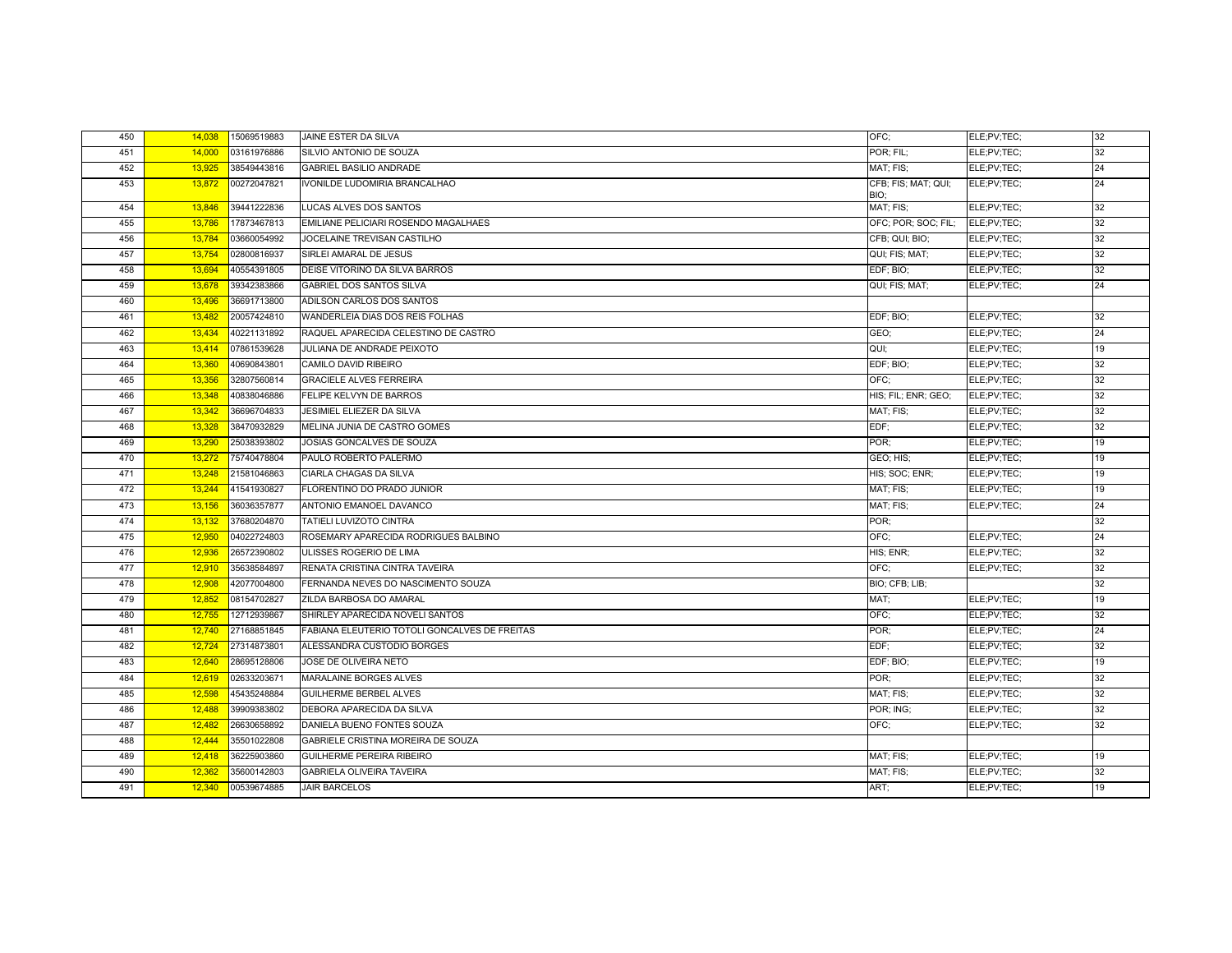| 492 | 12,320 | 22454676800 | SILVIA REZENDE VERZOLA DE ANDRADE    | OFC; FIL;                   | ELE;PV;TEC; | 32 |
|-----|--------|-------------|--------------------------------------|-----------------------------|-------------|----|
| 493 | 12,280 | 22302833830 | SHEILA CARRIJO SILVA LEAO            | POR:                        | ELE;PV;TEC; | 19 |
| 494 | 12,208 | 20057307857 | GIOVANA DE PAULA SILVEIRA PESSOA     | MAT:                        | ELE;PV;TEC; | 32 |
| 495 | 12,190 | 00576363898 | REGINA HELENA MAMEDE TOSI            | ING; POR;                   | ELE;PV;TEC; | 19 |
| 496 | 12,178 | 15156889840 | <b>MONICA URBAN</b>                  | POR; ING;                   | ELE;PV;TEC; | 19 |
| 497 | 12,172 | 16210917836 | SOLANGE ROSA DO NASCIMENTO           | POR:                        | ELE;PV;TEC; | 19 |
| 498 | 12,144 | 13858880833 | ELAINE CRISTINA DA SILVA MORAIS      | OFC:                        | ELE;PV;TEC; | 24 |
| 499 | 12,120 | 00384209882 | EDISON GIMENES DA ROCHA              | BIO; CFB;                   | ELE;PV;TEC; | 24 |
| 500 | 12,022 | 16714191898 | RENATA DIAS SAMPAIO CINTRA           | OFC; FIL;                   | ELE;PV;TEC; | 32 |
| 501 | 11,900 | 34451966809 | RODOLFO APARECIDO LEMOS              | POR; ESP;                   | ELE;PV;TEC; | 32 |
| 502 | 11,784 | 21936717883 | MARIA CAROLINA AVILA DE ANDRADE      | ING; POR;                   | ELE;PV;TEC; | 19 |
| 503 | 11,774 | 39009584836 | <b>DANIELY FREITAS FERREIRA</b>      | MAT; FIS;                   | ELE;PV;TEC; | 32 |
| 504 | 11,723 | 29563923871 | KARINA RODRIGUES AMARO               | OFC:                        | ELE;PV;TEC; |    |
| 505 | 11,709 | 30843330848 | THIAGO ANTONIO RODRIGUES DA SILVA    | HIS: ENR:                   | ELE;PV;TEC; | 32 |
| 506 | 11,658 | 36527359861 | ANA CLAUDIA FERREIRA CHAGAS          | POR; ESP; LIB;              | ELE;PV;TEC; | 32 |
| 507 | 11,550 | 34026953831 | RAQUEL MARIA OLIVEIRA MENECUCI       | HIS; SOC; ENR;              | ELE;PV;TEC; | 32 |
| 508 | 11,467 | 37869227803 | <b>GABRIELA RIBEIRO GOMIDE</b>       | OFC:                        | ELE;PV;TEC; | 32 |
| 509 | 11,466 | 41039112803 | MARIA PAULA RODRIGUES BARCELOS SOUZA | CFB; QUI; BIO;              | ELE;PV;TEC; | 32 |
| 510 | 11,445 | 18644344811 | ANDRESA DE ANDRADE LEMOS ANDRADE     | OFC:                        | ELE;PV;TEC; | 32 |
| 511 | 11,400 | 07397906680 | TATIANE DE CARVALHO GOMES            | HIS; SOC; FIL; ENR;<br>GEO: | ELE;PV;TEC; | 24 |
| 512 | 11,326 | 19632548809 | LUCINEIA CHIMELLO                    | POR; ING;                   | ELE;PV;TEC; | 24 |
| 513 | 11,214 | 35639007877 | PAULA FLORO E SILVA                  | EDF:                        | ELE;PV;TEC; | 32 |
| 514 | 11,200 | 08148878803 | FRANCER GONCALVES DA SILVA           | ART:                        | ELE;PV;TEC; | 32 |
| 515 | 11,134 | 04403766889 | <b>ZELMA GALVANI</b>                 | OFC:                        | ELE;PV;TEC; |    |
| 516 | 11,116 | 22702195890 | PRISCILA CINTRA NEVES GOMIDE         | POR: ESP:                   | ELE;PV;TEC; | 32 |
| 517 | 11,109 | 17873376850 | ELIANDRA GONCALVES DA SILVA          | EDF; BIO;                   | ELE;PV;TEC; | 32 |
| 518 | 11,107 | 41323761845 | TELRY ELAN MARTINS FERREIRA          | OFC:                        | ELE;PV;TEC; | 19 |
| 519 | 11,094 | 39922296888 | PATRICIA FACHO FIGUEIREDO            | MAT; FIS;                   | ELE;PV;TEC; |    |
| 520 | 11,089 | 28883694864 | <b>ISABEL CRISTINA FIFOLATO</b>      | OFC; SOC;                   | ELE;PV;TEC; | 32 |
| 521 | 11,076 | 28736306800 | ANA GABRIELA SIMARO FERRO            | OFC:                        | ELE;PV;TEC; | 24 |
| 522 | 11,069 | 21300676892 | CAROLINA PAULA COSTA                 | POR; ING;                   | ELE;PV;     | 32 |
| 523 | 11,066 | 21613232888 | ANGELICA XAVIER MARCOMINI            | OFC:                        | ELE;PV;TEC; | 24 |
| 524 | 11,051 | 28743614884 | <b>TANIA CINTRA JONAS</b>            | POR; ING;                   | ELE;PV;TEC; | 19 |
| 525 | 11,040 | 35676542845 | CASSIANA CARRIJO SILVA BOORATI       | OFC:                        | ELE;PV;TEC; | 32 |
| 526 | 10,990 | 42193839808 | JESSICA BUENO GOULARTE               | HIS; SOC; ENR;              | ELE;PV;TEC; | 32 |
| 527 | 10.860 | 13116238847 | <b>FABIANA MARTINS FIGUEIREDO</b>    | OFC:                        | ELE;PV;TEC; | 19 |
| 528 | 10,820 | 44212511860 | AMANDA HAKIME ANDREOTTI              | ING; POR;                   | ELE;PV;TEC; | 32 |
| 529 | 10,713 | 19636161895 | LUCIANA CRISTINA DE OLIVEIRA COELHO  | HIS; ENR;                   | ELE;PV;TEC; | 19 |
| 530 | 10,680 | 98070185872 | MARIA JOSE TIEKO YAMADA INOUE        | FIL; ENR; HIS; SOC;         | ELE;PV;TEC; | 32 |
| 531 | 10,662 | 23088558862 | CAMILA ADRIANA DE MORAIS DUARTE      | POR; ING;                   | ELE;PV;TEC; | 32 |
| 532 | 10,596 | 40105877840 | DANIEL STULANO                       | HIS; SOC; ENR;              | ELE;PV;TEC; | 19 |
| 533 | 10,554 | 38391761827 | ANA MARIA APARECIDA VILELA           | POR:                        | ELE;PV;TEC; | 32 |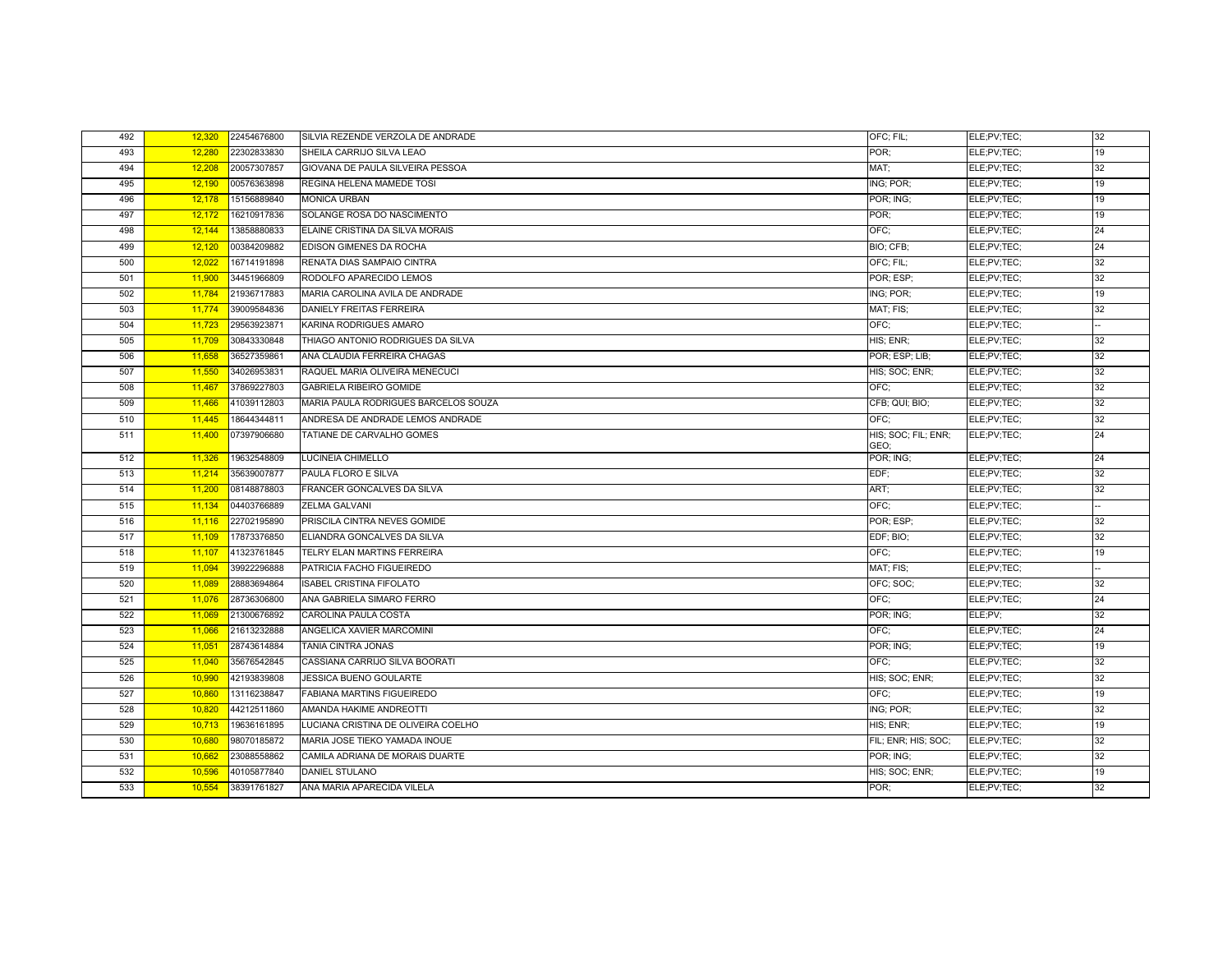| 534 | 10,528 | 33780008807 | LUCIMARA APARECIDA DOS SANTOS                              | HIS; FIL; ENR; GEO; | ELE;PV;TEC; | 32 |
|-----|--------|-------------|------------------------------------------------------------|---------------------|-------------|----|
| 535 | 10,508 | 15628441805 | MARIA ARLETE RODRIGUES SIENNA                              | FIL:                | ELE;PV;TEC; | 32 |
| 536 | 10,444 | 39353390893 | JESSICA GIULIA SEVERINO DA SILVA                           | POR; ESP;           | ELE;PV;TEC; | 32 |
| 537 | 10,444 | 41170808816 | FREDERICO MARTINS MONTAGNINI                               | CFB; BIO;           | ELE;PV;TEC; | 32 |
| 538 | 10,366 | 22009945832 | JOSIANE CARLA DA SILVA                                     | POR; ESP;           | ELE;PV;TEC; | 19 |
| 539 | 10,333 | 29665136836 | JEAN ROBERTO DA SILVA                                      | EDF; BIO;           | ELE;PV;TEC; | 32 |
| 540 | 10,230 | 04777637662 | ROSANE APARECIDA DE CARVALHO                               | OFC;                | ELE;PV;TEC; | 24 |
| 541 | 10,214 | 06486574690 | <b>DAIANE CRISTINA CRUZ</b>                                | OFC:                | ELE;PV;TEC; | 32 |
| 542 | 10,194 | 21831969807 | ISABEL APARECIDA ALVES DE FREITAS / ISABEL APARECIDA ALVES | OFC;                | ELE;PV;TEC; | 24 |
| 543 | 10,127 | 15614887806 | DORISLEIA APARECIDA DE ALMEIDA                             | POR:                | ELE;PV;TEC; | 24 |
| 544 | 10,005 | 14452694810 | MARISOL MONTEIRO RADI LIMA                                 | MAT:                | ELE;PV;TEC; | 32 |
| 545 | 10,000 | 40184077850 | <b>CAROLINE ARRUDA</b>                                     | QUI;                | ELE;PV;TEC; | 19 |
| 546 | 10,000 | 40278179827 | MARCELO HENRIQUE DA SILVA                                  | POR; ING;           | ELE;PV;TEC; | 19 |
| 547 | 9,993  | 04679034840 | JOSE ROBERTO TOMAZINI                                      | MAT; FIS;           | ELE;PV;TEC; | 32 |
| 548 | 9,876  | 36300532895 | REINNER VERISSIMO DA SILVA SIQUEIRA                        | QUI; FIS; MAT;      | ELE;PV;TEC; | 32 |
| 549 | 9,856  | 18334232837 | ANTONIO CARLOS MOISES                                      | GEO; HIS;           | ELE;PV;TEC; | 24 |
| 550 | 9,772  | 12491989840 | ARNALDO FERREIRA DA SILVA                                  | GEO:                | ELE;PV;TEC; | 32 |
| 551 | 9,750  | 38426642810 | DOUGLAS DE SOUZA MENEZES                                   | GEO; HIS;           | ELE;PV;TEC; | 24 |
| 552 | 9,660  | 29438296840 | <b>SIMONE MIRAS</b>                                        | POR:                | ELE;PV;TEC; | 32 |
| 553 | 9,644  | 06884396679 | FLAVIA APARECIDA MELGACIO SILVA                            | POR; ESP;           | ELE;PV;TEC; | 32 |
| 554 | 9,616  | 63745585615 | SANGIA MARIA LEMOS                                         | HIS:                | ELE;PV;TEC; | 19 |
| 555 | 9,612  | 21658798848 | GISELLE CRISTINA JANUARIO FERREIRA                         | BIO; CFB;           | ELE;PV;TEC; | 32 |
| 556 | 9,608  | 14107394816 | VALERIA CRISTINA DE ALMEIDA                                | OFC:                | ELE;PV;TEC; | 32 |
| 557 | 9,598  | 34091918875 | ANDRESA MULLER SANCHES GARCIA                              | OFC:                | ELE;PV;TEC; | 32 |
| 558 | 9,594  | 01199271608 | ROSANGELA MIRANDA DE LIMA                                  | OFC; SOC;           | ELE;PV;TEC; | 32 |
| 559 | 9,500  | 35195471800 | PATRICIA RODRIGUES FACCIROLLI PIRES                        | OFC: FIL:           | ELE;PV;TEC; | 19 |
| 560 | 9,436  | 31775023826 | TALITA MACHIAVELLI DO CARMO                                | POR;                | ELE;PV;TEC; | 19 |
| 561 | 9,394  | 12215106816 | ARI CESAR DE SOUSA CRUZ                                    | HIS; ENR;           | ELE;PV;TEC; |    |
| 562 | 9,394  | 36606479851 | LEONARDO GONCALVES IZALBERTI                               | MAT; FIS;           | ELE;PV;TEC; | 19 |
| 563 | 9,372  | 9572327801  | LEONIDAS DA CRUZ MACHADO                                   |                     |             |    |
| 564 | 9,310  | 25499761850 | <b>GLAUCO DONIZETI PIMENTA LOPES</b>                       | FIS; MAT;           | ELE;PV;TEC; | 24 |
| 565 | 9,275  | 74588680820 | NOELINA OLIVIA MUNHOZ MAMEDE                               | OFC:                | ELE;PV;TEC; | 19 |
| 566 | 9,252  | 51067250115 | JOSEFA NUNES SANTANA                                       | ART:                | ELE;PV;TEC; | 24 |
| 567 | 9,218  | 40784972842 | BRUNO GUARALDO DE PAULA SILVEIRA                           | HIS; SOC; ENR;      | ELE;PV;TEC; | 32 |
| 568 | 9,190  | 27040970899 | ALESSANDRO ITOKAZU VASCONCELLOS                            | POR; ING;           | ELE;PV;TEC; | 19 |
| 569 | 9,076  | 06078056840 | ANA MARIA DE PADUA PANICIO                                 | OFC:                | ELE;PV;TEC; | 32 |
| 570 | 9,020  | 41193507898 | SALVADOR LOPES DA SILVA JUNIOR                             | HIS; FIL; ENR; GEO; | ELE;PV;TEC; | 32 |
| 571 | 9,000  | 37843689800 | <b>NIVEA LINS SANTOS</b>                                   | HIS; SOC; FIL; ENR; | ELE;PV;TEC; | 19 |
| 572 | 8,974  | 20549314890 | TANIA MARIA DO CARMO                                       | HIS; ENR;           | ELE;PV;TEC; | 32 |
| 573 | 8,952  | 74585894853 | EURIPEDES RODRIGUES SILVA                                  | FIS; MAT;           | ELE;PV;TEC; | 19 |
| 574 | 8,920  | 04768874886 | LEONIA MARIA FERREIRA DIAS PRIETO                          | MAT; CFB; QUI;      | ELE;PV;TEC; | 32 |
| 575 | 8.914  | 13851173899 | ROSANGELA MARIA DE SOUZA TEIXEIRA                          | OFC:                | ELE;PV;TEC; | 24 |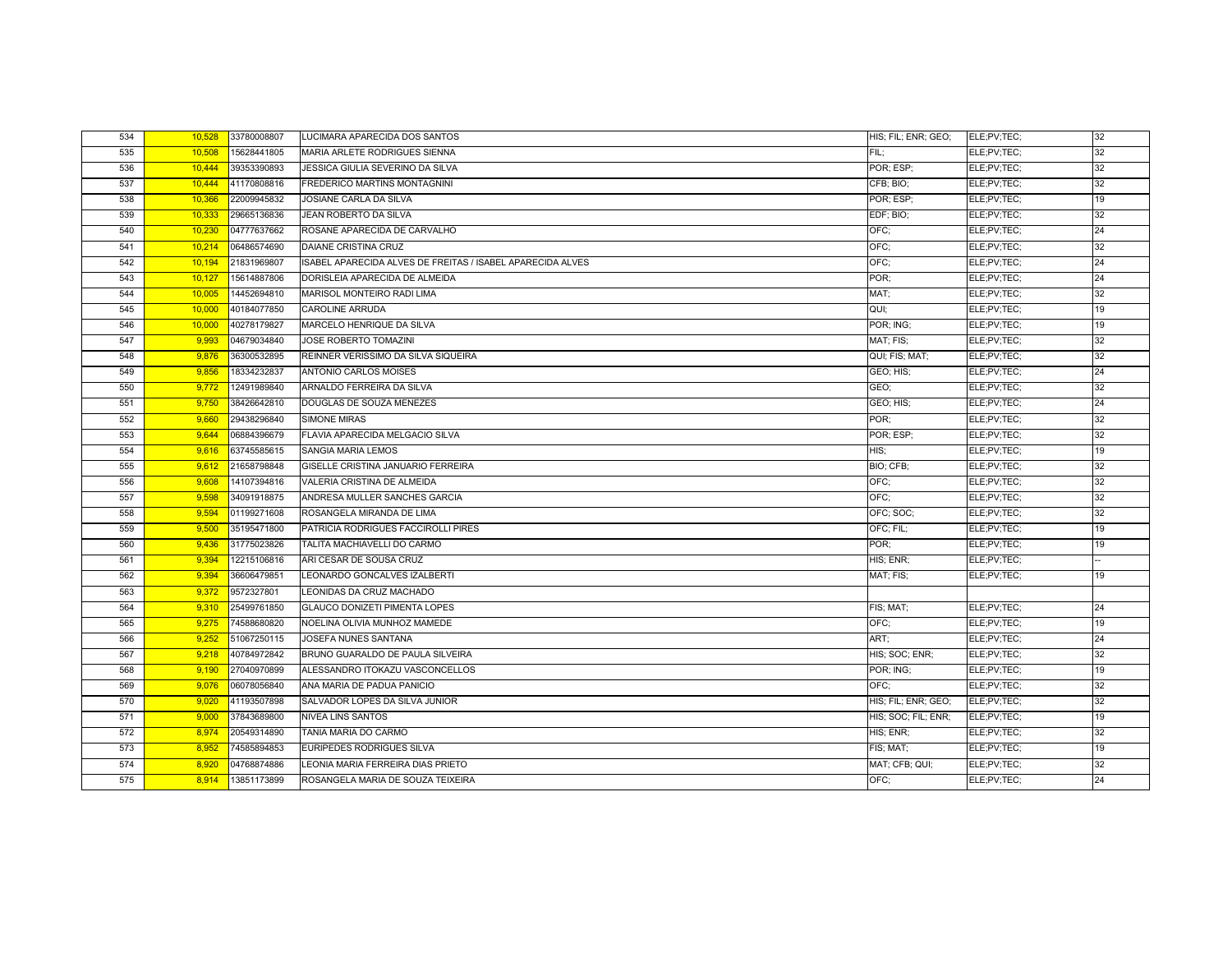| 576 | 8,836 | 39450948879 | JHAYMERSON MOURA SOUSA                       | GEO; HIS;           | ELE;PV;TEC; | 32 |
|-----|-------|-------------|----------------------------------------------|---------------------|-------------|----|
| 577 | 8,820 | 21369835809 | LUCIENE RIBEIRO                              | MAT; FIS;           | ELE;PV;TEC; | 19 |
| 578 | 8,800 | 08855626663 | RENATO GONCALVES ROCHA                       | FIS; MAT;           | ELE;PV;TEC; | 32 |
| 579 | 8,790 | 34948418889 | VINICIUS PEREIRA JUNQUEIRA                   | GEO;                | ELE;PV;TEC; | 19 |
| 580 | 8,726 | 38984312827 | THIAGO HENRIQUE ALVARADO                     | HIS; SOC; ENR;      | ELE;PV;TEC; | 32 |
| 581 | 8,726 | 26605513835 | CLAUDETE REGINA MARTINS GUERHARDT            | OFC:                | ELE;PV;TEC; | 32 |
| 582 | 8,698 | 40669456861 | JAMILI DE PAULA NEVES                        | FIS; MAT;           | ELE;PV;TEC; | 32 |
| 583 | 8,662 | 06334155610 | DIANA FERNANDA VAZ DE MELO DOS SANTOS        | HIS; ENR;           | ELE;PV;TEC; | 19 |
| 584 | 8,658 | 33959914822 | FERNANDA APARECIDA DE ALMEIDA                | OFC;                | ELE;PV;TEC; | 24 |
| 585 | 8,650 | 17869187810 | SILVANIA RIBEIRO DE SOUZA                    | MAT; FIS;           | ELE;PV;TEC; | 32 |
| 586 | 8,540 | 32289363847 | LEANDRO MIRON FONSECA                        | GEO;                | ELE;PV;TEC; | 32 |
| 587 | 8,484 | 17866435880 | PAULO DONIZETI MORAIS ARAUJO                 | MAT:                | ELE;PV;TEC; | 19 |
| 588 | 8,442 | 40314637826 | AMANDA BATISTA DA SILVA                      | MAT; FIS;           | ELE;PV;TEC; | 32 |
| 589 | 8,378 | 36840133826 | MARKUS DIEGO SAMPAIO DA SILVA DIAS           | MAT; FIS;           | ELE;PV;TEC; | 32 |
| 590 | 8,341 | 26902584800 | KARINE DEVOS BORGES CASTRO                   | OFC:                | ELE;PV;TEC; | 24 |
| 591 | 8,340 | 28186754806 | KARINA BERTONI DE ANDRADE SANTOS CORONA      | OFC;                | ELE;PV;TEC; | 32 |
| 592 | 8,299 | 30137230842 | SHEILA RUDOLF                                | OFC:                | ELE;PV;TEC; | 19 |
| 593 | 8,232 | 23044355800 | DAVID PIMENTA DA MOTA                        | HIS; SOC; FIL; ENR; | ELE;PV;TEC; | 24 |
| 594 | 8,134 | 35143580870 | AMANDA HELENA ALVES                          | POR; ESP; LIB;      | ELE;PV;TEC; | 32 |
| 595 | 8,106 | 33539469850 | <b>VIVIANE CRISTINA REZENDE</b>              | POR:                |             | 32 |
| 596 | 8,080 | 16398414829 | JOANA DARC FERREIRA                          | MAT; FIS;           | ELE;PV;TEC; | 24 |
| 597 | 8,000 | 40524564833 | FELIPE CINTRA CLEMENTINO                     | QUI; FIS; MAT;      | ELE;PV;TEC; | 19 |
| 598 | 8,000 | 37654609825 | JOÃO PAULO RISSI                             | FIL:                | ELE;PV;TEC; | 32 |
| 599 | 8,000 | 39706450858 | <b>JULIA SOUZA OLIVEIRA</b>                  | HIS; SOC; ENR;      | ELE:PV:TEC: | 32 |
| 600 | 8,000 | 38386919892 | LUIS CLAUDIO KELLNER FILHO                   | QUI;                |             | 32 |
| 601 | 8,000 | 40509380816 | <b>CLARA BRAZ DOS SANTOS</b>                 | HIS; SOC; ENR;      | ELE;PV;TEC; | 24 |
| 602 | 8,000 | 41288399812 | BRUNA HELENA CALDEIRA VENANCIO               | QUI; FIS; MAT;      | ELE;PV;TEC; | 24 |
| 603 | 8,000 | 41070617873 | DOUGLAS GOMES NALINI DE OLIVEIRA             |                     |             |    |
| 604 | 8,000 | 22961067812 | <b>TATIANE DA SILVA</b>                      | POR; FRA;           | ELE;PV;TEC; | 32 |
| 605 | 8,000 | 38386919892 | LUIS CLAUDIO KELLNER FILHO                   | QUI;                |             | 32 |
| 606 | 7,978 | 03505756733 | JORCILENE CUNHA DE SOUZA                     | HIS; FIL; ENR;      | ELE;PV;TEC; | 32 |
| 607 | 7,966 | 35896446802 | BRUNA EVELYN RIBEIRO SILVA                   | MAT; FIS;           | ELE;PV;TEC; | 32 |
| 608 | 7,952 | 08374195819 | MEIRELUCI DE FATIMA HAKIME                   | POR: ING:           |             | 32 |
| 609 | 7,924 | 40001374842 | ANDRE LUIS RODRIGUES                         | MAT; FIS;           | ELE;PV;TEC; | 32 |
| 610 | 7,882 | 36830538874 | <b>BRUNO SANTOS SILVESTRE</b>                | EDF:                | ELE;PV;TEC; | 32 |
| 611 | 7,794 | 22075520801 | DANIEL FREITAS ALVES                         | EDF; BIO;           | ELE;PV;TEC; | 32 |
| 612 | 7,784 | 15085918819 | JOAO MARCIO DA SILVA OLIVEIRA                | POR:                | ELE;PV;TEC; | 19 |
| 613 | 7,782 | 39407568814 | FERNANDA PEREIRA ELEUTERIO                   | OFC:                | ELE;PV;TEC; | 32 |
| 614 | 7,776 | 11245330870 | SILVANA APARECIDA MARTINS DOS SANTOS ARANTES | MAT:                | ELE;PV;TEC; | 24 |
| 615 | 7,754 | 17545297806 | SOLANGE ELIAS DE ARAUJO SANTOS               | MAT; FIS;           | ELE;PV;TEC; | 24 |
| 616 | 7,722 | 33445631816 | LEANDRO BONAFINI TROVAO                      | HIS; ENR;           | ELE;PV;TEC; | 19 |
| 617 | 7,722 | 02755141611 | ANDREIA FERREIRA RAMOS                       | OFC:                | ELE;PV;TEC; | 19 |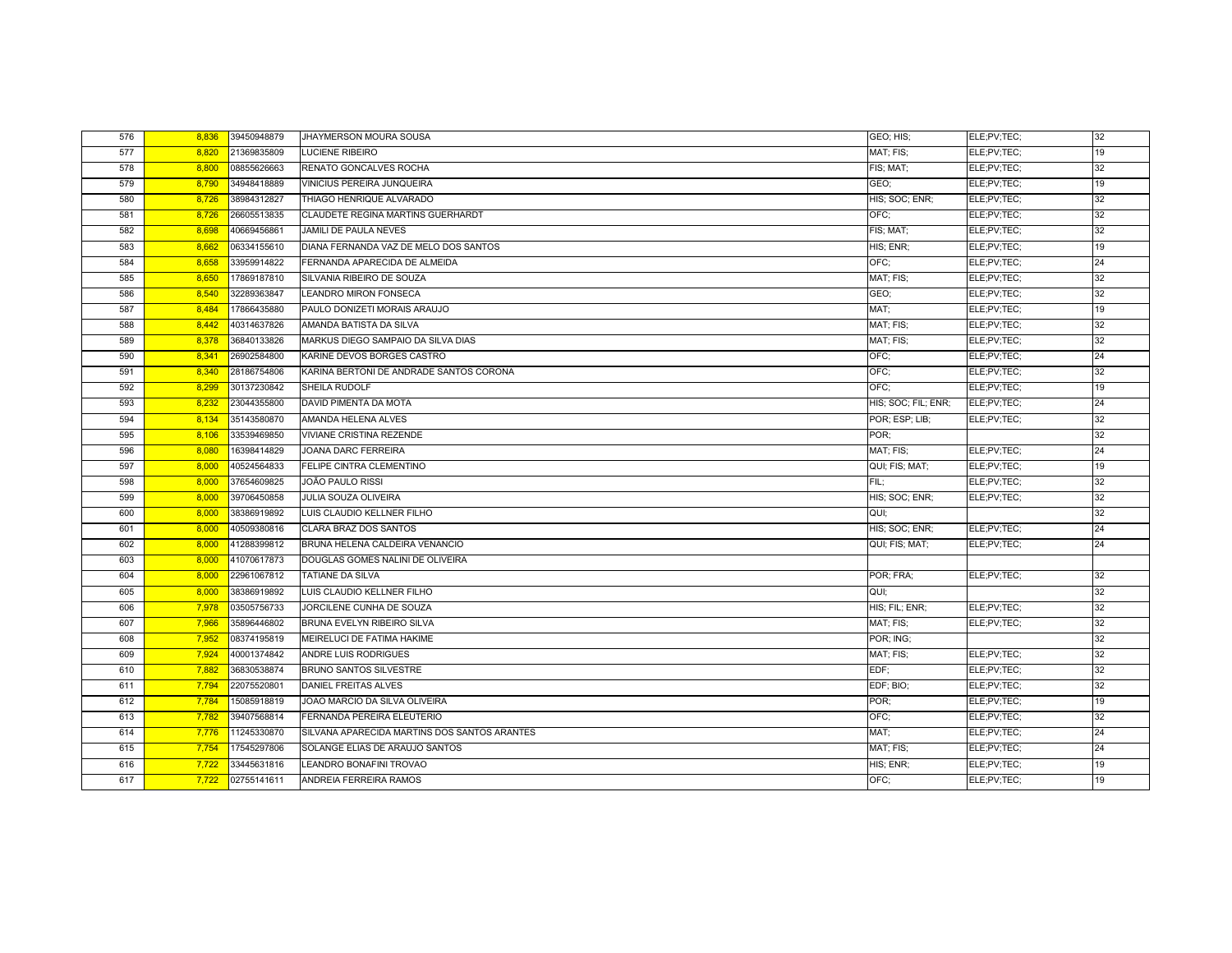| 618 | 7,708 | 39031081892 | THIAGO CRUZ                               | MAT; FIS;           | ELE;PV;TEC; | 32 |
|-----|-------|-------------|-------------------------------------------|---------------------|-------------|----|
| 619 | 7,626 | 34007316848 | GELIANE MARIA OLIVEIRA RODRIGUES          | MAT; FIS;           | ELE;PV;TEC; | 32 |
| 620 | 7,611 | 22448095876 | MARIA SILVIA FERRO CONRADO DIAS           | EDF:                | ELE;PV;TEC; | 32 |
| 621 | 7,468 | 41337985899 | <b>JULIA SANTANA SILVA</b>                | HIS; FIL; ENR; GEO; | ELE;PV;TEC; | 24 |
| 622 | 7,445 | 17218747809 | ADNALZA FERREIRA DO NASCIMENTO SCHERMA    | FIL; ENR; HIS;      | ELE;PV;TEC; | 24 |
| 623 | 7,424 | 08739928659 | MARIANA OLIVEIRA ARCOLINO                 | OFC;                | ELE;PV;TEC; | 32 |
| 624 | 7,376 | 85348449687 | ROSEMARY NARCISO                          | OFC;                | ELE;PV;TEC; | 24 |
| 625 | 7,368 | 34220347810 | ANGELICA IZABEL GOMES                     | EDF; BIO;           | ELE;PV;TEC; | 32 |
| 626 | 7,330 | 11313856835 | VANIA CRISTINA BARBOSA DA SILVA           | OFC:                | ELE;PV;TEC; | 32 |
| 627 | 7,314 | 27315596836 | ANA PAULA DOS SANTOS LEITE                | OFC: SOC: FIL:      | ELE;PV;TEC; | 32 |
| 628 | 7,306 | 01388573695 | SILVIANE NARCISO CRUZ                     | OFC:                | ELE;PV;TEC; | 24 |
| 629 | 7,280 | 08885534805 | SHEILA JANETE GARCIA BARBOSA SANDRIN      | POR; ING;           | ELE;PV;TEC; | 32 |
| 630 | 7,268 | 07162708897 | ETNO DOS REIS CINTRA                      | GEO:                | ELE;PV;TEC; | 24 |
| 631 | 7,224 | 17938260134 | AURINEIDE FREITAS MORORO                  | ART:                | ELE;PV;TEC; | 32 |
| 632 | 7,210 | 75763672615 | VALDELICE ANA FERREIRA                    | POR; ING;           | ELE;PV;TEC; |    |
| 633 | 7,146 | 39654138808 | DAIANE CRISTINA MEDEIROS DE SOUSA         | EDF; BIO;           |             |    |
| 634 | 7,103 | 25587283852 | GRAZIELA CRISTINA PENAO DOS SANTOS        | POR; ING;           | ELE;PV;TEC; | 19 |
| 635 | 7,102 | 14452471862 | GISLAINE APARECIDA DOS REIS               |                     |             |    |
| 636 | 7,072 | 34210310883 | ILDA CARVALHO MENDES                      | OFC;                | ELE;PV;TEC; | 32 |
| 637 | 7,070 | 45543864817 | <b>DEBORA FERREIRA MARQUES</b>            | MAT; FIS;           | ELE;PV;TEC; | 32 |
| 638 | 6,972 | 75763346653 | MIRIAN DE SOUSA                           | POR; ING;           | ELE;PV;TEC; | 32 |
| 639 | 6,962 | 34228356877 | MARA LILIAN NASCIMENTO PERES BOVE         | OFC:                | ELE;PV;TEC; | 19 |
| 640 | 6,930 | 41799198855 | IARA MAIRA CANGUSSU ARZANI                | HIS; SOC; ENR;      | ELE;PV;TEC; | 24 |
| 641 | 6,916 | 42863574817 | JOAO PEDRO MACHADO FERREIRA               | MAT; FIS;           | ELE;PV;TEC; | 32 |
| 642 | 6,904 | 21616530839 | SABRINA BARBOZA DA SILVA                  | OFC:                | ELE;PV;TEC; | 19 |
| 643 | 6,902 | 11920988890 | RUBIANA APARECIDA MARTINS GRANERO E SILVA | OFC; SOC; BIO; FIL; | ELE;PV;TEC; | 24 |
| 644 | 6,887 | 08742142890 | MARLENE DE OLIVEIRA CANO                  | ART;                | ELE;PV;TEC; | 19 |
| 645 | 6.874 | 33900753806 | MORALINE SILVA BRANDIERI COMPARINI        | ING; POR;           | ELE;PV;TEC; | 32 |
| 646 | 6,860 | 44518052870 | JENIFER DA SILVA SOUZA                    | POR; ING;           | ELE;PV;TEC; | 32 |
| 647 | 6,832 | 22537894880 | PAOLA LIMONTA NASCIMENTO DE CARVALHO      | CFB; BIO;           | ELE;PV;TEC; | 32 |
| 648 | 6,804 | 22497000875 | ALESSANDRA LILIAN FREIRE DE MACÊDO        | MAT; FIS;           | ELE;PV;TEC; | 24 |
| 649 | 6,772 | 22218597829 | CHARLENE LOPES FERREIRA BOLELLA           | BIO; CFB;           | ELE;PV;TEC; | 32 |
| 650 | 6,740 | 48830798215 | <b>FRANCISCO LOPES BARROSO</b>            | CFB; QUI; BIO;      | ELE;PV;TEC; | 19 |
| 651 | 6,734 | 32982076837 | ALVINEIA RODRIGUES DE ALMEIDA             | EDF;                | ELE;PV;TEC; | 24 |
| 652 | 6,732 | 14194078802 | ALESSANDRA MARANHA NASCIMENTO PENQUES     | OFC;                | ELE;PV;TEC; | 32 |
| 653 | 6,694 | 35575410889 | MARIETE MENDES CARVALHO                   | BIO; CFB;           | ELE;PV;TEC; | 32 |
| 654 | 6,682 | 02727957637 | <b>CLAUDICEIA DA SILVA</b>                | OFC:                | ELE;PV;TEC; | 24 |
| 655 | 6,678 | 41316271838 | <b>ITALO FARIA DEMACQ</b>                 | ING; LIB; POR;      | ELE;PV;TEC; | 32 |
| 656 | 6.550 | 14441710895 | CLEIDE APARECIDA DOS SANTOS               | MAT:                | ELE;PV;TEC; | 19 |
| 657 | 6.524 | 42504502877 | MARISA OLIVEIRA DO NASCIMENTO             | POR; ESP;           | ELE;PV;TEC; | 32 |
| 658 | 6,512 | 22432164857 | BETHANIA CARVALHO RAMOS                   | POR; ING;           | ELE;PV;TEC; | 19 |
| 659 | 6,410 | 07443121830 | MARCOS ANTONIO BORGES                     | HIS; SOC; ENR;      | ELE;PV;TEC; | 19 |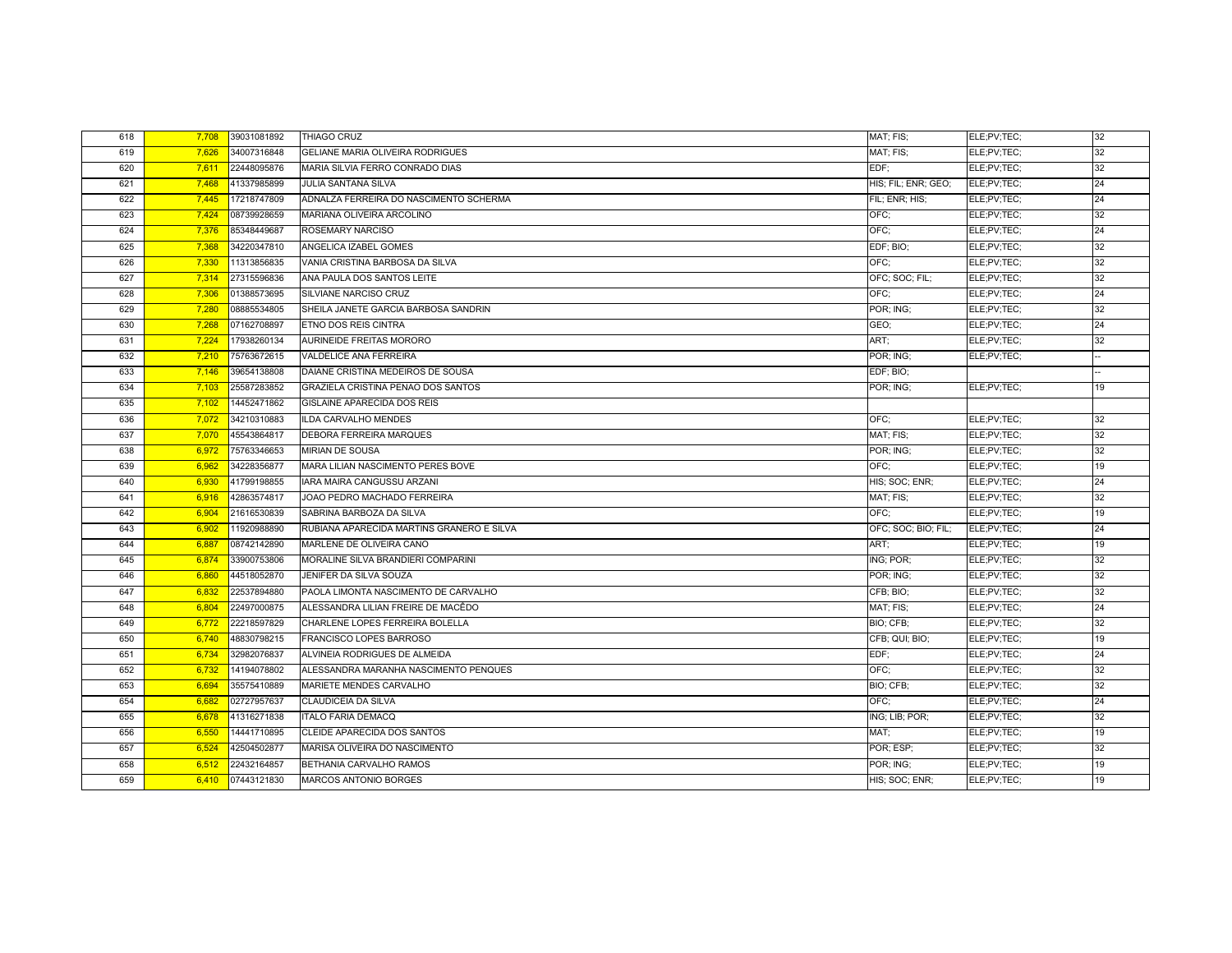| 660 | 6,388 | 22426497874 | ROSEMEIRE BARBOSA PIRES                      | POR: ESP:      | ELE;PV;TEC; | 32 |
|-----|-------|-------------|----------------------------------------------|----------------|-------------|----|
| 661 | 6,360 | 35521411895 | ADRIANO DA SILVA                             | ING; POR;      | ELE;PV;TEC; | 32 |
| 662 | 6,342 | 21245581880 | APARECIDA DE SOUSA SILVA                     | POR:           | ELE;PV;TEC; | 32 |
| 663 | 6,324 | 14370345863 | REGINALDA FERREIRA SOUZA                     | OFC;           | ELE;PV;TEC; | 32 |
| 664 | 6,316 | 16713116809 | BEATRIZ DOS REIS GOULART LOPES               | OFC:           | ELE;PV;TEC; | 19 |
| 665 | 6,309 | 41700692852 | SABRINA ELIS PAULINO PARRA                   | ART;           | ELE;PV;TEC; | 32 |
| 666 | 6,294 | 45279112879 | RAFAELA DARA SOUSA                           | POR; ING;      | ELE;PV;TEC; | 32 |
| 667 | 6,208 | 35927405800 | <b>BRUNO HENRIQUE ALVES HONORIO</b>          | HIS; SOC; ENR; | PV:         | 19 |
| 668 | 6,202 | 43693122806 | <b>VITORYA ALVES BORGES</b>                  | MAT; FIS;      | ELE;PV;TEC; | 32 |
| 669 | 6,168 | 25686241830 | FLAVIA DE LIMA GOMES CINTRA                  | OFC:           | ELE;PV;TEC; | 32 |
| 670 | 6,118 | 26294318866 | CLAIRE DALI DA SILVA FERREIRA                | POR; ING;      | ELE;PV;TEC; | 19 |
| 671 | 6,086 | 30875789838 | OLIVIA CORREA MATIAS                         | POR; ING;      | ELE;PV;TEC; | 32 |
| 672 | 6,072 | 33576982850 | ERICA APARECIDA DE MOURA BENTO               | OFC;           | ELE;PV;TEC; | 24 |
| 673 | 6,026 | 12235828841 | ELISABETE CRISTINA PINTO BORGES ORLANDO      | OFC:           | ELE;PV;TEC; | 24 |
| 674 | 6,022 | 82834490368 | MARCIA FERREIRA DA SILVA                     | OFC:           | ELE:PV:TEC: | 24 |
| 675 | 6,008 | 23015975803 | WELLINGTON CARVALHO DE DEUS                  | FIS; MAT;      | ELE;PV;TEC; | 32 |
| 676 | 6,000 | 27381441870 | WALDIRENE DE LOURDES CASTELLANI              | POR:           | ELE;PV;TEC; | 32 |
| 677 | 6,000 | 41491209860 | NAIARA CRISTIANE PIMENTA                     | OFC;           | ELE;PV;TEC; | 19 |
| 678 | 5,976 | 07158253805 | SILVIA LUCIA MACARIO MARTINS                 | MAT:           | ELE;PV;TEC; | 32 |
| 679 | 5,890 | 22510221809 | DELMA BASILIO MONTESREI LEMES                | OFC;           | ELE;PV;TEC; | 32 |
| 680 | 5,888 | 31192896807 | THATIANA DO NASCIMENTO LEITE                 | EDF; BIO;      | ELE;PV;TEC; | 24 |
| 681 | 5,869 | 26560199827 | LEIDE APARECIDA FERREIRA CAMILO PEREIRA      | OFC;           | ELE;PV;TEC; | 19 |
| 682 | 5,840 | 04767018641 | JAYANA HAKIME CUSTODIO                       | OFC:           | ELE;PV;TEC; | 24 |
| 683 | 5,834 | 39805224821 | JEAN CLOUDE DOS SANTOS CANUTO                | BIO; CFB;      | ELE:PV:TEC: | 19 |
| 684 | 5,772 | 38967917880 | BRUNA COSTA DE ANDRADE                       | OFC;           | ELE;PV;TEC; | 24 |
| 685 | 5,752 | 22537914821 | RENATA DE PAULA RODRIGUES OLIVEIRA           | OFC:           | ELE;PV;TEC; | 32 |
| 686 | 5,726 | 33859161865 | TANCREDO EPITACIO LIMEIRA                    | MAT; FIS;      | ELE;PV;TEC; | 32 |
| 687 | 5,657 | 35410599829 | RAQUEL BALBINA DA SILVA                      | POR: ESP:      | ELE;PV;TEC; | 32 |
| 688 | 5,630 | 22905700874 | EDUARDO RODRIGUES DE PAULA                   | BIO; CFB;      | ELE;PV;TEC; | 32 |
| 689 | 5,614 | 39012113814 | MARINA ELIAS MARCELINO DA SILVA MACHADO      | POR: ESP:      | ELE;PV;TEC; | 32 |
| 690 | 5,590 | 09129305861 | REGINALDO IVONEI MACHADO                     | POR; ING;      | ELE;PV;TEC; | 24 |
| 691 | 5,556 | 01500528633 | ERIKA PASSOS DE OLIVEIRA GOULART SILVA       | OFC:           | ELE;PV;TEC; | 32 |
| 692 | 5,530 | 12215395826 | ROSMARE TEREZINHA DE PAULA                   | OFC:           | ELE;PV;TEC; | 32 |
| 693 | 5,376 | 35644422860 | JOSIENE APARECIDA DE CAMPOS                  | BIO; CFB;      | ELE;PV;TEC; | 24 |
| 694 | 5,376 | 38584208836 | NAYARA APARECIDA SOARES                      | EDF; BIO;      | ELE;PV;TEC; | 19 |
| 695 | 5,376 | 35644422860 | JOSIENE APARECIDA DE CAMPOS                  | BIO; CFB;      | ELE;PV;TEC; | 32 |
| 696 | 5,346 | 37019536867 | CRISTIANO CANDIDO DA SILVA                   | POR; ING;      | ELE;PV;TEC; | 24 |
| 697 | 5,318 | 34998437810 | TAMYRIS CRISTINA DE OLIVEIRA                 | FIL; ENR; HIS; | ELE;PV;TEC; | 32 |
| 698 | 5,281 | 22565123809 | DALILA SERAFIM CAMPOS NEVES                  | OFC:           | ELE;PV;TEC; | 32 |
| 699 | 5,264 | 35006794801 | TAISE BRANQUINHO DE CARLOS                   | GEO; HIS;      | ELE;PV;TEC; | 32 |
| 700 | 5,236 | 39276269886 | MARILIA POLO E SILVA                         | POR; ING;      | ELE;PV;TEC; | 32 |
| 701 | 5,216 | 18113153802 | ALESSANDRA CRISTINA DE AVEIRO MARCOMINO MIRA | OFC;           | ELE:PV:TEC: | 32 |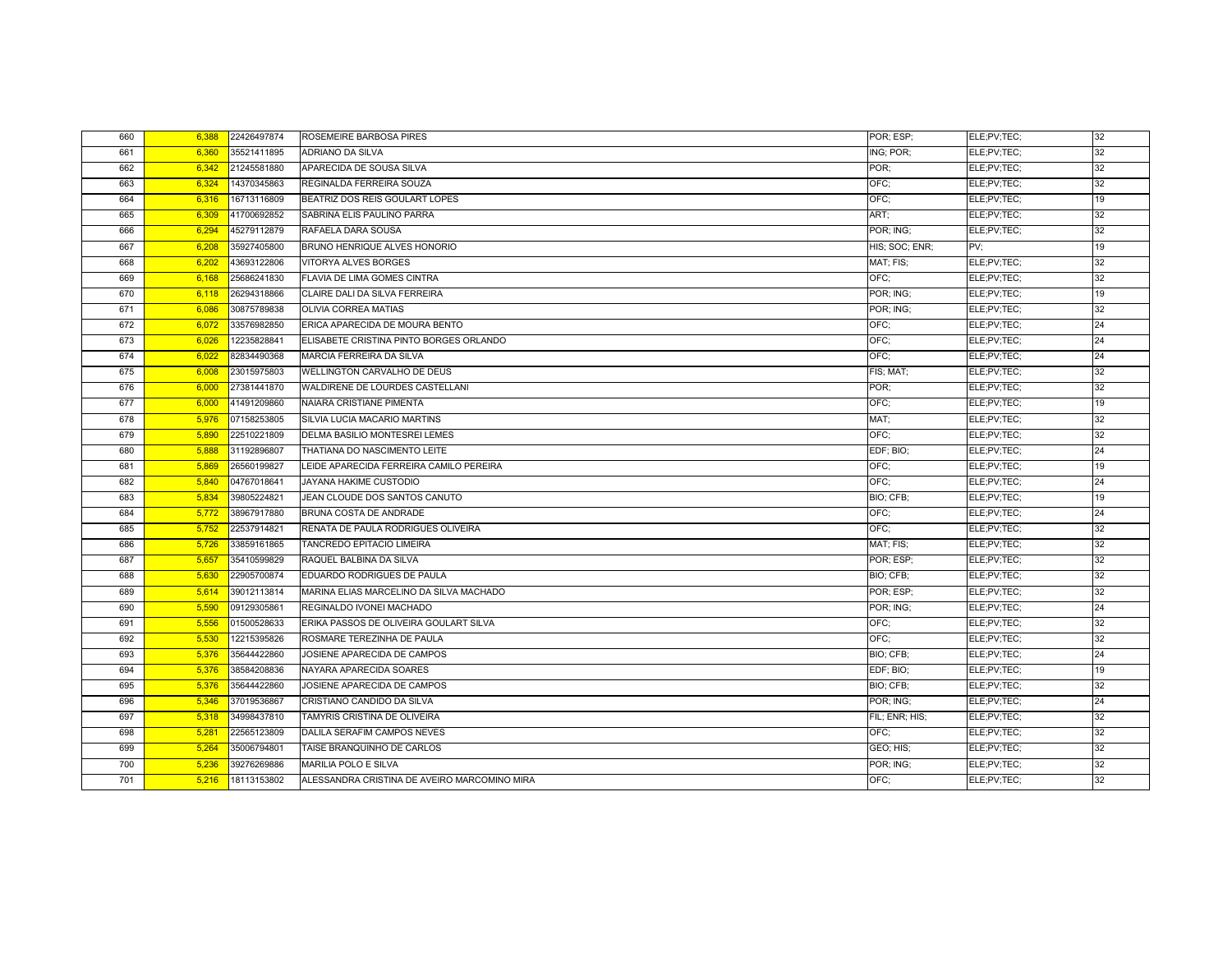| 702 | 5,166 | 32189668840 | JULIANA SOARES MACHADO                                             | MAT; FIS;           | ELE;PV;TEC; | 32 |
|-----|-------|-------------|--------------------------------------------------------------------|---------------------|-------------|----|
| 703 | 5,150 | 40732230896 | MONIQUE MAYRA CASTELLANI BALBINO FLORENCIO                         | POR; ESP;           | ELE;PV;TEC; |    |
| 704 | 5,086 | 27515304863 | FABIANA ALVES DUTRA FREITAS                                        | POR; ESP;           | ELE;PV;TEC; |    |
| 705 | 5,068 | 12333267836 | MARIA LUCIA DA SILVA BARBOSA                                       | POR:                | ELE;PV;TEC; | 24 |
| 706 | 5,064 | 40407199802 | LETICIA RODRIGUES GARCIA                                           | POR; ING;           | ELE;PV;TEC; | 32 |
| 707 | 5,044 | 31204002894 | ANDREIA APARECIDA SOUTA SOUZA                                      | OFC;                | ELE;PV;TEC; | 32 |
| 708 | 5,022 | 17869160881 | ELIZETE ALVES DE LACERDA                                           | OFC;                | ELE;PV;TEC; | 32 |
| 709 | 5,000 | 33925664890 | NEILSON SALLES JUNIOR                                              | EDF; BIO;           | ELE;PV;TEC; | 32 |
| 710 | 5,000 | 38518327873 | <b>MARINA JACOMETTI SILVA</b>                                      | OFC:                | ELE;PV;TEC; | 32 |
| 711 | 4,970 | 22452385832 | <b>KELSON ANTONIO MAXIMIANO</b>                                    | HIS: SOC: ENR:      | ELE;PV;TEC; | 32 |
| 712 | 4,944 | 04403787886 | MARIA CELIA DE ALMEIDA                                             | FIL; ENR; SOC;      | ELE;PV;TEC; | 19 |
| 713 | 4,933 | 37804298889 | ARIANE GUIMARAES RICARDO                                           | ESP; POR;           | ELE;PV;TEC; | 32 |
| 714 | 4,914 | 33392372803 | DANILO NOCERA DE LIMA BARROS                                       | CFB; BIO;           | ELE;PV;TEC; | 19 |
| 715 | 4,902 | 28850406886 | ROBERTO FILGUEIRAS DE PAULA                                        | CFB; BIO;           | ELE;PV;TEC; | 19 |
| 716 | 4,858 | 40101989822 | LARISSA CRISTINA FERNANDES LEONCIO                                 | BIO; CFB;           | ELE;PV;TEC; | 32 |
| 717 | 4,844 | 34875419805 | LUCIANO CONTINI FALEIROS DE MELO                                   | MAT; FIS;           | ELE;PV;TEC; | 32 |
| 718 | 4,840 | 37032248861 | THIAGO GONZALES SILVEIRA                                           | GEO; HIS;           | ELE;PV;TEC; | 19 |
| 719 | 4,812 | 37183971880 | EULER OTOBONI RANGEL                                               | GEO;                | ELE;PV;TEC; | 24 |
| 720 | 4,782 | 08407794619 | <b>BEATRIZ MARTINS GOMES</b>                                       | POR; ING;           | ELE;PV;TEC; | 32 |
| 721 | 4,718 | 15080401842 | MARCELO DIAS DOS REIS                                              | QUI;                | ELE;PV;TEC; | 32 |
| 722 | 4,689 | 14149475857 | SANDRA DE FATIMA FURINI                                            | POR; ESP;           | ELE;PV;TEC; | 32 |
| 723 | 4,676 | 31868299848 | CARLOS ALBERTO MACHADO                                             | HIS; ENR;           | ELE;PV;TEC; | 19 |
| 724 | 4,675 | 29280765817 | KELLI FERNANDA MURARI MOURA                                        | OFC;                | ELE;PV;TEC; | 32 |
| 725 | 4,650 | 29313833840 | ANA PAULA DA SILVA                                                 | OFC;                | ELE;PV;TEC; |    |
| 726 | 4,648 | 32224639805 | JULIANA DA SILVA BOTO REGATIERI                                    | MAT; FIS;           | ELE;PV;TEC; | 32 |
| 727 | 4,642 | 17545503805 | ELAINE CRISTINA DOS SANTOS                                         | EDF;                | ELE;PV;TEC; | 32 |
| 728 | 4,620 | 16211828861 | RAQUEL CINTRA DE OLIVEIRA                                          | OFC:                | ELE;PV;TEC; | 32 |
| 729 | 4.620 | 27809222813 | <b>VIVIANE APARECIDA MENDES MALTA</b>                              | MAT:                | ELE;PV;TEC; | 32 |
| 730 | 4,585 | 41208915851 | IZABELLA BEATRIZ RODRIGUES SILVA                                   | MAT; FIS;           | ELE;PV;TEC; | 32 |
| 731 | 4,558 | 01246533677 | DEBORA DE OLIVEIRA FERREIRA CIPRIANO / DEBORA DE OLIVEIRA FERREIRA | OFC:                | ELE;PV;TEC; | 19 |
| 732 | 4,550 | 31495260860 | DORISLENE FELICIO DE ALMEIDA NASCIMENTO                            | POR:                | ELE;PV;TEC; | 32 |
| 733 | 4,540 | 38578480813 | <b>MARINA PAULA COIMBRA</b>                                        | POR; ING;           | ELE;PV;TEC; | 32 |
| 734 | 4,524 | 09058716694 | RENATA DE SOUZA FERREIRA                                           | OFC:                | ELE;PV;TEC; | 24 |
| 735 | 4,508 | 42075512809 | JEFFERSON DOUGLAS DA SILVA                                         | EDF; BIO;           | ELE;PV;TEC; | 32 |
| 736 | 4,508 | 29796870819 | THAISA NASCIMENTO SILVA PESSONI                                    | OFC;                | ELE;PV;TEC; | 24 |
| 737 | 4,506 | 08086894606 | ADECIO SILVA BUENO                                                 | ART;                | ELE;PV;TEC; | 19 |
| 738 | 4,492 | 35909672851 | DANIELA CRISTINA DE MOURA                                          | OFC;                | ELE;PV;TEC; | 32 |
| 739 | 4,481 | 02060908892 | <b>MARIA HELENA INCANI</b>                                         | MAT;                | ELE;PV;TEC; |    |
| 740 | 4.480 | 36444504805 | ARTUR HENRIQUE ANTONIO                                             | CFB; BIO;           | ELE;PV;TEC; | 32 |
| 741 | 4,472 | 32676454846 | <b>WELLINGTON PAIM</b>                                             | FIS; MAT;           | ELE;PV;TEC; | 19 |
| 742 | 4,464 | 45753703801 | MONIZY APARECIDA CASTELLANI BALBINO                                | EDF; BIO;           | ELE;PV;TEC; | 32 |
| 743 | 4,437 | 11920988890 | RUBIANA APARECIDA MARTINS GRANERO E SILVA                          | OFC; SOC; BIO; FIL; | ELE;PV;TEC; | 32 |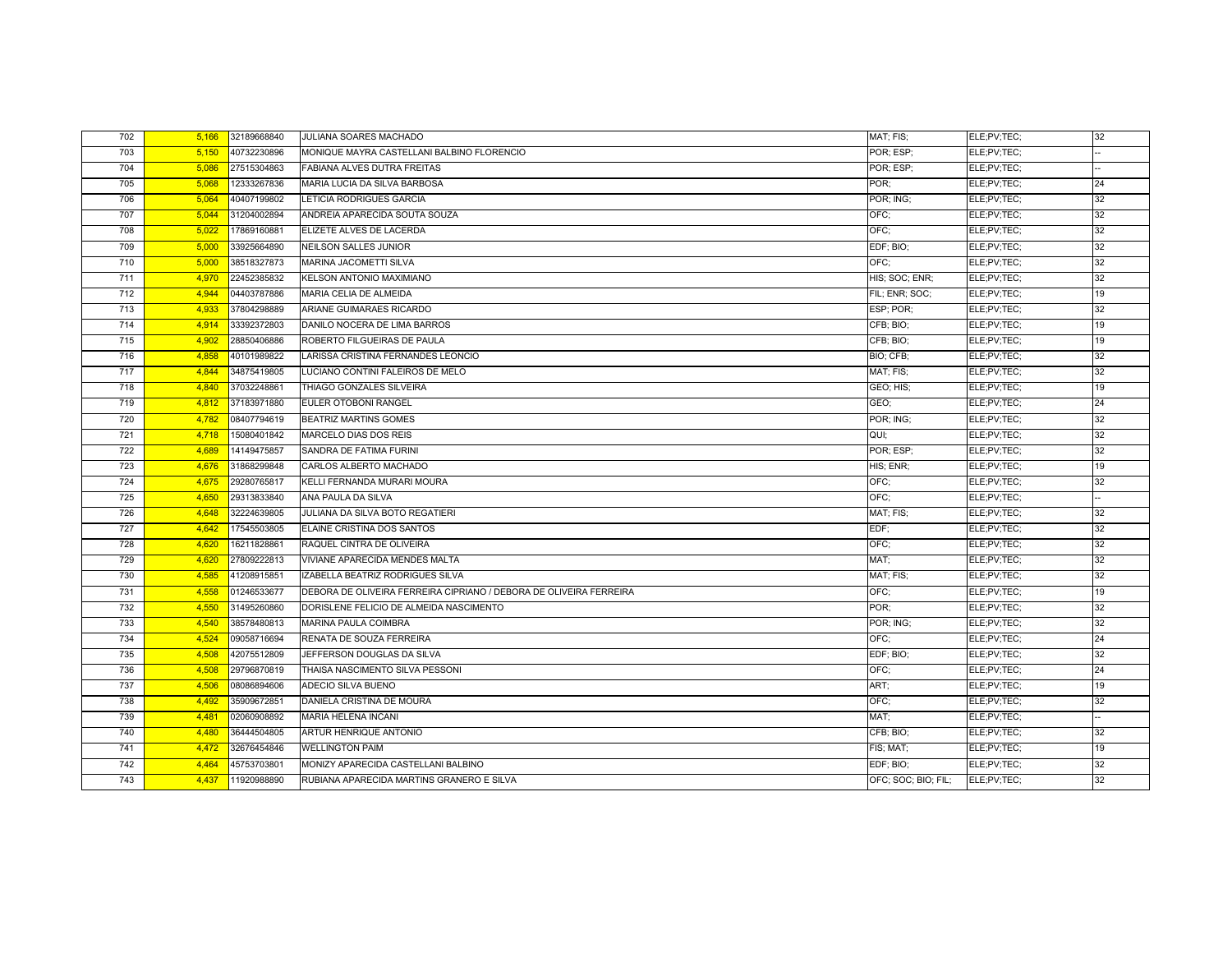| 744 | 4,430 | 31142114880 | ELIS EURIPIDA MOREIRA RODRIGUES                    | OFC:                | ELE;PV;TEC; | 32 |
|-----|-------|-------------|----------------------------------------------------|---------------------|-------------|----|
| 745 | 4,428 | 14456544821 | ROSEMEIRE RODRIGUES FANAN                          | OFC;                | ELE;PV;TEC; | 32 |
| 746 | 4,412 | 37167269824 | RAFAEL HENRIQUE DA SILVA                           | HIS; SOC; ENR;      | ELE;PV;TEC; | 32 |
| 747 | 4,396 | 43771685842 | ELIS FERREIRA CARDOSO                              | POR; ESP;           | ELE;PV;TEC; | 32 |
| 748 | 4,394 | 16219313828 | DENISE MARIA DE MENDONCA AMATTO                    | POR:                | ELE;PV;TEC; | 32 |
| 749 | 4,336 | 34140624884 | BRUNA SOARES SEBASTIAO PONCE MOREIRA               | POR; ESP;           | ELE;PV;TEC; | 32 |
| 750 | 4,308 | 14149637857 | DEBORA APARECIDA DE SOUSA MARTINS                  | EDF:                | ELE;PV;TEC; | 32 |
| 751 | 4,298 | 34802394802 | GUSTAVO EURIPEDES TOMAZ NASCIMENTO                 | POR; ESP;           | ELE;PV;TEC; | 32 |
| 752 | 4,298 | 33921018854 | CAMILA CRISTIANE PIMENTA                           | MAT; FIS;           | ELE;PV;TEC; | 19 |
| 753 | 4,262 | 30692579842 | AMANDA CRISTINA PESSONI                            | OFC: FIL:           | ELE;PV;TEC; | 32 |
| 754 | 4,232 | 33048939890 | BETHANIA VIEIRA CAVALHEIRO                         | CFB; BIO;           | ELE;PV;TEC; | 19 |
| 755 | 4,186 | 37515579897 | LAISA MARIA BERNARDES                              | POR; ING;           | ELE;PV;TEC; | 32 |
| 756 | 4,158 | 22279399822 | MILENE DERMINIO MARCULA                            | POR:                | ELE;PV;TEC; | 32 |
| 757 | 4,108 | 30435879871 | ANDREA CRISTINA ALVES MENDES                       | OFC:                | ELE;PV;TEC; | 19 |
| 758 | 4,102 | 22451909803 | ALEXANDRE HENRIQUE MENDES                          | EDF:                | ELE;PV;TEC; | 24 |
| 759 | 4,084 | 28209819844 | GRACIELA REZENDE NASCIMENTO                        | OFC:                | ELE;PV;TEC; | 32 |
| 760 | 4,064 | 29710000870 | <b>BRUNO CESAR BASTIANINI NERONI</b>               | CFB; BIO;           | ELE;PV;TEC; | 19 |
| 761 | 4,038 | 34070531858 | SHEILA RAQUEL PEREIRA                              | EDF:                | ELE;PV;TEC; | 32 |
| 762 | 4,006 | 04448325644 | JULIANA APARECIDA DIAS                             | OFC;                | ELE;PV;TEC; | 32 |
| 763 | 4,000 | 29483853850 | CLAUDIA ADALGISA EZEQUIEL NORONHA BERALDO DE SOUZA | OFC:                | ELE;PV;TEC; | 19 |
| 764 | 4,000 | 36548331877 | MARCELA COSTA DOS SANTOS                           | OFC:                | ELE;PV;TEC; | 24 |
| 765 | 4,000 | 37593114821 | AMANDA MARANHA MOREIRA                             | OFC:                | ELE;PV;TEC; | 32 |
| 766 | 4,000 | 15218516899 | MARGARETHE DE ARAUJO DE MELO SOUZA                 | OFC;                | ELE;PV;TEC; | 32 |
| 767 | 4,000 | 31235470865 | KEILA CRISTINA DE FREITAS PERES                    | OFC:                | ELE;PV;TEC; | 19 |
| 768 | 4,000 | 38918472897 | KAREN RAFAELA VASCONCELOS RODRIGUES ALVES          | OFC:                | ELE;PV;TEC; | 32 |
| 769 | 4,000 | 37801869850 | <b>THAMARA ALVES SILVA</b>                         | OFC;                | ELE;PV;TEC; | 32 |
| 770 | 4,000 | 43762605840 | ANA CLARA ASCENCIO / ANA                           | OFC:                | ELE;PV;TEC; | 32 |
| 771 | 3.988 | 34757786883 | <b>JULIANO APARECIDO ELIAS</b>                     | HIS; FIL; ENR; GEO; | ELE;PV;TEC; | 32 |
| 772 | 3,976 | 04025054841 | ROSANGELA GIMENES TEIXEIRA                         | MAT; BIO; CFB; FIS; | ELE;PV;TEC; | 32 |
| 773 | 3,950 | 28883694864 | <b>ISABEL CRISTINA FIFOLATO SILVA</b>              | OFC: SOC:           | ELE;PV;TEC; | 32 |
| 774 | 3,950 | 10910361878 | VANESSA BORTOLATO TEIXEIRA DA SILVA                | POR; ING;           | ELE;PV;TEC; | 32 |
| 775 | 3,890 | 31181718805 | PATRICIA BORGES DOS SANTOS                         | OFC:                | ELE;PV;TEC; | 32 |
| 776 | 3,804 | 33580615823 | DENISE HELENA DIAS ALVES                           | OFC:                | ELE;PV;TEC; | 32 |
| 777 | 3,802 | 33297809833 | ADRIANO DE OLIVEIRA CRISOSTONO                     | ART;                | ELE;PV;TEC; | 19 |
| 778 | 3,780 | 08943456808 | <b>LEA CRISTINA BRAGA</b>                          | MAT:                | ELE;PV;TEC; | 32 |
| 779 | 3,736 | 03705893602 | <b>WILLIAN COSTA SILVERIO</b>                      | MAT; FIS;           | ELE;PV;TEC; | 32 |
| 780 | 3,708 | 29959979873 | CAROLINE GOMES LESPINASSE                          | EDF:                | ELE;PV;TEC; | 32 |
| 781 | 3,692 | 35313883801 | THALLES HENRIQUE RODRIGUES BALBINO                 | POR; ING;           | ELE;PV;TEC; | 32 |
| 782 | 3,668 | 26865209818 | DANIELA APARECIDA LOURENCO SILVA                   | OFC:                | ELE;PV;TEC; | 32 |
| 783 | 3,654 | 37811379880 | CAMILA CAROLINE LIMA DE OLIVEIRA                   | HIS; SOC; ENR;      | ELE;PV;TEC; |    |
| 784 | 3,654 | 22419200888 | LUCIANA DE LIMA ABRAO                              | POR; ESP;           | ELE;PV;TEC; | 24 |
| 785 | 3,639 | 15080001828 | JACQUELINE APARECIDA SORROCHE BEZERRA              | OFC;                | ELE;PV;TEC; | 32 |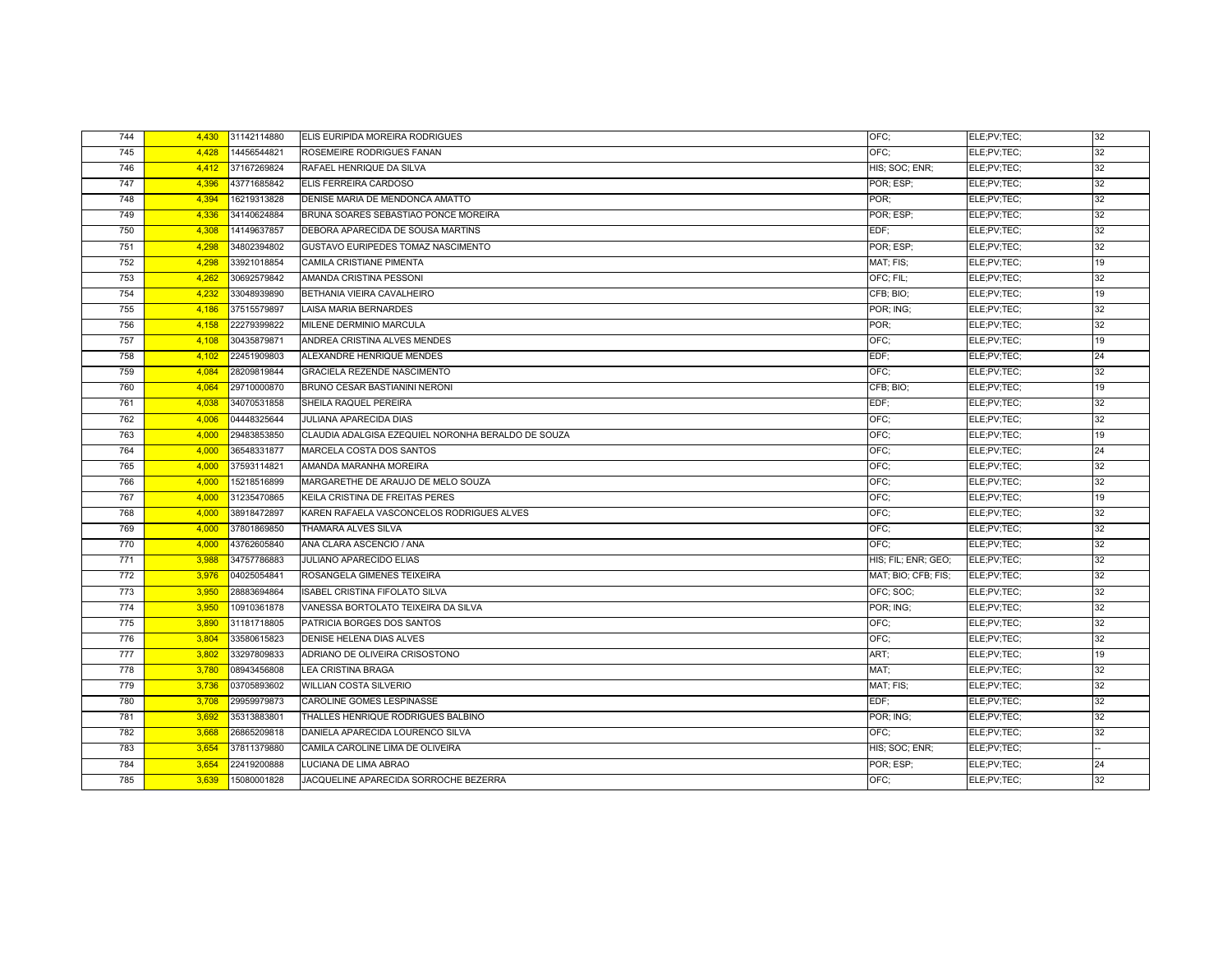| 786 | 3,634 | 31716000807 | ADRIELLI MARITAN GONCALVES TEIXEIRA            | OFC:                                    | ELE;PV;TEC; | 24 |
|-----|-------|-------------|------------------------------------------------|-----------------------------------------|-------------|----|
| 787 | 3,609 | 34635423824 | <b>CINTIA DE QUEIROZ</b>                       | OFC:                                    | ELE;PV;TEC; | 32 |
| 788 | 3,604 | 28416305870 | KARINA TELES GOMES DE OLIVEIRA                 | OFC;                                    | ELE;PV;TEC; | 24 |
| 789 | 3,598 | 15085796870 | LUZILENE APARECIDA PIMENTA FERREIRA            | OFC;                                    | ELE;PV;TEC; | 32 |
| 790 | 3,564 | 29405925865 | <b>JOAO LIMA FILHO</b>                         | EDF; BIO; CFB;                          | ELE;PV;TEC; | 24 |
| 791 | 3,556 | 36844067836 | FELIPE HENRIQUE DA SILVA                       | GEO; HIS;                               | ELE;PV;TEC; | 32 |
| 792 | 3,506 | 26874579819 | CLAUDIA FALEIROS GUILHERME TOME                | MAT;                                    | ELE;PV;TEC; | 32 |
| 793 | 3,498 | 29220509806 | MARCELO BATISTA DO CARMO                       | MAT; FIS;                               | ELE;PV;TEC; | 32 |
| 794 | 3,486 | 41163576859 | <b>FLAVIA LAURA COMASSIO</b>                   | GEO; HIS;                               | ELE;PV;TEC; | 32 |
| 795 | 3,468 | 22970280833 | DEBORAH KELLY SALOMAO                          | HIS; ENR;                               | ELE;PV;TEC; | 32 |
| 796 | 3,466 | 20146867858 | DANIELLE DA CUNHA ROSA                         | ART:                                    | ELE;PV;TEC; | 32 |
| 797 | 3.465 | 42298441820 | LEONARDO ANTONIO ROSA                          | HIS; SOC; ENR;                          | ELE;PV;TEC; | 19 |
| 798 | 3,444 | 43388421803 | RAMON MATOS MAZETO                             | HIS; SOC;                               | ELE;PV;TEC; | 24 |
| 799 | 3,430 | 23202714813 | FRANCISLAINE GUEDES DE RESENDE                 | OFC:                                    | ELE;PV;TEC; | 32 |
| 800 | 3,430 | 40884360830 | VANESSA MAGALHAES SPIRLANDELLI                 | HIS; SOC; ENR;                          | ELE;PV;TEC; | 32 |
| 801 | 3,413 | 02632663890 | <b>TANIA MARCIA VIEIRA</b>                     | ART;                                    | ELE;PV;TEC; | 32 |
| 802 | 3,405 | 22497549850 | MARGARETE FAUSTINA PEREIRA SOUZA               | POR:                                    | ELE;PV;TEC; | 32 |
| 803 | 3,396 | 29176379604 | NILMA APARECIDA FERNANDES                      | POR; ING;                               | ELE;PV;TEC; | 32 |
| 804 | 3,384 | 28314882810 | <b>JULIANA CAMPOS CHAVES</b>                   | OFC:                                    |             | 32 |
| 805 | 3,374 | 27430236863 | FABIANA APARECIDO LAFALCE                      | HIS; SOC; ENR;                          |             |    |
| 806 | 3,382 | 33735847870 | FERNANDA APARECIDA PEREIRA DA SILVA / FERNANDA | OFC:                                    | ELE;PV;TEC; | 32 |
| 807 | 3,318 | 41839395850 | MARIA LAURA DE ANDRADE GARCIA                  | OFC:                                    | ELE;PV;TEC; | 19 |
| 808 | 3,302 | 41810124840 | LETÍCIA MONTIER DA SILVA ASSUNÇÃO              | OFC:                                    | ELE;PV;TEC; | 32 |
| 809 | 3,220 | 10386821690 | FLAVIANA DE LIMA BEDO                          | OFC:                                    | ELE;PV;TEC; | 24 |
| 810 | 3,164 | 38915899806 | <b>EVELIN MATEUS</b>                           | EDF; BIO;                               | ELE;PV;TEC; | 24 |
| 811 | 3,158 | 32563456894 | <b>THAISA PUCCI LIMA</b>                       | QUI; FIS; MAT;                          | ELE;PV;TEC; | 24 |
| 812 | 3,150 | 38507786812 | AMANDA MARQUES CINTRA                          | CFB; BIO;                               | ELE;PV;TEC; |    |
| 813 | 3,148 | 41474022839 | PATRICK TEOFILO DE FREITAS                     | EDF; BIO;                               | ELE;PV;TEC; | 19 |
| 814 | 3,132 | 33598110898 | JULIANA APARECIDA JACINTO OLIVEIRA             | OFC:                                    | ELE;PV;TEC; | 32 |
| 815 | 3,105 | 36970540820 | DAIANE CRISTINA PATROCINIO DE MORAIS PEREIRA   | EDF:                                    | ELE;PV;TEC; | 32 |
| 816 | 3,080 | 39782870803 | PEDRO GUIMARAES FACIROLI                       | SOC; FIL; ENR; GEO; ELE;PV;TEC;<br>HIS: |             | 32 |
| 817 | 3,062 | 22500989801 | MICHELI NOGUEIRA MATHIAS                       | OFC; SOC;                               | ELE;PV;TEC; |    |
| 818 | 3,036 | 33093965845 | CARMEN CECILIA CHEREGUINI COELHO               | OFC:                                    | ELE;PV;TEC; | 32 |
| 819 | 3,032 | 35685726805 | ALCINA APARECIDA DE SOUZA RODRIGUES            | OFC:                                    | ELE;PV;TEC; | 32 |
| 820 | 3,030 | 45342573840 | ANA LAURA TASSONI DA SILVA                     | OFC:                                    | ELE;PV;TEC; | 32 |
| 821 | 3,022 | 26875875837 | ELISANDRA MARIA ALMEIDA DE OLIVEIRA            | OFC:                                    | ELE;PV;TEC; | 24 |
| 822 | 3,006 | 30449633896 | JOYCE JOELMA DA SILVA SOUZA                    | OFC;                                    | ELE;PV;TEC; | 32 |
| 823 | 3,000 | 38320229880 | THULIO DE OLIVEIRA ROGÉRIO                     | OFC;                                    | ELE;PV;TEC; | 32 |
| 824 | 2,996 | 39414257810 | FELIPE RIBEIRO CAMARGO                         | POR; ING;                               | ELE;PV;TEC; | 32 |
| 825 | 2,982 | 30623469812 | KENIA GILMARA GABRIEL                          | HIS; SOC; FIL; ENR;<br>GEO;             |             | 32 |
| 826 | 2,982 | 43181348813 | LETICIA OLIVEIRA SILVA                         | POR:                                    | ELE;PV;TEC; | 32 |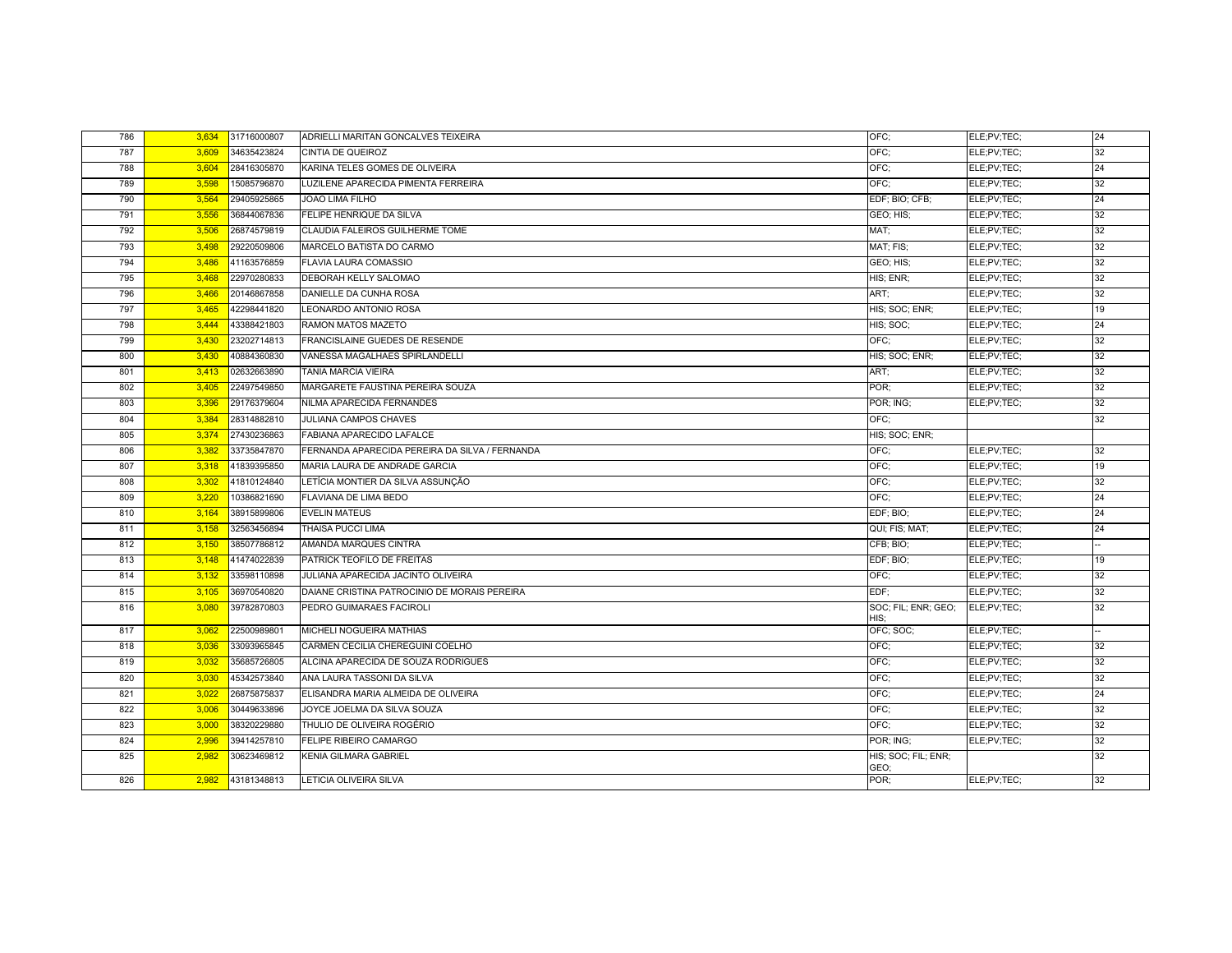| 827 | 2,980 | 31540141870 | JULIANA ALVES GONCALVES                   | POR:                | ELE;PV;TEC; | 32 |
|-----|-------|-------------|-------------------------------------------|---------------------|-------------|----|
| 828 | 2,968 | 44324852804 | RAFAEL FABIANO SILVA                      | HIS; FIL; ENR;      | ELE;PV;TEC; | 24 |
| 829 | 2,962 | 37127567808 | REJANE APARECIDA DA SILVA                 | POR:                | ELE;PV;TEC; | 32 |
| 830 | 2,954 | 39262322852 | LIDIANE GOMES COSTA SANTOS                | OFC:                | ELE;PV;TEC; | 32 |
| 831 | 2,940 | 37535329837 | ANDRÉ GARCIA                              | GEO:                | ELE;PV;TEC; | 32 |
| 832 | 2,876 | 37708069807 | ALLISON KLEBER DE OLIVEIRA                | GEO;                | ELE;PV;TEC; | 24 |
| 833 | 2,870 | 23086365803 | KARINE MIGLIORINI FARIAS                  | EDF; BIO;           | ELE;PV;TEC; | 32 |
| 834 | 2,820 | 11244501816 | MARLI APARECIDA DE SOUZA                  | MAT; CFB; FIS;      | ELE;PV;TEC; | 19 |
| 835 | 2,772 | 13529354813 | SILVIA HELENA PIMENTA                     | OFC:                | ELE:PV:TEC: | 32 |
| 836 | 2,744 | 36191501846 | CARINE PIRES STEPHANI PIMENTA             | MAT:                |             | 32 |
| 837 | 2,744 | 43720416836 | GABRIELA ADRIAO DOS SANTOS                | POR: ESP:           | ELE;PV;TEC; | 32 |
| 838 | 2,744 | 13859835823 | <b>KENIA MARA VALERINI</b>                | HIS: SOC: ENR:      | ELE:PV:TEC: | 24 |
| 839 | 2,738 | 41474022839 | PATRICK TEOFILO DE FREITAS                | EDF; BIO;           | ELE;PV;TEC; |    |
| 840 | 2,726 | 38518318882 | KAREN FERNANDA SILVA                      | OFC;                | ELE;PV;TEC; | 19 |
| 841 | 2,693 | 19630802899 | <b>JULIANA MEIRE MOREIRA</b>              | POR;                | ELE;PV;TEC; | 32 |
| 842 | 2,690 | 14554167895 | MARISTELA CANDIDA DA SILVA                | POR:                | ELE;PV;TEC; | 24 |
| 843 | 2,646 | 43139979894 | <b>BIANCA FALEIROS DA SILVA</b>           | ESP; POR;           | ELE;PV;TEC; | 32 |
| 844 | 2,632 | 22365468829 | TANIA APARECIDA FACIROLI DA SILVA         | GEO; HIS; SOC; FIL; | ELE;PV;TEC; | 32 |
| 845 | 2,610 | 39778585806 | GUILHERME REIS OLIVEIRA LIMA              | EDF;                | ELE;PV;TEC; | 32 |
| 846 | 2,590 | 39572142895 | MAURO SERGIO DE ALMEIDA JUNIOR            | POR;                | ELE;PV;TEC; |    |
| 847 | 2,582 | 33372885880 | VANESSA CARITA FREIRE GOMES DO NASCIMENTO | EDF; BIO;           | ELE;PV;TEC; | 19 |
| 848 | 2,576 | 43727078863 | SAMUEL STEFANI PRADO                      | MAT; FIS;           | ELE;PV;TEC; | 32 |
| 849 | 2,562 | 25118311802 | ORIVALDO DA SILVA SANTOS                  | POR; ING;           | ELE;PV;TEC; | 32 |
| 850 | 2,562 | 42892901839 | CAMILA DE SOUSA MARQUES / CAMILA          | POR; ESP;           | ELE;PV;TEC; | 32 |
| 851 | 2,520 | 31423696867 | DOUGLAS MOREIRA COSTA                     | EDF:                | ELE;PV;TEC; | 32 |
| 852 | 2,520 | 13231781809 | LUCIMAR RANUZZI DA SILVA CARDOSO MATOS    | HIS; SOC; ENR;      | ELE;PV;TEC; | 32 |
| 853 | 2,520 | 33243469830 | ANA PAULA REZENDE DE ARAUJO GONÇALVES     | EDF; BIO;           | ELE;PV;TEC; | 32 |
| 854 | 2,506 | 40881511862 | MAURICIO DONIZETE SANTOS MURTA SILVA      | ART;                | ELE;PV;TEC; | 32 |
| 855 | 2,492 | 43233273827 | <b>VINICIUS RODRIGUES</b>                 | HIS; ENR;           | ELE;PV;TEC; | 32 |
| 856 | 2,492 | 26298326863 | VANIA GARCIA GONCALVES FLORO              | OFC:                | ELE;PV;TEC; | 24 |
| 857 | 2,492 | 14209417807 | PAULO LUÍS DE MORAES / PAULO              | HIS; SOC; ENR;      | ELE;PV;TEC; | 32 |
| 858 | 2,486 | 22381556869 | KARINA BORGES BECARI REZENDE              | OFC:                | ELE;PV;TEC; | 24 |
| 859 | 2,484 | 19636500851 | <b>GISLAINE CRISTINA DA SILVA</b>         | POR: ESP:           | ELE;PV;TEC; | 32 |
| 860 | 2,478 | 31047850826 | PEDRO ANANIAS LOPES SILVA / NÃO TEM       | POR; ING;           | ELE;PV;TEC; | 32 |
| 861 | 2,470 | 13231579805 | <b>JACQUELINE MELETI</b>                  | ART;                | ELE;PV;TEC; | 32 |
| 862 | 2,468 | 24975857847 | <b>TELMA CRISTINA MURARI</b>              | OFC;                | ELE;PV;TEC; | 19 |
| 863 | 2,462 | 31201909856 | WILLIAN DONIZETE DE SOUZA                 | POR;                | ELE;PV;TEC; | 32 |
| 864 | 2,462 | 36239339881 | ARIANE DE CASSIA SANTOS RODRIGUES SILVA   | OFC:                | ELE;PV;TEC; | 24 |
| 865 | 2.450 | 22836740850 | RENATO DE MELO GONZAGA                    | EDF; BIO;           | ELE;PV;TEC; |    |
| 866 | 2,410 | 22590067879 | ANA FLAVIA VILELA BARBOSA BRAZ            | BIO; CFB;           | ELE;PV;TEC; | 32 |
| 867 | 2,394 | 35178444892 | RODRIGO ROGERIO                           | GEO; HIS;           | ELE;PV;TEC; | 32 |
| 868 | 2,349 | 20056535864 | KENIA MARA GONCALVES MENDES COSTA         | BIO; CFB;           | ELE;PV;TEC; | 32 |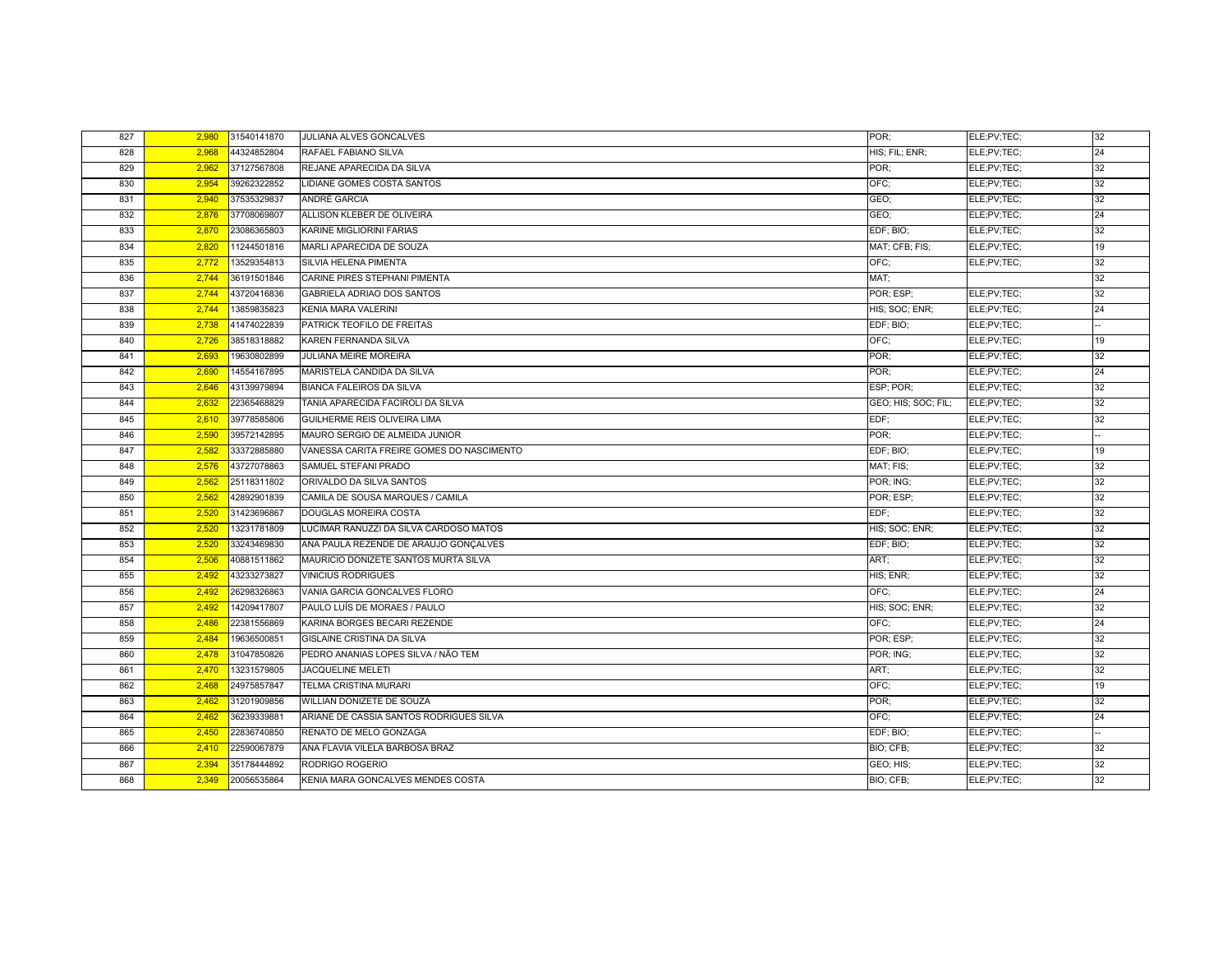| 869 | 2,322 | 15386045822 | JULIANA SILVA ROCHA SIQUEIRA                                         | OFC;                | ELE;PV;TEC; | 24 |
|-----|-------|-------------|----------------------------------------------------------------------|---------------------|-------------|----|
| 870 | 2,318 | 29405925865 | JOAO LIMA FILHO                                                      | EDF; BIO;           | ELE;PV;TEC; | 32 |
| 871 | 2,318 | 40453205801 | ELISA APARECIDA CASTRO                                               | MAT; FIS;           | ELE;PV;TEC; | 32 |
| 872 | 2,306 | 28562158828 | FLAVIA VELUCI RODRIGUES VELOSO                                       | OFC:                | ELE;PV;TEC; |    |
| 873 | 2,276 | 39661694877 | LUKE RODRIGUES FERREIRA DE MENEZES / LUKE                            | HIS; SOC; ENR;      | ELE;PV;TEC; |    |
| 874 | 2.268 | 33182749846 | MARIANA PEREIRA NOCERA ALVES MACHADO / MARIANA NOCERA                | HIS: FIL: ENR: GEO: | ELE;PV;TEC; | 32 |
| 875 | 2,254 | 21330231864 | DEBORA GUILHERME DE OLIVEIRA                                         | MAT; FIS;           | ELE;PV;TEC; | 32 |
| 876 | 2,250 | 22213567808 | CLAUDIA ELAINE PEREIRA DA SILVA                                      | MAT;                | ELE;PV;TEC; | 32 |
| 877 | 2,236 | 02189641888 | DAVID ALVES CARDOSO                                                  | OFC:                | ELE;PV;TEC; | 19 |
| 878 | 2,226 | 40944299806 | AMANDA DE OLIVEIRA SANTOS                                            | POR; ING;           | ELE;PV;TEC; | 32 |
| 879 | 2,218 | 34331631893 | ELISANGELA GOMES DE FREITAS                                          | OFC:                | ELE;PV;TEC; | 24 |
| 880 | 2.198 | 22201102813 | EDERSON CARLOS DE MORAES                                             | EDF; BIO;           | ELE;PV;TEC; | 32 |
| 881 | 2,162 | 39897671862 | PAMELA GONCALVES DE MELO NASCIMENTO / PAMELA DE MELO NASCIMENTO WIRZ | OFC:                | ELE;PV;TEC; | 24 |
| 882 | 2,160 | 13529354813 | SILVIA HELENA PIMENTA                                                | OFC;                | ELE;PV;TEC; | 24 |
| 883 | 2,132 | 44549124830 | LUCAS DURAES DE OLIVEIRA                                             | HIS; SOC;           | ELE;PV;TEC; | 24 |
| 884 | 2,114 | 23517027863 | LETICIA FERREIRA DA SILVA                                            | BIO; CFB;           |             |    |
| 885 | 2,092 | 40395694825 | ANA GABRIELA MORENO                                                  | OFC;                | ELE;PV;TEC; | 19 |
| 886 | 2,088 | 40014094886 | <b>CAIRO VILELA</b>                                                  | HIS; SOC; FIL; ENR; | ELE;PV;TEC; | 24 |
| 887 | 2,086 | 39988444818 | MARCELA COPPOLA CHRISPINIANO HILARIO                                 | POR; ING;           | ELE;PV;TEC; | 19 |
| 888 | 2,086 | 11245253867 | ADILSON MIGUEL DA SILVA                                              | ING; POR;           | ELE;PV;TEC; | 19 |
| 889 | 2,086 | 38821485862 | JESSICA CAROLINE APARECIDA DE AGUIAR                                 | POR; ESP;           | ELE;PV;TEC; | 32 |
| 890 | 2,086 | 46577547858 | JOÃO PEDRO FERNANDES                                                 | MAT; FIS;           | ELE;PV;TEC; | 32 |
| 891 | 2,084 | 37336199860 | <b>ITALO FERNANDES</b>                                               | OFC:                | ELE;PV;TEC; | 19 |
| 892 | 2,064 | 11823052886 | EVANLUCE FERRARI SUZUMURA FERREIRA SILVA                             | ING; POR;           | ELE;PV;TEC; | 19 |
| 893 | 2,064 | 19631966860 | ANA EMILIA MENEZES                                                   | OFC:                | ELE;PV;TEC; | 32 |
| 894 | 2,061 | 04241664881 | ROSINEIDE JOSE DE MENEZES GRANZOTTI                                  | OFC:                | ELE;PV;TEC; | 19 |
| 895 | 2,058 | 40795127839 | ELLEN CRISTINA MENDES                                                | POR: ESP:           | ELE;PV;TEC; | 32 |
| 896 | 2,058 | 45258321851 | <b>GABRIELA GOMES SILVA</b>                                          | MAT:                | ELE;PV;TEC; | 32 |
| 897 | 2,049 | 24031690304 | RONERIO JOSE RIBEIRO DE SOUSA                                        | POR:                | ELE;PV;TEC; | 24 |
| 898 | 2,044 | 32881492819 | RENATA TATIANE RODRIGUES MORAIS BATISTA                              | OFC:                |             | 32 |
| 899 | 2,034 | 34876817812 | ANA FLAVIA GRANADO                                                   | OFC:                | ELE;PV;TEC; | 19 |
| 900 | 2,026 | 28115261882 | LILIAN REGINA DO PRADO SANTOS GABRIEL / LILIAN                       | OFC;                | ELE;PV;TEC; | 32 |
| 901 | 2,020 | 05215443602 | SCHEILA DE OLIVEIRA BENEDICTO                                        | OFC;                | ELE;PV;TEC; | 32 |
| 902 | 2,016 | 45381438800 | SABRINA RODRIGUES ANDRADE                                            | POR; ESP;           | ELE;PV;TEC; | 32 |
| 903 | 2,016 | 43693025878 | <b>FERNANDA ALVES BORGES</b>                                         | POR: ESP:           | ELE;PV;TEC; | 32 |
| 904 | 2,000 | 18656252801 | ELISANGELA MARIA DE FARIA SILVEIRA                                   | OFC; FIL;           | ELE;PV;TEC; | 32 |
| 905 | 2,000 | 27911307806 | RAQUEL APARECIDA FERREIRA ALVES / ALVES                              | OFC:                | ELE;PV;TEC; | 32 |
| 906 | 2,000 | 09093678680 | KALINNE MARIA GUIMARAES ALVES                                        | OFC:                | ELE;PV;TEC; | 32 |
| 907 | 2,000 | 06649575879 | ELIANE SILVA FERREIRA                                                | OFC:                | ELE;PV;TEC; | 19 |
| 908 | 2,000 | 15629982850 | ERCY DE FATIMA BORGES SILVA                                          | OFC:                | ELE;PV;TEC; | 32 |
| 909 | 2,000 | 67358144368 | WLADIA SILVA DE CASTRO                                               | OFC:                | ELE;PV;TEC; | 24 |
| 910 | 2,000 | 18106096823 | CRISTIANE DOS SANTOS SILVA GONZALEZ                                  | OFC:                | ELE;PV;TEC; | 32 |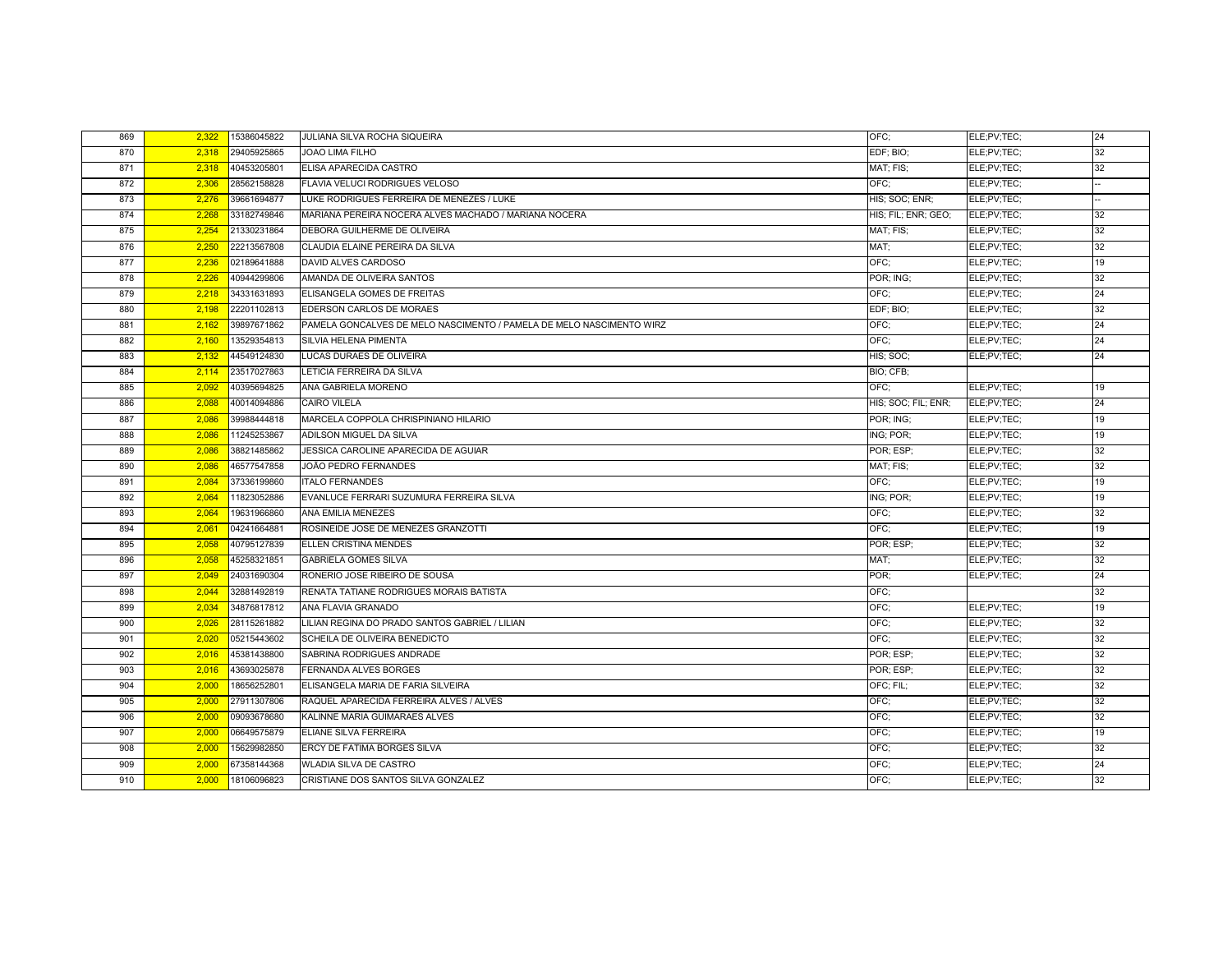| 911 | 2,000 | 25990425856 | ALESSANDRA CRISTINA MOSCARDINI CARVALHO    | HIS:                | ELE;PV;TEC; | 32 |
|-----|-------|-------------|--------------------------------------------|---------------------|-------------|----|
| 912 | 2,000 | 27463436810 | JAINE LOURDES CARVALHO                     | MAT; FIS;           | ELE;PV;TEC; | 32 |
| 913 | 2,000 | 21861394802 | EDILENE FERREIRA MIRON MALTA               | OFC:                | ELE;PV;TEC; | 32 |
| 914 | 2,000 | 31853861839 | ANA CAROLINA DA SILVA SA                   | OFC;                | ELE;PV;TEC; | 24 |
| 915 | 2,000 | 31581076860 | ANA CAROLINA FERNANDES ALVES CABRAL        | OFC:                | ELE;PV;TEC; | 24 |
| 916 | 2,000 | 34825085857 | MICHELLE RODRIGUES COSTA ALMEIDA           | OFC; SOC;           | ELE;PV;TEC; | 32 |
| 917 | 2,000 | 29354395899 | ELAINE APARECIDA GLEGORIO                  | HIS; SOC; ENR;      | ELE;PV;TEC; | 19 |
| 918 | 2,000 | 31439844810 | GISLAINE EMERENTINA DE JESUS RIBEIRO       | OFC:                | ELE;PV;TEC; | 32 |
| 919 | 2,000 | 34978960800 | CRISTIANE DO NASCIMENTO BORGES             | MAT; FIS;           | ELE;PV;TEC; | 32 |
| 920 | 2,000 | 36925474806 | MAYSA CRISTINA FELICIANO FERREIRA          | OFC:                | ELE;PV;TEC; | 32 |
| 921 | 2,000 | 39794819808 | EDILAINE BATISTA LARA DO CARMO             | OFC:                | ELE;PV;TEC; | 32 |
| 922 | 2,000 | 40300740816 | MARINA DRASZEVSKI GOMES                    | OFC:                | ELE;PV;TEC; | 32 |
| 923 | 2,000 | 39362227894 | DAIANE MENDES CARVALHO MARTINS             | MAT:                | ELE;PV;TEC; | 32 |
| 924 | 2,000 | 39592230803 | AMANDA APARECIDA RODRIGUES RIBEIRO         | ART;                | ELE;PV;TEC; | 32 |
| 925 | 2,000 | 07668347860 | <b>VIVIANE KAZAN</b>                       | MAT; QUI; CFB; FIS; | ELE:PV:TEC: | 19 |
| 926 | 2,000 | 11287895824 | MARCIO AUGUSTO DA SILVA                    | FIL: ENR: SOC:      | ELE;PV;TEC; | 19 |
| 927 | 2,000 | 18104669893 | CLAUDIA APARECIDA DE MORAIS MARTINS        | OFC:                | ELE;PV;TEC; | 24 |
| 928 | 2,000 | 85260460634 | <b>MARCELINA MARTINS GOMES</b>             | OFC:                | ELE;PV;TEC; | 24 |
| 929 | 2,000 | 15787645804 | ANA CRISTINA SILVA FIGUEIREDO IARA         | OFC: FIL:           | ELE;PV;TEC; | 32 |
| 930 | 2,000 | 15630562835 | CLAUDIA APARECIDA REIS BORGES              | OFC:                | ELE;PV;TEC; | 32 |
| 931 | 2,000 | 26194509856 | ALESSANDRA ZOCA AMATO OLIVEIRA             | OFC:                | ELE;PV;TEC; | 24 |
| 932 | 2,000 | 16994826830 | <b>MARCIA BARBOSA</b>                      | OFC:                | ELE;PV;TEC; | 24 |
| 933 | 2,000 | 18329976858 | SAMUEL EURIPEDES JUSTINO                   | GEO;                | ELE;PV;TEC; | 32 |
| 934 | 2,000 | 21669489876 | JULIANA CRISTINA DE OLIVEIRA GARCIA        | OFC:                | ELE:PV:TEC: | 32 |
| 935 | 2,000 | 28751536846 | EUNICE JACO DO NASCIMENTO FERREIRA         | OFC;                | ELE;PV;TEC; | 32 |
| 936 | 2,000 | 22145561846 | MARCIA VANUSA COSTA RODRIGUES              | OFC:                |             | 32 |
| 937 | 2,000 | 29272435811 | ANGELA DA SILVA LOPES                      | OFC:                | ELE;PV;TEC; | 32 |
| 938 | 2,000 | 31606496875 | <b>BRUNO VINICIUS RODRIGUES</b>            | GEO; HIS;           | ELE;PV;TEC; | 32 |
| 939 | 2,000 | 22486862854 | ESDRAS JUNIOR DE SOUZA                     | BIO; CFB;           | ELE;PV;TEC; | 19 |
| 940 | 2,000 | 22963386826 | LILIAN CELIA DE SOUZA                      | EDF:                | ELE;PV;TEC; | 32 |
| 941 | 2,000 | 36880452892 | LIDIANE APARECIDA DA SILVA                 | OFC:                | ELE;PV;TEC; | 32 |
| 942 | 2,000 | 37857161845 | BRUNO BATISTA DO CARMO                     | MAT; LIB; FIS;      | ELE;PV;TEC; | 32 |
| 943 | 2,000 | 37654137800 | <b>BRUNA CASTALGINI DE SOUZA</b>           | EDF: BIO:           | ELE;PV;TEC; | 32 |
| 944 | 2,000 | 09533066660 | SHEILA CINTRA DO PRADO                     | MAT; FIS;           | ELE;PV;TEC; | 19 |
| 945 | 2,000 | 11137292601 | <b>MARCOS VINICIUS PRAZERES</b>            | BIO; CFB;           | ELE;PV;TEC; | 32 |
| 946 | 2,000 | 45047369854 | KELLY CINTRA NEVES DA SILVA / KELLY CINTRA | OFC;                | ELE;PV;TEC; | 32 |
| 947 | 2,000 | 45576444817 | NATALIA MARIA FERREIRA                     | OFC:                | ELE;PV;TEC; | 32 |
| 948 | 1,942 | 40606398856 | <b>FELIPE PERES RODRIGUES</b>              | EDF:                |             | 19 |
| 949 | 1,942 | 35478701866 | MILENE DOS REIS PIRES CHAGAS               | OFC:                | ELE;PV;TEC; | 24 |
| 950 | 1,935 | 26104498876 | NIDIANI SILVA DE ARAUJO                    | OFC:                | ELE;PV;TEC; | 32 |
| 951 | 1,917 | 21816385867 | TATIANE APARECIDA SILVA                    | OFC:                | ELE;PV;TEC; | 32 |
| 952 | 1,872 | 21696154820 | RODRIGO APARECIDO DEMACQ                   | HIS; SOC; FIL; ENR; |             | 32 |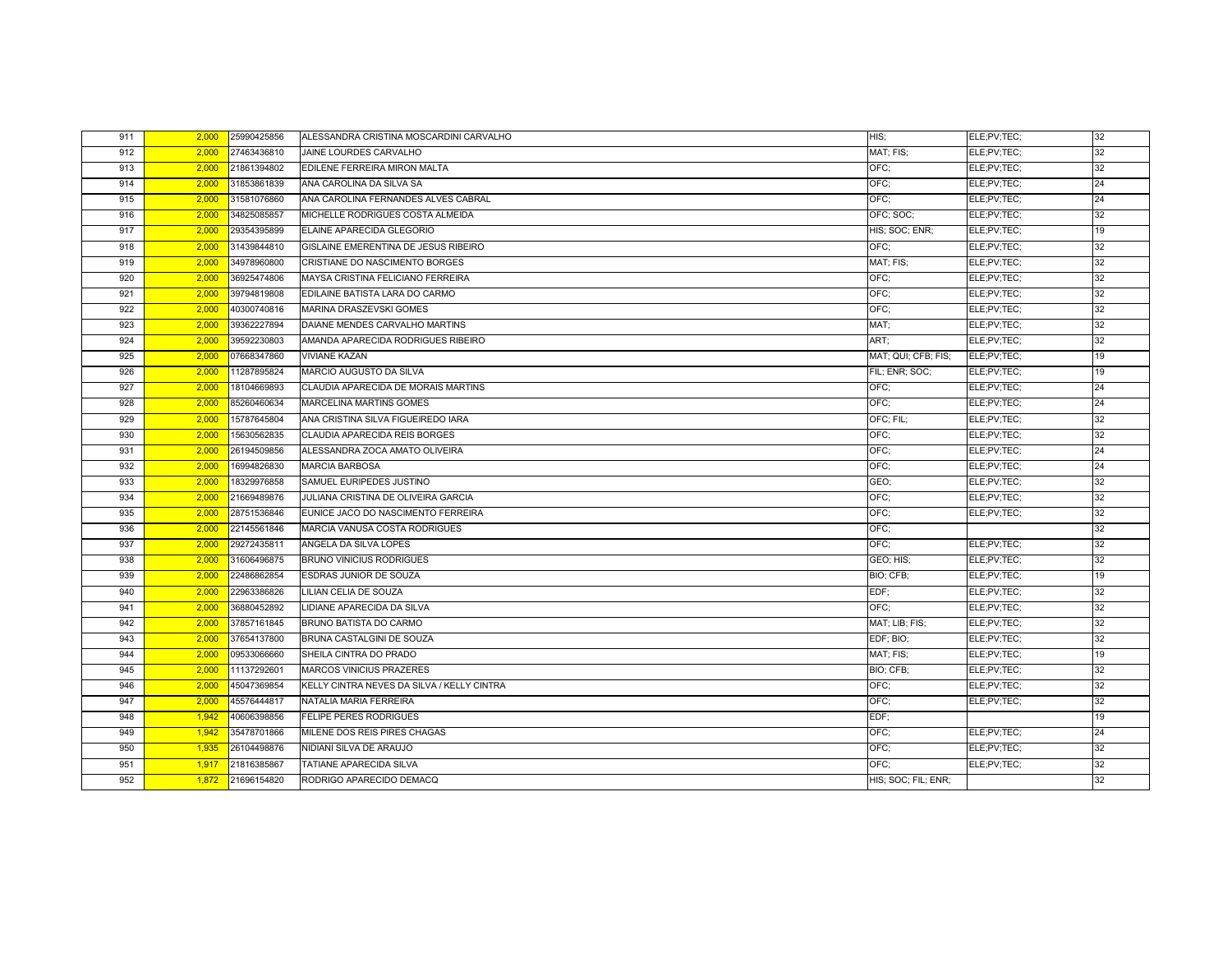| 953 | 1,848 | 46211281838 | <b>LARISSY BATISTA CINTRA</b>            | MAT:                        | ELE;PV;TEC; | 32 |
|-----|-------|-------------|------------------------------------------|-----------------------------|-------------|----|
| 954 | 1,845 | 35792764840 | DANILO TEODORO CINTRA SILVA              | EDF:                        | ELE:PV:TEC: | 32 |
| 955 | 1,834 | 43432283806 | GABRIEL JOSE VEREDIANO ELIAS             | EDF:                        |             |    |
| 956 | 1,806 | 01606672673 | THIAGO JUNIOR PEREIRA                    | EDF; BIO;                   | ELE;PV;TEC; | 32 |
| 957 | 1,806 | 42655839897 | MARIANA FERNANDES MENDES                 | POR; ING;                   |             |    |
| 958 | 1,792 | 39953532826 | TALITA DA SILVA MORAIS / TALITA          | OFC:                        | ELE;PV;TEC; | 19 |
| 959 | 1,760 | 58214178649 | MARIA MADALENA ALVES DA SILVA            | OFC:                        | ELE;PV;TEC; | 24 |
| 960 | 1,744 | 16218994899 | REGIANE LUCIA DA SILVA GONÇALVES         | OFC:                        | ELE;PV;TEC; | 32 |
| 961 | 1,708 | 39694137888 | <b>RENATA RUGGIERI</b>                   | SOC; FIL; ENR; GEO;<br>HIS; | ELE;PV;TEC; | 32 |
| 962 | 1,648 | 26689089819 | ANDERSON DUARTE MENDES                   | POR;                        | ELE;PV;TEC; | 32 |
| 963 | 1,603 | 36906529870 | FERNANDA DE SOUSA OLIVEIRA               | OFC:                        | ELE;PV;TEC; | 19 |
| 964 | 1,596 | 35562137615 | ALKIMIM BATISTA DE MOURA                 | POR:                        | ELE;PV;TEC; | 32 |
| 965 | 1,582 | 39000946832 | MARCEL AUGUSTO CARVALHO FACCIROLLI       | EDF; BIO;                   | ELE;PV;TEC; | 32 |
| 966 | 1,560 | 28271687824 | JERUSA GAMBI TEIXEIRA DA SILVA           | MAT; FIS;                   | ELE;PV;TEC; |    |
| 967 | 1,532 | 13882802804 | <b>IONICI RODRIGUES DE OLIVEIRA</b>      | GEO;                        | ELE;PV;TEC; | 32 |
| 968 | 1,526 | 20147320860 | ANA CLAUDIA DE SOUZA                     | CFB; BIO;                   | ELE;PV;TEC; | 32 |
| 969 | 1,490 | 42236900864 | MARIANA CAROLINA DE MORAIS               | CFB; BIO;                   | ELE;PV;TEC; | 32 |
| 970 | 1,484 | 44491810850 | LETICIA FERREIRA QUERINO                 | MAT:                        | ELE;PV;TEC; | 32 |
| 971 | 1,472 | 19499667806 | ALESSANDRA CRISTINA DE OLIVEIRA ABREU    | OFC:                        | ELE;PV;TEC; | 32 |
| 972 | 1,467 | 21594161852 | NELRIQUE FELIZARDO                       | OFC:                        | ELE;PV;TEC; | 32 |
| 973 | 1,460 | 77949463600 | <b>CLAUDIENE TEODORO DIAS</b>            | OFC:                        | ELE;PV;TEC; | 32 |
| 974 | 1,458 | 21732265844 | VALERIA NASCIMENTO ANDRADE               | MAT:                        | ELE;PV;TEC; | 32 |
| 975 | 1,456 | 10714741892 | CLAUDIA VALERIA SABIO SILVA              | OFC;                        | ELE;PV;TEC; | 24 |
| 976 | 1,442 | 44669195859 | HUGO ALVARES DE OLIVEIRA GOMES           |                             |             |    |
| 977 | 1,431 | 30773280898 | CLAUDIA FERNANDA PANICIO COSTA SILVA     | POR:                        |             | 32 |
| 978 | 1,430 | 12618162854 | MARIA BERNADETE LEONEL DO NASCIMENTO     | POR:                        | ELE;PV;TEC; | 32 |
| 979 | 1,414 | 42141220890 | ANDERSON FERNANDES ROSA FILHO            | MAT; FIS;                   | ELE;PV;TEC; | 32 |
| 980 | 1,408 | 09157597804 | ANA MARIA DE OLIVEIRA                    | QUI; BIO; CFB; FIS;         | ELE;PV;TEC; | 24 |
| 981 | 1,386 | 40267505825 | ANA RITA COELHO CAVALCANTE               | POR; ING;                   | ELE;PV;TEC; | 32 |
| 982 | 1,378 | 14554235807 | ROSEMARA FRANCISCA SILVA                 | OFC:                        | ELE;PV;TEC; | 19 |
| 983 | 1,372 | 32740981830 | IARA SILVIA DOMICIANO CRIVELARO          | POR; ING;                   | ELE;PV;TEC; | 19 |
| 984 | 1,368 | 32769106830 | LUCIANA APARECIDA GASCO                  | OFC:                        | ELE;PV;TEC; | 24 |
| 985 | 1,360 | 31703657896 | <b>JULIANA PUGLIESI FELICIO</b>          | OFC:                        | ELE;PV;TEC; | 32 |
| 986 | 1,344 | 30965521850 | WASHINGTON MARTINS DE SOUZA / WASHINGTON | MAT; FIS;                   | ELE;PV;TEC; | 19 |
| 987 | 1,330 | 38412830806 | KAIQUE DE LIMA SANTOS                    | MAT; FIS;                   | ELE;PV;TEC; | 24 |
| 988 | 1,324 | 24970246858 | REGINA CELIA MARIA MISSENO               | OFC; POR; SOC;              | ELE;PV;TEC; | 32 |
| 989 | 1,320 | 18653019812 | FATIMA AHMAD MERHEJ NAJM MAIA            | OFC:                        | ELE;PV;TEC; | 24 |
| 990 | 1,316 | 28833985857 | FABIANA ANACLETO DE LIMA                 | POR; ING;                   | ELE;PV;TEC; | 32 |
| 991 | 1,302 | 26771045803 | LEANDRO ANTONIO RODRIGUES                | EDF;                        | ELE;PV;TEC; | 32 |
| 992 | 1,288 | 41095225871 | TANIA IDALICE NUNES PEREIRA              | HIS; ENR;                   | ELE;PV;TEC; | 32 |
| 993 | 1,250 | 34554485854 | RAISSA IARA PEREIRA CUNHA                | GEO; HIS;                   | ELE;PV;TEC; | 24 |
| 994 | 1,248 | 30781456894 | MARCELO ALEXANDRE FERREIRA GOMES         | EDF; BIO;                   | ELE;PV;TEC; | 32 |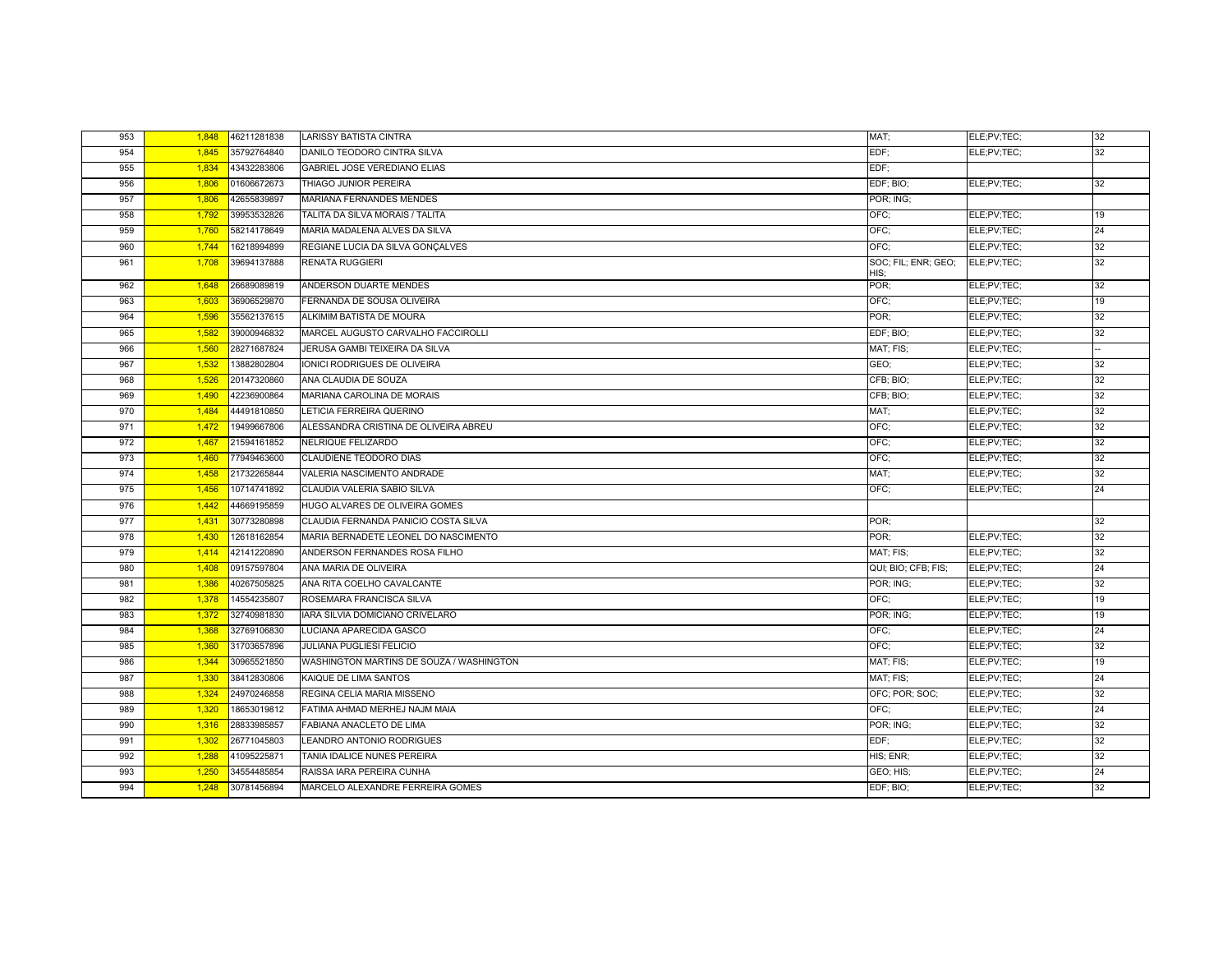| 995  | 1,246 | 18105243857 | SILVANA DA SILVA SOUZA MESSIAS                  | MAT; FIS;           | ELE;PV;TEC; | 19 |
|------|-------|-------------|-------------------------------------------------|---------------------|-------------|----|
| 996  | 1,246 | 42221164830 | LETICIA DE ARAUJO ALVES                         | POR; ESP;           | ELE;PV;TEC; | 24 |
| 997  | 1,244 | 41849829802 | <b>BRUNA ADRIELY GARCIA</b>                     | GEO; HIS; SOC; FIL; | ELE;PV;TEC; |    |
| 998  | 1,226 | 34987241854 | EDNEA PAULINO QUEIROS E CINTRA                  | OFC:                | ELE;PV;TEC; | 32 |
| 999  | 1,204 | 38967047886 | DARLLY DAMARES GERVÁSIO JACINTO ANDRIOLI        | MAT:                | ELE;PV;TEC; |    |
| 1000 | 1,190 | 42484072805 | <b>THATIANA OLÍMPIO</b>                         | <b>BIO: CFB:</b>    | ELE:PV:TEC: | 32 |
| 1001 | 1,190 | 46507847860 | ADRIEL PATRICK DOS SANTOS MARTINS               | CFB; BIO;           | ELE;PV;TEC; | 32 |
| 1002 | 1,176 | 44783218846 | <b>GUSTAVO MARTINS RIBEIRO</b>                  | EDF; BIO;           | ELE;PV;TEC; | 32 |
| 1003 | 1,162 | 23015311808 | ALESSANDRA SILVA MARTINS                        | POR:                | ELE;PV;TEC; | 32 |
| 1004 | 1,156 | 24970246858 | REGINA CELIA MARIA MISSENO CINTRA               | OFC; POR; SOC;      | ELE;PV;TEC; | 24 |
| 1005 | 1,148 | 40385576854 | <b>MARINA SAIA BIANCO</b>                       | ART;                | ELE;PV;TEC; | 19 |
| 1006 | 1,148 | 25672704859 | JULIANA FERREIRA VIEIRA CAMPOS                  | POR; ING;           | ELE;PV;TEC; | 24 |
| 1007 | 1,134 | 41088092896 | CAIQUE MANOCHIO NUNES DA SILVA                  | CFB;                | ELE;PV;TEC; | 32 |
| 1008 | 1,134 | 44527572865 | LAURA IZABELA DE LELIS                          | POR; ING;           | ELE;PV;TEC; | 32 |
| 1009 | 1,134 | 41088092896 | CAIQUE MANOCHIO NUNES DA SILVA                  | CFB:                | ELE;PV;TEC; | 32 |
| 1010 | 1,122 | 41868861805 | <b>AUGUSTO SERGIO MEIRELES</b>                  | EDF; BIO;           | ELE;PV;TEC; | 32 |
| 1011 | 1,114 | 35099934897 | ANA CAROLINA SILVEIRA DA CRUZ                   | OFC:                | ELE:PV:TEC: | 32 |
| 1012 | 1,078 | 39390213851 | <b>CLEOMAR GONCALVES SANTOS</b>                 | POR; ING;           | ELE;PV;TEC; | 32 |
| 1013 | 1,078 | 39922314886 | GABRIEL HENRIQUE BALDUINO                       | MAT:                | ELE;PV;TEC; | 24 |
| 1014 | 1,078 | 25262499880 | VIVIANE ENEIDA BARBOSA DE SOUSA                 | POR; ING;           | ELE;PV;TEC; |    |
| 1015 | 1,064 | 42991647841 | <b>BRUNA CARAMORI ALVES</b>                     | EDF; BIO;           | ELE;PV;TEC; | 32 |
| 1016 | 1,052 | 30041975880 | JANAIR CRISTINA VELOSO BENTO SANTOS             | OFC:                | ELE;PV;TEC; | 32 |
| 1017 | 1,043 | 42413442839 | RAVANELE SOUZA NASCIMENTO                       |                     |             |    |
| 1018 | 1,040 | 35966325871 | LUCIANA PACHECO DE OLIVEIRA SILVA               | ING; POR;           | ELE;PV;TEC; | 32 |
| 1019 | 1,036 | 35087727808 | <b>JULIANA BARBOSA FARIA</b>                    | ART;                | ELE;PV;TEC; | 19 |
| 1020 | 1,030 | 43757845803 | LUCAS BRANQUINHO MASSUCATTO RESENDE             | EDF;                | ELE;PV;TEC; | 32 |
| 1021 | 1,022 | 44839192880 | <b>JULIANA SOARES</b>                           | POR:                | ELE;PV;TEC; | 32 |
| 1022 | 1,008 | 40059254807 | LOREN PAGNAN CLAUDINO                           | EDF; BIO;           | ELE;PV;TEC; | 32 |
| 1023 | 1,008 | 34701071811 | SAULO DE OLIVEIRA SOUZA                         | EDF:                | ELE;PV;TEC; | 32 |
| 1024 | 1,000 | 10888277806 | SILVANA APARECIDA GUEDES PEREIRA                | HIS; SOC; ENR;      | ELE;PV;TEC; | 19 |
| 1025 | 1,000 | 22207501833 | MÔNICA OLIVEIRA SOARES / MONICA OLIVEIRA SOARES | EDF:                | ELE;PV;TEC; | 24 |
| 1026 | 1,000 | 32741173826 | THATIANE CRISTINA SILVA BORGES                  | OFC:                | ELE;PV;TEC; | 24 |
| 1027 | 1,000 | 27558804817 | WANDA MARIA VIEIRA PEREIRA                      | OFC:                | ELE;PV;TEC; | 24 |
| 1028 | 1,000 | 36983232810 | LIDIANE CASTRO NAVES DA SILVA                   | OFC:                | ELE;PV;TEC; | 19 |
| 1029 | 1,000 | 15477921757 | DAYANE TERRA VIEIRA                             | QUI; FIS; MAT;      | ELE;PV;TEC; | 32 |
| 1030 | 1,000 | 42507247860 | CAROLINE BATISTA DA SILVA                       | OFC:                | ELE;PV;TEC; | 32 |
| 1031 | 0.994 | 40898541808 | RAFAEL DAVID SILVA                              | CFB; BIO;           | ELE;PV;TEC; | 32 |
| 1032 | 0.980 | 41952025826 | ALANA APARECIDA BRENTINI                        | POR; ING;           | ELE;PV;TEC; | 19 |
| 1033 | 0.980 | 44561158820 | JULIA CRISTINA ALBERTO DA SILVA                 | POR; ING;           |             | 32 |
| 1034 | 0.966 | 32957366851 | PAULA FERNANDA GOULART VAZ                      | MAT; FIS;           | ELE;PV;TEC; | 24 |
| 1035 | 0.966 | 33974796819 | ELIANE LOURDES LEANDRO ARTIAGA / ELIANE         | HIS; FIL; GEO;      | ELE;PV;TEC; | 32 |
| 1036 | 0.952 | 43567263838 | JHONATAN EDUARDO SANTOS SILVA                   | MAT: FIS:           | ELE:PV:TEC: | 32 |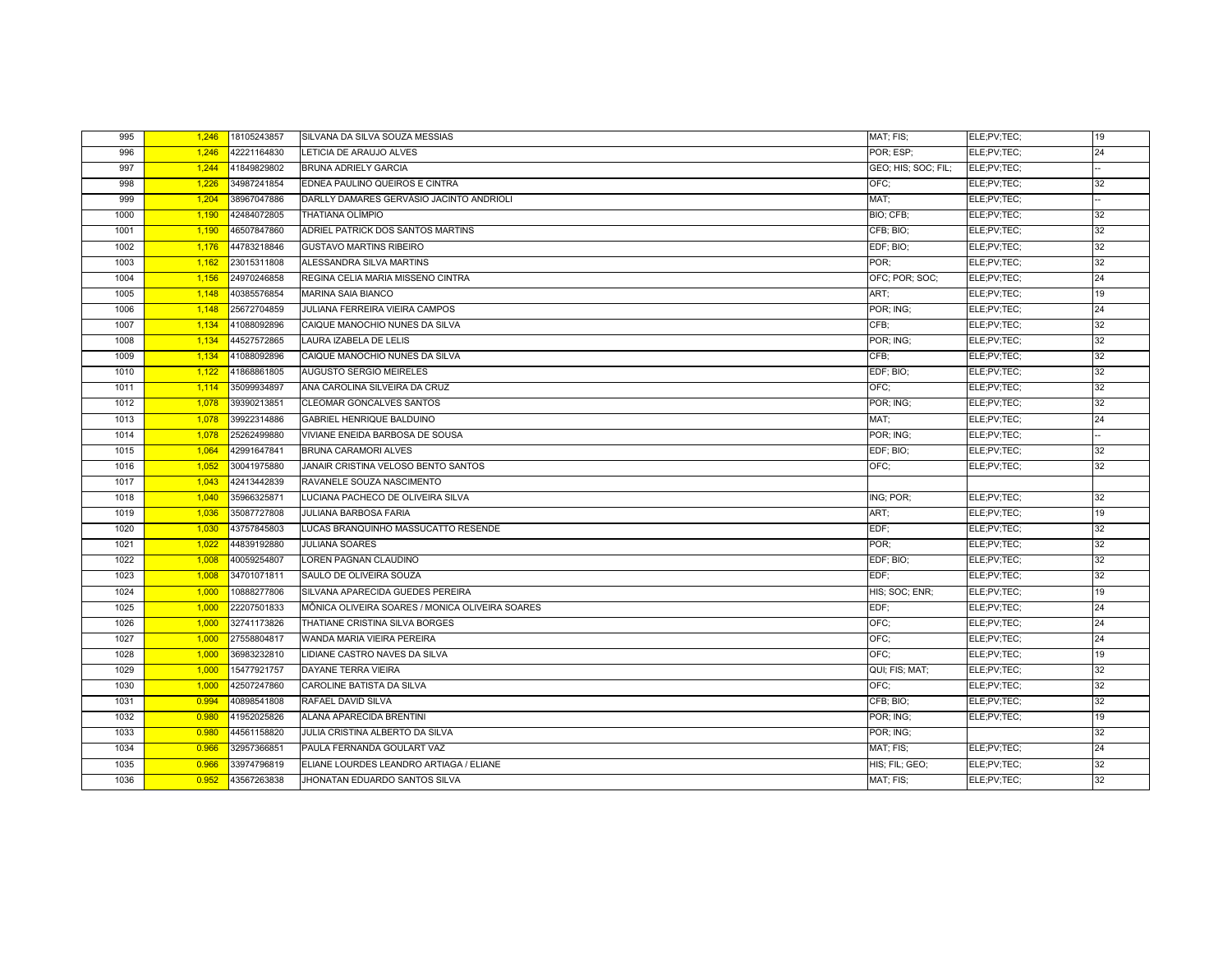| 1037 | 0.952 | 29689046802 | JONATHAN DOS SANTOS SILVA               | MAT; FIS; |             | 32 |
|------|-------|-------------|-----------------------------------------|-----------|-------------|----|
| 1038 | 0.952 | 45974328841 | ALLISON ANDRÉ DE FREITAS                | EDF; BIO; | ELE;PV;TEC; | 32 |
| 1039 | 0.938 | 43737826870 | RAFAELA DALALIAN SOUZA BONETI           | MAT; FIS; | ELE;PV;TEC; | 19 |
| 1040 | 0.896 | 10956763693 | CARLOS AUGUSTO CORREA                   | MAT; FIS; |             | 32 |
| 1041 | 0.882 | 38793205864 | ALINE EURIPA MOREIRA                    | POR; ING; | ELE;PV;TEC; | 32 |
| 1042 | 0.882 | 40487400836 | <b>JESSICA RAFAELA RODRIGUES</b>        | EDF:      |             | 32 |
| 1043 | 0.874 | 38553489876 | DANIELA CAMILA DE LIMA MATIAS           | OFC;      | ELE;PV;TEC; | 24 |
| 1044 | 0.860 | 36449078898 | <b>EVELYN LEMOS FERREIRA RAMOS</b>      |           |             |    |
| 1045 | 0.854 | 36427697803 | ARIEL MARTINS SIMEAO                    | EDF; BIO; | ELE;PV;TEC; | 32 |
| 1046 | 0.848 | 25641898813 | MILENA CAMPOS DO CARMO PEDRO            | ART:      | ELE;PV;TEC; | 24 |
| 1047 | 0.840 | 42512401898 | LAURA CAROLINA MORAIS RODRIGUES         | POR:      | ELE;PV;TEC; | 19 |
| 1048 | 0.826 | 41804900800 | <b>BRUNO MENEZES RODRIGUES</b>          | EDF; BIO; | ELE;PV;TEC; | 32 |
| 1049 | 0.826 | 27716186809 | CIBELE MARQUES DOS SANTOS               | OFC:      | ELE;PV;TEC; | 32 |
| 1050 | 0.806 | 22508039861 | <b>GISLAINE GOBO GUEDES</b>             | OFC:      | ELE;PV;TEC; | 19 |
| 1051 | 0.798 | 45967255869 | DANDARA LEONEL DA SILVA                 | MAT: FIS: | ELE;PV;TEC; | 32 |
| 1052 | 0.798 | 40952491885 | RODRIGO RODRIGUES GRANEIRO SILVA        | GEO;      | ELE;PV;TEC; | 32 |
| 1053 | 0.798 | 45967255869 | DANDARA LEONEL DA SILVA                 | MAT; FIS; | ELE;PV;TEC; | 32 |
| 1054 | 0.788 | 38325239875 | ANA RITA DE SOUZA                       | OFC;      | ELE;PV;TEC; | 24 |
| 1055 | 0.784 | 43111671801 | TATIANA CRISTINA BREDARIOL              | MAT; FIS; | ELE;PV;TEC; | 19 |
| 1056 | 0.770 | 38405604898 | VIVIANE DE ANDRADE SOARES               | POR; ING; |             | 32 |
| 1057 | 0.756 | 44649672805 | <b>LAYS SIMOES JONAS</b>                | POR:      | ELE;PV;TEC; | 32 |
| 1058 | 0.742 | 35741928862 | MAYRA CRISTINA SEGISMUNDO               | CFB; BIO; | ELE;PV;TEC; | 32 |
| 1059 | 0.742 | 02643888871 | LADISLAU RANZANI                        | GEO;      | ELE;PV;TEC; | 32 |
| 1060 | 0.728 | 22359726838 | MILENA MARCELA DA SILVA GULETE SANTOS   | EDF:      | ELE;PV;TEC; | 32 |
| 1061 | 0.728 | 44278836805 | FRANCIELI APARECIDA MADALENO DOS SANTOS | POR;      | ELE;PV;TEC; | 32 |
| 1062 | 0.728 | 39922303841 | JORGE AUGUSTO ALVES DOS REIS            | EDF:      | ELE;PV;TEC; | 19 |
| 1063 | 0.728 | 22359726838 | MILENA MARCELA DA SILVA GULETE SANTOS   | EDF;      | ELE;PV;TEC; | 32 |
| 1064 | 0.728 | 39922303841 | JORGE AUGUSTO ALVES DOS REIS            | EDF:      | ELE;PV;TEC; | 32 |
| 1065 | 0.700 | 40221274812 | LUCAS EDUARDO CINTRA                    | MAT; FIS; | ELE;PV;TEC; | 32 |
| 1066 | 0.658 | 36811570814 | DAYENE CRISTINI DA SILVA                | OFC:      | ELE;PV;TEC; | 32 |
| 1067 | 0.656 | 05418646885 | MARIA APARECIDA ALVES SILVA             |           |             |    |
| 1068 | 0.646 | 41445281899 | AMANDA CAROLINE DA SILVEIRA             | HIS; ENR; | ELE;PV;TEC; | 32 |
| 1069 | 0.644 | 07177122818 | LUISA FILOMENA FACIOLI GARCIA           | POR:      | ELE;PV;TEC; | 24 |
| 1070 | 0.616 | 33536598897 | KARLA CRISTINA LOMBARDI ALVINO SANTOS   | QUI; FIS; | ELE;PV;TEC; | 32 |
| 1071 | 0.604 | 43443126863 | RAUL BORGES DE FREITAS                  | HIS; ENR; | ELE;PV;TEC; | 24 |
| 1072 | 0.586 | 31069217816 | GISLAINE ALVES DOS REIS SOUZA           | OFC;      | ELE;PV;TEC; | 32 |
| 1073 | 0.566 | 38821994821 | <b>IZABELA CAMPOS LUCAS</b>             | OFC:      | ELE;PV;TEC; | 32 |
| 1074 | 0.554 | 28193241851 | ROBERTA PATRICIA RIBEIRO VILLELA        | OFC:      | ELE:PV:TEC: | 32 |
| 1075 | 0.546 | 22018632884 | DAVI MONTEIRO DA SILVEIRA HAKIME        | MAT; FIS; |             | 19 |
| 1076 | 0.544 | 22301200850 | FLAVIA ORLANDO DUARTE                   | EDF:      | ELE;PV;TEC; | 32 |
| 1077 | 0.542 | 96558946653 | GLEIS LUZIA DA SILVA HACHEM             | OFC:      | ELE:PV:TEC: | 32 |
| 1078 | 0.518 | 39624468850 | TAMIRIS FACIROLI DA SILVA               | GEO; HIS; | ELE;PV;TEC; | 24 |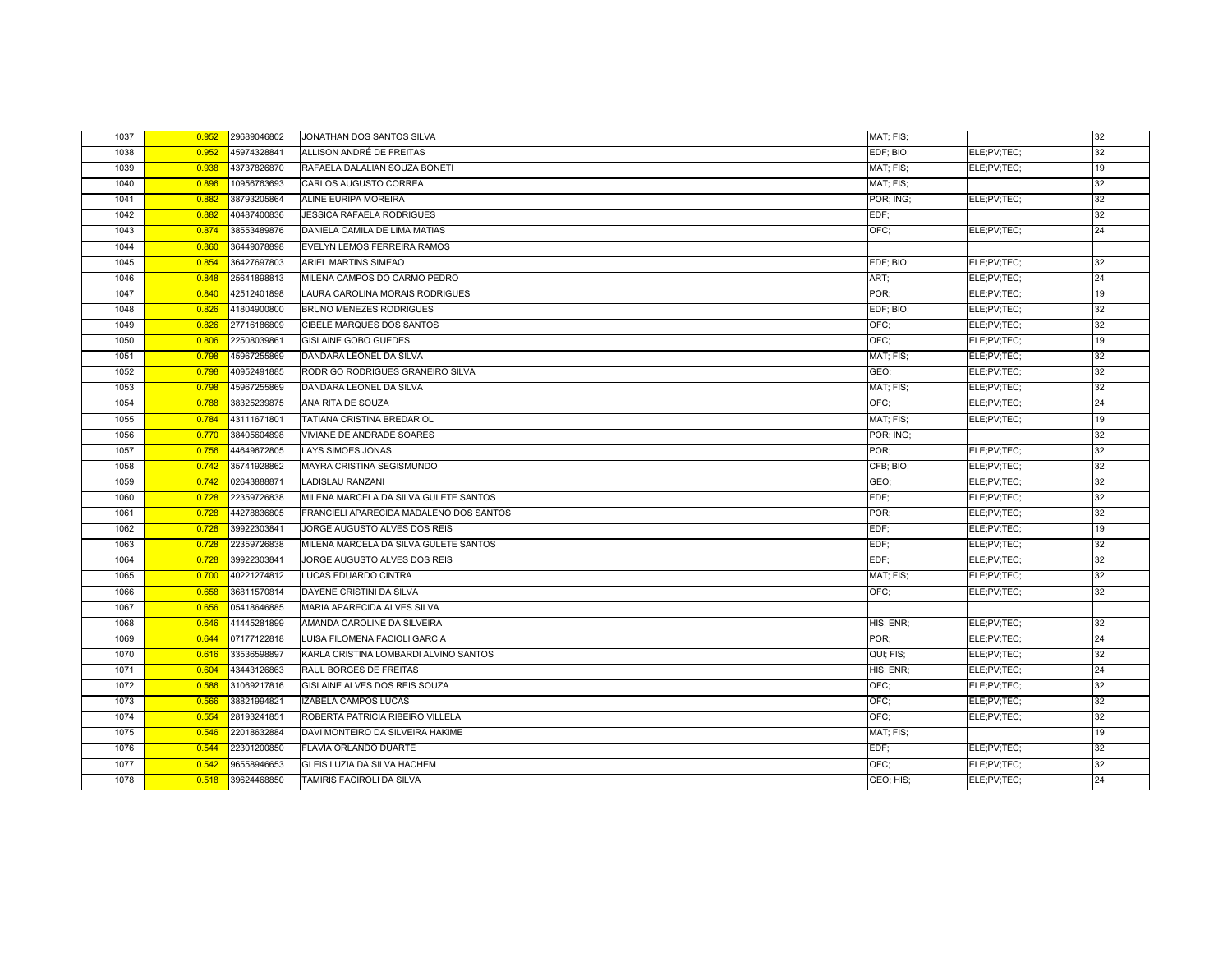| 1079 | 0.490 | 40207479895 | VANESSA DE ALMEIDA FERNANDES LIMA         | MAT:                |             | 32 |
|------|-------|-------------|-------------------------------------------|---------------------|-------------|----|
| 1080 | 0.476 | 43908444829 | KARINY COSTA SILVA ESTANGANELI / KARINY   | POR; ING;           | ELE;PV;TEC; | 32 |
| 1081 | 0.448 | 07614332601 | <b>LIVIA ALICE DIAS</b>                   | OFC; SOC;           | ELE;PV;TEC; | 32 |
| 1082 | 0.448 | 29587610881 | JOSIANE NUNES BARBOSA                     | POR; ING;           | ELE;PV;TEC; | 32 |
| 1083 | 0.448 | 07614332601 | <b>LIVIA ALICE DIAS</b>                   | OFC: SOC:           | ELE;PV;TEC; | 32 |
| 1084 | 0.434 | 42095551850 | MAÍSA STEFANI SOARES                      | HIS; SOC; ENR;      | ELE:PV:TEC: | 32 |
| 1085 | 0.434 | 45397804843 | DOUGLAS ROBERTO MONTEIRO                  | HIS; FIL; ENR;      | ELE;PV;TEC; | 32 |
| 1086 | 0.434 | 34020447810 | ÂNGELA APARECIDA FREITAS CRUVINEL         | POR:                | ELE;PV;TEC; | 32 |
| 1087 | 0.434 | 42095551850 | MAÍSA STEFANI SOARES                      | HIS; SOC; ENR;      | ELE;PV;TEC; | 32 |
| 1088 | 0.428 | 29750585860 | ANA KEILA BASTOS RIBEIRO GUIDONI          | OFC:                | ELE;PV;TEC; | 24 |
| 1089 | 0.420 | 33998939814 | ELISANGELA CRISTINA RICARTE               | OFC; SOC;           | ELE:PV:TEC: | 19 |
| 1090 | 0.420 | 04610427893 | REGINA CELIA DOMINGOS DA CUNHA            | OFC:                |             | 32 |
| 1091 | 0.414 | 22005379808 | JULIETA PRISCILLA VILLANI RADESCA ISHIDA  | OFC:                | ELE;PV;TEC; | 19 |
| 1092 | 0.412 | 21657463885 | DANILO GOMES DE SOUSA                     | MAT; FIS;           | ELE:PV:TEC: | 19 |
| 1093 | 0.406 | 43771643848 | THAYANE SILVA DE OLIVEIRA                 | EDF:                | ELE;PV;TEC; | 19 |
| 1094 | 0.406 | 33313669867 | MONICA APARECIDA DOS SANTOS SOUSA         | OFC:                | ELE;PV;TEC; | 32 |
| 1095 | 0.392 | 34793162800 | <b>MATEUS DUARTE DA SILVA</b>             | EDF:                | ELE:PV:TEC: | 32 |
| 1096 | 0.392 | 43224745860 | CAROLINE DE MORAIS FERRACIOLI             | BIO; CFB;           | ELE;PV;TEC; | 32 |
| 1097 | 0.384 | 37014045857 | NAYARA NOGUEIRA DE JESUS                  | POR; ESP;           | ELE;PV;TEC; | 32 |
| 1098 | 0.380 | 44519556880 | MURILO HENRIQUE COSTA PEREIRA             | ART:                | ELE;PV;TEC; | 32 |
| 1099 | 0.378 | 36618597811 | DANILO CANDIDO BULGO                      | ING; LIB; POR;      | ELE;PV;TEC; | 24 |
| 1100 | 0.376 | 11726087689 | LUIS CARLOS SERAPIÃO                      | HIS; SOC; FIL; ENR; | ELE;PV;TEC; | 32 |
| 1101 | 0.368 | 33483714812 | <b>NELISSA MARIA EVANGELISTA</b>          | MAT:                | ELE;PV;TEC; | 32 |
| 1102 | 0.333 | 39624468850 | TAMIRIS MARIA FACIROLI DA SILVA           | GEO; HIS;           | ELE;PV;TEC; | 32 |
| 1103 | 0.332 | 13869942860 | GEORGINA DE SOUZA LOPES DE PAULA          | OFC:                | ELE;PV;TEC; | 32 |
| 1104 | 0.322 | 41262134811 | MAIK HENRIQUE MENDES DE LIMA              | EDF;                |             | 32 |
| 1105 | 0.322 | 28803456856 | FERNANDA DE MELO PEREIRA                  | ART:                | ELE;PV;TEC; | 19 |
| 1106 | 0.322 | 35956873884 | FLAVIA MARIA LIMA SILVA                   | OFC:                | ELE;PV;TEC; | 32 |
| 1107 | 0.320 | 37749812806 | PATRICIA DANIELLE DA SILVA                | GEO;                | ELE;PV;TEC; | 24 |
| 1108 | 0.316 | 24977615824 | <b>VERA LUCIA DA CRUZ</b>                 | OFC:                | ELE;PV;TEC; | 32 |
| 1109 | 0.308 | 22430984822 | KETLYN APARECIDA DA SILVA MENDES          | POR:                | ELE;PV;TEC; | 32 |
| 1110 | 0.307 | 10903116804 | SANDRA CRISTINA DE SOUZA MAZZON           | OFC:                | ELE;PV;TEC; | 24 |
| 1111 | 0.300 | 03951163682 | <b>GLEICY NERES BARRENSE</b>              | POR; ING;           | ELE;PV;TEC; | 32 |
| 1112 | 0.300 | 43666627870 | TIESSA NATIELI DE OLIVEIRA                | OFC:                | ELE;PV;TEC; | 19 |
| 1113 | 0.300 | 46055421836 | RAFAEL DA SILVA FAVA / RAFAEL FAVA        | POR; ING;           | ELE;PV;TEC; | 32 |
| 1114 | 0.294 | 35111192867 | MILENA BRENTINI SANTIAGO                  | SOC;                | ELE;PV;TEC; | 19 |
| 1115 | 0.266 | 14111656838 | ROSELENI MARIA MAIA                       | POR; ING;           | ELE;PV;TEC; | 32 |
| 1116 | 0.261 | 26850962809 | NIZA ABRAHÃO DAGHER                       | OFC:                | ELE;PV;TEC; | 24 |
| 1117 | 0.243 | 41170791824 | MARIA LAURA RODRIGUES RANZANI             | OFC:                | ELE;PV;TEC; | 32 |
| 1118 | 0.238 | 39450948879 | <b>JHAYMERSON MOURA SOUSA</b>             | GEO; HIS;           | ELE;PV;TEC; | 32 |
| 1119 | 0.224 | 41844855880 | ALEXANDRE DAS NEVES UBIALI ARAUJO ALMEIDA | SOC; ENR; GEO; HIS; | ELE;PV;TEC; | 32 |
| 1120 | 0.216 | 43842824866 | <b>BIANCA APARECIDA DA SILVA</b>          | OFC:                | ELE:PV:TEC: | 32 |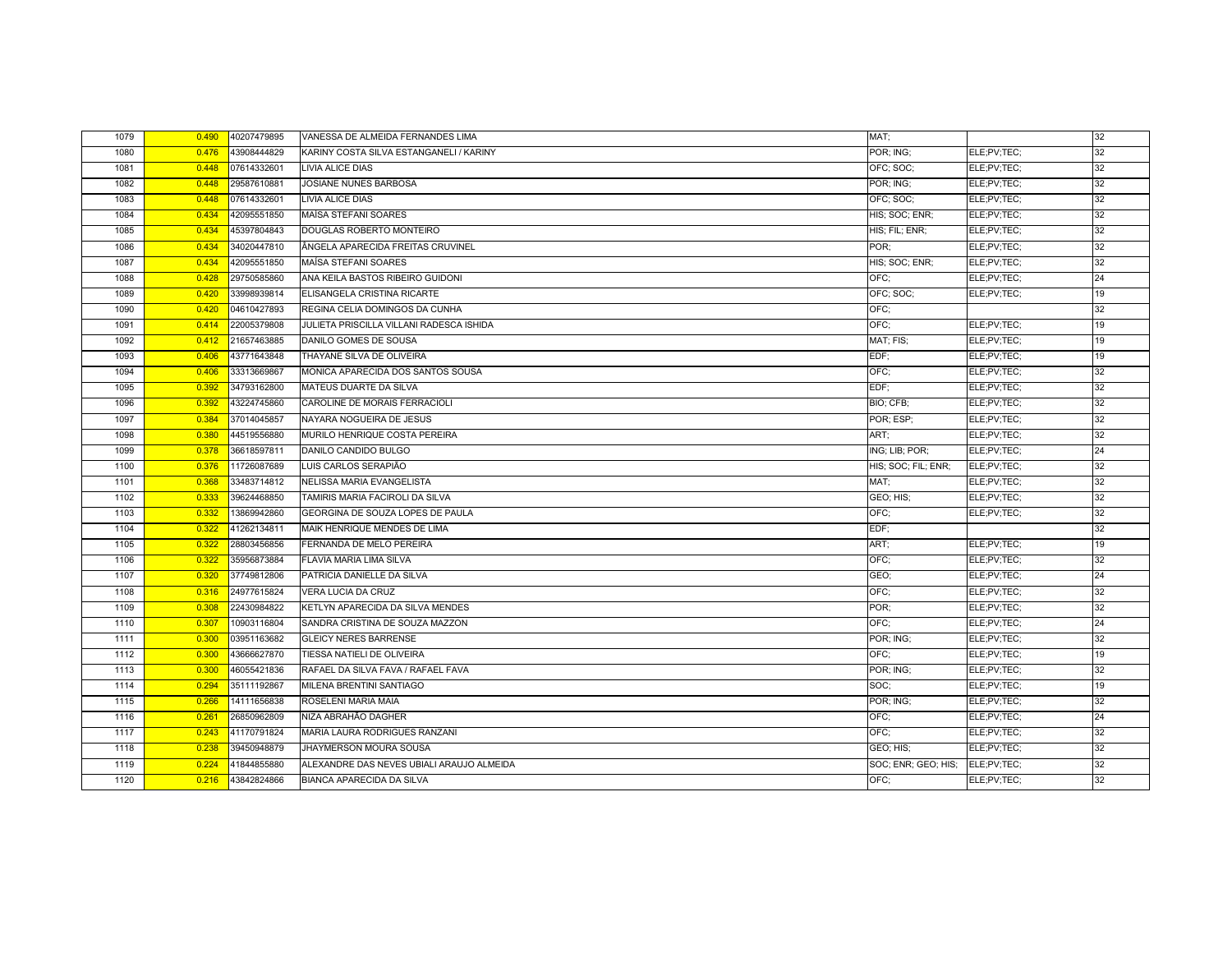| 1121 | 0.196          | 44262322874 | ANA KAROLINA DIAS                                  | POR:           |             | 32 |
|------|----------------|-------------|----------------------------------------------------|----------------|-------------|----|
| 1122 | 0.196          | 39178661889 | EDUARDO ROSA DOS SANTOS                            | EDF; BIO;      | ELE;PV;TEC; | 32 |
| 1123 | 0.180          | 36952236856 | KAREN VERONICA DE CARVALHO                         | POR; ING;      | ELE;PV;TEC; | 32 |
| 1124 | 0.168          | 77462432668 | ELENICE CRISTINA ROCHA                             | POR; ING;      | ELE;PV;TEC; | 32 |
| 1125 | 0.168          | 16247834810 | REGINALDO FRANCISCO PEREIRA                        | BIO;           | ELE;PV;TEC; | 32 |
| 1126 | 0.132          | 32174328860 | ALINE HELENA VALERIO                               | OFC: SOC:      | ELE:PV:TEC: | 32 |
| 1127 | 0.128          | 29206768816 | FABIANA APARECIDA DE SOUZA                         | OFC:           | ELE;PV;TEC; | 32 |
| 1128 | 0.126          | 34662116899 | TAMIRIS BORGES MENDONCA PEREZ                      | GEO;           | ELE;PV;TEC; | 19 |
| 1129 | 0.126          | 30035485817 | LISIANE AGUIAR DE AMORIM                           | OFC:           | ELE;PV;TEC; | 19 |
| 1130 | 0.108          | 30669977829 | DAILLEN CRISTINA MARQUES OLVEIRA                   |                |             |    |
| 1131 | 0.108          | 39206188828 | MARCOS VINICIUS ROGERIO MIQUELACI DA SILVA         | GEO; HIS; SOC; | ELE;PV;TEC; | 32 |
| 1132 | 0.060          | 37548400888 | <b>GABRIELA GOMES LEMOS</b>                        | OFC:           | ELE;PV;TEC; | 32 |
| 1133 | 0.054          | 40117342840 | MILENE OLIVEIRA FRANCISCONI                        | OFC:           | ELE;PV;TEC; | 32 |
| 1134 | 0.054          | 36714006845 | CRISTINA PESSOA MIGUEL                             | OFC:           | ELE;PV;TEC; | 32 |
| 1135 | 0.054          | 38984943819 | PATRICIA CRISTINA GOMES PIRES                      | OFC:           |             |    |
| 1136 | 0.036          | 14440836860 | TANIA MARIA DA SILVA                               | OFC:           | ELE;PV;TEC; | 24 |
| 1137 | 0.034          | 36310179870 | ELISIANE DE OLIVEIRA                               | EDF; BIO;      | ELE;PV;TEC; | 32 |
| 1138 | 0.030          | 26616086801 | TATIANA SUSANA MINCHIO SOUZA                       | OFC; SOC;      | ELE;PV;TEC; | 24 |
| 1139 | $\overline{0}$ | 24977017846 | VALERIA APARECIDA REZENDE PUCCI FERREIRA / VALERIA | POR; ING;      | ELE;PV;TEC; | 24 |
| 1140 | $\overline{0}$ | 16759326890 | KARINA DE CARLOS MARTHOS                           | OFC:           | ELE;PV;TEC; | 24 |
| 1141 | $\overline{0}$ | 95385134953 | ROSILENE MOLINA BOMBONATO DIAS                     | OFC:           | ELE;PV;TEC; | 32 |
| 1142 | $\overline{0}$ | 20057234876 | LAURA JANE BILHEIROS DO NASCIMENTO                 | ART:           | ELE;PV;TEC; | 24 |
| 1143 | $\overline{0}$ | 21715463870 | TAISA CRISTINA DA SILVA PEREIRA PINTO OLIVEIRA     | MAT; FIS;      | ELE;PV;TEC; | 32 |
| 1144 | $\overline{0}$ | 30295721880 | <b>TALITA IVANA GAIA</b>                           | OFC:           | ELE;PV;TEC; | 32 |
| 1145 | $\overline{0}$ | 30812862805 | <b>MAIKON LUIZ PEREIRA</b>                         | EDF:           | ELE;PV;TEC; | 32 |
| 1146 | $\overline{0}$ | 35701948846 | POLIANA APARECIDA DOMICIANO FRANCA ALVES           | OFC:           | ELE;PV;TEC; | 19 |
| 1147 | $\overline{0}$ | 34118734850 | TAIGUARA DOS REIS ALVES                            | HIS; ENR;      | ELE;PV;TEC; | 19 |
| 1148 | $\overline{0}$ | 34988603806 | DEBORA DE FATIMA DOMICIANO ALVES                   | OFC:           | ELE;PV;TEC; | 32 |
| 1149 | $\overline{0}$ | 13869266805 | <b>LUIS FABIAN CHAGAS</b>                          | POR; ESP;      | ELE:PV:TEC: | 19 |
| 1150 | $\overline{0}$ | 77911954615 | CLEBISON DE SOUZA PAULA                            | MAT:           | ELE;PV;TEC; | 32 |
| 1151 | $\overline{0}$ | 92600239049 | <b>MARCIA ELISA SOARES ALVES</b>                   | EDF:           | ELE;PV;TEC; | 32 |
| 1152 | $\overline{0}$ | 16218816877 | ADRIANA ANSELMO SASAKI CHAGAS                      | MAT:           | ELE;PV;TEC; | 19 |
| 1153 | $\overline{0}$ | 14953524802 | SIMONE GARRIDO GARCIA SILVA                        | OFC:           | ELE;PV;TEC; | 32 |
| 1154 | $\overline{0}$ | 20059618841 | MARY DONIZETE DA SILVA NOVATO                      | OFC:           | ELE;PV;TEC; | 19 |
| 1155 | $\overline{0}$ | 16211461895 | RODRIGO NAQUES FALEIROS                            | HIS; SOC; ENR; | ELE;PV;TEC; | 19 |
| 1156 | $\overline{0}$ | 19645267870 | PATRICIA EVANGELISTA MIGANI                        | OFC:           | ELE;PV;TEC; | 24 |
| 1157 | $\overline{0}$ | 27532187810 | PAULO ROBERTO ANTONIO NEVES                        | EDF:           | ELE;PV;TEC; | 32 |
| 1158 | $\overline{0}$ | 22696182892 | <b>MARIA ELIZA VIEIRA</b>                          | OFC:           | ELE:PV:TEC: | 32 |
| 1159 | $\overline{0}$ | 30211537802 | SANTILIANA RAMOS COUTO                             | OFC:           | ELE;PV;TEC; | 24 |
| 1160 | $\overline{0}$ | 22431049892 | <b>THAISA MARIA GARCIA</b>                         | OFC:           | ELE;PV;TEC; | 24 |
| 1161 | $\overline{0}$ | 21669356809 | CLAUDIA LUVIZOTO ROSSATO                           | OFC;           | ELE;PV;TEC; | 19 |
| 1162 | $\overline{0}$ | 29563994892 | KATIA RODRIGUES AMARO                              | OFC:           | ELE;PV;TEC; | 19 |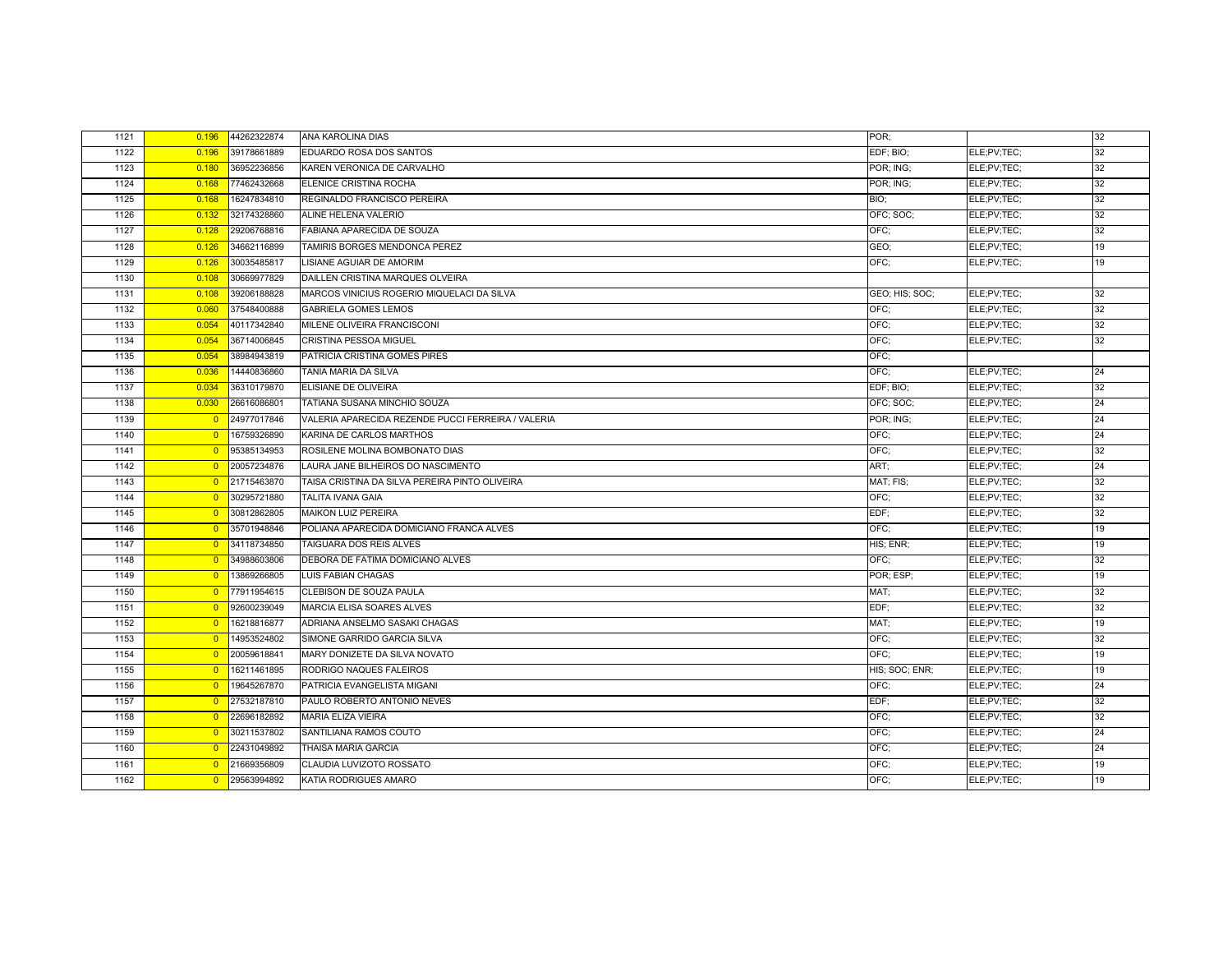| 1163 | $\overline{0}$ | 29408313860 | <b>LUCIMARA BRITO</b>                    |                     |             |    |
|------|----------------|-------------|------------------------------------------|---------------------|-------------|----|
| 1164 | $\overline{0}$ | 22196666890 | CINTIA THAIS DE FARIA                    | OFC:                | ELE;PV;TEC; | 32 |
| 1165 | $\overline{0}$ | 22310009890 | LIDIANE APARECIDA RODRIGUES DA SILVA     | OFC:                | ELE;PV;TEC; | 24 |
| 1166 | $\overline{0}$ | 22245819802 | ELAINE CRISTINA DA SILVA SATURI          | OFC:                | ELE;PV;TEC; | 19 |
| 1167 | $\overline{0}$ | 22213895813 | CLEONICE CRISTINA PEREIRA DA SILVA ALVES | OFC;                | ELE;PV;TEC; | 19 |
| 1168 | $\overline{0}$ | 22270800869 | RAQUEL LEOCADIO FERREIRA                 | FIL:                | ELE;PV;TEC; | 32 |
| 1169 | $\overline{0}$ | 29548887843 | <b>WELTON LUIZ FERREIRA</b>              | EDF; BIO;           | ELE;PV;TEC; | 32 |
| 1170 | $\overline{0}$ | 30078127807 | KARINA CELIA MOREIRA GONZAGA             | MAT;                | ELE;PV;TEC; | 19 |
| 1171 | $\overline{0}$ | 30610146831 | AMANDA DE LIMA LOURENÇO GONÇALVES        | MAT;                | ELE;PV;TEC; | 32 |
| 1172 | $\overline{0}$ | 30249809893 | RAQUEL DA SILVEIRA BARBOSA               | OFC;                | ELE;PV;TEC; | 32 |
| 1173 | $\overline{0}$ | 30839454856 | VANESSA FRANCELINO DOS SANTOS PAULI      | MAT:                | ELE;PV;TEC; | 24 |
| 1174 | $\overline{0}$ | 30278493874 | <b>DANIELA GALVÃO</b>                    | POR; ING;           | ELE;PV;TEC; | 32 |
| 1175 | $\overline{0}$ | 30020485859 | LUCAS ROGERIO DA SILVA                   | EDF;                | ELE;PV;TEC; | 32 |
| 1176 | $\overline{0}$ | 32801544809 | MARIANA ANSCHAU                          | GEO;                | ELE;PV;TEC; | 19 |
| 1177 | $\overline{0}$ | 22739609809 | SANDRA RODRIGUES DE SOUZA                | ART;                | ELE;PV;TEC; | 24 |
| 1178 | $\overline{0}$ | 11217528610 | JESSICA DE MATTOS BERTELI                | ART;                | ELE;PV;TEC; | 32 |
| 1179 | $\overline{0}$ | 37199507860 | ELIZEO DE OLIVEIRA BORGES                | ART;                | ELE;PV;TEC; | 32 |
| 1180 | $\overline{0}$ | 40220965862 | ANA CLARA GARCIA BRIGIDO                 | ART;                | ELE;PV;TEC; | 32 |
| 1181 | $\overline{0}$ | 22824224819 | DANIELA APARECIDA SERIBELLI              | OFC;                | ELE;PV;TEC; | 19 |
| 1182 | $\overline{0}$ | 32760695808 | DANIELA NASCIMENTO SILVA SOUSA           | OFC:                | ELE;PV;TEC; | 32 |
| 1183 | $\overline{0}$ | 38077421822 | VANESSA APARECIDA DA SILVA               | OFC:                | ELE;PV;TEC; | 24 |
| 1184 | $\overline{0}$ | 36793162837 | CARINA MOLINA SOARES                     |                     |             |    |
| 1185 | $\overline{0}$ | 33925667806 | DAISE APARECIDA GONCALVES                | EDF;                | ELE;PV;TEC; | 24 |
| 1186 | $\overline{0}$ | 36825888846 | FERNANDA CRISTINA DE LIMA DUZI           | OFC;                | ELE;PV;TEC; | 24 |
| 1187 | $\overline{0}$ | 36942515884 | KARLA NAQUES SILVA BORGES                | MAT;                | ELE;PV;TEC; | 32 |
| 1188 | $\overline{0}$ | 36437870818 | PRISCILA CRISTINA MACHADO                | OFC:                | ELE;PV;TEC; | 32 |
| 1189 | $\overline{0}$ | 38178722836 | FERNANDO HENRIQUE BORGES SILVA           | GEO;                | ELE;PV;TEC; | 24 |
| 1190 | $\overline{0}$ | 40153226811 | CLEBER DE LIMA ROSA GOMES                | QUI;CFB;FIS;MAT     | ELE;PV;TEC; | 32 |
| 1191 | $\overline{0}$ | 40026506858 | <b>JULIA GUIMARAES UBIALI</b>            | MAT;QUI;BIO;CFB;FIS | ELE;PV;TEC; | 32 |
| 1192 | $\overline{0}$ | 38281811803 | LIETE MENDES CARVALHO                    | OFC;                | ELE;PV;TEC; | 32 |
| 1193 | $\overline{0}$ | 37155383848 | CAMILA CARDOSO DOS SANTOS SILVA          | OFC;                | ELE;PV;TEC; | 32 |
| 1194 | $\overline{0}$ | 39522071870 | DANILO FERRACINI DA CRUZ                 | EDF:                | ELE;PV;TEC; | 32 |
| 1195 | $\overline{0}$ | 43083698860 | FRANCIELLE BARBOSA GONCALVES             | OFC;                | ELE;PV;TEC; | 32 |
| 1196 | $\overline{0}$ | 07602546806 | MARIA APARECIDA DE SOUSA PAIXÃO          | OFC:                | ELE;PV;TEC; | 32 |
| 1197 | $\overline{0}$ | 12498286861 | <b>IRENE DE FATIMA DA SILVEIRA</b>       | POR;                | ELE;PV;TEC; | 19 |
| 1198 | $\overline{0}$ | 18329917843 | NILVA SUELI DUARTE PEREIRA               | OFC;                | ELE;PV;TEC; | 32 |
| 1199 | $\overline{0}$ | 15785872803 | <b>HELOISA HELENA FERREIRA</b>           | OFC;                | ELE;PV;TEC; | 32 |
| 1200 | $\overline{0}$ | 07177532803 | <b>ILDA BORGES</b>                       | OFC;                | ELE;PV;TEC; | 19 |
| 1201 | $\overline{0}$ | 63883880515 | EUZEMARE ALVES DOS SANTOS                | OFC;                | ELE;PV;TEC; | 24 |
| 1202 | $\overline{0}$ | 14553946882 | ELIANA APARECIDA DANIEL BARBOSA          | OFC:                | ELE;PV;TEC; | 24 |
| 1203 | $\overline{0}$ | 17538401806 | <b>CLECIO TELINI</b>                     | OFC;                | ELE;PV;TEC; | 32 |
| 1204 | $\overline{0}$ | 18656849883 | MARCIA MARIA PAULINO CINTRA              | OFC:                | ELE;PV;TEC; | 32 |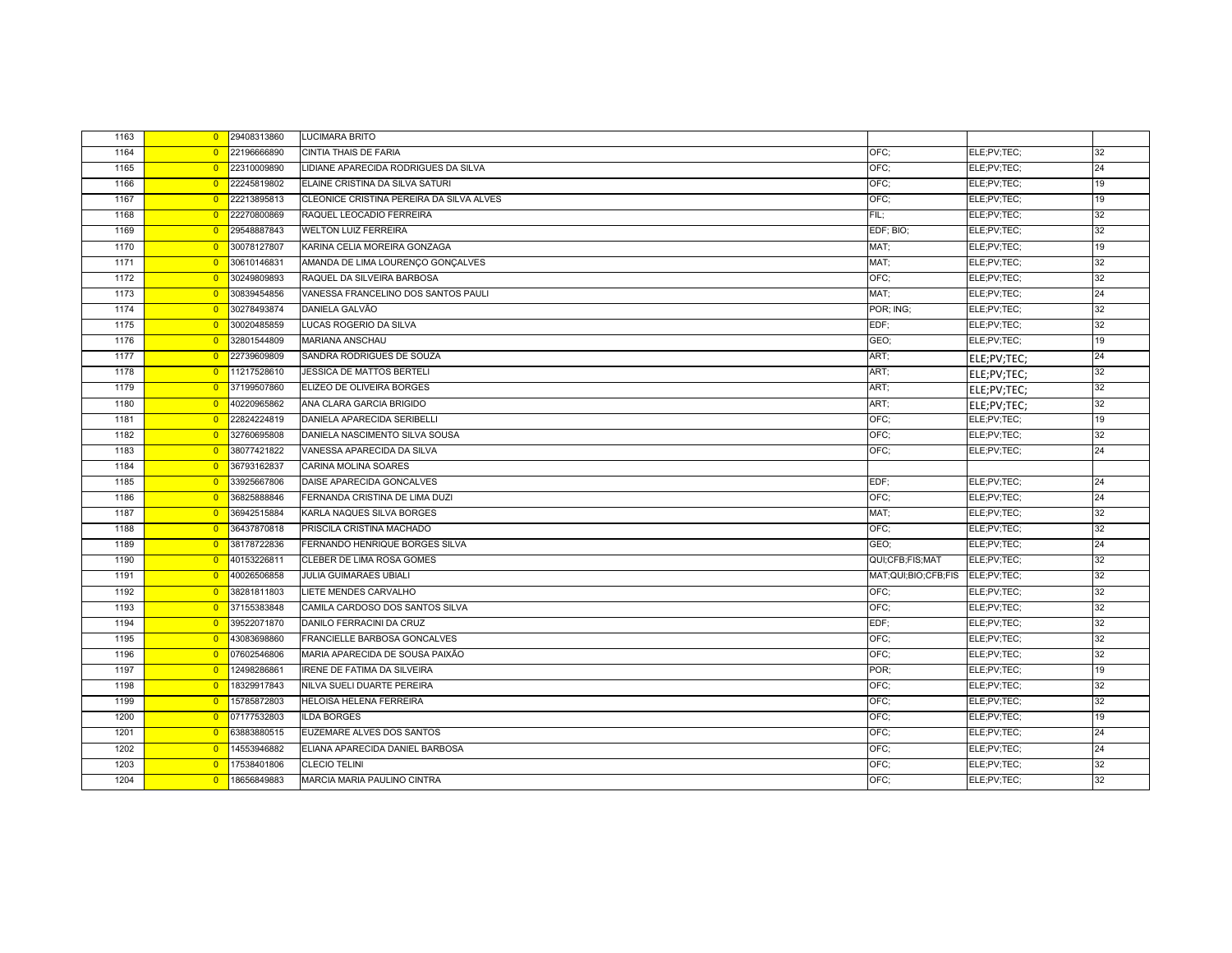| 1205 | $\overline{0}$ | 25477586877 | MARIA DOLORES DE OLIVEIRA SOUZA    | OFC:                | ELE;PV;TEC; | 32 |
|------|----------------|-------------|------------------------------------|---------------------|-------------|----|
| 1206 | $\overline{0}$ | 29359545805 | MARIA APARECIDA DA SILVA           | OFC:                | ELE;PV;TEC; | 24 |
| 1207 | $\overline{0}$ | 04275318617 | LEANDRA LINARES DE CARVALHO        | OFC:                | ELE;PV;TEC; | 32 |
| 1208 | $\overline{0}$ | 26784212878 | VANESSA CABRAL BEMBO AFONSO        | OFC;                | ELE;PV;TEC; | 24 |
| 1209 | $\overline{0}$ | 04360142625 | EDNA APARECIDA RODRIGUES           | EDF:                | ELE;PV;TEC; | 32 |
| 1210 | $\overline{0}$ | 21685138802 | ERIVALDO RIBEIRO DE MELO           | QUI:                | ELE;PV;TEC; | 32 |
| 1211 | $\overline{0}$ | 28036544822 | LILIAN LENI DE MORAIS              | OFC;                | ELE;PV;TEC; | 19 |
| 1212 | $\overline{0}$ | 22132106835 | JULIA PATRICIA VILLANI RADESCA     | OFC:                | ELE;PV;TEC; | 24 |
| 1213 | $\overline{0}$ | 28598375829 | TEREZINHA DAS GRACAS MORAIS SOUSA  | POR; FRA;           | ELE;PV;TEC; | 24 |
| 1214 | $\overline{0}$ | 32007796830 | ALESSANDRA DE OLIVEIRA MIGUEL      | OFC:                | ELE;PV;TEC; | 32 |
| 1215 | $\overline{0}$ | 29924879880 | WANESSA BERNARDES DE OLIVEIRA      | OFC:                | ELE;PV;TEC; | 19 |
| 1216 | $\overline{0}$ | 30664981828 | DANIELA SEVERO ARAÚJO NALDI        | OFC:                | ELE;PV;TEC; | 32 |
| 1217 | $\overline{0}$ | 32662586818 | JOYCE SILVA DOS SANTOS BATISTA     | OFC; POR; SOC; FIL; | ELE;PV;TEC; | 32 |
| 1218 | $\overline{0}$ | 21502415879 | ANDRESSA LANZA FINATTI RETUCI      | POR:                | ELE;PV;TEC; | 32 |
| 1219 | $\overline{0}$ | 22572382814 | ELAINE CAMARGO DA COSTA            | OFC:                | ELE;PV;TEC; | 32 |
| 1220 | $\overline{0}$ | 29427756888 | JACQUELINE DE FATIMA MOSCARDINI    | OFC;                | ELE;PV;TEC; | 24 |
| 1221 | $\overline{0}$ | 31703675878 | LUCIANA PEREIRA DOS SANTOS         | POR:                | ELE;PV;TEC; | 32 |
| 1222 | $\overline{0}$ | 32519487844 | ROBERTA APARECIDA REAL SUEROZ      | OFC;                | ELE;PV;TEC; | 32 |
| 1223 | $\overline{0}$ | 21861186886 | KARLA CAMPOS VASCONCELOS           | OFC:                | ELE;PV;TEC; | 19 |
| 1224 | $\overline{0}$ | 32601132825 | ARQUIMEDES FUGA VAISMENOS          | HIS; SOC; ENR;      | ELE;PV;TEC; | 19 |
| 1225 | $\overline{0}$ | 33175362842 | ADRIANA DOS SANTOS BELMAR          | MAT; FIS;           | ELE;PV;TEC; | 32 |
| 1226 | $\overline{0}$ | 22846979847 | NEIVA NARA GONÇALVES DA CUNHA      | OFC:                | ELE;PV;TEC; | 24 |
| 1227 | $\overline{0}$ | 33602724808 | DIEGO DE ASSIS RIBEIRO             | EDF:                | ELE;PV;TEC; | 32 |
| 1228 | $\overline{0}$ | 08439423632 | <b>CRISTIANO LUCIO RODRIGUES</b>   | CFB: BIO:           | ELE;PV;TEC; | 32 |
| 1229 | $\overline{0}$ | 36233116856 | CAMILA KELLNER CASTELO             | OFC;                | ELE;PV;TEC; | 32 |
| 1230 | $\overline{0}$ | 35206263818 | <b>BARBARA MORAIS CUNHA</b>        | OFC:                | ELE;PV;TEC; | 24 |
| 1231 | $\overline{0}$ | 36310181858 | MONICA NADIELEN BRAGA DA SILVA     |                     |             |    |
| 1232 | $\overline{0}$ | 22888212803 | CAMILA RAMOS SILVA GUIMARAES       | OFC:                | ELE;PV;TEC; | 32 |
| 1233 | $\overline{0}$ | 38958578823 | <b>MARCELA BRENTINI</b>            | OFC:                | ELE;PV;TEC; | 32 |
| 1234 | $\overline{0}$ | 39010521869 | CAMILA AMALIA SOUZA CARDOSO        | OFC:                | ELE;PV;TEC; | 24 |
| 1235 | $\overline{0}$ | 39082976803 | POLIANA APARECIDA MARTINS          | OFC:                | ELE;PV;TEC; | 32 |
| 1236 | $\overline{0}$ | 40462252892 | RAFAELA ALVES DA SILVA             | OFC;                | ELE;PV;TEC; | 32 |
| 1237 | $\overline{0}$ | 36576045883 | <b>GABRIELA LACERDA DOS SANTOS</b> | QUI;                | ELE;PV;TEC; | 24 |
| 1238 | $\overline{0}$ | 38709863877 | DANIELLY BALATORE FERREIRA         | OFC;                | ELE;PV;TEC; | 19 |
| 1239 | $\overline{0}$ | 10028658671 | LISIELLE COSTA PONCE               | OFC:                | ELE;PV;TEC; | 32 |
| 1240 | $\overline{0}$ | 35824648816 | WAGNER FERREIRA MAURA JUNIOR       | EDF; BIO;           | ELE;PV;TEC; | 32 |
| 1241 | $\overline{0}$ | 60454879318 | ELINA DOS SANTOS ACIOLE SANTANA    | FIS; CFB;           | ELE;PV;TEC; | 19 |
| 1242 | $\overline{0}$ | 43026665878 | ANDREZA ALVES DE OLIVEIRA SOUZA    | OFC:                | ELE;PV;TEC; | 32 |
| 1243 | $\overline{0}$ | 43124465806 | ELIMAIRA CRISTINA RANGEL           | HIS; ENR;           | ELE;PV;TEC; | 32 |
| 1244 | $\overline{0}$ | 43701454817 | JOSE LEONARDO DORNELO PINTO        | EDF; BIO;           | ELE;PV;TEC; | 32 |
| 1245 | $\overline{0}$ | 43343703818 | DANIELA LEITE MARTINS              | MAT; FIS;           | ELE;PV;TEC; | 24 |
| 1246 | $\overline{0}$ | 45196599819 | MARINA KELLES BELINI DE LIMA       | ART;                | ELE;PV;TEC; | 32 |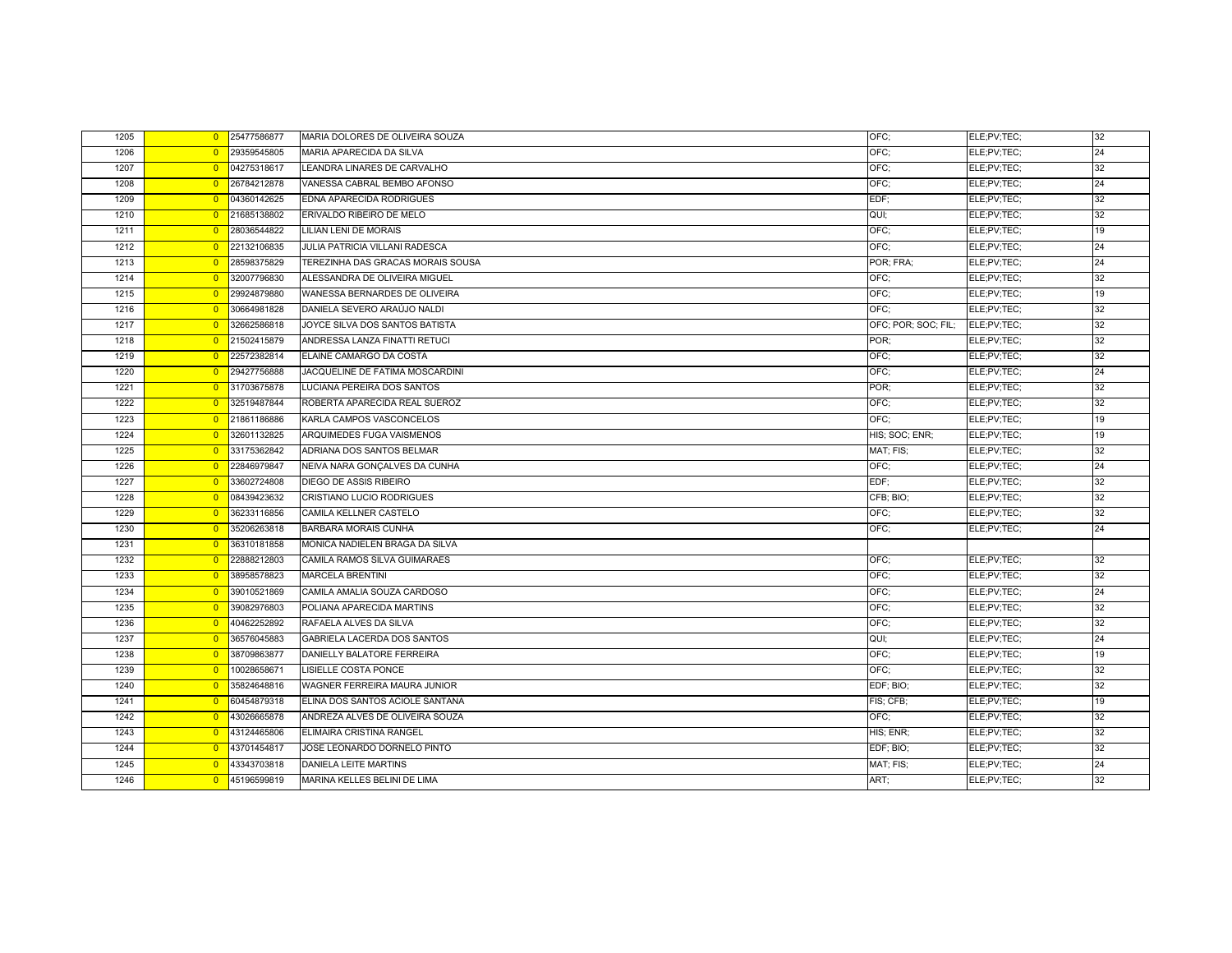| 1247 | $\overline{0}$ | 45198639885 | <b>GABRIELA OLIVEIRA SOUSA</b>        | EDF:                | ELE;PV;TEC; | 24 |
|------|----------------|-------------|---------------------------------------|---------------------|-------------|----|
| 1248 | $\overline{0}$ | 11338264664 | MARYNARA DE ABREU MARIANO             | CFB; BIO;           | ELE;PV;TEC; | 32 |
| 1249 | $\overline{0}$ | 46274085874 | JULIA CRISTINA BOUGLEUX SOARES        | HIS: SOC; FIL; ENR; | ELE;PV;TEC; | 32 |
| 1250 | $\overline{0}$ | 46295074855 | BRUNO DA SILVA BATISTA                | HIS; FIL;           | ELE;PV;TEC; | 32 |
| 1251 | $\overline{0}$ | 46966929816 | JOÃO VICTOR DE OLIVEIRA ALMEIDA       | MAT; FIS;           | ELE;PV;TEC; | 32 |
| 1252 | $\overline{0}$ | 01254701850 | MARIA JOSE LEITE                      | MAT; FIS;           | ELE;PV;TEC; | 19 |
| 1253 | $\overline{0}$ | 05903997805 | <b>MARIA SUELY RIBEIRO</b>            | OFC:                | ELE;PV;TEC; | 32 |
| 1254 | $\overline{0}$ | 00772673896 | <b>VILSON PINHEIRO VICTOR</b>         | HIS; SOC; ENR; GEO; | ELE:PV:TEC: | 24 |
| 1255 | $\overline{0}$ | 07157736829 | CECILIA BENEDITA BAGNARELI            | MAT; FIS;           | ELE;PV;TEC; | 32 |
| 1256 | $\overline{0}$ | 01985633884 | JOAO BATISTA MAMEDIO                  | HIS; ENR;           | ELE;PV;TEC; | 19 |
| 1257 | $\overline{0}$ | 54541220687 | MARIA DE LOURDES MELO SILVA           | POR; ING;           | ELE;PV;TEC; | 32 |
| 1258 | $\overline{0}$ | 03660467804 | <b>VERA CINTRA VILELA</b>             | GEO; HIS;           | ELE;PV;TEC; | 32 |
| 1259 | $\overline{0}$ | 16212271895 | MARIA DE FATIMA MORAIS DO NASCIMENTO  | OFC:                | ELE;PV;TEC; | 32 |
| 1260 | $\overline{0}$ | 04890800816 | <b>VILSON DOS REIS OLIVEIRA</b>       | HIS; ENR;           | ELE;PV;TEC; | 24 |
| 1261 | $\overline{0}$ | 04762078867 | <b>MARIO CESAR PIMENTA</b>            | HIS; SOC; ENR;      | ELE;PV;TEC; | 24 |
| 1262 | $\overline{0}$ | 73957992672 | <b>JANY ROSSI XAVIER</b>              | OFC:                | ELE;PV;TEC; | 19 |
| 1263 | $\overline{0}$ | 19645875811 | VANIA MARIA DE FATIMA                 | POR; ING;           | ELE;PV;TEC; | 19 |
| 1264 | $\overline{0}$ | 07177913866 | TANIA MARIA VERZOLA MARQUES           | ART;                | ELE;PV;TEC; | 32 |
| 1265 | $\overline{0}$ | 07775824816 | JAIRO ORLANDO ALVES                   | POR; ING;           | ELE;PV;TEC; | 32 |
| 1266 | $\overline{0}$ | 07158659860 | SILVANA DAS GRAÇAS FERREIRA           | EDF; BIO;           | ELE;PV;TEC; | 19 |
| 1267 | $\overline{0}$ | 08145937809 | SOLANGE ALVARENGA ARAUJO              | OFC:                | ELE;PV;TEC; | 32 |
| 1268 | $\overline{0}$ | 07180937800 | ALDO ROCHA JUNIOR                     | EDF:                | ELE;PV;TEC; | 32 |
| 1269 | $\overline{0}$ | 04106507650 | ISABEL ANDRADE FAGUNDES               | OFC:                | ELE;PV;TEC; | 32 |
| 1270 | $\overline{0}$ | 96181796649 | NILSON FRANCELINO                     | POR:                | ELE;PV;TEC; | 32 |
| 1271 | $\overline{0}$ | 11638866880 | PAULA CRISTINA DE PAULA CINTRA CASTRO | OFC;                | ELE;PV;TEC; | 19 |
| 1272 | $\overline{0}$ | 13859233858 | JOEL TAVARES DA SILVA                 | MAT; FIS;           | ELE;PV;TEC; | 19 |
| 1273 | $\overline{0}$ | 13116194882 | MARCIA ELISABETH DA SILVA             | ART;                | ELE;PV;TEC; | 19 |
| 1274 | $\overline{0}$ | 10913967874 | EDSON DOS SANTOS                      | FIL:                | ELE;PV;TEC; | 32 |
| 1275 | $\overline{0}$ | 14452522874 | ARNALDO FELIX DA SILVA                | FIL; SOC;           | ELE;PV;TEC; | 19 |
| 1276 | $\overline{0}$ | 15072232859 | RICARDO CEZAR LOPES FERNANDES         | HIS; ENR;           | ELE;PV;TEC; | 32 |
| 1277 | $\overline{0}$ | 15072423875 | MARIA ELIETE DE SOUZA SILVA           | ING; POR;           | ELE;PV;TEC; | 19 |
| 1278 | $\overline{0}$ | 15985097803 | <b>ISRAEL CANDIDO PEDRO</b>           | EDF; BIO;           | ELE;PV;TEC; | 19 |
| 1279 | $\overline{0}$ | 16713101879 | OLYVIA MENDES BORGES                  | OFC:                | ELE;PV;TEC; | 32 |
| 1280 | $\overline{0}$ | 27012278870 | LUCIMARA ALVARENGA ALVES              | OFC;                | ELE;PV;TEC; | 32 |
| 1281 | $\overline{0}$ | 14334927840 | WLADIMA COPPOLA CHRISPINIANO HILARIO  | EDF; BIO;           | ELE;PV;TEC; | 19 |
| 1282 | $\overline{0}$ | 19632059875 | HOSANA DE PAIVA PEREIRA               | BIO;                | ELE;PV;TEC; | 24 |
| 1283 | $\overline{0}$ | 00590159690 | ROSILEI APARECIDA DE ANDRADE FONSECA  | GEO;                | ELE;PV;TEC; | 24 |
| 1284 | $\overline{0}$ | 24914667835 | KELCIA APARECIDA VICENTE              | EDF:                | ELE;PV;TEC; | 24 |
| 1285 | $\overline{0}$ | 27305868817 | MARINA ADRIANA SILVA DE SOUSA         | OFC:                | ELE;PV;TEC; | 32 |
| 1286 | $\overline{0}$ | 17865899823 | <b>WAGNER FERREIRA NUNES</b>          | FIL; ENR;           | ELE;PV;TEC; | 32 |
| 1287 | $\overline{0}$ | 25269010810 | ANDREIA MARIA RODRIGUES DE SOUZA      | OFC:                | ELE;PV;TEC; | 24 |
| 1288 | $\overline{0}$ | 16211395817 | JACQUELINE NUNES DE SOUSA             | QUI; FIS; MAT;      | ELE;PV;TEC; | 19 |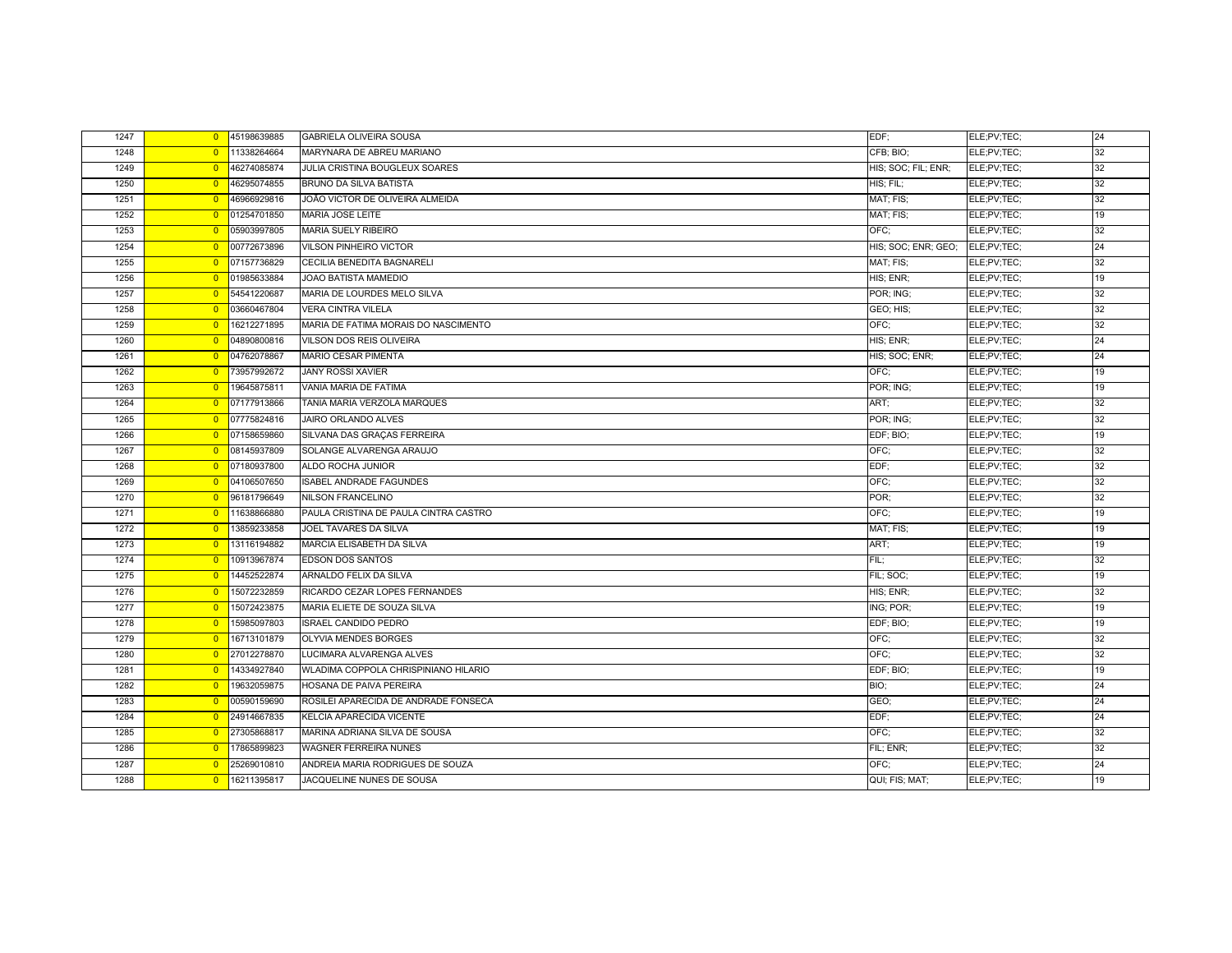| 1289 | $\overline{0}$ | 27343218824 | LUCIANA ZINADER                                   | OFC:                | ELE;PV;TEC; | 19 |
|------|----------------|-------------|---------------------------------------------------|---------------------|-------------|----|
| 1290 | $\overline{0}$ | 25984734850 | <b>TAIS REGINA FALCUCI</b>                        | ART;                | ELE;PV;TEC; | 32 |
| 1291 | $\overline{0}$ | 27241098803 | ROGERIO NAVARRO DE ANDRADE                        | GEO;                | ELE;PV;TEC; | 32 |
| 1292 | $\overline{0}$ | 18656386840 | MARCOS ANTONIO ASSUNÇÃO ALVES                     | FIL; HIS;           | ELE;PV;TEC; | 32 |
| 1293 | $\overline{0}$ | 19023592832 | STELAMAR DE JESUS DYRCS / STELAMAR DYRCZ          | HIS; ENR; GEO;      | ELE;PV;TEC; | 32 |
| 1294 | $\overline{0}$ | 27303173846 | <b>LIGIANE CRISTINA MALTA</b>                     | OFC; POR; FIL;      |             | 32 |
| 1295 | $\overline{0}$ | 17217719801 | REINALDO ALVES PEDROSA                            | EDF;                | ELE;PV;TEC; | 32 |
| 1296 | $\overline{0}$ | 26650441880 | FERNANDA MICHELI SERAPIÃO DA SILVA                | OFC:                | ELE;PV;TEC; | 24 |
| 1297 | $\overline{0}$ | 32881494862 | DANIELA CRISTINA PEREIRA FERNANDES                | OFC:                | ELE;PV;TEC; | 32 |
| 1298 | $\overline{0}$ | 31136175881 | ALESSANDRA APARECIDA DA SILVA RODRIGUES DE MORAES | OFC;                | ELE;PV;TEC; | 24 |
| 1299 | $\overline{0}$ | 27021761864 | <b>JULIANA GOMES FONTANEZI</b>                    | OFC;                | ELE;PV;TEC; | 32 |
| 1300 | $\overline{0}$ | 29729652805 | JOAO JUSTINO DA SILVA JUNIOR                      | HIS; FIL; ENR; GEO; | ELE;PV;TEC; | 32 |
| 1301 | $\overline{0}$ | 29408313860 | <b>LUCIMARA BRITO</b>                             | OFC:                | ELE;PV;TEC; | 32 |
| 1302 | $\overline{0}$ | 32368997865 | LEILA MARIA FERREIRA                              | OFC:                | ELE;PV;TEC; | 32 |
| 1303 | $\overline{0}$ | 29461131836 | DANIELA CRISTIANE RODRIGUES                       | POR; ING;           | ELE;PV;TEC; | 32 |
| 1304 | $\overline{0}$ | 22514113806 | WANDERSON HENRIQUE MOREIRA / WANDERSON            | MAT; FIS;           | ELE;PV;TEC; | 32 |
| 1305 | $\overline{0}$ | 30299670856 | ADRIANO REIS DE ASSIS                             | HIS; SOC; FIL; ENR; | ELE;PV;TEC; | 32 |
| 1306 | $\overline{0}$ | 05243328600 | SELMA CARDOSO SANTOS                              | POR; ING;           | ELE;PV;TEC; | 32 |
| 1307 | $\overline{0}$ | 21661051812 | <b>GEISE MEIRE DUARTE</b>                         | OFC:                | ELE;PV;TEC; | 32 |
| 1308 | $\overline{0}$ | 29758454803 | MORGANA DE AGUIAR RIBEIRO LOPES                   | GEO:                |             | 32 |
| 1309 | $\overline{0}$ | 22517781877 | <b>MARLUY RAMALHO</b>                             | EDF; BIO;           | ELE;PV;TEC; | 32 |
| 1310 | $\overline{0}$ | 22485241880 | TATIANA PEDROZA DOS SANTOS ALVES                  | OFC:                | ELE;PV;TEC; | 32 |
| 1311 | $\overline{0}$ | 31185615806 | FERNANDA CRISTINA FERNANDES DE SOUZA FONSECA      | GEO;                | ELE;PV;TEC; | 32 |
| 1312 | $\overline{0}$ | 31429986832 | ERICA OLIVEIRA ALVES FALEIROS                     | OFC:                | ELE;PV;TEC; | 24 |
| 1313 | $\overline{0}$ | 06475161608 | JULIANA SOARES DE ARAUJO                          | POR;                | ELE;PV;TEC; | 32 |
| 1314 | $\overline{0}$ | 31658816854 | NAHARA CRISTINA DE CASTRO                         | OFC:                | ELE;PV;TEC; | 32 |
| 1315 | $\overline{0}$ | 31824454805 | LUCIANA CHICONE                                   | POR; ESP;           | ELE;PV;TEC; | 32 |
| 1316 | $\overline{0}$ | 34708424850 | EDUARDA JULIANA SONTINI                           | EDF:                | ELE;PV;TEC; | 32 |
| 1317 | $\overline{0}$ | 22650158816 | RODRIGO DA SILVA DAMASCENO DE LANNA               | EDF;                | ELE;PV;TEC; | 32 |
| 1318 | $\overline{0}$ | 22568877820 | RANI DE OLIVEIRA                                  | OFC;                | ELE;PV;TEC; | 32 |
| 1319 | $\overline{0}$ | 32567482873 | BENY GABRIEL ALVES CHAGAS                         | EDF;                | ELE;PV;TEC; | 32 |
| 1320 | $\overline{0}$ | 33284579842 | DAIANE AP FERREIRA MARQUES / DAIANE               | OFC;                | ELE;PV;TEC; | 32 |
| 1321 | $\overline{0}$ | 31873582846 | ALINE PATRICIA BRANCO                             | OFC:                | ELE;PV;TEC; | 32 |
| 1322 | $\overline{0}$ | 32229182870 | HEGLER DOUGLAS OLIVEIRA DOS SANTOS                | OFC;                | ELE;PV;TEC; | 24 |
| 1323 | $\overline{0}$ | 35206252883 | SIMPLICIA NATALIA BRAIS                           | OFC:                | ELE;PV;TEC; | 24 |
| 1324 | $\overline{0}$ | 33756249808 | LUCILIA SILVA DE PAULO                            | OFC;                | ELE;PV;TEC; | 32 |
| 1325 | $\overline{0}$ | 31176719866 | PAOLA AUGUSTA MACHADO                             | OFC;                | ELE;PV;TEC; | 32 |
| 1326 | $\Omega$       | 01331473128 | FABIANA DA SILVA ICIZUKA SILVERIO                 | OFC:                | ELE;PV;TEC; | 19 |
| 1327 | $\overline{0}$ | 34968769806 | PAULA REGINA DA SILVA                             | OFC:                | ELE;PV;TEC; | 32 |
| 1328 | $\overline{0}$ | 33231289823 | SUELLEN APARECIDA DE ANDRADE                      | OFC:                | ELE;PV;TEC; | 24 |
| 1329 | $\overline{0}$ | 32685234802 | GABRIELA APARECIDA MOLINA SILVEIRA                | OFC;                | ELE;PV;TEC; | 32 |
| 1330 | $\overline{0}$ | 07094942621 | MEIRY HELLEN PINTO CUNHA SANTANA                  | OFC:                | ELE;PV;TEC; | 24 |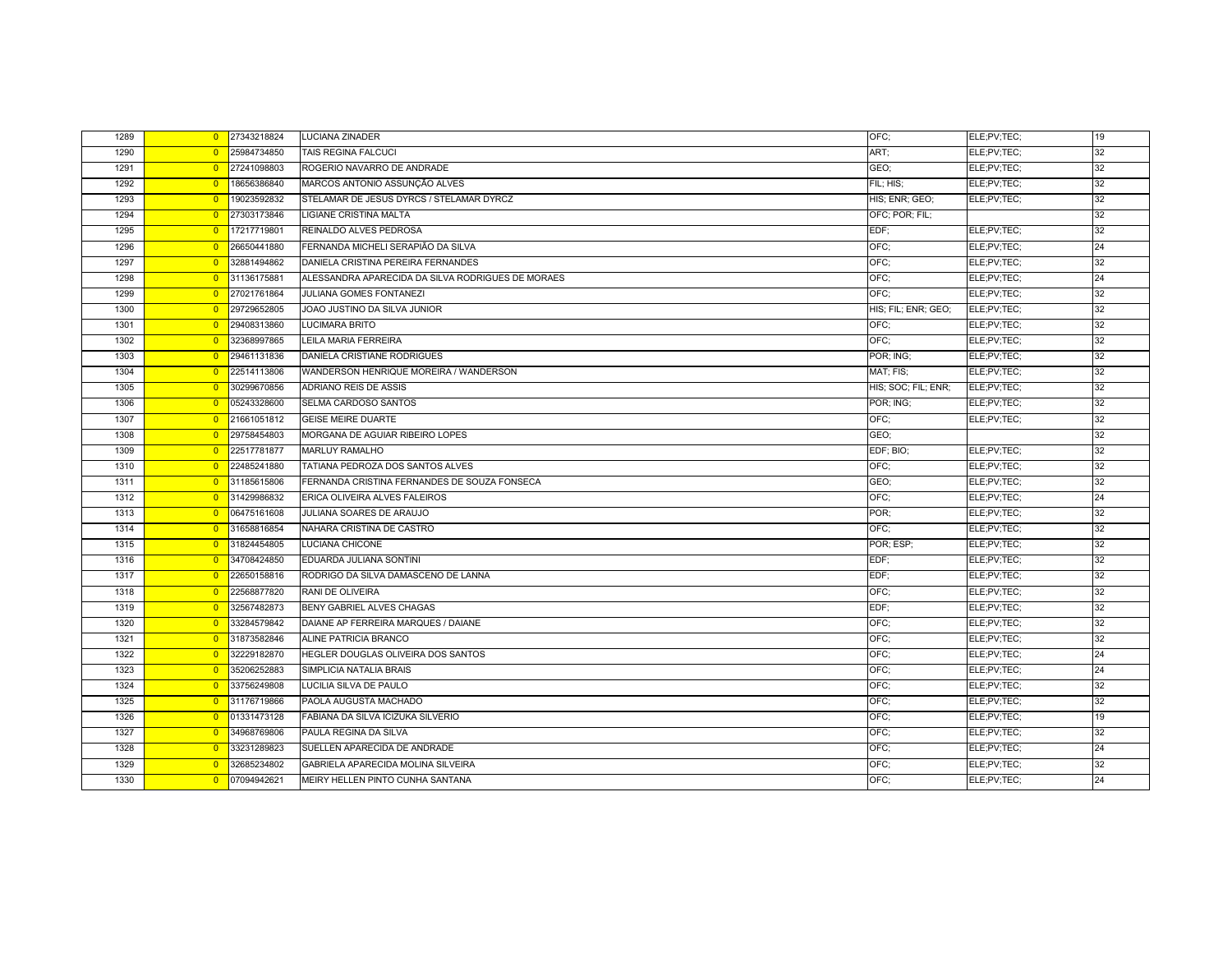| 1331 | $\overline{0}$ | 34768427898 | ANA CAROLINA LEMOS MANSANO                       | EDF; BIO;           | ELE;PV;TEC; | 32 |
|------|----------------|-------------|--------------------------------------------------|---------------------|-------------|----|
| 1332 | $\overline{0}$ | 32557955833 | <b>GREICI MARA DAS NEVES</b>                     | OFC:                | ELE:PV;TEC; | 32 |
| 1333 | $\overline{0}$ | 31148404856 | TATIANA ZUANAZZI RAMOS                           | CFB; BIO;           | ELE;PV;TEC; | 32 |
| 1334 | $\overline{0}$ | 35622396883 | RAFAEL GONSALES PAIVA ROSA                       | EDF; BIO;           | ELE;PV;TEC; | 32 |
| 1335 | $\overline{0}$ | 34671474883 | PATRICIA ARAUJO CUNHA / PATRICIA ARAUJO          | POR; ING;           | ELE;PV;TEC; | 24 |
| 1336 | $\overline{0}$ | 34914113864 | SIMONE APARECIDA DA SILVA FRANÇA / SIMONE FRANÇA | EDF; BIO;           | ELE;PV;TEC; | 32 |
| 1337 | $\overline{0}$ | 35255093831 | RODE SIMONELE ALVES                              | OFC:                | ELE;PV;TEC; | 32 |
| 1338 | $\overline{0}$ | 33822606898 | PAULO FERNANDO PACHECO                           | EDF; BIO;           | ELE;PV;TEC; | 19 |
| 1339 | $\overline{0}$ | 33937576878 | GISLAINE DA SILVA FERNANDES BIAGI                | POR; ING;           | ELE;PV;TEC; | 32 |
| 1340 | $\overline{0}$ | 33975800801 | <b>FLAVIA RODRIGUES GOMES</b>                    | MAT; FIS;           | ELE;PV;TEC; | 24 |
| 1341 | $\overline{0}$ | 08700963623 | <b>DOUGLAS ALVES DE ASSIS</b>                    | QUI; FIS;           | ELE;PV;TEC; | 32 |
| 1342 | $\overline{0}$ | 36679182832 | <b>LIGIA BERNARDES DA SILVA</b>                  | EDF:                | ELE;PV;TEC; | 32 |
| 1343 | $\overline{0}$ | 08178584662 | TALES OLIVEIRA DA SILVA                          | EDF;                | ELE;PV;TEC; | 32 |
| 1344 | $\overline{0}$ | 34780409810 | <b>IARA REGINA LICE DE OLIVEIRA</b>              | POR; ING;           | ELE;PV;TEC; | 32 |
| 1345 | $\overline{0}$ | 34401782852 | RAFAELA CRISTINA DOS SANTOS                      | OFC:                | ELE;PV;TEC; | 32 |
| 1346 | $\overline{0}$ | 08682677679 | RICARDO TAVARES CHAGAS                           | HIS; FIL; ENR; GEO; | ELE;PV;TEC; | 32 |
| 1347 | $\overline{0}$ | 35727271894 | LUCIMARA VAZ GUIMARAES                           | POR:                | ELE;PV;TEC; | 32 |
| 1348 | $\overline{0}$ | 39729017808 | JACQUELINE SOARES DE FARIA                       | POR:                | ELE;PV;TEC; | 32 |
| 1349 | $\overline{0}$ | 37712806802 | ELISANGELA CADORIM                               | OFC:                | ELE;PV;TEC; | 19 |
| 1350 | $\overline{0}$ | 35135715851 | MANUELA DAMASIO SOARES DA COSTA                  | HIS; SOC; FIL; ENR; | ELE;PV;TEC; | 19 |
| 1351 | $\overline{0}$ | 37954567893 | <b>VINYCIUS FERNANDO BATISTA</b>                 | HIS; SOC;           | ELE;PV;TEC; | 24 |
| 1352 | $\overline{0}$ | 35508080899 | <b>TAMIRES MARIA BERNARDES</b>                   | ART:                | ELE;PV;TEC; | 32 |
| 1353 | $\overline{0}$ | 39272734819 | YURI LEITE SANTOS                                | HIS: SOC; ENR;      | ELE:PV:TEC: | 32 |
| 1354 | $\overline{0}$ | 37372310873 | ALCEU DE ANDRADE E SILVA NETTO                   | CFB; BIO;           | ELE;PV;TEC; | 32 |
| 1355 | $\overline{0}$ | 39230014877 | ADRIANA APARECIDA BERNARDES                      | BIO; CFB;           | ELE;PV;TEC; | 32 |
| 1356 | $\overline{0}$ | 36502018874 | ADRIELLY FERNANDA PIMENTA                        | ART;                | ELE;PV;TEC; | 24 |
| 1357 | $\overline{0}$ | 35122720886 | THALES BORGES GONCALVES                          | MAT:                | ELE;PV;TEC; | 32 |
| 1358 | $\overline{0}$ | 36177333877 | MARIA CLARA DEL BIANCO BORGES CAMPOS             | POR: ESP:           | ELE;PV;TEC; | 32 |
| 1359 | $\overline{0}$ | 10398907684 | ROSANGELA SILVA REZENDE                          | HIS; SOC; ENR;      | ELE;PV;TEC; | 32 |
| 1360 | $\overline{0}$ | 36782022842 | <b>GABRIEL MARTINS SILVA SANTOS</b>              | FIL:                | ELE;PV;TEC; | 32 |
| 1361 | $\overline{0}$ | 7062019909  | RODRIGO PRATES DE ANDRADE                        | HIS;SOC             | ELE;PV;TEC; | 24 |
| 1362 | $\overline{0}$ | 2735953181  | JOSE GILMAR RIBEIRO JUNIOR                       | HIS;SOC;ENR         | ELE;PV;TEC; | 19 |
| 1363 | $\overline{0}$ | 41727346858 | THIAGO WILLIAN MIQUELACI DA SILVA                | GEO;HIS;SOC         | ELE:PV:TEC: | 32 |
| 1364 | $\overline{0}$ | 22770619802 | TIAGO DE FREITAS BARCELOS CAMARA                 | HIS;ENR             | ELE;PV;TEC; | 32 |
| 1365 | $\overline{0}$ | 43083702809 | PETRUS GABRIEL BALDOINO CAMPOS                   | HIS;SOC;ENR         | ELE;PV;TEC; | 32 |
| 1366 | $\overline{0}$ | 23309487865 | <b>BRUNA DE ALMEIDA PONTES</b>                   | OFC:                | ELE;PV;TEC; | 19 |
| 1367 | $\overline{0}$ | 37780262839 | DOUGLAS SATURNINO DA SILVA                       | FIS; MAT;           | ELE;PV;TEC; | 19 |
| 1368 | $\overline{0}$ | 38518322804 | ALINE DE OLIVEIRA MAFAS                          | OFC:                | ELE;PV;TEC; | 19 |
| 1369 | $\overline{0}$ | 03213975176 | GUILHERME SALTORI MORETI                         | EDF:                | ELE;PV;TEC; | 24 |
| 1370 | $\overline{0}$ | 09416147605 | ALESSANDRA DE JESUS DUARTE                       | MAT:                | ELE;PV;TEC; | 24 |
| 1371 | $\overline{0}$ | 38085512831 | CAMILA MARTINS DE SOUZA                          | ART;                | ELE;PV;TEC; | 24 |
| 1372 | $\overline{0}$ | 35060497801 | LEDA MARA MARQUES COSTA                          | OFC:                | ELE:PV:TEC: | 24 |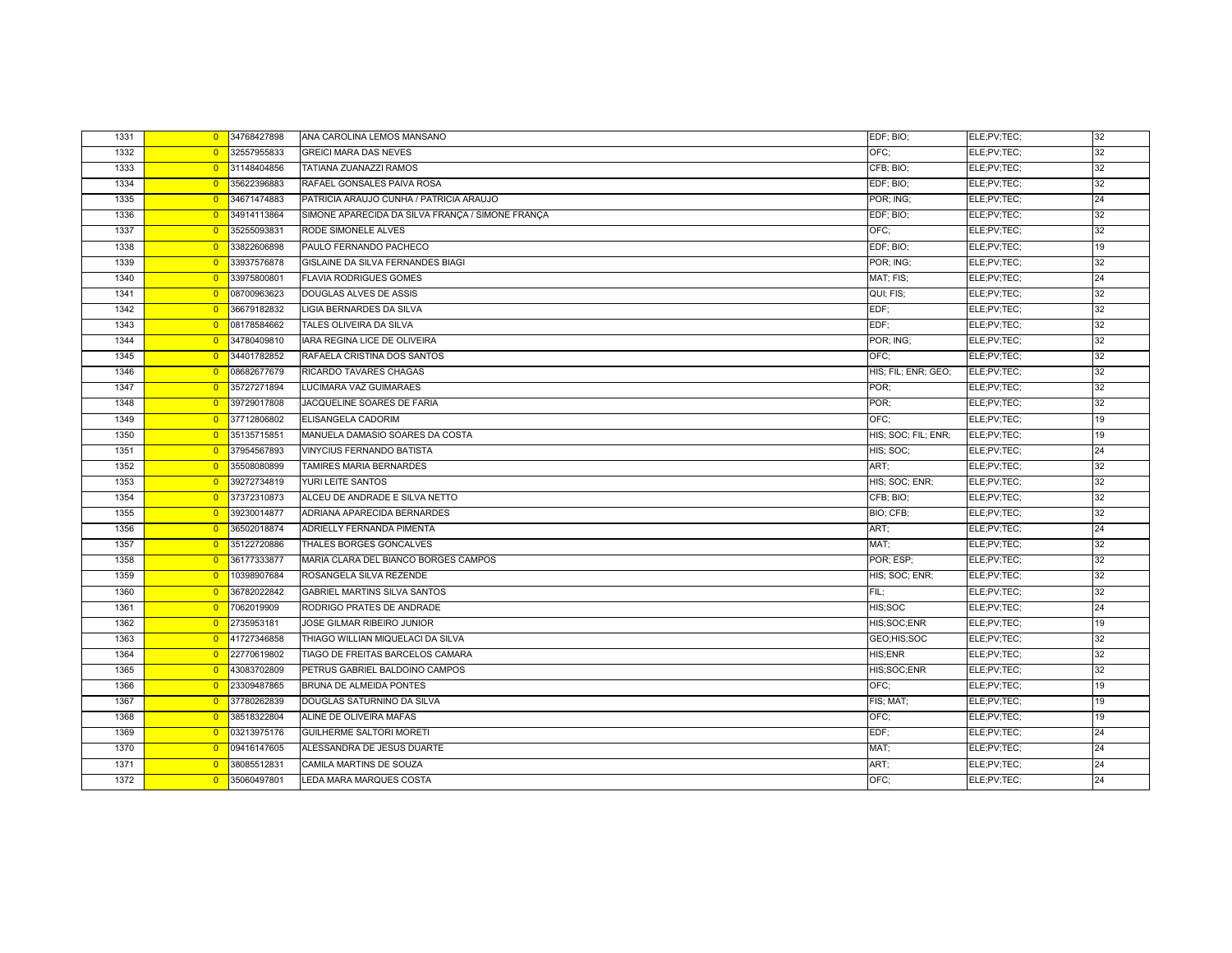| 1373 | $\overline{0}$ | 40255919875 | NATHAN STEFANI SOARES              | EDF; BIO; CFB;      | ELE;PV;TEC; | 19       |
|------|----------------|-------------|------------------------------------|---------------------|-------------|----------|
| 1374 | $\overline{0}$ | 40640321879 | CAMILA BASILIO ANDRADE             | OFC:                | ELE;PV;TEC; | 24       |
| 1375 | $\overline{0}$ | 39152850803 | EDUARDO PRADELA OLIVEIRA           | EDF;BIO;            | ELE;PV;TEC; | 24       |
| 1376 | $\overline{0}$ | 38717652871 | MIRIAN ALVES DIAS FERNANDES        | EDF;                | ELE;PV;TEC; | 32       |
| 1377 | $\overline{0}$ | 39804876876 | WESLEY NASCIMENTO DOS SANTOS       | EDF;BIO;            | ELE;PV;TEC; | 32       |
| 1378 | $\overline{0}$ | 41474011802 | RICHARD LUIS CASTRO                | EDF;                | ELE;PV;TEC; | 19       |
| 1379 | $\overline{0}$ | 34237511855 | <b>JENNIFER KEROLIM MARTINS</b>    | EDF;                | ELE;PV;TEC; | 24       |
| 1380 | $\overline{0}$ | 38967172869 | <b>BIANCA DAWIS VINAUD</b>         | EDF:                | ELE;PV;TEC; | 32       |
| 1381 | $\overline{0}$ | 39132267886 | PHILIPPE GABRIEL FERREIRA DE FARIA | EDF:                | ELE;PV;TEC; | 19       |
| 1382 | $\overline{0}$ | 39212447813 | <b>MICHEL CINTRA ELIAS</b>         | EDF;                | ELE;PV;TEC; | 32       |
| 1383 | $\overline{0}$ | 41203898800 | RAFAEL DE OLIVEIRA GONCALVES       | EDF:                | ELE;PV;TEC; | 19THIAGO |
| 1384 | $\overline{0}$ | 39458914850 | <b>JESSICA APARECIDA SANTANA</b>   | POR; ING;           | ELE;PV;TEC; | 19       |
| 1385 | $\overline{0}$ | 38295303821 | GISELE BAZALHA CORREA              | OFC;                | ELE;PV;TEC; | 32       |
| 1386 | $\overline{0}$ | 38295213830 | <b>FERNANDO HENRIQUE MENDES</b>    | QUI;                | ELE;PV;TEC; | 32       |
| 1387 | $\overline{0}$ | 40520313852 | MILENE APARECIDA DE OLIVEIRA       | OFC:                | ELE;PV;TEC; | 32       |
| 1388 | $\overline{0}$ | 43007468850 | JANDER TELES JUNIOR                | HIS; SOC; FIL; ENR; | ELE;PV;TEC; | 32       |
| 1389 | $\overline{0}$ | 41318777836 | LORRANA MENDES DE OLIVEIRA         |                     |             |          |
| 1390 | $\overline{0}$ | 40325760845 | LUAN HENRIQUE DOS SANTOS           |                     |             |          |
| 1391 | $\overline{0}$ | 42140123808 | DANIELA APARECIDA DA SILVA         |                     |             |          |
| 1392 | $\overline{0}$ | 23036444882 | CAIO DE OLIVEIRA AFONSO            | GEO; HIS;           | ELE;PV;TEC; | 32       |
| 1393 | $\overline{0}$ | 40756698820 | DANIELA GONCALVES DE ANDRADE       | MAT; FIS;           | ELE;PV;TEC; | 32       |
| 1394 | $\overline{0}$ | 38099971884 | THIAGO PALMA DE OLIVEIRA           | EDF:                | ELE;PV;TEC; | 32       |
| 1395 | $\overline{0}$ | 38966949878 | RENATA ALEXANDRE BIANCHI           | BIO; CFB; QUI;      | ELE;PV;TEC; | 24       |
| 1396 | $\overline{0}$ | 42717644857 | <b>WILLIAM PARREIRA ALVES</b>      | HIS; SOC; FIL; ENR; | ELE;PV;TEC; | 32       |
| 1397 | $\overline{0}$ | 42501206860 | MATEUS MENEZES DO NASCIMENTO       | HIS; FIL; ENR;      | ELE;PV;TEC; | 32       |
| 1398 | $\overline{0}$ | 39654137836 | ALANE SOUSA FREITAS                | OFC:                |             |          |
| 1399 | $\overline{0}$ | 43102407803 | <b>JESSICA COSTA OLIVEIRA</b>      | OFC:                | ELE;PV;TEC; | 32       |
| 1400 | $\overline{0}$ | 41694611850 | LUIS HENRIQUE DE SOUZA FERREIRA    | HIS; SOC; FIL; ENR; | ELE;PV;TEC; | 32       |
| 1401 | $\Omega$       | 40795040806 | <b>HELTON HILDEFONSO ALVES</b>     | EDF; BIO;           | ELE;PV;TEC; | 32       |
| 1402 | $\overline{0}$ | 43458140816 | MARILIA DE SOUSA SILVA             | OFC;                | ELE;PV;TEC; | 32       |
| 1403 | $\overline{0}$ | 40720860881 | <b>MAIRA LOTI COSTA</b>            | POR; ING            | ELE;PV;TEC; | 24       |
| 1404 | $\overline{0}$ | 40944159800 | <b>LUCELIA CRISTINA MURIGI</b>     | POT;                | ELE;PV;TEC; | 32       |
| 1405 | $\overline{0}$ | 41617003859 | PAULA PRADO RODRIGUES              | <b>ING:POR</b>      | ELE;PV;TEC; | 32       |
| 1406 | $\overline{0}$ | 42945809842 | KAMILA DE OLIVEIRA                 | POR; ESP; LIB;      | ELE;PV;TEC; | 32       |
| 1407 | $\overline{0}$ | 43487409844 | <b>GLAUCO RODRIGUES MARQUETE</b>   | POR:                | ELE;PV;TEC; | 32       |
| 1408 | $\overline{0}$ | 39429255835 | LUCAS AURELIO SILVA PRIETO         | EDF:                | ELE;PV;TEC; | 19       |
| 1409 | $\overline{0}$ | 43671753838 | GUILHERME TEOFILO DE SOUZA         | HIS; SOC;           | ELE;PV;TEC; | 32       |
| 1410 | $\overline{0}$ | 44139995840 | DANILBI MEIRE DA SILVA             | MAT; FIS;           | ELE;PV;TEC; | 32       |
| 1411 | $\overline{0}$ | 38967148801 | ALEFF JOUNI RIBEIRO                | MAT; FIS;           | ELE;PV;TEC; | 19       |
| 1412 | $\overline{0}$ | 41886707898 | <b>ISABELA DE OLIVEIRA SOUZA</b>   | OFC; SOC;           | ELE;PV;TEC; | 32       |
| 1413 | $\overline{0}$ | 43311818806 | DANILA CRISTINA BORGES NASCIMENTO  | OFC;                | ELE;PV;TEC; | 24       |
| 1414 | $\overline{0}$ | 42488335819 | <b>DANIEL FRANCIS ROQUE</b>        | MAT:                | ELE;PV;TEC; | 19       |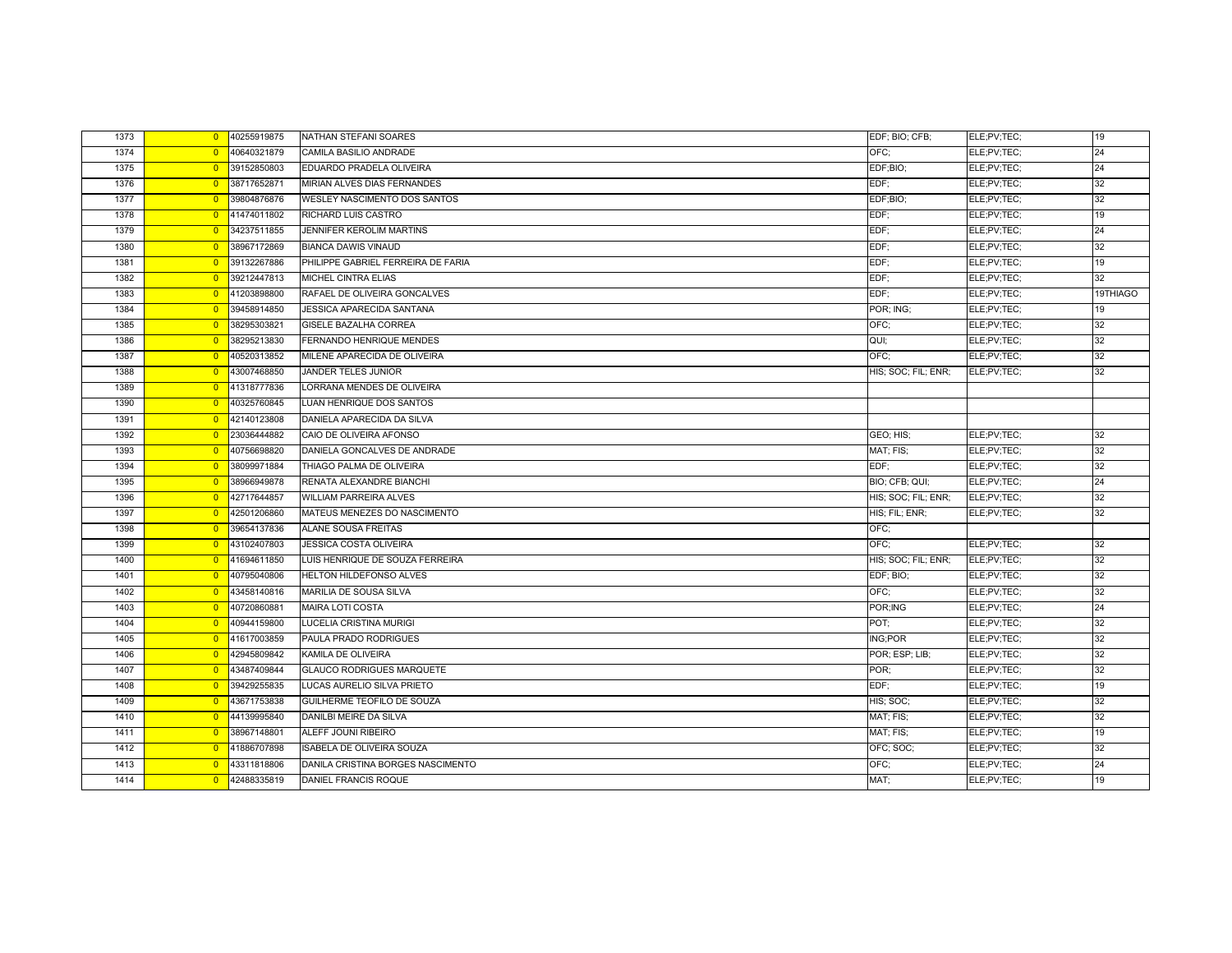| 1415 | $\overline{0}$ | 42736220846 | MICHELE CRISTINA DE OLIVEIRA / SSP/SP        | ART:                | ELE;PV;TEC; | 32 |
|------|----------------|-------------|----------------------------------------------|---------------------|-------------|----|
| 1416 | $\overline{0}$ | 43226880802 | FERNANDA LAIS RAGONHA                        | HIS; ENR;           | ELE;PV;TEC; | 24 |
| 1417 | $\overline{0}$ | 42142616828 | JOAO PEDRO CARVALHO FREITAS                  | HIS; SOC; ENR;      | ELE;PV;TEC; | 32 |
| 1418 | $\overline{0}$ | 44520217865 | JOAO VITOR VIDAL ROCHA                       | GEO;                | ELE;PV;TEC; | 32 |
| 1419 | $\overline{0}$ | 40377274801 | LUCAS YURI IZAIAS DA SILVA                   | MAT; FIS;           | ELE;PV;TEC; | 32 |
| 1420 | $\overline{0}$ | 43649789817 | MIRIANE PAULA RIBEIRO FRANCO                 | EDF:                | ELE;PV;TEC; | 32 |
| 1421 | $\overline{0}$ | 43350936830 | JENIFER DE PAULA MORAIS / JENIFER            | OFC:                | ELE;PV;TEC; | 32 |
| 1422 | $\overline{0}$ | 43705237888 | CARLOS EDUARDO DOS SANTOS ANTONIETE / CARLOS | HIS; SOC; ENR;      | ELE;PV;TEC; | 32 |
| 1423 | $\overline{0}$ | 42115615883 | JOAO FELIPE DOS SANTOS RODRIGUES             | EDF;                | ELE;PV;TEC; | 19 |
| 1424 | $\overline{0}$ | 45390425804 | <b>IOLANDA DELGADO COSTA</b>                 | POR:                | ELE;PV;TEC; | 32 |
| 1425 | $\overline{0}$ | 43057340873 | EDUARDO HENRIQUE GOMES DA SILVA              | EDF:                | ELE;PV;TEC; | 32 |
| 1426 | $\overline{0}$ | 43219380824 | <b>JAQUELINE FERREIRA BATISTA</b>            | POR; ESP;           | ELE;PV;TEC; | 24 |
| 1427 | $\overline{0}$ | 43956206800 | DANIEL MAGNABOSCO CARDOSO                    | EDF:                | ELE;PV;TEC; | 32 |
| 1428 | $\overline{0}$ | 44334301886 | LIVIA MIRAS JACOB                            | OFC:                | ELE;PV;TEC; | 19 |
| 1429 | $\overline{0}$ | 43351096879 | <b>JULIANA BARCELOS DA SILVA</b>             | ART:                | ELE;PV;TEC; | 32 |
| 1430 | $\overline{0}$ | 43912594864 | CAMILA DE SOUZA ALVES                        | OFC;                | ELE;PV;TEC; | 24 |
| 1431 | $\overline{0}$ | 46997285880 | <b>BRUNA FERRARI CAMPOS</b>                  | OFC:                | ELE;PV;TEC; | 32 |
| 1432 | $\overline{0}$ | 43026659800 | KARINA TEIXEIRA MORAIS                       | OFC; SOC;           | ELE;PV;TEC; | 32 |
| 1433 | $\overline{0}$ | 43279695830 | CAMILA LUCIANA OLIVER                        | MAT:                | ELE;PV;TEC; | 32 |
| 1434 | $\overline{0}$ | 43773888864 | AMANDA LUCAS SANTANA                         | POR; ESP;           | ELE;PV;TEC; | 32 |
| 1435 | $\overline{0}$ | 45054159886 | MARIANA CERQUEIRA FRANCO                     | OFC:                | ELE;PV;TEC; | 32 |
| 1436 | $\overline{0}$ | 40430164840 | JHONYSSON NUNES BARBOSA                      | ING; POR;           | ELE;PV;TEC; | 32 |
| 1437 | $\overline{0}$ | 40448294893 | MARCOS APOLINARIO DOS SANTOS                 | EDF:                | ELE;PV;TEC; | 32 |
| 1438 | $\overline{0}$ | 44439108830 | RAFAELA OLIVEIRA                             | OFC:                | ELE;PV;TEC; | 32 |
| 1439 | $\overline{0}$ | 46473898808 | ANA ELISA SPERETA MOREIRA                    | POR:                | ELE;PV;TEC; | 32 |
| 1440 | $\overline{0}$ | 10470419601 | ANA LUIZA MENDES VERISSIMO                   | HIS; SOC; ENR;      | ELE;PV;TEC; | 24 |
| 1441 | $\overline{0}$ | 40844575828 | LAUANE DA CUNHA ACACIO                       | EDF; BIO;           | ELE;PV;TEC; | 32 |
| 1442 | $\overline{0}$ | 44487607825 | HEILA GOMES DE SALES                         | POR: ESP:           | ELE;PV;TEC; | 32 |
| 1443 | $\overline{0}$ | 43616695899 | <b>GABRIELA SAMPAIO CINTRA</b>               | HIS; SOC; FIL; ENR; | ELE;PV;TEC; | 24 |
| 1444 | $\overline{0}$ | 42441729802 | MATEUS ROQUE DE OLIVEIRA LIMA                | HIS; SOC;           | ELE;PV;TEC; | 32 |
| 1445 | $\overline{0}$ | 43234360847 | PATRICIA MITIDIERI PEREIRA                   | FIS; MAT; QUI;      | ELE;PV;TEC; | 32 |
| 1446 | $\overline{0}$ | 45690178861 | PABLO ROCHA SILVA                            | EDF; BIO;           | ELE;PV;TEC; | 32 |
| 1447 | $\overline{0}$ | 44899383819 | <b>KAROLINY CRISTINA SANTOS</b>              | HIS; SOC; FIL; ENR; | ELE;PV;TEC; | 32 |
| 1448 | $\overline{0}$ | 41291534806 | <b>GABRIEL GALBIATTI NUNES</b>               | FIL; HIS;           | ELE;PV;TEC; | 24 |
| 1449 | $\overline{0}$ | 44422927876 | MATHEUS GUILHERME RIBEIRO FAZIO              | MAT; FIS;           | ELE;PV;TEC; | 32 |
| 1450 | $\overline{0}$ | 44508136850 | TULIO CESAR ALVES BALDOCHI                   | MAT; FIS;           | ELE;PV;TEC; | 32 |
| 1451 | $\overline{0}$ | 41994719877 | MARIA LUIZA FALEIROS SPINELI RONCARI         | ART;                | ELE;PV;TEC; | 32 |
| 1452 | $\overline{0}$ | 42898004839 | SAMUEL EUGENIO PIMENTA                       | POR:                | ELE;PV;TEC; | 32 |
| 1453 | $\overline{0}$ | 44053870879 | JULIA DE ANDRADE GUAGNELI                    | POR; ING;           | ELE;PV;TEC; | 32 |
| 1454 | $\overline{0}$ | 43859653822 | LUCAS RIBEIRO DE PADUA                       | MAT; FIS;           | ELE;PV;TEC; | 32 |
| 1455 | $\overline{0}$ | 44000556800 | <b>BREDALI SILVA LUIZ</b>                    | EDF:                | ELE;PV;TEC; | 32 |
| 1456 | $\overline{0}$ | 46167051860 | <b>GEOVANI FERREIRA SOARES</b>               | MAT; FIS;           | ELE;PV;TEC; | 24 |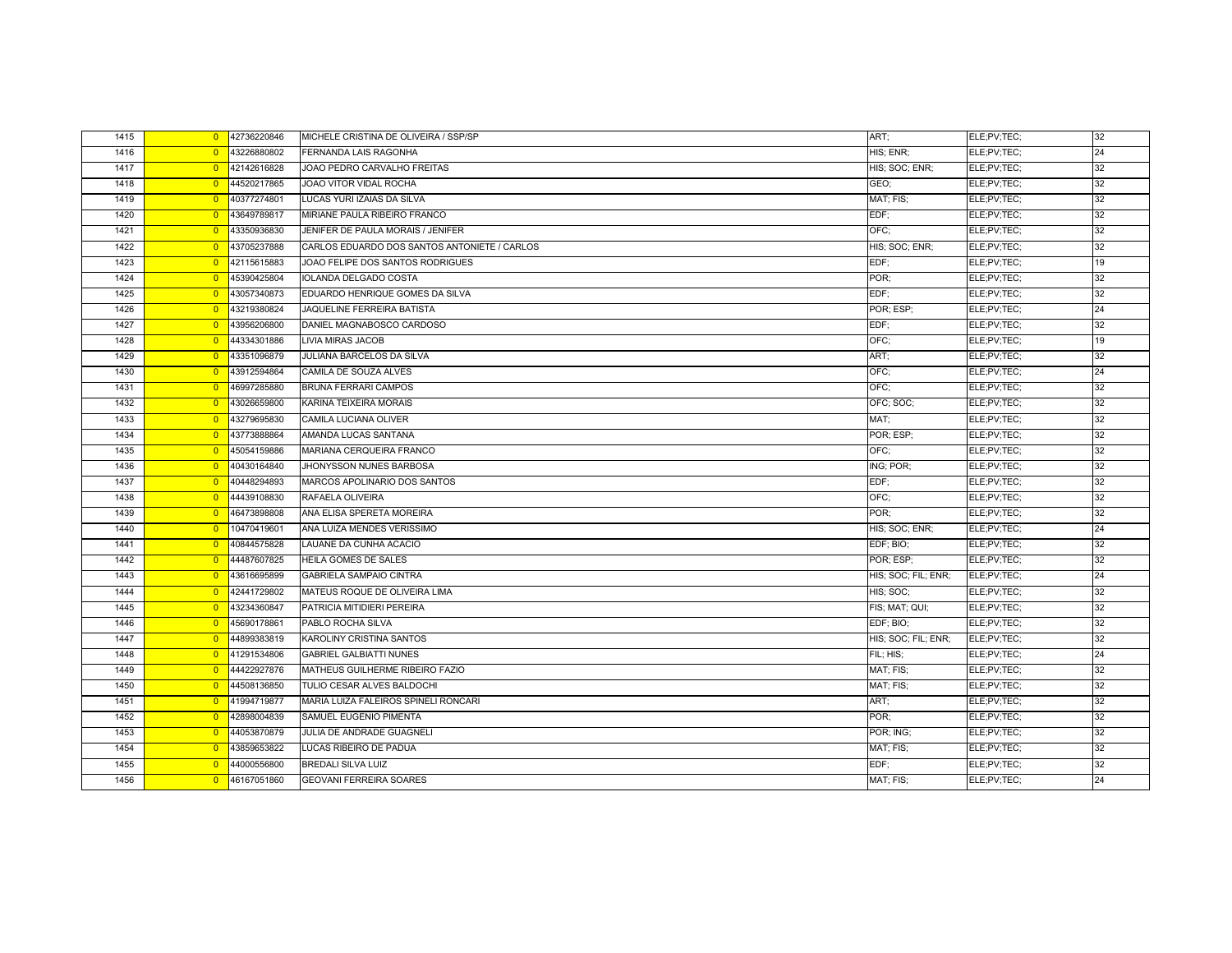| 1457 | $\overline{0}$ | 45101059838 | <b>LARISSA GABRIELLE PINTO</b>         | EDF; BIO;           | ELE;PV;TEC; | 32 |
|------|----------------|-------------|----------------------------------------|---------------------|-------------|----|
| 1458 | $\overline{0}$ | 40113440871 | ISABELA BRACALENTE INFANGER            | HIS; SOC;           | ELE;PV;TEC; | 19 |
| 1459 | $\overline{0}$ | 40344268888 | JOAO HENRIQUE GELMI DE FREITAS CURSINO | HIS; SOC;           | ELE;PV;TEC; | 24 |
| 1460 | $\overline{0}$ | 45740366801 | <b>IGOR ALEXANDRE WEBEL RAMOS</b>      | HIS; SOC;           | ELE;PV;TEC; | 32 |
| 1461 | $\overline{0}$ | 45858279864 | MICHELLI CRISTINA ALVES MOTA           | OFC:                | ELE;PV;TEC; | 19 |
| 1462 | $\overline{0}$ | 44115576812 | NATALIA APARECIDA SILVA BARBOSA        | POR; ING;           | ELE;PV;TEC; | 32 |
| 1463 | $\overline{0}$ | 44775778854 | ALLAN RODRIGUES PAULINO SILVA          | HIS; SOC; FIL;      | ELE;PV;TEC; | 32 |
| 1464 | $\overline{0}$ | 41319191843 | CAMILA OLIVEIRA PEREIRA                | POR:                | ELE;PV;TEC; | 32 |
| 1465 | $\overline{0}$ | 46517799800 | KARISA APARECIDA CHAVES MOREIRA        | OFC;                | ELE;PV;TEC; | 24 |
| 1466 | $\overline{0}$ | 44511960860 | <b>GABRIELLI CRISTINA CINTRA</b>       | BIO; CFB;           | ELE;PV;TEC; | 32 |
| 1467 | $\overline{0}$ | 45582953833 | <b>IGOR LIZO LIMONTI LEMOS</b>         |                     |             |    |
| 1468 | $\overline{0}$ | 39647717830 | DANIELLE FERREIRA BARROS               | POR:                | ELE;PV;TEC; | 32 |
| 1469 | $\overline{0}$ | 44163700838 | AMANDA GONÇALVES DE ANDRADE            | HIS; SOC; FIL;      | ELE;PV;TEC; | 32 |
| 1470 | $\overline{0}$ | 43642823831 | LEANDRA RAFAELA DA SILVA               | EDF;                | ELE;PV;TEC; | 32 |
| 1471 | $\overline{0}$ | 43355267848 | <b>GABRIELA DOS SANTOS CARLINE</b>     | POR:                | ELE;PV;TEC; | 19 |
| 1472 | $\overline{0}$ | 46476117874 | LUIS OTAVIO MALTA PAULINO              | EDF:                | ELE;PV;TEC; | 19 |
| 1473 | $\overline{0}$ | 40583834884 | <b>DENISE KARLA PERACINI</b>           | OFC;                | ELE;PV;TEC; | 32 |
| 1474 | $\overline{0}$ | 44651157840 | MARINA DE SOUZA SOUTO                  | OFC:                | ELE;PV;TEC; | 32 |
| 1475 | $\overline{0}$ | 44710963894 | WESLEY RAFAEL TEODORO DE SOUZA         | EDF;                | ELE;PV;TEC; | 32 |
| 1476 | $\overline{0}$ | 43139964862 | JESSICA GRACIELLY GUIMARÃES            | EDF:                | ELE;PV;TEC; | 32 |
| 1477 | $\overline{0}$ | 43886847837 | <b>VITORIA NALDI</b>                   | POR; ING;           | ELE;PV;TEC; | 32 |
| 1478 | $\overline{0}$ | 44808326884 | LETICIA NOGUEIRA CESION                | FIS;                | ELE;PV;TEC; | 19 |
| 1479 | $\overline{0}$ | 42578289867 | CAROLINA MARIA DONEGA TEODORO          | HIS; SOC; FIL; ENR; | ELE;PV;TEC; | 32 |
| 1480 | $\overline{0}$ | 46115769817 | PATRICIA CRISTINA DE OLIVEIRA          | CFB; BIO;           | ELE;PV;TEC; | 32 |
| 1481 | $\overline{0}$ | 46546152886 | <b>VICTORIA SIQUEIRA PEREIRA</b>       | HIS; SOC;           | ELE;PV;TEC; | 32 |
| 1482 | $\overline{0}$ | 44763534874 | LEONARDO DA SILVA MARTINS              | POR; ING;           | ELE;PV;TEC; | 32 |
| 1483 | $\overline{0}$ | 43826988809 | HELOISI ARAUJO PRATES DE LIMA          | MAT:                | ELE;PV;TEC; | 32 |
| 1484 | $\overline{0}$ | 44895724840 | CAMILA DE FIGUEIREDO RAMOS             | POR; ING;           | ELE;PV;TEC; | 19 |
| 1485 | $\overline{0}$ | 45241394869 | <b>LUCAS BORGES OLIVEIRA</b>           | MAT; FIS;           |             | 32 |
| 1486 | $\overline{0}$ | 42370834897 | CLARA DOS SANTOS RIBEIRO SILVA         | OFC;                | ELE;PV;TEC; | 24 |
| 1487 | $\overline{0}$ | 44373487880 | LETICIA RODRIGUES ROBERTO              | MAT;                | ELE;PV;TEC; | 32 |
| 1488 | $\overline{0}$ | 38837687826 | SAMUEL GUEDES WANDERLEY                | HIS; SOC;           | ELE;PV;TEC; | 32 |
| 1489 | $\overline{0}$ | 44539226800 | AMANDA MELO COSTA                      | POR; ESP;           | ELE;PV;TEC; | 19 |
| 1490 | $\overline{0}$ | 45897200866 | VITORIA MARIA RODARTE                  | HIS; SOC; ENR;      | ELE;PV;TEC; | 32 |
| 1491 | $\overline{0}$ | 38856736810 | <b>GABRIEL RENATO CAMPOS ELIAS</b>     | HIS; SOC; ENR;      | ELE;PV;TEC; | 24 |
| 1492 | $\overline{0}$ | 37427848896 | <b>GABRIEL DA SILVA PESSOA</b>         | OFC:                | ELE;PV;TEC; | 32 |
| 1493 | $\overline{0}$ | 44574111836 | ESTEFANY NEPOMUCENO DA SILVA           | POR; ING;           | ELE;PV;TEC; | 32 |
| 1494 | $\overline{0}$ | 44000151819 | ALLYSON DA SILVA GARCIA                | MAT: FIS:           | ELE;PV;TEC; | 32 |
| 1495 | $\overline{0}$ | 44711483896 | DANIELLI CUNHA PEREIRA                 | HIS; SOC; FIL; ENR; | ELE;PV;TEC; | 32 |
| 1496 | $\overline{0}$ | 40172843880 | ANA BEATRIZ SOUZA SPIRLANDELI          | MAT; FIS;           | ELE;PV;TEC; | 32 |
| 1497 | $\overline{0}$ | 43637988828 | LETICIA MACHADO DE SOUZA               | OFC;                | ELE;PV;TEC; | 32 |
| 1498 | $\overline{0}$ | 45822520871 | ALEXMILIAN MADEIRA AFONSO              | ING; POR;           | ELE;PV;TEC; | 32 |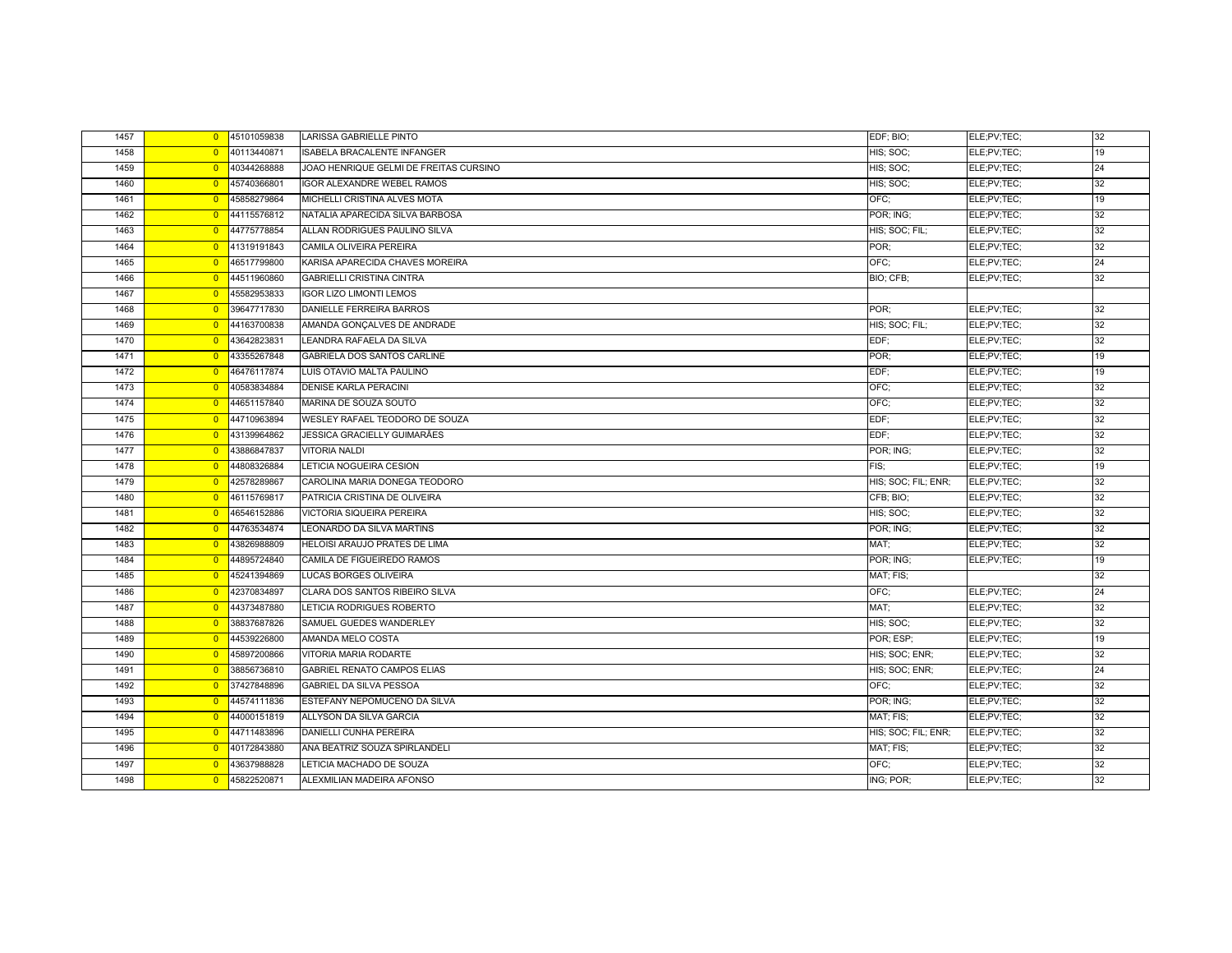| 1499 |                | 0 42394762837 | LUIS FELIPE BARREIA DIAS                   | HIS; SOC:      | ELE;PV;TEC; | 19 |
|------|----------------|---------------|--------------------------------------------|----------------|-------------|----|
| 1500 |                | 0 44310747833 | FERNANDA MALTA JUSTINO                     | MAT; FIS;      | ELE:PV:TEC: | 32 |
| 1501 |                | 0 39059929810 | <b>GABRIELA BORDINI COSTA</b>              | POR;           | ELE;PV;TEC; | 32 |
| 1502 | $\Omega$       | 44594183808   | LETICIA SIGNOLFI BARBOSA                   | MAT:           | ELE:PV:TEC: | 19 |
| 1503 |                | 0 46175617819 | MIRIANY MARIANA REZENDE                    | POR; ESP;      | ELE:PV:TEC: | 24 |
| 1504 |                | 0 46918077805 | <b>GABRIEL BARBOSA DA SILVA AMORIM</b>     | HIS; SOC; ENR; | ELE;PV;TEC; | 32 |
| 1505 |                | 0 44790568822 | <b>ISABELA BATISTA MATOS</b>               | OFC:           | ELE;PV;TEC; | 32 |
| 1506 |                | 0 44766015886 | <b>MARCELA PIMENTA FERREIRA</b>            | EDF;           | ELE;PV;TEC; | 32 |
| 1507 |                | 0 46054598805 | FULVIO HENRIQUE RIBEIRO MENDES DE OLIVEIRA | CFB; BIO;      | ELE;PV;TEC; | 32 |
| 1508 |                | 0 46140812828 | MARIA LIVIA MARTINS COUTINHO               | POR; ING;      | ELE;PV;TEC; | 19 |
| 1509 |                | 0 44415886825 | <b>LAIS LIMA PEREIRA</b>                   | POR:           | ELE:PV:TEC: | 32 |
| 1510 | $\Omega$       | 44645993895   | <b>BEATRIZ DE OLIVEIRA KUPCHAK</b>         | OFC:           | ELE;PV;TEC; | 32 |
| 1511 | $\Omega$       | 44355240827   | TAMIRES CRISTINA DA SILVA                  | OFC:           | ELE:PV:TEC: | 32 |
| 1512 | $\overline{0}$ | 22994554852   | NAYARA CRISTINA FREITAS SILVA              | POR; ESP;      | ELE;PV;TEC; | 32 |
| 1513 |                | 0 46108269847 | <b>LAURA MARIA MARQUES</b>                 | ING; POR;      | ELE;PV;TEC; | 32 |
| 1514 | $\Omega$       | 43971506801   | LARISSA DE ALMEIDA CARVALHO                | EDF:           | ELE:PV:TEC: | 32 |
| 1515 |                | 0 46232566858 | <b>GABRIELA SABINO DE FREITAS</b>          | POR; ING;      | ELE;PV;TEC; | 32 |
| 1516 | $\Omega$       | 17824045897   | ALESSANDRA MARIA ALVARENGA E SILVA         | POR:           | ELE;PV;TEC; | 32 |
| 1517 |                | 0 32470511801 | <b>JULIANA SILVA GOMES</b>                 | BIO; CFB;      | ELE;PV;TEC; | 32 |
| 1518 |                | 0 34020375801 | <b>MARAISA MATOS MENDES</b>                | BIO; CFB;      | ELE;PV;TEC; | 32 |
| 1519 | $\overline{0}$ | 38413251818   | TIAGO JOSE DA SILVA                        | POR; ESP;      | ELE;PV;TEC; | 32 |
| 1520 |                | 0 40347233864 | LETÍCIA PEREIRA PIMENTA                    | QUI;           | ELE;PV;TEC; | 32 |
| 1521 | $\Omega$       | 42515528813   | MURILO CAMPOS FRADE CARDOSO                | SOC; GEO; HIS; | ELE;PV;TEC; | 32 |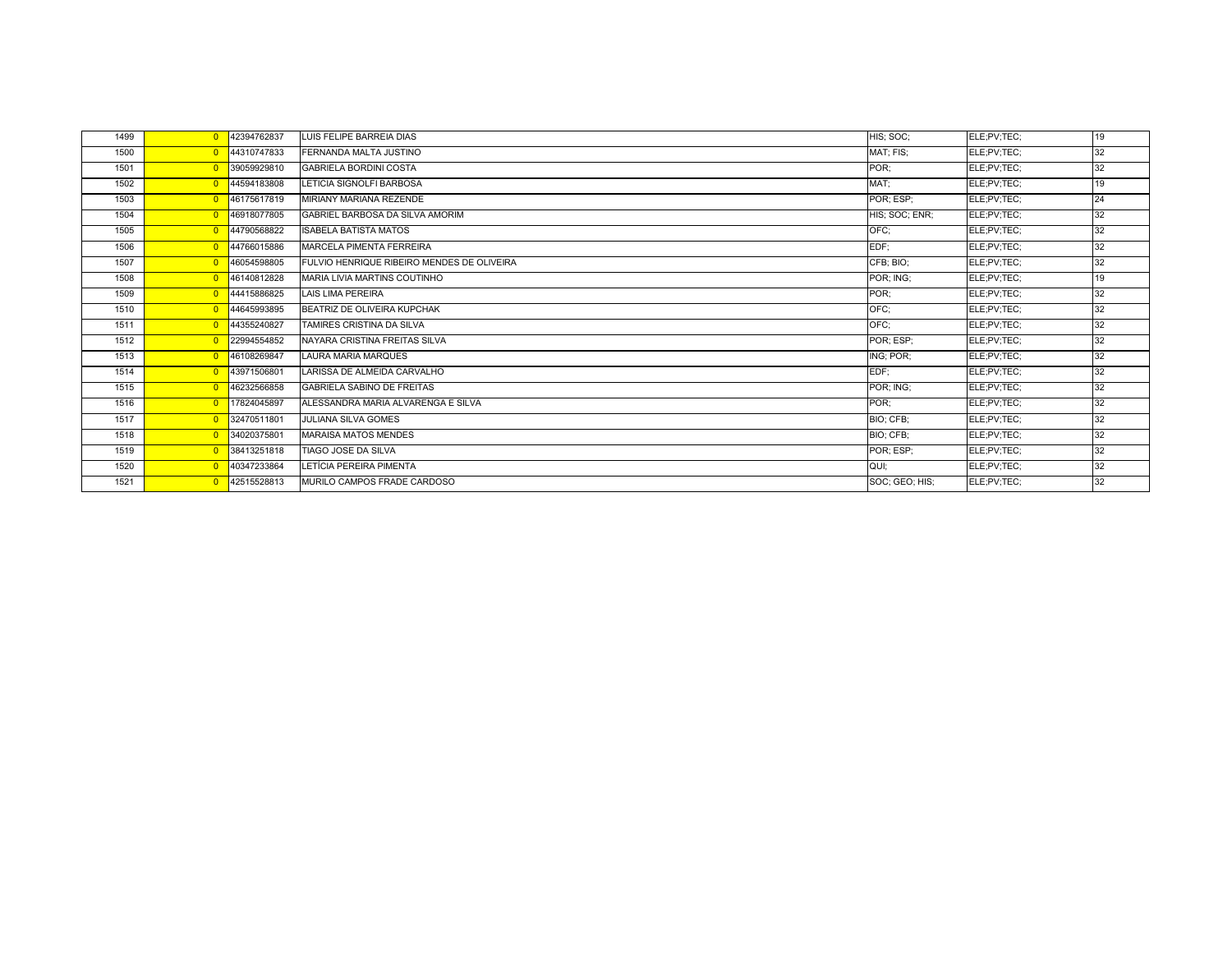## Atribuição de Classes e Aulas / 2020 - Classificação Geral na Diretoria de Ensino Reclassificação 29/01/2020

| <b>CLASSIF</b>  | <b>PONTO</b> | CPF         |
|-----------------|--------------|-------------|
|                 |              |             |
|                 |              |             |
| 1               | 51,244       | 25896609876 |
| 2               | 39,999       | 98005090897 |
| 3               | 39,571       | 14149615888 |
| 4               | 37,021       | 02050084889 |
| 5               | 26,462       | 38383320833 |
| 6               | 25,833       | 16398897870 |
| 7               | 22,900       | 02050341873 |
| 8               | 21,684       | 17238886804 |
| 9               | 20,694       | 37915115804 |
| 10              | 20,233       | 35757268840 |
| 11              | 18,906       | 38391763870 |
| 12              | 18,840       | 12246400805 |
| $\overline{1}3$ | 18,616       | 29346055820 |
| 14              | 18,460       | 11833749847 |
| 15              | 17,605       | 36972285879 |
| 16              | 17,572       | 35779460833 |
| 17              | 17,107       | 31475865880 |
| 18              | 16,560       | 37315873864 |
| 19              | 16,182       | 41323761845 |
| 20              | 16,180       | 19961085817 |
| 21              | 15,268       | 33808578823 |
| 22              | 14,132       | 37680204870 |
| 23              | 13,910       | 35638584897 |
| 24              | 12,950       | 04022724803 |
| 25              | 12,724       | 27314873801 |
| 26              | 12,482       | 26630658892 |
| 27              | 11,040       | 35676542845 |
| 28              | 10,508       | 15628441805 |
| 29              | 9,662        | 23088558862 |
| 30              | 7,330        | 11313856835 |
| 31              | 6,962        | 34228356877 |
| 32              | 6,000        | 27381441870 |
| 33              | 5,716        | 26727075883 |
| 34              | 5,022        | 17869160881 |
| 35              | 4,000        | 36548331877 |
| 36              | 4,000        | 37593114821 |
| 37              | 3,598        | 15085796870 |
| 38              | 3,000        | 15629982850 |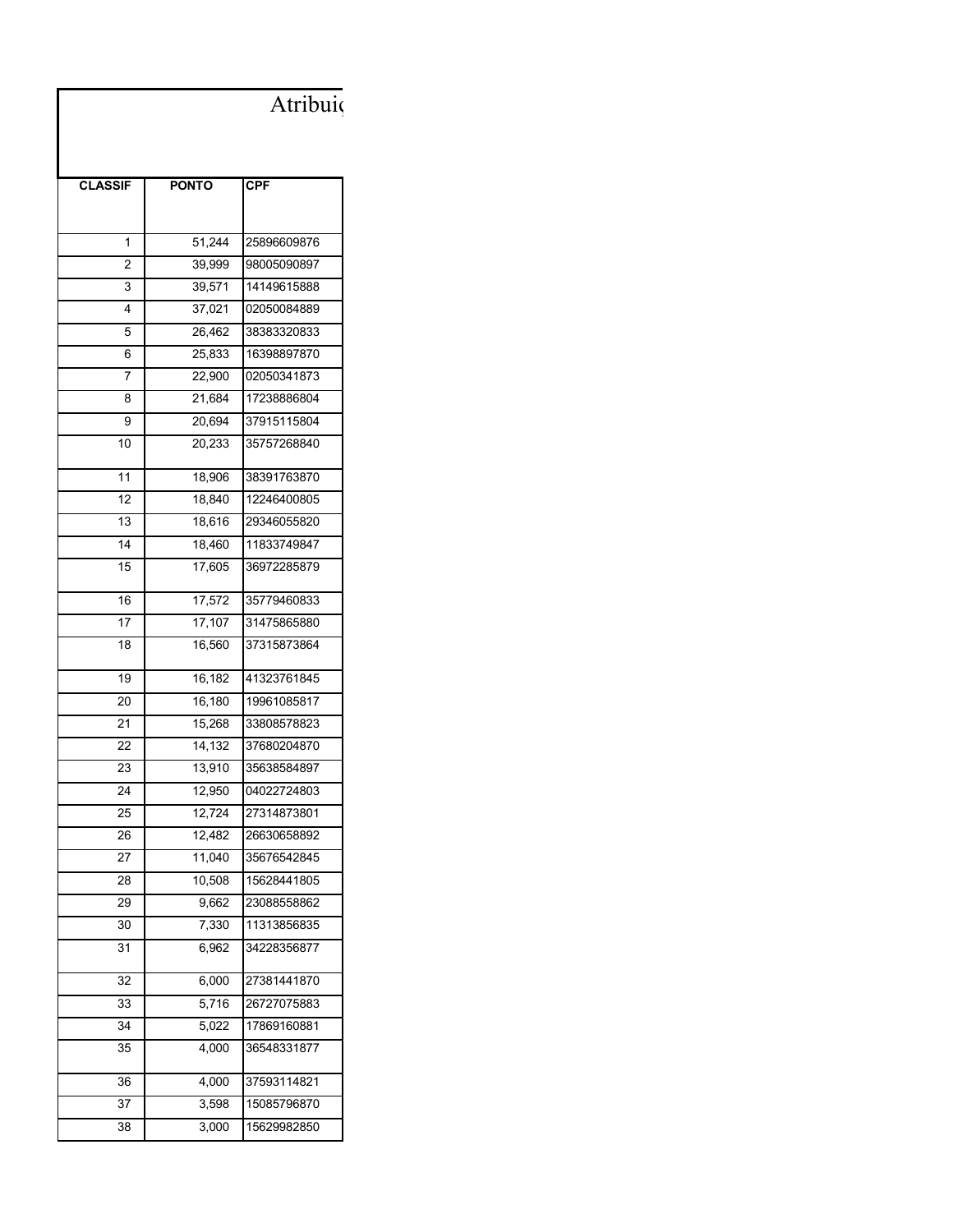| 39 | 2.610 | 39778585806 |
|----|-------|-------------|
| 40 | 2.000 | 18656252801 |
| 41 | 1.000 | 13882802804 |
| 42 | 0.490 | 22431696812 |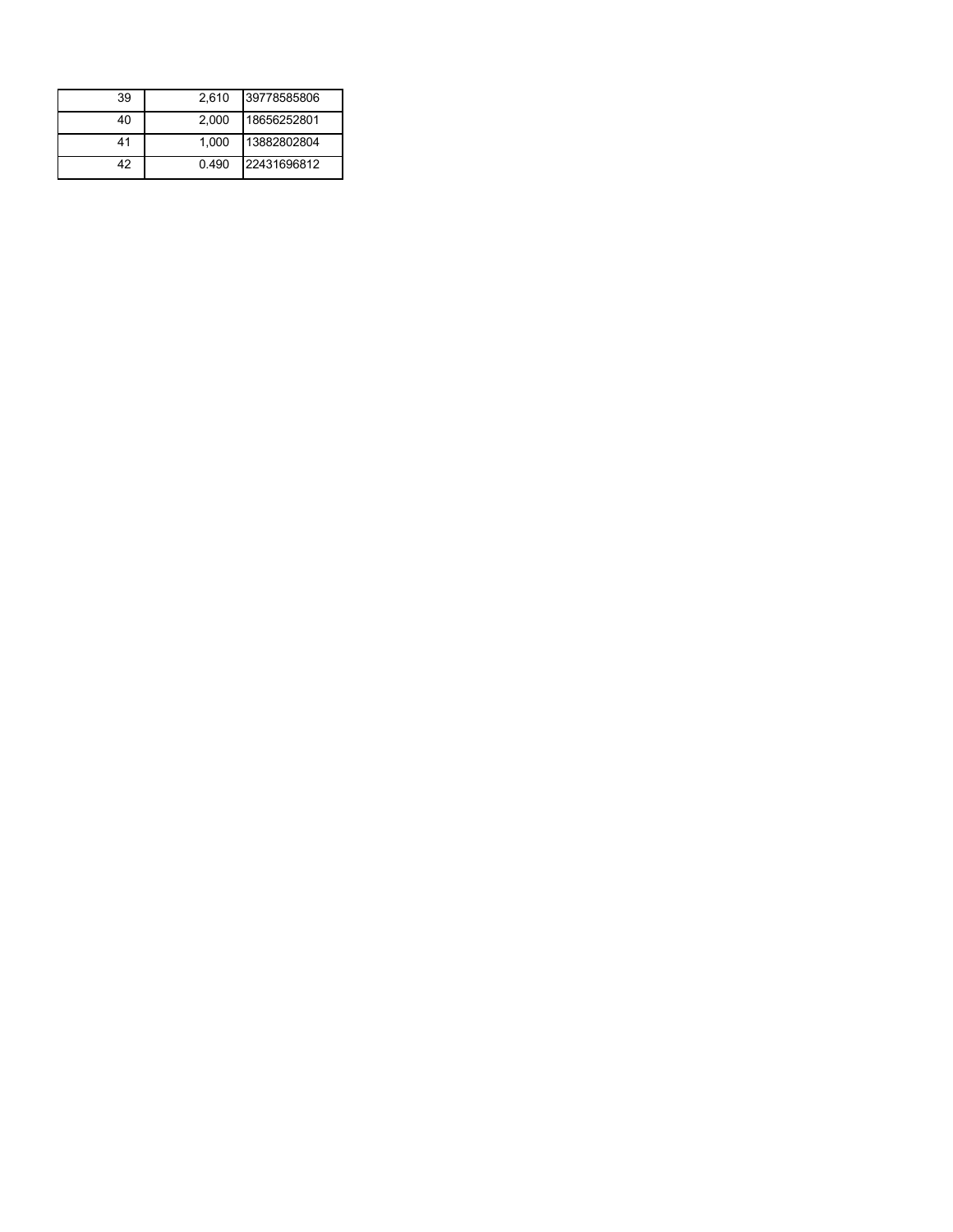## <sub>7</sub>ão de Classes e Aulas / 2020 - Classificação Geral na Diretoria de Ensino Reclassif Categoria O, V e Candidato a Contratação - Educação Especial - FRANC.

| <b>NOME / NOME SOCIAL</b>                 |
|-------------------------------------------|
| ANA LUCIA LIMA GARCIA                     |
| SEIDE APARECIDA BALAN ISAAC               |
| <b>DENISE ALVES</b>                       |
| <b>BENEDITA DA SILVA</b>                  |
| PAMELA SEVERINO SABINO DA SILVA           |
| DEUSA VALERIA DE OLIVEIRA PEIXOTO         |
| REGINA CELIA LOPES SILVA DE OLIVEIRA      |
| <b>LUCIMARA SANTIN SOARES</b>             |
| PAMELLA ALEXANDRE ALVES SILVA             |
| DANIELA APARECIDA DE MELO DA SILVA        |
| <b>KEMILY AMAZONAS ZAGO</b>               |
| LUCIANA RENATA BERNARDES ORTIZ NASCIMENTO |
| JOSIMARA TELINI SILVA                     |
| <b>CLAUDIA APARECIDA CINTRA</b>           |
| <b>HELLEN DE JESUS ANTONIETE</b>          |
| LIVIA RIBEIRO LOURENCO CABRAL             |
| <b>THAIS GARCIA</b>                       |
| JULIANA RITA LOPES DE OLIVEIRA            |
| <b>TELRY ELAN MARTINS FERREIRA</b>        |
| <b>SUZELAINE FERREIRA BEZERRA PULLI</b>   |
| JENIFFER VITORINO DA SILVA ALVES          |
| TATIELI LUVIZOTO CINTRA                   |
| RENATA CRISTINA CINTRA TAVEIRA            |
| ROSEMARY APARECIDA RODRIGUES BALBINO      |
| ALESSANDRA CUSTODIO BORGES                |
| DANIELA BUENO FONTES SOUZA                |
| CASSIANA CARRIJO SILVA BOORATI            |
| MARIA ARLETE RODRIGUES SIENNA             |
| CAMILA ADRIANA DE MORAIS DUARTE           |
| VANIA CRISTINA BARBOSA DA SILVA           |
| MARA LILIAN NASCIMENTO PERES BOVE         |
| WALDIRENE DE LOURDES CASTELLANI           |
| <b>LUCIANA KUZSNIR</b>                    |
| ELIZETE ALVES DE LACERDA                  |
| MARCELA COSTA DOS SANTOS                  |
| AMANDA MARANHA MOREIRA                    |
| LUZILENE APARECIDA PIMENTA FERREIRA       |
| <b>ERCY DE FATIMA BORGES SILVA</b>        |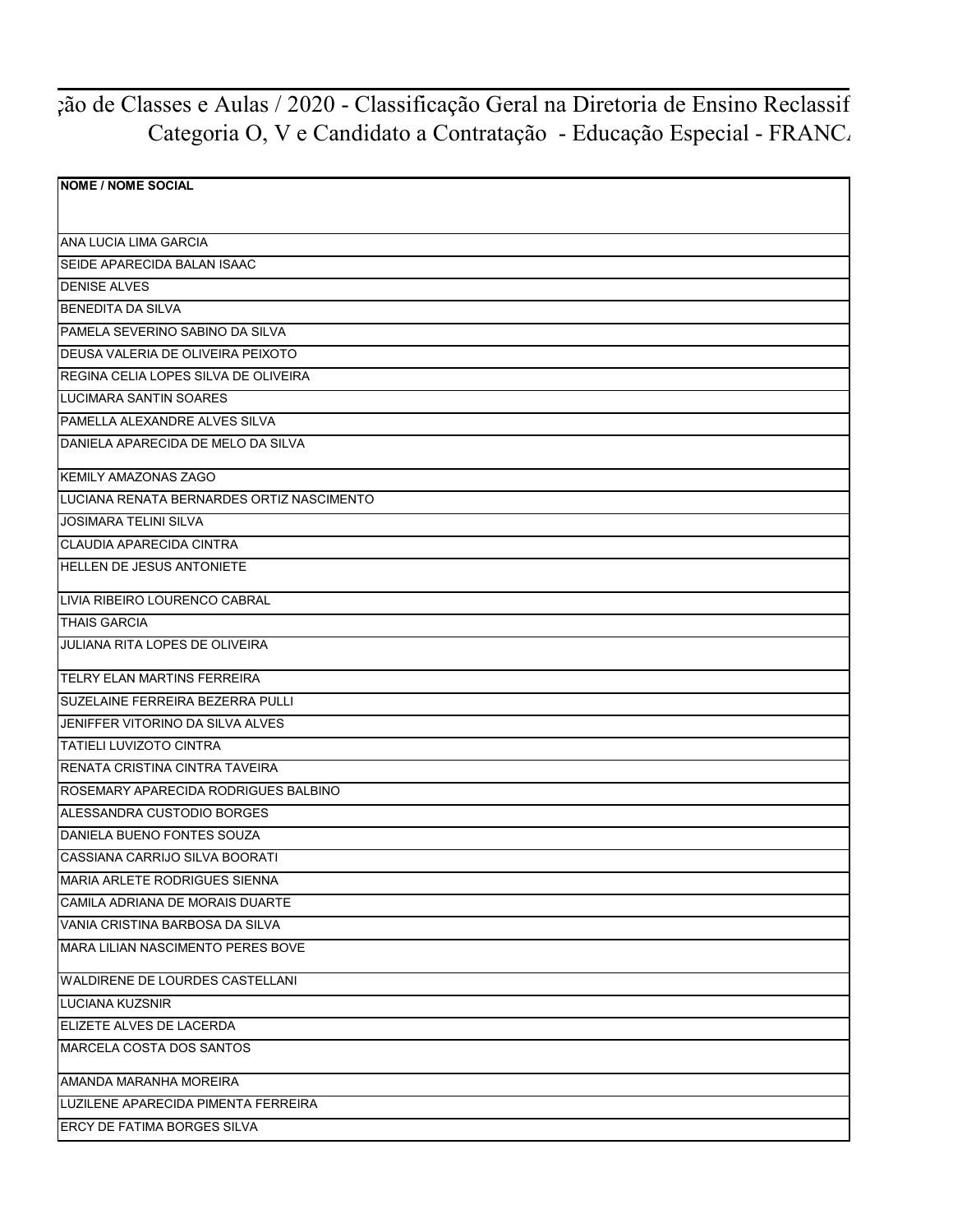GUILHERME REIS OLIVEIRA LIMA

ELISANGELA MARIA DE FARIA SILVEIRA

IONICI RODRIGUES DE OLIVEIRA

LEANDRA CONCEICAO GERALDO PARANHOS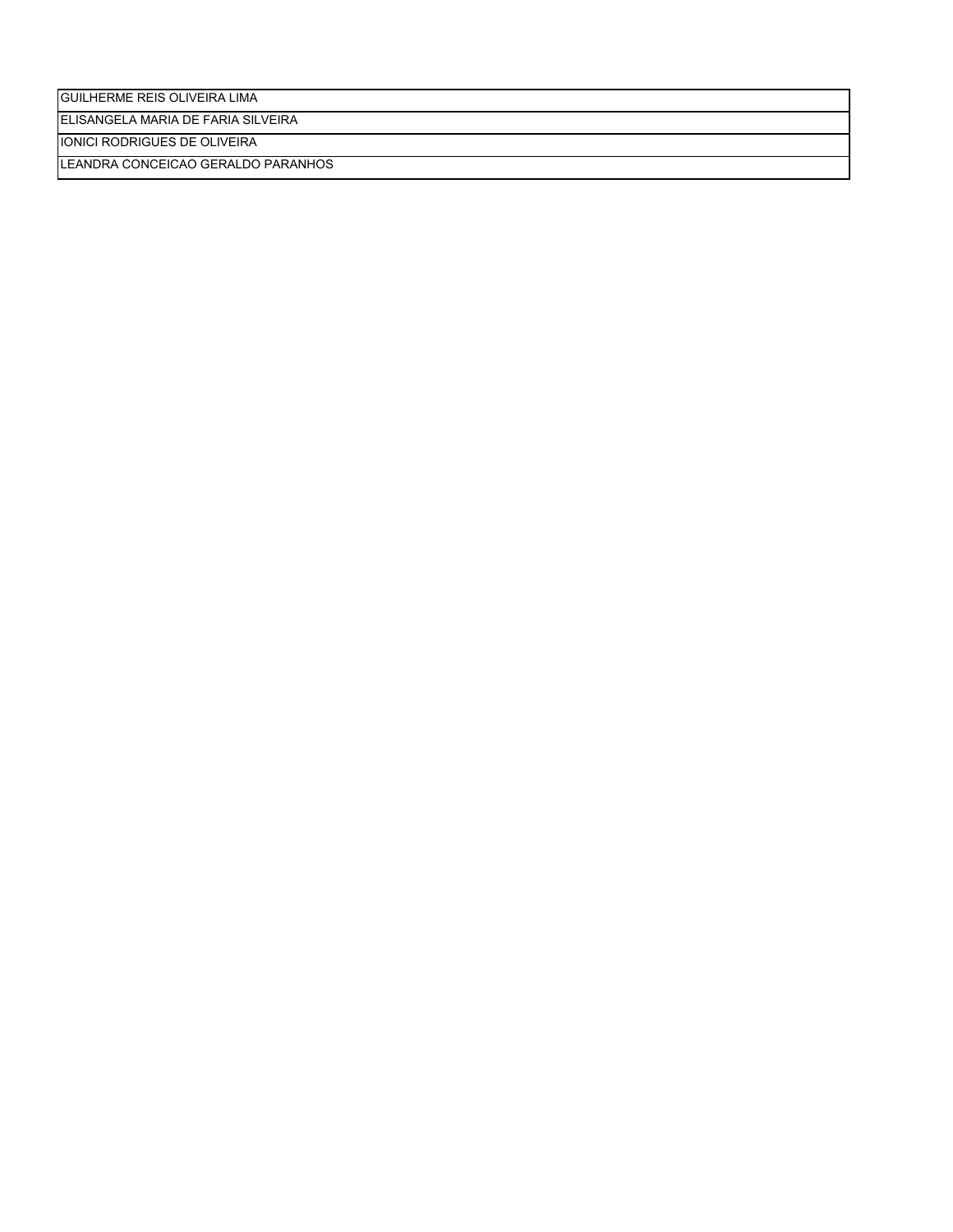icação 29/01/2020 Categoria O, V e Candidato a Contratação - Educação Especial - FRANCA

| <b>DISCIPLINAS</b>          | <b>PROJETOS INOVA</b> | <b>CARGA</b><br><b>HORÁRIA</b><br><b>DESEJADA</b> |
|-----------------------------|-----------------------|---------------------------------------------------|
| EEM;                        | ELE;PV;TEC;           | 32                                                |
| EEM;                        | ELE;PV;TEC;           | 32                                                |
| EEM; EEV; EEA;              | ELE;PV;TEC;           | 32                                                |
| EEM;                        | ELE;PV;TEC;           | 32                                                |
| EEM; EEV; EEA;              | ELE;PV;TEC;           | --                                                |
| EEM;                        | ELE;PV;TEC;           | --                                                |
| EEM;                        | ELE;PV;TEC;           | --                                                |
| EEM;                        | ELE;PV;TEC;           | --                                                |
| EEM;                        | ELE;PV;TEC;           | 19                                                |
| EEM; EEV; TGD;<br>EEA; EEF; | ELE;PV;TEC;           | --                                                |
| EEM; TGD;                   | ELE;PV;TEC;           | 19                                                |
| EEM;                        | ELE;PV;TEC;           | --                                                |
| EEM;                        | ELE;PV;TEC;           | --                                                |
| EEM;                        | ELE;PV;TEC;           | --                                                |
| EEA; EEF; EEM;<br>EEV; TGD; | ELE;PV;TEC;           | --                                                |
| EEM; EEV; EEA;              | ELE;PV;TEC;           | --                                                |
| EEV; EEA;                   | ELE;PV;TEC;           | --                                                |
| EEM; EEA; EEF;<br>TGD;      | ELE;PV;TEC;           | --                                                |
| EEM; TGD;                   | ELE;PV;TEC;           | --                                                |
| EEM;                        | ELE;PV;TEC;           | --                                                |
| EEM; EEV; EEA;              | ELE:PV:TEC:           | --                                                |
| EEM;                        |                       | 32                                                |
| EEM; EEV; EEA;              | ELE;PV;TEC;           | Ξ.                                                |
| EEM;                        | ELE;PV;TEC;           | --                                                |
| EEM;                        | ELE;PV;TEC;           | --                                                |
| EEM;                        | ELE;PV;TEC;           | --                                                |
| EEM:                        | ELE;PV;TEC;           |                                                   |
| EEA; EEV;                   | ELE;PV;TEC;           | --                                                |
| EEM;                        | ELE;PV;TEC;           | --                                                |
| EEM;                        | ELE;PV;TEC;           | --                                                |
| EEM; EEV; EEA;<br>TGD;      | ELE;PV;TEC;           | --                                                |
| EEM;                        | ELE;PV;TEC;           | --                                                |
| EEM;                        | ELE;PV;TEC;           | 24                                                |
| EEM;                        | ELE;PV;TEC;           | --                                                |
| EEF; EEM; TGD;<br>EEA;      | ELE;PV;TEC;           | --                                                |
| EEM;                        | ELE;PV;TEC;           | --                                                |
| EEM;                        | ELE;PV;TEC;           | --                                                |
| EEM; TGD;                   | ELE;PV;TEC;           | --                                                |